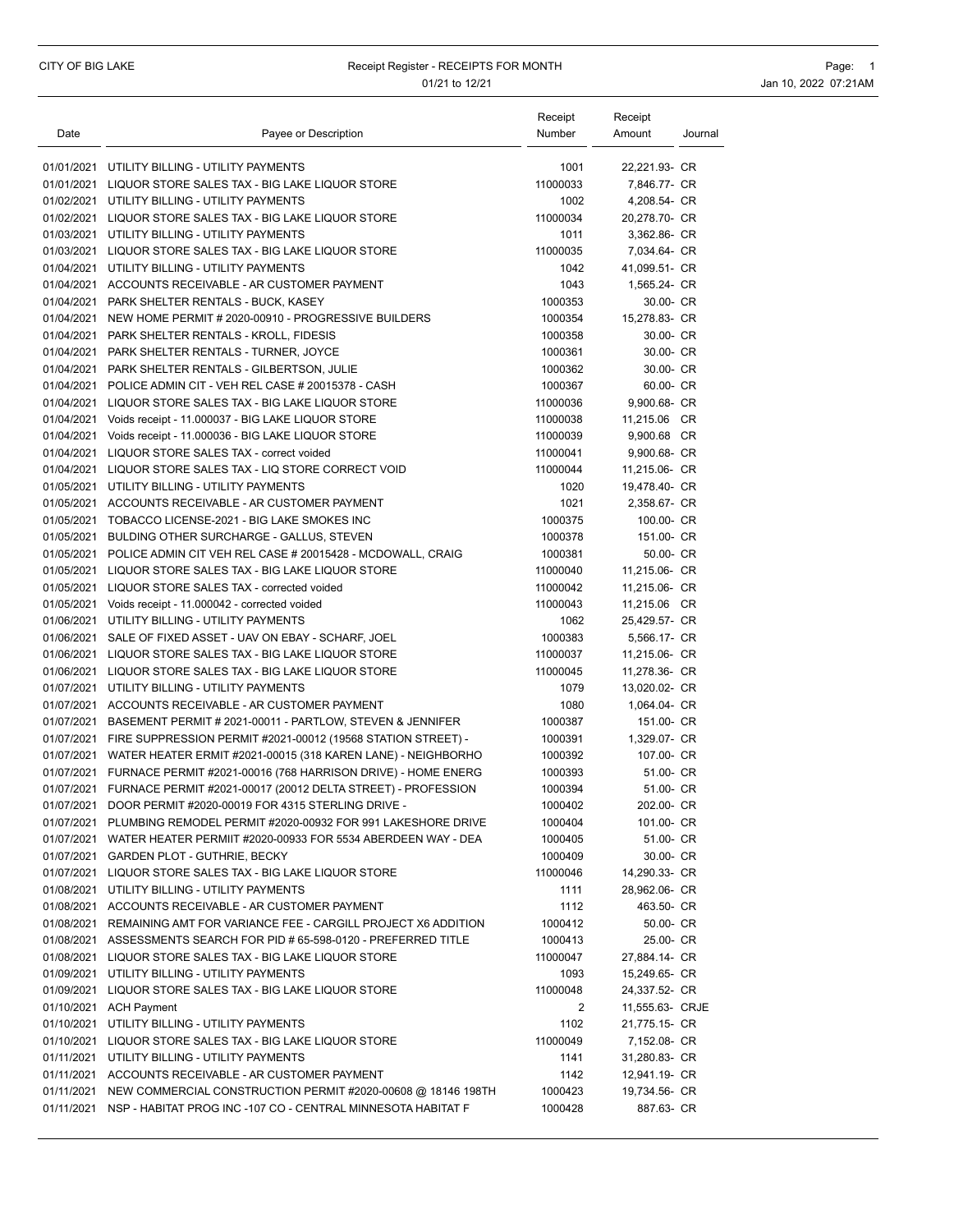### CITY OF BIG LAKE Page: 2 01/21 to 12/21 **Jan 10, 2022 07:21AM**

| Date       | Payee or Description                                         | Receipt<br>Number | Receipt<br>Amount | Journal |
|------------|--------------------------------------------------------------|-------------------|-------------------|---------|
|            |                                                              |                   |                   |         |
| 01/11/2021 | LIQUOR STORE SALES TAX - BIG LAKE LIQUOR STORE               | 11000050          | 11.964.87- CR     |         |
| 01/12/2021 | UTILITY BILLING - UTILITY PAYMENTS                           | 1159              | 614.44- CR        |         |
| 01/12/2021 | ACCOUNTS RECEIVABLE - AR CUSTOMER PAYMENT                    | 1160              | 1,417.12- CR      |         |
| 01/12/2021 | WATER HEATER PERMIT #2021-00022 - 5335 MITCHELL RIDGE DRIVE  | 1000432           | 56.00- CR         |         |
| 01/12/2021 | DWI CASE 190008980 SOLD FOR COST - AWR ENTERPRISE INC        | 1000433           | 985.00- CR        |         |
| 01/12/2021 | POLICE ADMIN CITE VEH REL CASE # 21000161 - CASH             | 1000434           | 50.00- CR         |         |
| 01/12/2021 | POLICE ADMIN CITE VEH REL CASE # 21000297 - CASH             | 1000435           | 50.00- CR         |         |
| 01/12/2021 | MINNCO FREEDOM ROCK - FREEDOM ROCK DONATIONS                 | 1000436           | 905.00- CR        |         |
| 01/12/2021 | LIQUOR STORE SALES TAX - BIG LAKE LIQUOR STORE               | 11000051          | 10,859.65- CR     |         |
| 01/13/2021 | UTILITY BILLING - UTILITY PAYMENTS                           | 1177              | 7.914.55- CR      |         |
| 01/13/2021 | WINDOW/DOOR PERMIT #2020-00027 - 4405 PINTAIL STREET - PRO T | 1000437           | 106.00- CR        |         |
| 01/13/2021 | SEWER/WATER CONNECTION PERMIT FOR WORK @ 90 FOREST ROAD - H  | 1000438           | 300.00- CR        |         |
| 01/13/2021 | SIDING PERMIT #2020-00028 FOR 441 PLEASANT AVENUE - JOSE NOC | 1000439           | 101.00- CR        |         |
| 01/13/2021 | R-O-W PERMIT FOR WORK @ 16830 - 198TH AVENUE - WINDSTREAM SE | 1000440           | 150.00- CR        |         |
| 01/13/2021 | LIQUOR STORE SALES TAX - BIG LAKE LIQUOR                     | 11000052          | 12.525.92- CR     |         |
| 01/13/2021 | NSF CHECK - ALLEN LEHNE - LEHNE, ALLAN                       | 12000013          | 41.48 CR          |         |
| 01/14/2021 | UTILITY BILLING - UTILITY PAYMENTS                           | 1196              | 3,942.04- CR      |         |
| 01/14/2021 | ACCOUNTS RECEIVABLE - AR CUSTOMER PAYMENT                    | 1197              | 829.00- CR        |         |
| 01/14/2021 | PID 65-471-0248 PROJECT 99274 PIF - TRADEMARK TITLE SERVICES | 1000441           | 2,391.61- CR      |         |
| 01/14/2021 | GARDEN PLOT - PALMER, LUANNE                                 | 1000445           | 30.00- CR         |         |
|            |                                                              |                   |                   |         |

| 01/14/2021 2 ASSESSMENTS SEARCHES - EPIC PROPERTY SERVICES              | 1000446  | 50.00- CR     |
|-------------------------------------------------------------------------|----------|---------------|
| 01/14/2021 GARDEN PLOT - SCHELLER, RUSSELL                              | 1000447  | 30.00- CR     |
| 01/14/2021 FURNACE/AC PERMIT # 2021-00030 @ 20314 PRAIRIE DR - BRAD PEE | 1000448  | 51.00- CR     |
| 01/14/2021 GARDEN PLOT-3 ANDAMA - ANDAMA, DOROTHY                       | 1000450  | 90.00- CR     |
| 01/14/2021 GARDEN PLOT FOR LUANNE PALMER - PALMER, LUANNE               | 7000095  | 30.00- CR     |
| 01/14/2021 Voids receipt - 7.000095 - PALMER, LUANNE                    | 7000096  | 30.00 CR      |
| 01/14/2021 NEW HOME PERMIT #2020-00935 @ 19104 SANFORD AVE - LGI HOMES  | 8000002  | 14,330.79- CR |
| 01/14/2021 NEW HOME PERMIT #2020-00936 @ 19122 SANFORD AVE - LGI HOMES  | 8000003  | 14,125.20- CR |
| 01/14/2021 NEW HOME PERMIT #2020-00937 @ 19134 SANFORD AVE - LGI HOMES  | 8000004  | 13,866.19- CR |
| 01/14/2021 LIQUOR STORE SALES TAX - BIG LAKE LIQUOR STORE               | 11000053 | 14,625.41- CR |
| 01/14/2021 UTILITY NSF - 1000031900                                     | 12000010 | 54.55 CR      |
| 01/14/2021 UTILITY NSF - 10004506000                                    | 12000011 | 350.42 CR     |
| 01/15/2021 UTILITY BILLING - UTILITY PAYMENTS                           | 1216     | 6,206.24- CR  |
| 01/15/2021 ACCOUNTS RECEIVABLE - AR CUSTOMER PAYMENT                    | 1217     | 99.49- CR     |
| 01/15/2021 BULDING OTHER SURCHARGE - OLSON, STEPHANIE                   | 1000451  | 51.00- CR     |
| 01/15/2021 ASSESSMENTS SEARCH FOR PID # 65-471-0334 - PROPLOGIX LLC     | 1000452  | 25.00- CR     |
| 01/15/2021 BASEMENT FINISH PERMIT #2021-00029 @ 101 NORWOOD DRIVE - BER | 1000454  | 156.00- CR    |
| 01/15/2021 FURNACE/A-C PERMIT #2021-00031 @ 5051 BLUFF ROAD - STEPHANIE | 7000097  | 51.00- CR     |
| 01/15/2021 Voids receipt - 7.000097 - STEPHANIE OLSON / DEAN'S PROFESSI | 7000098  | 51.00 CR      |
| 01/15/2021 NEW HOME PERMIT #2021-00001 @ 19101 EAGLE LAKE RD SOUTH - LG | 8000005  | 14,286.04- CR |
| 01/15/2021 NEW HOME PERMIT #2021-00002 @ 19127 EAGLE LAKE RD SOUTH - LG | 8000006  | 13,866.19- CR |
| 01/15/2021 NEW HOME PERMIT #2021-00003 @ 19139 EAGLE LAKE RD SOUTH - LG | 8000007  | 14,125.20- CR |
| 01/15/2021 NEW HOME PERMIT #2021-00004 @ 19151 EAGLE LAKE RD SOUTH - LG | 8000008  | 13,866.19- CR |
| 01/15/2021 NEW HOME PERMIT #2021-00005 @ 19169 EAGLE LAKE RD SOUTH - LG | 8000009  | 14,125.20- CR |
| 01/15/2021 NEW HOME PERMIT #2021-00006 @ 19187 EAGLE LAKE RD SOUTH - LG | 8000010  | 14,330.79- CR |
| 01/15/2021 NEW HOME PERMIT #2021-00007 @ 19156 SANFORD AVENUE - LGI HOM | 8000011  | 14,125.20- CR |
| 01/15/2021 NEW HOME PERMIT #2021-00008 @ 19168 SANFORD AVENUE - LGI HOM | 8000012  | 13,866.19- CR |
| 01/15/2021 NEW HOME PERMIT #2021-00009 @ 19182 SANFORD AVENUE - LGI HOM | 8000013  | 14,330.79- CR |
| 01/15/2021 LIQUOR STORE SALES TAX - BIG LAKE LIQUOR STORE               | 11000054 | 25,192.37- CR |
| 01/15/2021 UTILITY NSF - LEHNE, ALLAN                                   | 12000014 | 41.48 CR      |
| 01/16/2021 UTILITY BILLING - UTILITY PAYMENTS                           | 1234     | 1,575.53- CR  |
| 01/16/2021 LIQUOR STORE SALES TAX - BIG LAKE LIQUOR STORE               | 11000055 | 24,261.74- CR |
| 01/17/2021 UTILITY BILLING - UTILITY PAYMENTS                           | 1245     | 437.55- CR    |
| 01/17/2021 LIQUOR STORE SALES TAX - BIG LAKE LIQUOR STORE               | 11000056 | 9,222.95- CR  |
| 01/18/2021 UTILITY BILLING - UTILITY PAYMENTS                           | 1254     | 1,329.81- CR  |
| 01/18/2021 LIQUOR STORE SALES TAX - BIG LAKE LIQUOR STORE               | 11000057 | 10,904.70- CR |
| 01/19/2021 UTILITY BILLING - UTILITY PAYMENTS                           | 1263     | 10,263.31- CR |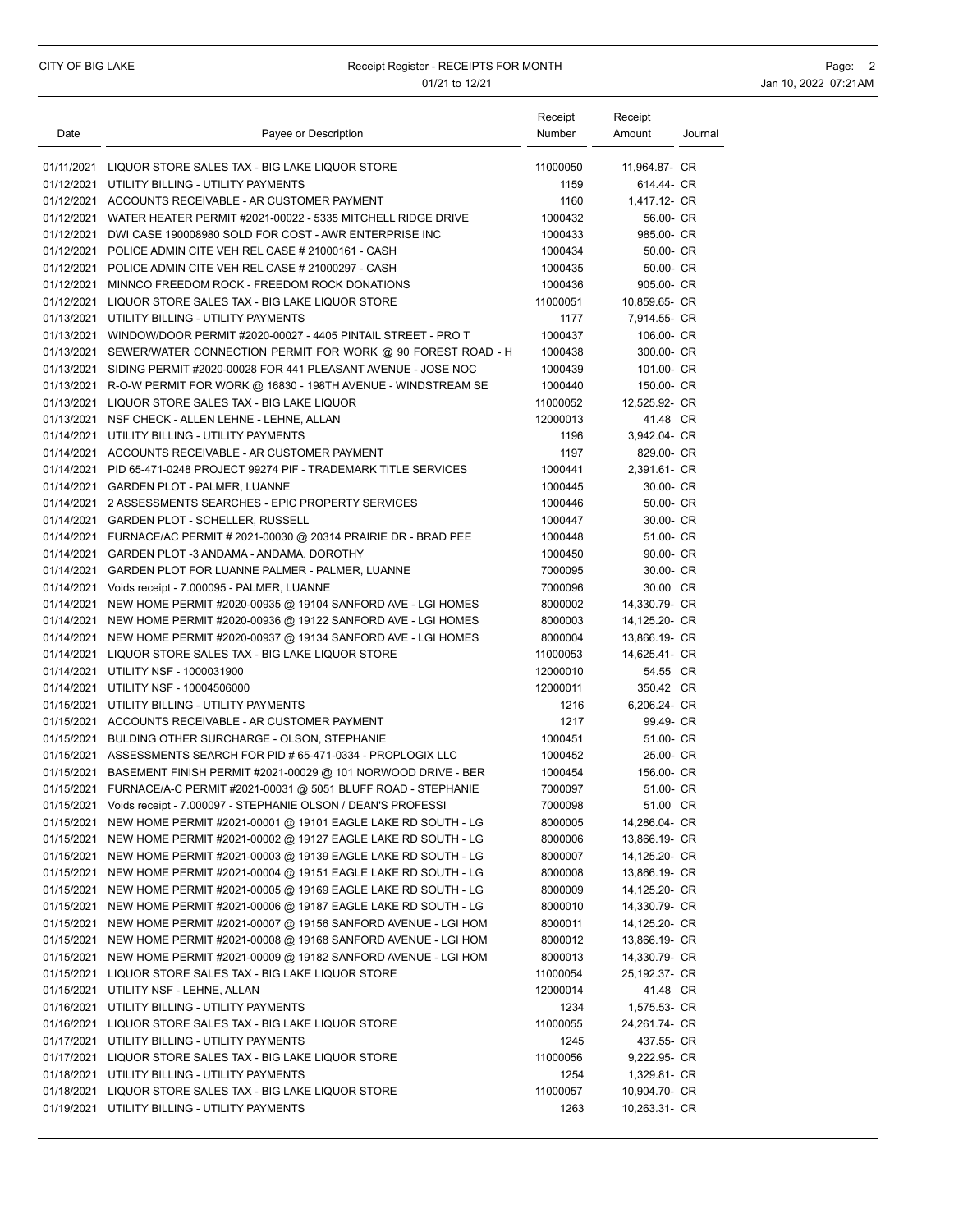| Date | Payee or Description                                                                                                                              | Receipt<br>Number  | Receipt<br>Amount | Journal |
|------|---------------------------------------------------------------------------------------------------------------------------------------------------|--------------------|-------------------|---------|
|      | 01/19/2021 ACCOUNTS RECEIVABLE - AR CUSTOMER PAYMENT                                                                                              | 1264               | 50,629.09- CR     |         |
|      | 01/19/2021 GENERATOR TRAILER SCRAP - NORTHERN METAL RECYCLING                                                                                     | 1000455            | 259.35- CR        |         |
|      | 01/19/2021 TICKET 2295 - SENT TO COLLECTION - SCHWIETERS CHEVROLET OF C                                                                           | 1000456            | 100.00- CR        |         |
|      | 01/19/2021 7 FARMERS MARKET BAGS - CASH                                                                                                           | 1000458            | 14.00- CR         |         |
|      | 01/19/2021 FARMERS MARKET VENOR FEES FROM 1-16-21 - CASH                                                                                          | 1000459            | 80.00- CR         |         |
|      | 01/19/2021 BL COMMUNITY ROOM RENTAL BRAUN - BRAUN, PAUL                                                                                           | 1000460            | 800.00- CR        |         |
|      | 01/19/2021 GARDEN PLOT TIRK - TIRK, RICK                                                                                                          | 1000463            | 30.00- CR         |         |
|      | 01/19/2021 Voids receipt - 1.000463 - TIRK, RICK                                                                                                  | 1000464            | 30.00 CR          |         |
|      | 01/19/2021 GARDEN PLOT TURK - TURK, RICHARD                                                                                                       | 1000465            | 30.00- CR         |         |
|      | 01/19/2021 GARDEN PLOT - OSEBE, LYDIA                                                                                                             | 1000471            | 30.00- CR         |         |
|      | 01/19/2021 FARMER MARKET CC 1.16.2021 - FARMER MARKET CC                                                                                          | 4000008            | 150.00- CR        |         |
|      | 01/19/2021 NEW HOME PERMIT #2020-00866 @ 430 CRESCENT STREET - BILL ROB                                                                           | 8000014            | 9,638.97- CR      |         |
|      | 01/19/2021 LIQUOR STORE SALES TAX - BIG LAKE LIQUOR STORE                                                                                         | 11000058           | 10,559.54- CR     |         |
|      | 01/20/2021 UTILITY BILLING - UTILITY PAYMENTS                                                                                                     | 1285               | 2,562.57- CR      |         |
|      | 01/20/2021 ACCOUNTS RECEIVABLE - AR CUSTOMER PAYMENT                                                                                              | 1286               | 119.72- CR        |         |
|      | 01/20/2021 POLICE ADMIN CITE VEH REL CASE # 21000534 - GRESETH                                                                                    | 1000472            | 50.00- CR         |         |
|      | 01/20/2021 ASSESSMENTS SEARCH FOR PID # 65-483-0255 - PROPLOGIX LLC                                                                               | 1000473            | 25.00- CR         |         |
|      | 01/20/2021 ASSESSMENTS SEARCH FOR PID # 65-493-0404 - PREFERRED TITLE                                                                             | 1000475            | 25.00- CR         |         |
|      | 01/20/2021 LIQUOR STORE SALES TAX - BIG LAKE LIQUOR STORE                                                                                         | 11000059           | 12,149.90- CR     |         |
|      | 01/21/2021 UTILITY BILLING - UTILITY PAYMENTS                                                                                                     | 1301               | 1,591.54- CR      |         |
|      |                                                                                                                                                   |                    | 15.499.82- CR     |         |
|      | 01/21/2021 NEW HOME PERMIT #2020-00021 @ 20069 ESTHER PARKWAY - PROGRES<br>01/21/2021 PERMIT 2021-00037 FOR FURNACE REPLACEMENT AT 18611 TRAVERSE | 1000476<br>1000477 | 51.00- CR         |         |
|      | 01/21/2021 LIQUOR STORE SALES TAX - BIG LAKE LIQUOR STORE                                                                                         |                    |                   |         |
|      |                                                                                                                                                   | 11000060           | 15,883.91- CR     |         |
|      | 01/22/2021 UTILITY BILLING - UTILITY PAYMENTS                                                                                                     | 1316               | 6,573.95- CR      |         |
|      | 01/22/2021 ACCOUNTS RECEIVABLE - AR CUSTOMER PAYMENT                                                                                              | 1317               | 101.00- CR        |         |
|      | 01/22/2021 BULDING OTHER LICENSE CHECK FE - MINNESOTA RUSCO                                                                                       | 1000479            | 106.00- CR        |         |
|      | 01/22/2021 FREEDOM ROCK PAVER - JACOBSEN - JACOBSEN, DIANE                                                                                        | 4000009            | 100.00- CR        |         |
|      | 01/22/2021 DOOR REPLACE PERMIT #2021-00039 @ 17052 LUPINE LANE - KATERE                                                                           | 8000015            | 106.00- CR        |         |
|      | 01/22/2021 Voids receipt - 8.000015 - KATERENA KAGEN / MINNESOTA RUSCO                                                                            | 8000016            | 106.00 CR         |         |
|      | 01/22/2021 LIQUOR STORE SALES TAX - BIG LAKE LIQUOR STORE                                                                                         | 11000061           | 24,993.02- CR     |         |
|      | 01/23/2021 UTILITY BILLING - UTILITY PAYMENTS                                                                                                     | 1334               | 6,184.52- CR      |         |
|      | 01/23/2021 LIQUOR STORE SALES TAX - BIG LAKE LIQUOR STORE                                                                                         | 11000062           | 22,529.33- CR     |         |
|      | 01/24/2021 UTILITY BILLING - UTILITY PAYMENTS                                                                                                     | 1343               | 2,642.97- CR      |         |
|      | 01/24/2021 LIQUOR STORE SALES TAX - BIG LAKE LIQUOR STORE                                                                                         | 11000063           | 7,708.52- CR      |         |
|      | 01/25/2021 UTILITY BILLING - UTILITY PAYMENTS                                                                                                     | 1352               | 7,161.72- CR      |         |
|      | 01/25/2021 NEW CONSTRUCTION PERMIT #2020-00923 @ 17280 - 204TH AVE NW -                                                                           | 1000481            | 30.697.32- CR     |         |
|      | 01/25/2021 BASEMENT PERMIT # 2021-00038 FOR 5587 INVERNESS WAY - THEOBA                                                                           | 1000482            | 151.00- CR        |         |
|      | 01/25/2021 BOILER REPLACEMENT PERMIT #2021-00041 - NEIGHBORHOOD PLUMBIN                                                                           | 8000017            | 51.00- CR         |         |
|      | 01/25/2021 NEW HOME PERMIT #2021-00010 @ 20045 ESTHER PARKWAY - PROGRES                                                                           | 8000018            | 15,511.37- CR     |         |
|      | 01/25/2021 ROOF PERMIT #2021-00044 @ 1541 KASOTA STREET - CLAUDIA VASQU                                                                           | 8000019            | 101.00- CR        |         |
|      | 01/25/2021 ADMIN SUBDIVISION FEE - 618 RED OAK DRIVE - RICHARD HINRICHS                                                                           | 8000020            | 1,300.00- CR      |         |
|      | 01/25/2021 NEW CONSTRUCTION-PLUMBING PERMIT #2021-00040 @ 19590 STATION                                                                           | 8000021            | 5,197.50- CR      |         |
|      | 01/25/2021 FURNACE PERMIT #2021-00043 @ 1500 POWELL STREET - MARK GOETZ                                                                           | 8000022            | 51.00- CR         |         |
|      | 01/25/2021 LIQUOR STORE SALES TAX - BIG LAKE LIQUOR STORE                                                                                         | 11000064           | 8,692.40- CR      |         |
|      | 01/26/2021 UTILITY BILLING - UTILITY PAYMENTS                                                                                                     | 1371               | 4,868.50- CR      |         |
|      | 01/26/2021 ACCOUNTS RECEIVABLE - AR CUSTOMER PAYMENT                                                                                              | 1372               | 270.00- CR        |         |
|      | 01/26/2021 TOWER CO FEB RENT - TC ASSETS                                                                                                          | 1000484            | 545.11- CR        |         |
|      | 01/26/2021 BULDING OTHER LICENSE CHECK FE - GOSEWICH, ANDREW                                                                                      | 1000485            | 2,012.97- CR      |         |
|      | 01/26/2021 2021 GRANT COMPEER FINANCIAL-MARKET - COMPEER FINANCIAL                                                                                | 4000010            | 1,000.00- CR      |         |
|      | 01/26/2021 CONNEXUS - 2020 4TH QTR FRANCHISE FEE PD - CONNEXUS ENERGY                                                                             | 4000011            | 35,163.80- CR     |         |
|      | 01/26/2021 2020 PROPERTY TAX SETTLMENT #3 - SHERBURNE CTY                                                                                         | 4000012            | 84,072.91- CR     |         |
|      | 01/26/2021 FURNACE/A-C PERMIT #2021-00042 @ 401 LAKE STREET SOUTH - DIA                                                                           | 8000023            | 51.00- CR         |         |
|      | 01/26/2021 LIQUOR STORE SALES TAX - BIG LAKE LIQUOR STORE                                                                                         | 11000065           | 9,829.71- CR      |         |
|      | 01/27/2021 UTILITY BILLING - UTILITY PAYMENTS                                                                                                     | 1391               | 7,866.67- CR      |         |
|      | 01/27/2021 ACCOUNTS RECEIVABLE - AR CUSTOMER PAYMENT                                                                                              | 1392               | 59.78- CR         |         |
|      | 01/27/2021 POLICE K-9 UNIT DONATIONS - CASH                                                                                                       | 1000487            | 20.00- CR         |         |
|      | 01/27/2021 ASSESSMENTS SEARCH PID # 65-433-0290 - MAIN ST TITLE & CLOSI                                                                           | 1000492            | 25.00- CR         |         |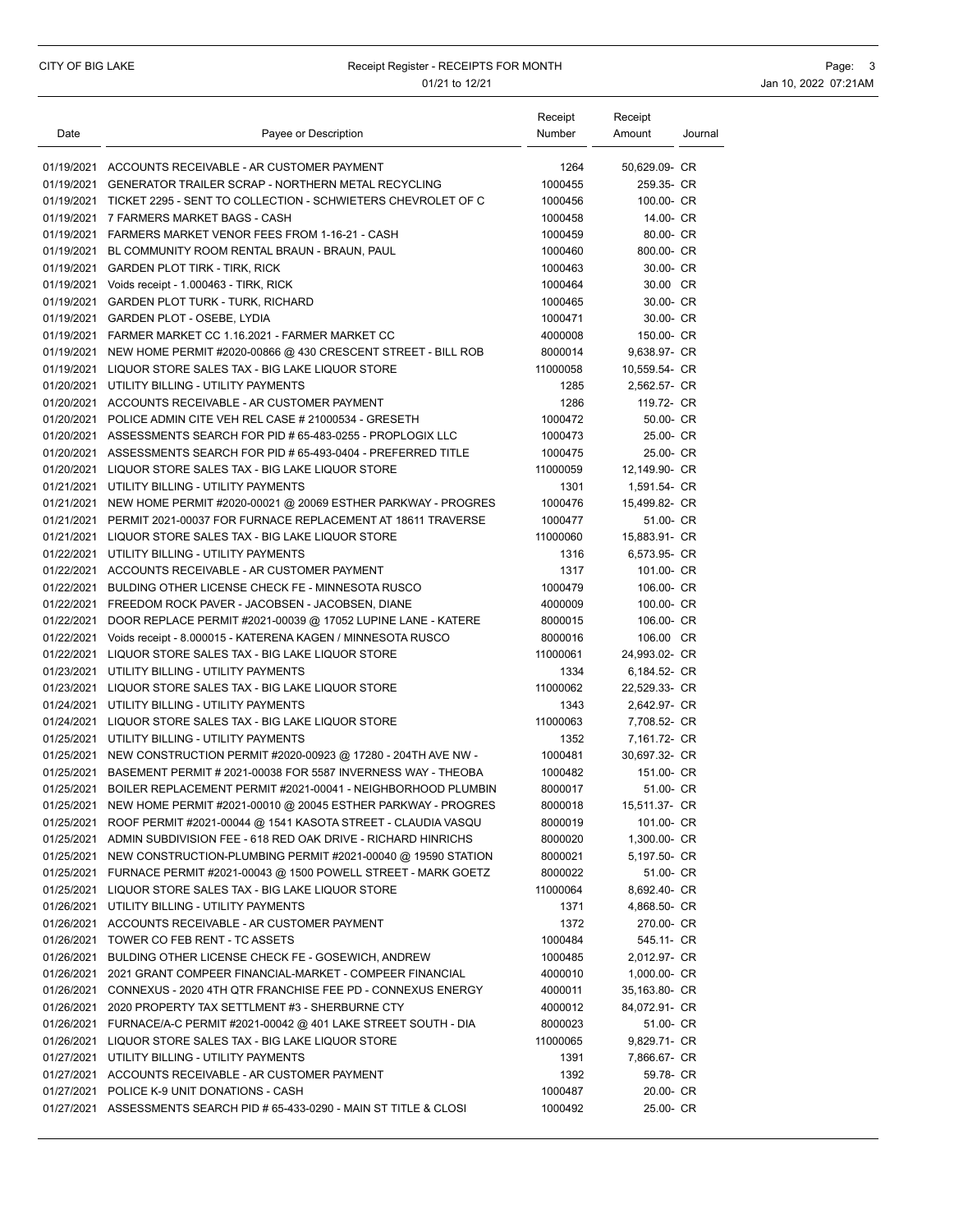| Date | Payee or Description                                                                                                                              | Receipt<br>Number  | Receipt<br>Amount        | Journal |
|------|---------------------------------------------------------------------------------------------------------------------------------------------------|--------------------|--------------------------|---------|
|      | 01/27/2021 BULDING OTHER SURCHARGE - DONOHUE, JOSEPH                                                                                              | 1000493            | 151.00- CR               |         |
|      | 01/27/2021 Voids receipt - 1.000493 - DONOHUE, JOSEPH                                                                                             | 1000495            | 151.00 CR                |         |
|      | 01/27/2021 BASEMENT FINISH PERMIT # 2021-00013 FOR 19892 204TH AVE - DO                                                                           | 1000496            | 151.00- CR               |         |
|      | 01/27/2021 POLICE ADMIN CITE VEH REL CASE # 21000695 - CASH                                                                                       | 1000497            | 50.00- CR                |         |
|      | 01/27/2021 GARDEN PLOT FOR MELODY ALLEN - ALLEN, MELODY                                                                                           | 1000500            | 30.00- CR                |         |
|      | 01/27/2021 FIREPLACE PERMIT #2021-00048 @ 103 CHESTNUT CIRCLE - DJ'S CO                                                                           | 8000024            | 101.00- CR               |         |
|      | 01/27/2021 DECK/MEZZANINE PERMIT #2021-00036 @ 16765 - 198TH AVE NW, UN                                                                           | 8000025            | 676.12- CR               |         |
|      | 01/27/2021 GARAGE HEATER PERMIT #2021-00049 @ 21481 LENA TRAIL - ZACHAR                                                                           | 8000026            | 51.00- CR                |         |
|      | 01/27/2021 LIQUOR STORE SALES TAX - BIG LAKE LIQUOR STORE                                                                                         | 11000068           | 10,943.60- CR            |         |
|      | 01/27/2021 UTILITY NSF - 10000005100                                                                                                              | 12000015           | 72.05 CR                 |         |
|      | 01/27/2021 UTILITY NSF - 10003310000                                                                                                              | 12000016           | 156.00 CR                |         |
|      | 01/28/2021 UTILITY BILLING - UTILITY PAYMENTS                                                                                                     | 1413               | 10,196.93- CR            |         |
|      | 01/28/2021 TEMPORARY SIGN PERMIT #2021-00045 @ 18146 - 198TH AVE NW -                                                                             | 8000027            | 150.00- CR               |         |
|      | 01/28/2021 LIQUOR STORE SALES TAX - BIG LAKE LIQUOR STORE                                                                                         | 11000066           | 14,714.40- CR            |         |
|      | 01/29/2021 UTILITY BILLING - UTILITY PAYMENTS                                                                                                     | 1430               | 13,682.48- CR            |         |
|      | 01/29/2021 ACCOUNTS RECEIVABLE - AR CUSTOMER PAYMENT                                                                                              | 1431               | 90.00- CR                |         |
|      | 01/29/2021 LIQUOR STORE SALES TAX - BIG LAKE LIQUOR STORE                                                                                         | 11000067           | 24,865.97- CR            |         |
|      | 01/30/2021 UTILITY BILLING - UTILITY PAYMENTS                                                                                                     | 1448               | 4,179.06- CR             |         |
|      | 01/30/2021 LIQUOR STORE SALES TAX - BIG LAKE LIQUOR STORE                                                                                         | 11000069           | 22,700.41- CR            |         |
|      | 01/31/2021 UTILITY BILLING - UTILITY PAYMENTS                                                                                                     | 1457               | 2.199.98- CR             |         |
|      | 01/31/2021 PARK DAILY SALE TAX FOR JAN SALES - CREDIT CARD - PARKING BO                                                                           | 4000025            | 90.00- CR                |         |
|      | 01/31/2021 LIQUOR STORE SALES TAX - BIG LAKE LIQUOR STORE                                                                                         | 11000070           | 6,210.89- CR             |         |
|      | 02/25/2021 January Interest                                                                                                                       | 3                  | 118.67- CRJE             |         |
|      | 02/01/2021 UTILITY BILLING - UTILITY PAYMENTS                                                                                                     | 1001               | 30,204.24- CR            |         |
|      | 02/01/2021 ACCOUNTS RECEIVABLE - AR CUSTOMER PAYMENT                                                                                              | 1002               | 16,514.08- CR            |         |
|      | 02/01/2021 BUILDING OTHERS - PERMITS - WEERTS, EVAN & MEGHAN                                                                                      | 1000529            | 151.00- CR               |         |
|      | 02/01/2021  POLICE PARKING FINE TICKET #2510 CASE # 21000854 - CASH                                                                               | 1000530            | 50.00- CR                |         |
|      | 02/01/2021 PARK SHELTER RENTALS - MARTINEZ, ANAMARI                                                                                               | 1000533            | 30.00- CR                |         |
|      | 02/01/2021 Voids receipt - 1.000530 - CASH                                                                                                        | 1000534            | 50.00 CR                 |         |
|      | 02/01/2021 POLICE PARKING FINE TICKET #2510 CASE # 21000854 - CASH                                                                                | 1000535            | 50.00- CR                |         |
|      | 02/01/2021 SPRINT LEASE FOR FEBRUARY 2021 - SPRINT                                                                                                | 4000013            | 1,777.83- CR             |         |
|      | 02/01/2021 VEHICLE RELEASE - CALLENDER 21000769 - CASH - CALLENDER                                                                                | 4000014            | 50.00- CR                |         |
|      | 02/01/2021 PARKING CITATION 2204 - CASH - CITATION 2204                                                                                           | 4000015            | 50.00- CR                |         |
|      | 02/01/2021 PARKING CITATION 2110 - CASH - CITATION 2110                                                                                           | 4000016            | 50.00- CR                |         |
|      | 02/01/2021 DOOR REPLACEMENT PERMIT #2021-00056 @ 471 LAKESHORE DRIVE -                                                                            | 8000028            | 207.00- CR               |         |
|      | 02/01/2021 DECK PERMIT #2021-00024 @ 19187 EAGLE LAKE ROAD SOUTH - LGI                                                                            | 8000029            | 151.00- CR<br>151.00- CR |         |
|      | 02/01/2021 DECK PERMIT #2021-00023 @ 19101 EAGLE LAKE ROAD SOUTH - LGI<br>02/01/2021 DECK PERMIT #2021-00026 @ 19182 SANFORD AVENUE - LGI HOMES G | 8000030<br>8000031 | 151.00- CR               |         |
|      | 02/01/2021 DECK PERMIT #2021-00025 @ 19104 SANFORD AVENUE - LGI HOMES G                                                                           | 8000032            | 151.00- CR               |         |
|      | 02/01/2021 LIQUOR STORE SALES TAX - BIG LAKE LIQUOR STORE                                                                                         | 11000071           | 10,700.14- CR            |         |
|      | 02/02/2021 UTILITY BILLING - UTILITY PAYMENTS                                                                                                     | 1003               | 28,233.21- CR            |         |
|      | 02/02/2021 COUNCIL FILING FEE - GREEN, KETTI                                                                                                      | 1000544            | 5.00- CR                 |         |
|      | 02/02/2021 POLICE PARKING FINES - HARLEY, JUDY                                                                                                    | 1000545            | 50.00- CR                |         |
|      | 02/02/2021 WATER SOFTENER PERMIT #2021-00059 @ 19010 ENGLE WOOD DRIVE -                                                                           | 8000033            | 56.00- CR                |         |
|      | 02/02/2021 FURNACE/A-C PERMIT #2020-00884 @ 761 SHADY LANE - JON RYAN /                                                                           | 8000034            | 51.00- CR                |         |
|      | 02/02/2021 LIQUOR STORE SALES TAX - BIG LAKE LIQUOR STORE                                                                                         | 11000072           | 10,286.99- CR            |         |
|      | 02/03/2021 UTILITY BILLING - UTILITY PAYMENTS                                                                                                     | 1020               | 18,736.09- CR            |         |
|      | 02/03/2021 ACCOUNTS RECEIVABLE - AR CUSTOMER PAYMENT                                                                                              | 1021               | 195.30- CR               |         |
|      | 02/03/2021 ELECTION FILING FEE - REV. DONNA POULIOT                                                                                               | 1000548            | 5.00- CR                 |         |
|      | 02/03/2021 2 BAGS - D POULIOT                                                                                                                     | 1000549            | 4.00- CR                 |         |
|      | 02/03/2021 LIQUOR STORE SALES TAX - BIG LAKE LIQUOR STORE                                                                                         | 11000073           | 12,398.51- CR            |         |
|      | 02/04/2021 UTILITY BILLING - UTILITY PAYMENTS                                                                                                     | 1040               | 15,638.19- CR            |         |
|      | 02/04/2021 ACCOUNTS RECEIVABLE - AR CUSTOMER PAYMENT                                                                                              | 1041               | 90.00- CR                |         |
|      | 02/04/2021 ASSESSMENTS SEARCH PID # 65-423-0320 - PREFERRED TITLE                                                                                 | 1000556            | 25.00- CR                |         |
|      | 02/04/2021 POLICE ADMIN CITE VEH REL CASE # 21001009 - FORD, CALVIN                                                                               | 1000557            | 50.00- CR                |         |
|      | 02/04/2021 PARKING TICKET #2268 CASE # 21000953 - CASH                                                                                            | 1000558            | 50.00- CR                |         |
|      | 02/04/2021 PARKING CITATION # 2267 CASE # 21000888 - CASH                                                                                         | 1000559            | 50.00- CR                |         |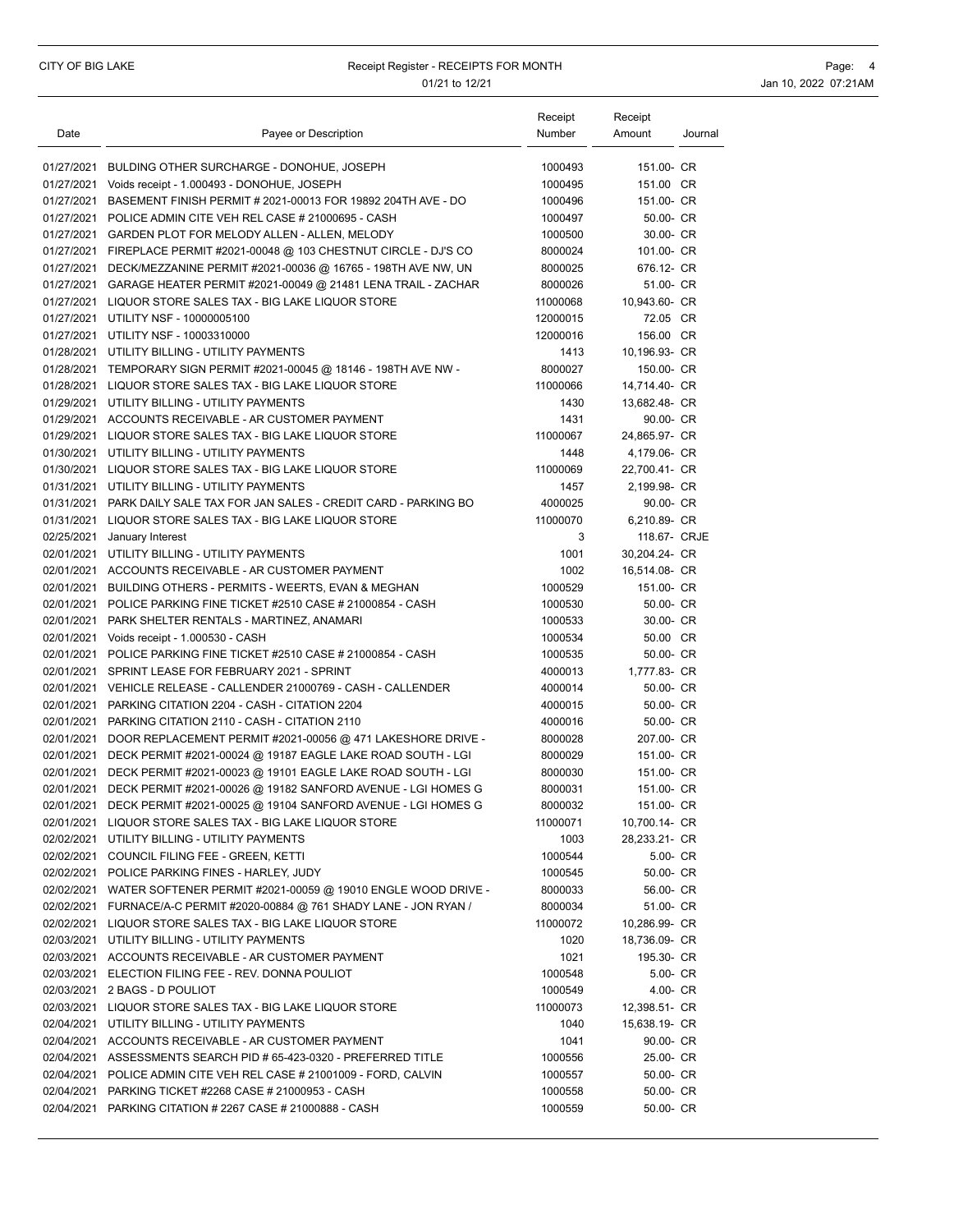# CITY OF BIG LAKE **Receipt Register - RECEIPTS FOR MONTH Receipt Register - RECEIPTS FOR MONTH**

01/21 to 12/21 **Jan 10, 2022 07:21AM** 

| Date       | Payee or Description                                                                                     | Receipt<br>Number  | Receipt<br>Amount | Journal |
|------------|----------------------------------------------------------------------------------------------------------|--------------------|-------------------|---------|
|            | 02/04/2021 LEASE PYMT JERKY SHOPPE - THE JERKY SHOPPE                                                    | 1000562            | 1,064.04- CR      |         |
|            | 02/04/2021 Voids receipt - 1.000562 - THE JERKY SHOPPE                                                   | 1000563            | 1,064.04 CR       |         |
| 02/04/2021 | JERKY SHOPPE LEASE-GF - THE JERKY SHOPPE                                                                 | 1000564            | 1,064.04- CR      |         |
| 02/04/2021 | BULDING OTHER LICENSE CHECK FE - THE RONDOS CONSTRUCTION LLC                                             | 1000565            | 106.00- CR        |         |
|            | 02/04/2021 LIQUOR STORE SALES TAX - BIG LAKE LIQUOR STORE                                                | 11000075           | 12,966.39- CR     |         |
|            | 02/05/2021 UTILITY BILLING - UTILITY PAYMENTS                                                            | 1058               | 23,725.15- CR     |         |
|            | 02/05/2021 PERMIT #2021-00054 - 18982 KINGSBARN ALCOVE - KENNETH MEINZ                                   | 1000575            | 151.00- CR        |         |
|            | 02/05/2021 LIQUOR STORE SALES TAX - BIG LAKE LIQUOR STORE                                                | 11000076           | 26,931.36- CR     |         |
|            | 02/06/2021 UTILITY BILLING - UTILITY PAYMENTS                                                            | 1075               | 4,312.87- CR      |         |
|            | 02/06/2021 LIQUOR STORE SALES TAX - BIG LAKE LIQUOR STORE                                                | 11000077           | 22,156.26- CR     |         |
|            | 02/07/2021 UTILITY BILLING - UTILITY PAYMENTS                                                            | 1084               | 5,903.60- CR      |         |
|            | 02/07/2021 LIQUOR STORE SALES TAX - BIG LAKE LIQUOR STORE                                                | 11000078           | 13,094.47- CR     |         |
|            | 02/08/2021 UTILITY BILLING - UTILITY PAYMENTS                                                            | 1093               | 43,968.83- CR     |         |
|            | 02/08/2021 ACCOUNTS RECEIVABLE - AR CUSTOMER PAYMENT                                                     | 1094               | 1,772.48- CR      |         |
|            | 02/08/2021 MUNI PARTIAL MAINT - MN DEPT OF FINANCE                                                       | 1000578            | 61,056.57- CR     |         |
|            | 02/08/2021 Voids receipt - 1.000578 - MN DEPT OF FINANCE                                                 | 1000579            | 61,056.57 CR      |         |
|            | 02/08/2021 MUNI PARTIAL MAINT - MN DEPT OF FINANCE                                                       | 1000580            | 61,056.57- CR     |         |
|            | 02/08/2021 POLICE ADMIN CITE - MINOR CONSUMPTION CASE #21000751 - MATTH                                  | 1000581            | 75.00- CR         |         |
|            | 02/08/2021 FARMERS MARKET LICENSE 2021 LILLO - LILLO, KATIE                                              | 1000588            | 90.00- CR         |         |
|            | 02/08/2021 POLICE ADMIN CITE VEH REL CASE # 21001187 - MASS                                              | 1000592            | 50.00- CR         |         |
|            | 02/08/2021 POLICE ADMIN CITE VEH REL CASE # 21001158 - CASH                                              | 1000593            | 50.00- CR         |         |
|            | 02/08/2021 POLICE ADMIN CITE VEH REL CASE # 21001186 - CASH                                              | 1000594            | 50.00- CR         |         |
|            | 02/08/2021 POLICE ADMIN CITE VEH REL CASE # 21001068 - CASH                                              | 1000595            | 50.00- CR         |         |
|            | 02/08/2021 PCA COLLECTION FEE FOR JAN 2021 - PROFESSIONAL CREDIT ANALYS                                  | 4000017            | 62.00- CR         |         |
|            | 02/08/2021 MOVIE IN THE PARK REFUND - CANCELLED 2020 - SWANK MOTION PIC                                  | 4000018            | 450.00- CR        |         |
|            | 02/08/2021 CENTERPOINT ENERGY - QTR 4 FRANCHISE FEE - CENTERPOINT ENERG                                  | 4000019            | 35,371.20- CR     |         |
|            | 02/08/2021 DRUG FORFEITURE CASE 20005240 LENZ - CASH - CASE 20005240                                     | 4000020            | 260.00- CR        |         |
|            | 02/08/2021 XCEL ENERGY 2020 QTR 4 FRANCHISE FEE - XCEL ENERGY                                            | 4000021            | 39,518.57- CR     |         |
|            | 02/08/2021 410 LAKE ST NSP PROPERTY SOLD - MINNESOTA TITLE                                               | 4000022            | 268.33- CR        |         |
|            | 02/08/2021 WINDOW REPLACEMENT PERMIT #2021-00075 @ 5220 RUDDY DUCK LN -                                  | 8000035            | 106.00- CR        |         |
|            | 02/08/2021 Voids receipt - 11.000044 - LIQ STORE CORRECT VOID                                            | 11000074           | 11,215.06 CR      |         |
|            | 02/08/2021 LIQUOR STORE SALES TAX - BIG LAKE LIQUOR STORE                                                | 11000079           | 8,532.98- CR      |         |
|            | 02/09/2021 UTILITY BILLING - UTILITY PAYMENTS<br>02/09/2021 POSTAGE REIMB - JANETTE RUST - RUST, JANETTE | 1115<br>1000596    | 19,947.48- CR     | .51- CR |
|            | 02/09/2021  2020-00885 LICENSE CHECK FEE FOR 20021 176TH ST NW - RICE CO                                 |                    | 14,585.47- CR     |         |
|            | 02/09/2021 BUILDING OTHERS - PERMITS - HODGES, CHANCE                                                    | 1000601<br>1000605 | 101.00- CR        |         |
|            | 02/09/2021 SURCHARGE - MECHANICAL FLAT - CHANCE HODGES                                                   | 1000606            | 51.00- CR         |         |
|            | 02/09/2021 FARMERS MARKET LICENSE - COMPOST GUY LLC                                                      | 1000607            | 120.00- CR        |         |
|            | 02/09/2021 LMCIT - INSURANCE PREM 2011 CADILLAC CASE CA108139 - LEAGUE                                   | 4000023            | 8,150.00- CR      |         |
|            | 02/09/2021 LIQUOR STORE SALES TAX - BIG LAKE LIQUOR STORE                                                | 11000080           | 9,589.93- CR      |         |
|            | 02/10/2021 ACH Payment                                                                                   | 2                  | 11,871.22- CRJE   |         |
|            | 02/10/2021 UTILITY BILLING - UTILITY PAYMENTS                                                            | 1132               | 48,704.56- CR     |         |
|            | 02/10/2021 LIQUOR STORE SALES TAX - BIG LAKE LIQUOR STORE                                                | 11000081           | 10,084.43- CR     |         |
|            | 02/10/2021 UTILITY NSF - 10003310000                                                                     | 12000017           | 332.78 CR         |         |
|            | 02/11/2021 UTILITY BILLING - UTILITY PAYMENTS                                                            | 1153               | 10,148.40- CR     |         |
|            | 02/11/2021 POLICE ADMIN CITE CASE #21000751 - WESTRING, TYLER                                            | 1000623            | 75.00- CR         |         |
|            | 02/11/2021 WINTER PARKING CITATION #2270 CASE # 21000984 - LACHNER, JES                                  | 1000624            | 50.00- CR         |         |
|            | 02/11/2021 WINTER PARKING CITATION # 2512 CASE # 21000006 - CASH                                         | 1000625            | 50.00- CR         |         |
|            | 02/11/2021 FEE - CONCEPT PLAN FOR "MARKETPLACE CROSSING" DEVELOPMENT -                                   | 1000626            | 1,100.00- CR      |         |
|            | 02/11/2021 FARMERS MARKET SPONSORSHIP-LIBERTY FINANCIAL - LIBERTY FINAN                                  | 4000024            | 1,000.00- CR      |         |
|            | 02/11/2021 LIQUOR STORE SALES TAX - BIG LAKE LIQUOR STORE                                                | 11000084           | 15,339.83- CR     |         |
|            | 02/12/2021 UTILITY BILLING - UTILITY PAYMENTS                                                            | 1170               | 7,423.10- CR      |         |
|            | 02/12/2021 ACCOUNTS RECEIVABLE - AR CUSTOMER PAYMENT                                                     | 1171               | 5,992.71- CR      |         |
|            | 02/12/2021 POSTAGE REIMB - JANETTE RUST - JANETTE RUST                                                   | 1000627            |                   | .51- CR |
|            | 02/12/2021 BASEMENT PERMIT # 2021-0007 - AUGUSTIN, JAKOB                                                 | 1000631            | 151.00- CR        |         |
|            | 02/12/2021 ELECTION FILING FEE - NODING, KIM                                                             | 1000632            | 5.00- CR          |         |
|            | 02/12/2021 MUSIC IN PARK SPONSORSHIP-MINNESOTA LIMITED - MINNESOTA LIMI                                  | 4000026            | 500.00- CR        |         |
|            |                                                                                                          |                    |                   |         |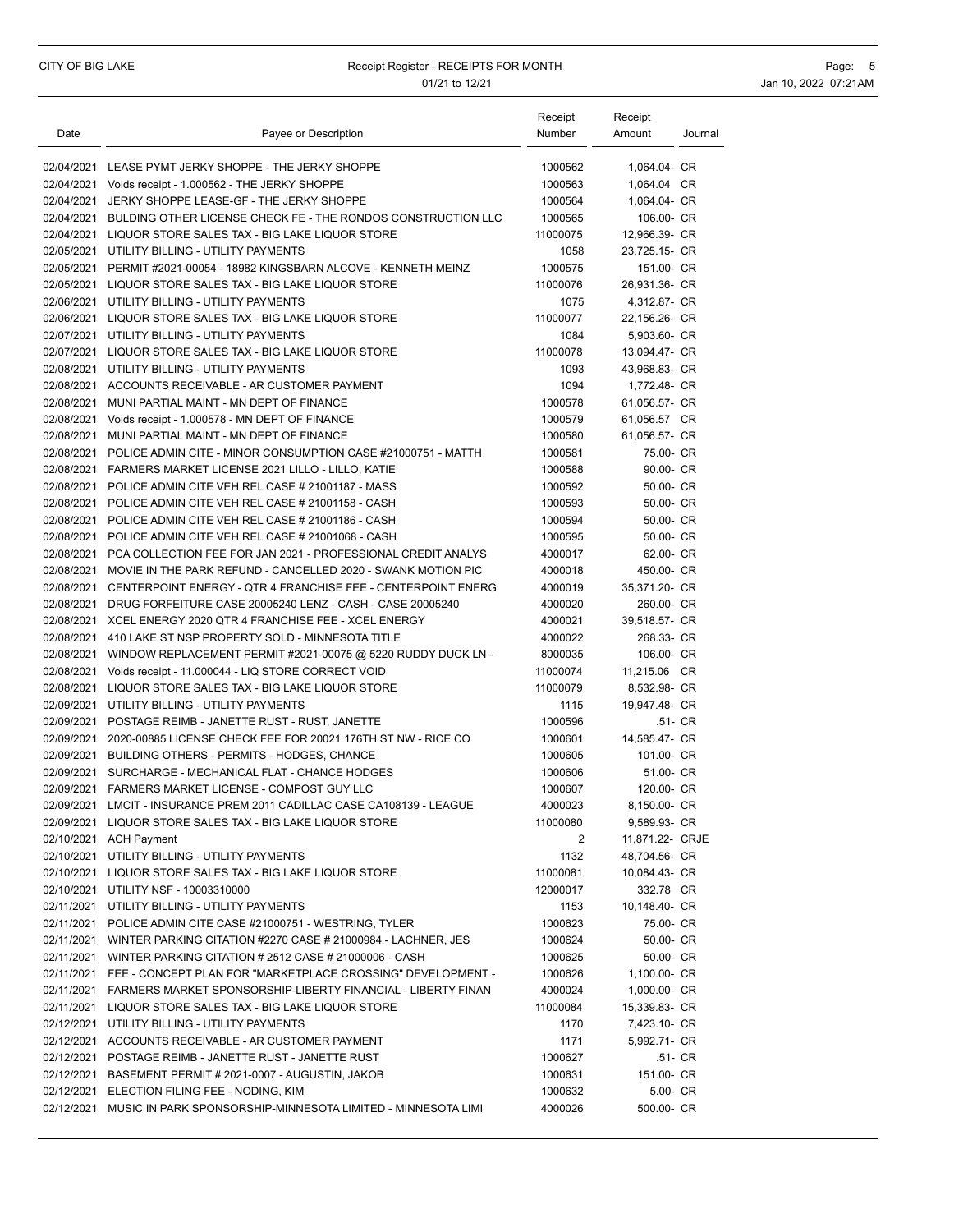| Date | Payee or Description                                                    | Receipt<br>Number | Receipt<br>Amount | Journal |
|------|-------------------------------------------------------------------------|-------------------|-------------------|---------|
|      | 02/12/2021 LIQUOR STORE SALES TAX - BIG LAKE LIQUOR STORE               | 11000082          | 24,997.29- CR     |         |
|      | 02/13/2021 UTILITY BILLING - UTILITY PAYMENTS                           | 1192              | 941.78- CR        |         |
|      | 02/13/2021 LIQUOR STORE SALES TAX - BIG LAKE LIQUOR STORE               | 11000083          | 22,605.01- CR     |         |
|      | 02/14/2021 UTILITY BILLING - UTILITY PAYMENTS                           | 1201              | 1,070.13- CR      |         |
|      | 02/14/2021 LIQUOR STORE SALES TAX - BIG LAKE LIQUOR STORE               | 11000086          | 7,160.47- CR      |         |
|      | 02/15/2021 UTILITY BILLING - UTILITY PAYMENTS                           | 1212              | 3,074.12- CR      |         |
|      | 02/15/2021 LIQUOR STORE SALES TAX - BIG LAKE LIQUOR STORE               | 11000085          | 9,880.56- CR      |         |
|      | 02/16/2021 UTILITY BILLING - UTILITY PAYMENTS                           | 1221              | 8,100.72- CR      |         |
|      | 02/16/2021 WINTER PARKING CITATION # 2206 CASE # 21000985 - PARO, BENJA | 1000633           | 50.00- CR         |         |
|      | 02/16/2021 POLICE ADMIN CITE CASE # 21000751 - MAROS, GASSIUS           | 1000634           | 80.00- CR         |         |
|      | 02/16/2021 WINTER PARKING CITATION # 2271 CASE # 21001088 - CASH        | 1000635           | 50.00- CR         |         |
|      | 02/16/2021 WINTER PARKING CITATION # 2511 CASE # 21000856 - PRITCHARD,  | 1000636           | 50.00- CR         |         |
|      | 02/16/2021 4 ASSESSMENTS SEARCHES - EPIC PROPERTY SERVICES              | 1000638           | 100.00- CR        |         |
|      | 02/16/2021 FARMERS MARKET LICENSE - NELSON, JONATHAN M                  | 1000639           | 120.00- CR        |         |
|      | 02/16/2021 FARMERS MARKET LICENSE - SVIHEL VEGETABLE FARM INC           | 1000640           | 120.00- CR        |         |
|      | 02/16/2021 GARNISHMENT FEE - STEWART, ZLIMEN & JUNGERS LTD              | 4000027           | 15.00- CR         |         |
|      | 02/16/2021 WINDOW/DOOR PERMIT #2021-00079 @ 4600 POND VIEW CIRCLE - KEV | 8000036           | 106.00- CR        |         |
|      | 02/16/2021 FURNACE PERMIT #2021-00080 @ 783 HARRISON DRIVE - JASON MCMA | 8000037           | 51.00- CR         |         |
|      | 02/16/2021 LIQUOR STORE SALES TAX - BIG LAKE LIQUOR STORE               | 11000087          | 9,746.48- CR      |         |
|      | 02/17/2021 UTILITY BILLING - UTILITY PAYMENTS                           | 1240              | 3.534.73- CR      |         |
|      | 02/17/2021 ACCOUNTS RECEIVABLE - AR CUSTOMER PAYMENT                    | 1241              | 15,559.84- CR     |         |
|      | 02/17/2021 POLICE TZD GRANT 2020 QTR 4 - CITY OF ELK RIVER              | 1000641           | 2,729.60- CR      |         |
|      | 02/17/2021 XCEL CREDIT REFUND - PARKS - XCEL ENERGY                     | 1000642           | 6.07- CR          |         |
|      | 02/17/2021 XCEL CREDIT REFUND - LIQ STORE - XCEL ENERGY                 | 1000643           | 75.34- CR         |         |
|      | 02/17/2021 XCEL CREDIT REFUND - LIQ STORE - XCEL ENERGY                 | 1000644           | 8.16- CR          |         |
|      | 02/17/2021 BULDING OTHER LICENSE CHECK FE - TOP SHELF DESIGN LLC        | 1000651           | 156.00- CR        |         |
|      | 02/17/2021 FURNACE PERMIT #2021-00082 @ 645 EAGLE LAKE ROAD SOUTH - PRO | 8000038           | 51.00- CR         |         |
|      | 02/17/2021 FURNACE-A/C PERMIT #2020-00083 @ 16478 BEAVER DRIVE - STEPHA | 8000039           | 51.00- CR         |         |
|      | 02/17/2021 LIQUOR STORE SALES TAX - BIG LAKE LIQUOR STORE               | 11000088          | 11,370.08- CR     |         |
|      | 02/18/2021 UTILITY BILLING - UTILITY PAYMENTS                           | 1258              | 2,469.77- CR      |         |
|      | 02/18/2021 BULDING OTHER LICENSE CHECK FE - PETERSON BROS ROOFING       | 1000653           | 3,979.60- CR      |         |
|      | 02/18/2021 WINTER PARKING CITATION # 2516 CASE # 21001458 - CASH        | 1000654           | 50.00- CR         |         |
|      | 02/18/2021 WINTER PARKING CITATION # 2211 CASE # 21001352 - CASH        | 1000655           | 50.00- CR         |         |
|      | 02/18/2021 LIQUOR STORE SALES TAX - BIG LAKE LIQUOR STORE               | 11000089          | 13,181.49- CR     |         |
|      | 02/19/2021 UTILITY BILLING - UTILITY PAYMENTS                           | 1273              | 11,862.66- CR     |         |
|      | 02/19/2021 XCEL CR REFUND - SEWER - XCEL ENERGY                         | 1000656           | 71.88- CR         |         |
|      | 02/19/2021 WINDOW/DOOR PERMIT #2021-00085 @ 4550 STERLING DRIVE - W S & | 8000040           | 106.00- CR        |         |
|      | 02/19/2021 FURNACE PERMIT #2020-00087 FOR 5381 HIGHLAND TRAIL - STEPHAN | 8000041           | 51.00- CR         |         |
|      | 02/19/2021 LIQUOR STORE SALES TAX - BIG LAKE LIQUOR STORE               | 11000090          | 26,891.89- CR     |         |
|      | 02/20/2021 UTILITY BILLING - UTILITY PAYMENTS                           | 1288              | 1,993.09- CR      |         |
|      | 02/20/2021 LIQUOR STORE SALES TAX - BIG LAKE LIQUOR                     | 11000091          | 23,734.95- CR     |         |
|      | 02/21/2021 UTILITY BILLING - UTILITY PAYMENTS                           | 1297              | 2,111.49- CR      |         |
|      | 02/21/2021 LIQUOR STORE SALES TAX - BIG LAKE LIQUOR STORE               | 11000092          | 6,331.11- CR      |         |
|      | 02/22/2021 UTILITY BILLING - UTILITY PAYMENTS                           | 1306              | 8,172.31- CR      |         |
|      | 02/22/2021 ACCOUNTS RECEIVABLE - AR CUSTOMER PAYMENT                    | 1307              | 4,315.00- CR      |         |
|      | 02/22/2021 BUSINESS LICENSES - BUSINESS LICENSE PAYMENT                 | 1308              | 10.00- CR         |         |
|      | 02/22/2021 CAR CONDO PROJECT METERS - VOSS UTILITY & PLUMBING           | 1000658           | 458.96- CR        |         |
|      | 02/22/2021 PARKS EVENT DEPOSIT - BIG LAKE WOMEN OF TODAY                | 1000662           | 50.00- CR         |         |
|      | 02/22/2021 SUMMER FARMERS MARKET OAK PARK FARM - OAK PARK FARM          | 1000663           | 120.00- CR        |         |
|      | 02/22/2021  FARMERS MARKET - WINTER VENDORS - WINTER VENDORS            | 1000664           | 80.00- CR         |         |
|      | 02/22/2021 PARKING CITATION JANECZKO - JANECZKO, ANJEZA                 | 1000668           | 50.00- CR         |         |
|      | 02/22/2021 LIQUOR STORE SALES TAX - BIG LAKE LIQUOR STORE               | 11000093          | 11,074.84- CR     |         |
|      | 02/23/2021 UTILITY BILLING - UTILITY PAYMENTS                           | 1325              | 3,813.60- CR      |         |
|      | 02/23/2021 ACCOUNTS RECEIVABLE - AR CUSTOMER PAYMENT                    | 1326              | 5,805.71- CR      |         |
|      | 02/23/2021 POLICE BENEFIT REIMBURSEMENT 2019/2020 - MN DEPT OF FINANCE  | 1000669           | 5,479.20- CR      |         |
|      | 02/23/2021 NEW HOME PERMIT #2020-00050 - 20098 ESTHER PARKWAY - NOVAK-F | 1000671           | 15,197.36- CR     |         |
|      | 02/23/2021 REMODEL PERMIT #2020-00089 FOR 1609 GRACE DRIVE - EDWARD BIE | 1000672           | 101.00- CR        |         |
|      |                                                                         |                   |                   |         |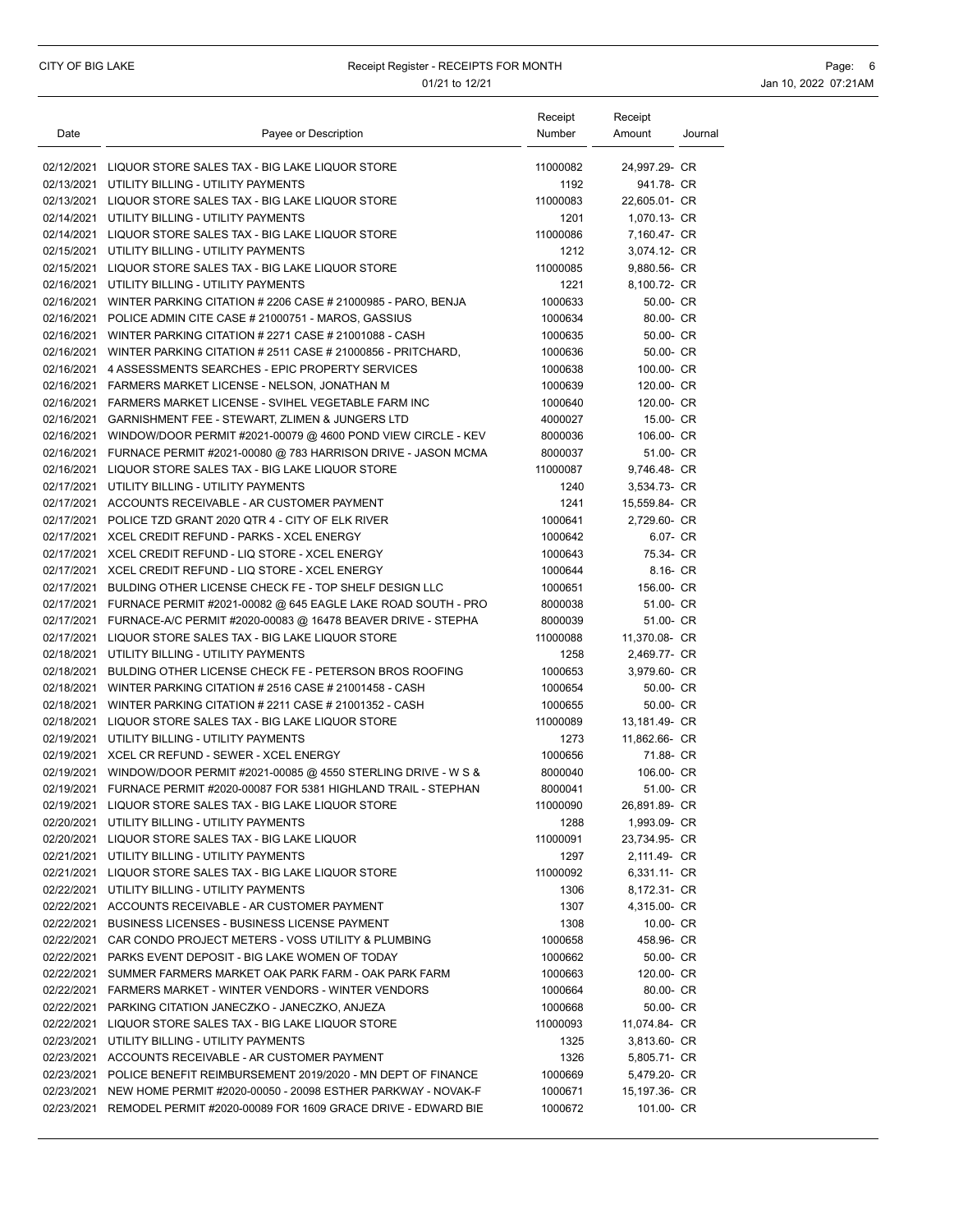|      |                                                                                                                                                    | Receipt            | Receipt                        |            |
|------|----------------------------------------------------------------------------------------------------------------------------------------------------|--------------------|--------------------------------|------------|
| Date | Payee or Description                                                                                                                               | Number             | Amount                         | Journal    |
|      | 02/23/2021 XCEL CREDIT - STREETS - XCEL ENERGY                                                                                                     | 1000675            | 28.05- CR                      |            |
|      | 02/23/2021 TOWER CO LEASE - TC ASSETS                                                                                                              | 1000676            | 545.11- CR                     |            |
|      | 02/23/2021 WINTER PARKING CITATION # 2266 CASE # 21000886 - JOHNSON, DA                                                                            | 1000677            | 55.00- CR                      |            |
|      | 02/23/2021 FINGERPRINT APPT BRANDI AUSK - AUSK. BRANDI                                                                                             | 1000678            | 25.00- CR                      |            |
|      | 02/23/2021 POLICE ADMIN CITE VEH RELEASE CASE # 21001566 - CASH                                                                                    | 1000679            | 50.00- CR                      |            |
|      | 02/23/2021 POLICE ADMIN CITE VEH RELEASE CASE # 21001583 - BJELLAND, TY                                                                            | 1000680            | 50.00- CR                      |            |
|      | 02/23/2021 WINTER PARKING CITATION #2212 CASE # 21001353 - CASH                                                                                    | 1000681            | 60.00- CR                      |            |
|      | 02/23/2021 POLICE ADMIN CITE VEH RELEASE CASE # 21001575 - CASH                                                                                    | 1000682            | 50.00- CR                      |            |
|      | 02/23/2021 GARDEN PLOT FOR KIM NODING - NODING, KIM                                                                                                | 1000683            | 30.00- CR                      |            |
|      | 02/23/2021 FARMER MARKET CC TOKENS 2.20.21 - CC-FARMERS MARKET 2.20.21                                                                             | 4000028            | 45.00- CR                      |            |
|      | 02/23/2021 FURNACE PERMIT #2021-00086 @ 19568 STATION STREET - KMI MECH                                                                            | 8000042            | 3,080.00- CR                   |            |
|      | 02/23/2021 PLUMBING REMODEL PERMIT #2021-00091 @ 1220 HILL STREET - RIC                                                                            | 8000043            | 106.00- CR                     |            |
|      | 02/23/2021 WATER SOFTENER PERMIT #2021-00094 @ 19067 ENGLE WOOD DRIVE -                                                                            | 8000044            | 56.00- CR                      |            |
|      | 02/23/2021 LIQUOR STORE SALES TAX - BIG LAKE LIQUOR STORE                                                                                          | 11000094           | 10,783.48- CR                  |            |
|      | 02/24/2021 UTILITY BILLING - UTILITY PAYMENTS                                                                                                      | 1345               | 9,940.00- CR                   |            |
|      | 02/24/2021 BUSINESS LICENSES - BUSINESS LICENSE PAYMENT                                                                                            | 1346               | 60.00- CR                      |            |
|      | 02/24/2021 TEMP USE ADMIN PERMIT FEE FOR 2021 BIG BEER WEEK - JASON WES                                                                            | 1000687            | 25.00- CR                      |            |
|      | 02/24/2021 REPAIR PERMIT #2020-00074 FOR 4764 STERLING DRIVE - RAY ROND                                                                            | 1000688            | 2,473.47- CR                   |            |
|      | 02/24/2021 GARDEN PLOT RAMLOCHAN - RAMLOCHAN, SEELALL                                                                                              | 1000692            | 30.00- CR                      |            |
|      | 02/24/2021 FURNACE PERMIT #2021-00090 @ 809 POWELL STREET NORTH - DEZIE                                                                            | 8000045            | 51.00- CR                      |            |
|      | 02/24/2021 PLUMBING REMODEL PERMIT #2021-00095 @ 19892 - 204TH AVENUE -                                                                            | 8000046            | 106.00- CR                     |            |
|      | 02/24/2021 FIRE SUPPRESSION PERMIT #2021-00096 FOR 726 MARTIN AVENUE -                                                                             | 8000047            | 23.60- CR                      |            |
|      | 02/24/2021 LIQUOR STORE SALES TAX - BIG LAKE LIQUOR STORE                                                                                          | 11000095           | 10.580.45- CR                  |            |
|      | 02/25/2021 UTILITY BILLING - UTILITY PAYMENTS                                                                                                      | 1363               | 12,228.40- CR                  |            |
|      | 02/25/2021 BUSINESS LICENSES - BUSINESS LICENSE PAYMENT                                                                                            | 1364               | 10.00- CR                      |            |
|      | 02/25/2021 WINTER PARKING CITATION # 2214 CASE # 21001372 - DAVIS, TIMO                                                                            | 1000703            | 50.00- CR                      |            |
|      | 02/25/2021 WINTER PARKING CITATION # 2213 CASE # 21001371 - DUSTIN LEE                                                                             | 1000704            | 50.00- CR                      |            |
|      | 02/25/2021 WINTER PARKING CITATION # 2269 CASE # 21000954 - CASH                                                                                   | 1000705            | 55.00- CR                      |            |
|      | 02/25/2021 ASSESSMENTS SEARCH FOR PID # 65-430-0140 - PREFERRED TITLE                                                                              | 1000707            | 25.00- CR                      |            |
|      | 02/25/2021 FREEDOM ROCK PAVER - AMERICAN LEGION 147 - FREEDOM ROCK PAVE                                                                            | 1000708            | 600.00- CR                     |            |
|      | 02/25/2021 NEW HOME PERMIT #2021-00033 @ 18649 ARCTIC AVENUE - JP BROOK<br>02/25/2021 NEW HOME PERMIT #2021-00032 @ 18601 ARCTIC AVENUE - JP BROOK | 8000048<br>8000049 | 14,822.47- CR<br>15,721.03- CR |            |
|      | 02/25/2021 NEW HOME PERMIT #2020-00034 @ 18617 ARCTIC AVENUE - JP BROOK                                                                            | 8000050            | 15,732.48- CR                  |            |
|      | 02/25/2021 DOOR REPLACEMENT PERMIT #2021-00097 @ 120 EUCLID COURT - WIN                                                                            | 8000051            | 106.00- CR                     |            |
|      | 02/25/2021 LIQUOR STORE SALES TAX - BIG LAKE LIQUOR STORE                                                                                          | 11000096           | 15,149.40- CR                  |            |
|      | 02/26/2021 UTILITY BILLING - UTILITY PAYMENTS                                                                                                      | 1383               | 13,767.95- CR                  |            |
|      | 02/26/2021 ACCOUNTS RECEIVABLE - AR CUSTOMER PAYMENT                                                                                               | 1384               | 232.50- CR                     |            |
|      | 02/26/2021 GARDEN PLOT - BUENNICH, JENNIFER                                                                                                        | 1000714            | 30.00- CR                      |            |
|      | 02/26/2021 LIQUOR STORE SALES TAX - BIG LAKE LIQUOR STORE                                                                                          | 11000097           | 25,458.00- CR                  |            |
|      | 02/27/2021 UTILITY BILLING - UTILITY PAYMENTS                                                                                                      | 1399               | 4,129.85- CR                   |            |
|      | 02/27/2021 LIQUOR STORE SALES TAX - BIG LAKE LIQUOR STORE                                                                                          | 11000098           | 23,411.28- CR                  |            |
|      | 02/28/2021 PACIFIC WESTERN BANK MATURED 2/1/21                                                                                                     | 3                  | 499,600.00- CRJE               |            |
|      | 02/28/2021 BANK OF CHINA CD MATURED - INTEREST                                                                                                     | 5                  | 356.46- CRJE                   |            |
|      | 02/28/2021 MOVE SOLAR GARDEN INTERST FROM JAN                                                                                                      | 8                  |                                | 2.18- CRJE |
|      | 02/28/2021 FOOGLE PAYMENTS FRM JAN BANK REC - BANK HAD MORE                                                                                        | 10                 | 155.81- CRJE                   |            |
|      | 02/28/2021 LIQUOR STORE SALES TAX - BIG LAKE LIQUOR STORE                                                                                          | 11000099           | 6,263.07- CR                   |            |
|      | 03/08/2021 February Interest                                                                                                                       | $\overline{7}$     | 443.46- CRJE                   |            |
|      | 03/01/2021 UTILITY BILLING - UTILITY PAYMENTS                                                                                                      | 1001               | 22,386.08- CR                  |            |
|      | 03/01/2021 ACCOUNTS RECEIVABLE - AR CUSTOMER PAYMENT                                                                                               | 1002               | 255.00- CR                     |            |
|      | 03/01/2021 BUSINESS LICENSES - BUSINESS LICENSE PAYMENT                                                                                            | 1003               | 100.00- CR                     |            |
|      | 03/01/2021 WINTER PARKING CITATION # 2210 CASE # 21001351 - JOHNSON, JE                                                                            | 1000723            | 50.00- CR                      |            |
|      | 03/01/2021 Voids receipt - 1.000723 - JOHNSON, JESSICA A                                                                                           | 1000724            | 50.00 CR                       |            |
|      | 03/01/2021 WINTER PARKING CITATION # 2210 CASE # 21001351 - JOHNSON, JE                                                                            | 1000725            | 50.00- CR                      |            |
|      | 03/01/2021 POLICE FINGERPRINTING - FREUND, MARGARET                                                                                                | 1000727            | 25.00- CR                      |            |
|      | 03/01/2021 POLICE ADMIN CITE VEH RELEASE CASE # 21001670 - CASH                                                                                    | 1000728            | 50.00- CR                      |            |
|      | 03/01/2021 HVAC REMODEL PERMIT #2021-00099 @ 1220 HILL STREET - JOHN PO                                                                            | 1000732            | 101.00- CR                     |            |
|      | 03/01/2021 LIQUOR STORE SALES TAX - BIG LAKE LIQUOR STORE                                                                                          | 11000100           | 10,334.38- CR                  |            |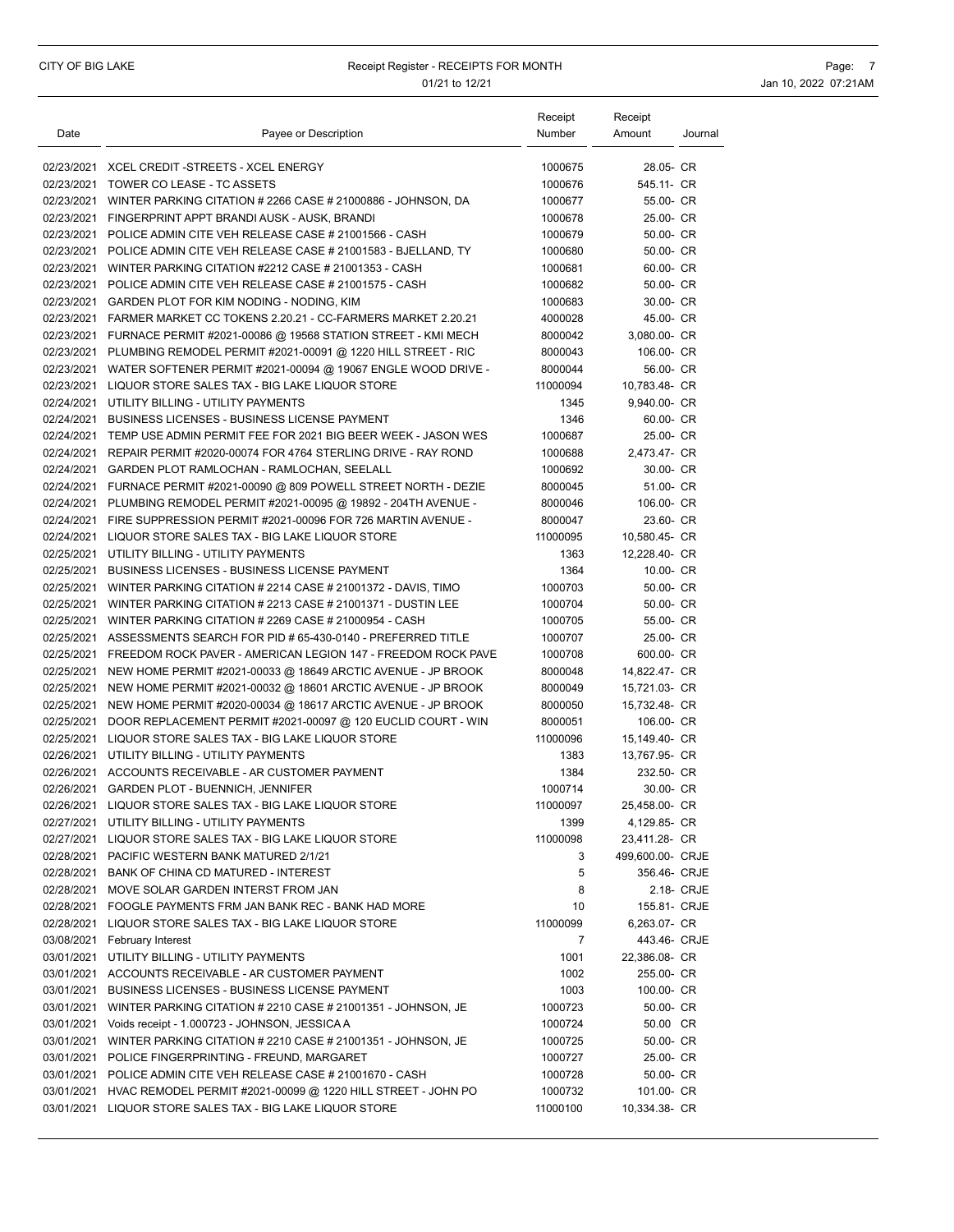|      |                                                                                               | Receipt      | Receipt                    |            |
|------|-----------------------------------------------------------------------------------------------|--------------|----------------------------|------------|
| Date | Payee or Description                                                                          | Number       | Amount                     | Journal    |
|      |                                                                                               |              |                            |            |
|      | 03/01/2021 UTILITY NSF CHK PSN - 10000334100<br>03/02/2021 UTILITY BILLING - UTILITY PAYMENTS | 12000018     | 844.64 CR                  |            |
|      | 03/02/2021 ACCOUNTS RECEIVABLE - AR CUSTOMER PAYMENT                                          | 1022<br>1023 | 17,805.75- CR              |            |
|      | 03/02/2021 BUSINESS LICENSES - BUSINESS LICENSE PAYMENT                                       | 1024         | 8,400.00- CR<br>166.70- CR |            |
|      | 03/02/2021 FARMERS MARKET LICENSE - SUMMER (FULL SEASON) 2021 - MAC'S M                       | 1000737      | 120.00- CR                 |            |
|      | 03/02/2021 GARDEN PLOT - YOUNG, DAMON S                                                       | 1000742      | 30.00- CR                  |            |
|      | 03/02/2021 GARDEN PLOT - SHERWOOD, CRYSTAL                                                    | 1000743      | 30.00- CR                  |            |
|      | 03/02/2021 WINTER PARKING CITATION # 2216 CASE # 21001428 - COULTER, DA                       | 1000744      | 50.00- CR                  |            |
|      | 03/02/2021 FURNACE/A-C PERMIT #2021-00101 @ 5100 EDINBURGH WAY - BRAD P                       | 8000052      | 51.00- CR                  |            |
|      | 03/02/2021 HVAC COMMERCIAL PERMIT #2021-00078 @ 19590 STATION STREET -                        | 8000053      | 5,535.00- CR               |            |
|      | 03/02/2021 LIQUOR STORE SALES TAX - BIG LAKE LIQUOR STORE                                     | 11000102     | 10,511.80- CR              |            |
|      | 03/03/2021 UTILITY BILLING - UTILITY PAYMENTS                                                 | 1004         | 13,541.36- CR              |            |
|      | 03/03/2021 ACCOUNTS RECEIVABLE - AR CUSTOMER PAYMENT                                          | 1005         | 14,291.08- CR              |            |
|      | 03/03/2021 WINTER PARKING CITATION # 2218 CASE # 21001496 - DARLAND, GA                       | 1000750      | 50.00- CR                  |            |
|      | 03/03/2021 POLICE ADMIN CITE VEH RELEASE CASE # 21001920 - CASH                               | 1000751      | 50.00- CR                  |            |
|      | 03/03/2021 WINTER PARKING CITATION # 2517 CASE # 21001461 - CASH                              | 1000752      | 50.00- CR                  |            |
|      | 03/03/2021 POLICE ADMIN CITE VEH RELEASE CASE # 21001919 - CASH                               | 1000753      | 50.00- CR                  |            |
|      | 03/03/2021 BUILDING OTHERS - PERMITS - NIMS, SHAWN                                            | 1000758      | 151.00- CR                 |            |
|      | 03/03/2021 BASEMENT FINISH PERMIT #2021-00102 @ 3305 LAKE RIDGE DRIVE -                       | 1000762      | 151.00- CR                 |            |
|      | 03/03/2021 SPRINT LEASE FOR MARCH 2021 - SPRINT                                               | 4000029      | 1,777.83- CR               |            |
|      | 03/03/2021 POLICE DONATIONS-EDDY FOUNDATION - EDDY FOUNDATION                                 | 4000030      | 4,000.00- CR               |            |
|      | 03/03/2021 SALES OF 2014 FORD EXPLORER-5427 - SHERBURNE-WRIGHT COUNTY C                       | 4000031      | 8,500.00- CR               |            |
|      | 03/03/2021 WATER HEATER PERMIT #2020-00104 @ 18853 NEWCASTLE BAY - TRIS                       | 8000054      | 56.00- CR                  |            |
|      | 03/03/2021 LIQUOR STORE SALES TAX - BIG LAKE LIQUOR STORE                                     | 11000101     | 11,917.95- CR              |            |
|      | 03/04/2021 UTILITY BILLING - UTILITY PAYMENTS                                                 | 1041         | 31,468.32- CR              |            |
|      | 03/04/2021 ACCOUNTS RECEIVABLE - AR CUSTOMER PAYMENT                                          | 1042         | 1,575.00- CR               |            |
|      | 03/04/2021 ASSESSMENTS SEARCH FOR PID # 65-423-0330 - EPIC PROPERTY SER                       | 1000764      | 25.00- CR                  |            |
|      | 03/04/2021 SIDING PERMIT #2021-00106 @ 711 LAKESHORE DRIVE - PERFECT EX                       | 1000767      | 207.00- CR                 |            |
|      | 03/04/2021 FM VENDOR FULL SEASON FOR ANDERSON GARLIC - ANDERSON GARLIC                        | 1000768      | 120.00- CR                 |            |
|      | 03/04/2021 FM VENDOR FULL SEASON THAI 1 ON KITCHEN - THAI 1 ON KITCHEN                        | 1000769      | 120.00- CR                 |            |
|      | 03/04/2021 WELLNESS SNACKS PURCHASES - CASH - LIQUOR STORE WELLNESS STA                       | 4000033      | 84.75- CR                  |            |
|      | 03/04/2021 DMV OVERPAYMENT PLATE UNIT 21 & 31 - CASH - DMV                                    | 4000034      | 10.00- CR                  |            |
|      | 03/04/2021 Voids receipt - 4.000033 - CASH - LIQUOR STORE WELLNESS STAT                       | 4000035      | 84.75 CR                   |            |
|      | 03/04/2021 WELLNESS SNACKS PURCHASES-LIQUOR STORE - CASH - LIQUOR STORE                       | 4000036      | 84.75- CR                  |            |
|      | 03/04/2021 LIQUOR STORE OVER/SHORT - BIG LAKE LIQUOR STORE                                    | 5000157      |                            | $.02 - CR$ |
|      | 03/04/2021 Voids receipt - 5.000157 - BIG LAKE LIQUOR STORE                                   | 5000158      |                            | .02 CR     |
|      | 03/04/2021 LIQUOR STORE SALES TAX - BIG LAKE LIQUOR STORE                                     | 11000103     | 14,881.93- CR              |            |
|      | 03/04/2021 LIQUOR STORE OVER/SHORT - BIG LAKE LIQUOR STORE                                    | 11000108     |                            | $.02 - CR$ |
|      | 03/05/2021 UTILITY BILLING - UTILITY PAYMENTS                                                 | 1061         | 17,469.25- CR              |            |
|      | 03/05/2021 ACCOUNTS RECEIVABLE - AR CUSTOMER PAYMENT                                          | 1062         | 8,500.00- CR               |            |
|      | 03/05/2021 BUSINESS LICENSES - BUSINESS LICENSE PAYMENT                                       | 1063         | 176.70- CR                 |            |
|      | 03/05/2021 GARDEN PLOT - CURREN-EDWARDS, JENNIE                                               | 1000776      | 30.00- CR                  |            |
|      | 03/05/2021 WINTER PARKING CITATION #1991 CASE #21001882 - GANGADEEN,                          | 1000785      | 50.00- CR                  |            |
|      | 03/05/2021 JERKY SHOPPE LEASE-MARCH 2021 - THE JERKY SHOPPE                                   | 4000037      | 1,064.04- CR               |            |
|      | 03/05/2021 LIQUOR STORE SALES TAX - BIG LAKE LIQUOR STORE                                     | 11000104     | 27,909.34- CR              |            |
|      | 03/06/2021 UTILITY BILLING - UTILITY PAYMENTS                                                 | 1082         | 11,946.11- CR              |            |
|      | 03/06/2021 LIQUOR STORE SALES TAX - BIG LAKE LIQUOR STORE                                     | 11000105     | 25,093.28- CR              |            |
|      | 03/07/2021 UTILITY BILLING - UTILITY PAYMENTS                                                 | 1091         | 4,833.50- CR               |            |
|      | 03/07/2021 LIQUOR STORE SALES TAX - BIG LAKE LIQUOR STORE                                     | 11000106     | 8,044.62- CR               |            |
|      | 03/08/2021 UTILITY BILLING - UTILITY PAYMENTS                                                 | 1100         | 36,403.09- CR              |            |
|      | 03/08/2021 ACCOUNTS RECEIVABLE - AR CUSTOMER PAYMENT                                          | 1101         | 160.00- CR                 |            |
|      | 03/08/2021 BUSINESS LICENSES - BUSINESS LICENSE PAYMENT                                       | 1102         | 10.00- CR                  |            |
|      | 03/08/2021 POLICE ADMIN CITE VEH RELEASE CASE # 21002086 - MONETTE                            | 1000793      | 50.00- CR                  |            |
|      | 03/08/2021 POLICE ADMIN CITE VEH RELEASE CASE # 21002026 - RICHARDSON                         | 1000794      | 50.00- CR                  |            |
|      | 03/08/2021 WINTER PARKING CITATION # 2518 CASE # 21001494 - CASH                              | 1000795      | 50.00- CR                  |            |
|      | 03/08/2021 POLICE ADMIN CITE DOG AT LARGE - PARKS, HELEN                                      | 1000796      | 75.00- CR                  |            |
|      | 03/08/2021 ASSESSMENTS SEARCH FOR PID # 65-598-0305 - PREFERRED TITLE                         | 1000797      | 25.00- CR                  |            |
|      |                                                                                               |              |                            |            |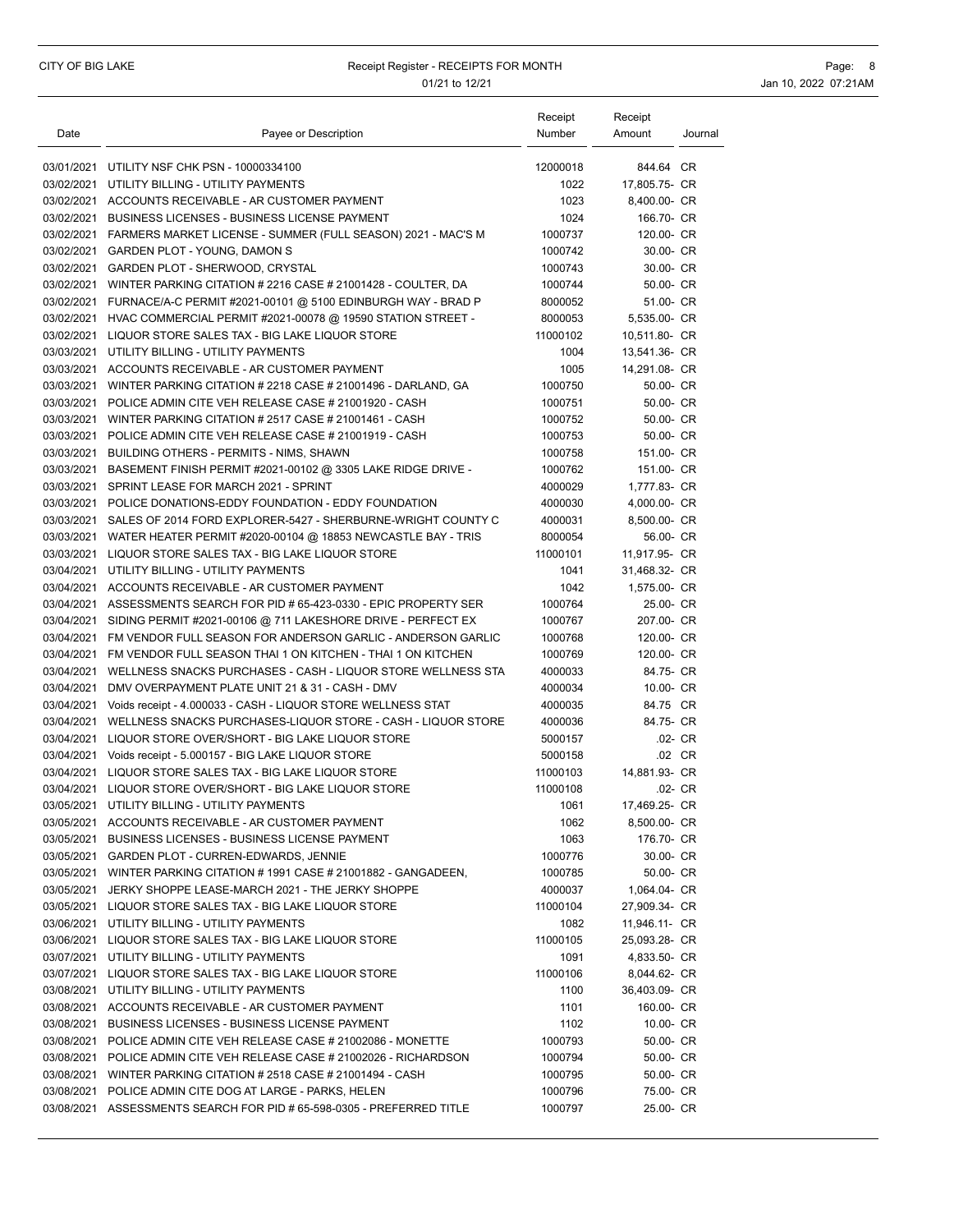| 03/08/2021 FM LIC FULL SUMMER LV GARDEN - VUE, LY L<br>1000803<br>03/08/2021<br>LIQUOR STORE SALES TAX - BIG LAKE LIQUOR STORE<br>11000107<br>UTILITY BILLING - UTILITY PAYMENTS<br>03/09/2021<br>1141<br>03/09/2021 ACCOUNTS RECEIVABLE - AR CUSTOMER PAYMENT<br>1142<br>1143<br>03/09/2021<br><b>BUSINESS LICENSES - BUSINESS LICENSE PAYMENT</b><br>1000804<br>03/09/2021 GARDEN PLOT - NSHIMIYIMANA, CECILE<br>03/09/2021<br>2 ASSESSMENTS SEARCHES - EPIC PROPERTY SERVICES INC<br>1000818<br>RESITUTION- HEATH JOHN WOODS 71-CR-16-185 - SHERBURNE CTY CO<br>03/09/2021<br>4000038 | 120.00- CR<br>10.760.56- CR<br>22.489.46- CR<br>4,701.22- CR<br>180.00- CR<br>30.00- CR<br>50.00- CR<br>2.500.00- CR<br>106.00- CR<br>106.00- CR<br>106.00 CR |  |
|------------------------------------------------------------------------------------------------------------------------------------------------------------------------------------------------------------------------------------------------------------------------------------------------------------------------------------------------------------------------------------------------------------------------------------------------------------------------------------------------------------------------------------------------------------------------------------------|---------------------------------------------------------------------------------------------------------------------------------------------------------------|--|
|                                                                                                                                                                                                                                                                                                                                                                                                                                                                                                                                                                                          |                                                                                                                                                               |  |
|                                                                                                                                                                                                                                                                                                                                                                                                                                                                                                                                                                                          |                                                                                                                                                               |  |
|                                                                                                                                                                                                                                                                                                                                                                                                                                                                                                                                                                                          |                                                                                                                                                               |  |
|                                                                                                                                                                                                                                                                                                                                                                                                                                                                                                                                                                                          |                                                                                                                                                               |  |
|                                                                                                                                                                                                                                                                                                                                                                                                                                                                                                                                                                                          |                                                                                                                                                               |  |
|                                                                                                                                                                                                                                                                                                                                                                                                                                                                                                                                                                                          |                                                                                                                                                               |  |
|                                                                                                                                                                                                                                                                                                                                                                                                                                                                                                                                                                                          |                                                                                                                                                               |  |
|                                                                                                                                                                                                                                                                                                                                                                                                                                                                                                                                                                                          |                                                                                                                                                               |  |
| 03/09/2021<br>DOOR PERMIT #2021-00115 FOR 1240 VERNON STREET - TIMOTHY WOL<br>8000055                                                                                                                                                                                                                                                                                                                                                                                                                                                                                                    |                                                                                                                                                               |  |
| 03/09/2021 WINDOW REPLACEMENT PERMIT #2021-00017 FOR 4608 POND VIEW CIR<br>8000056                                                                                                                                                                                                                                                                                                                                                                                                                                                                                                       |                                                                                                                                                               |  |
| 03/09/2021 Voids receipt - 8.000056 - MINNESOTA RUSCO<br>8000057                                                                                                                                                                                                                                                                                                                                                                                                                                                                                                                         |                                                                                                                                                               |  |
| WINDOW REPLACEMENT PERMIT #2021-00117 FOR 4608 POND VIEW CIR<br>03/09/2021<br>8000058                                                                                                                                                                                                                                                                                                                                                                                                                                                                                                    | 106.00- CR                                                                                                                                                    |  |
| 03/09/2021<br>LIQUOR STORE SALES TAX - BIG LAKE LIQUOR STORE<br>11000109                                                                                                                                                                                                                                                                                                                                                                                                                                                                                                                 | 10,813.69- CR                                                                                                                                                 |  |
| 03/10/2021 ACH Payment                                                                                                                                                                                                                                                                                                                                                                                                                                                                                                                                                                   | 2<br>10,465.71- CRJE                                                                                                                                          |  |
| 03/10/2021 UTILITY BILLING - UTILITY PAYMENTS<br>1121                                                                                                                                                                                                                                                                                                                                                                                                                                                                                                                                    | 41,012.34- CR                                                                                                                                                 |  |
| 03/10/2021 BUSINESS LICENSES - BUSINESS LICENSE PAYMENT<br>1122                                                                                                                                                                                                                                                                                                                                                                                                                                                                                                                          | 366.70- CR                                                                                                                                                    |  |
| 1000833<br>03/10/2021 ASSESSMENTS SEARCHES - STEARNS COUNTY ABTRACT & TITLE CO                                                                                                                                                                                                                                                                                                                                                                                                                                                                                                           | 25.00- CR                                                                                                                                                     |  |
| 03/10/2021<br>PARK SHELTER RENTALS - WOOD, MARIA<br>1000839                                                                                                                                                                                                                                                                                                                                                                                                                                                                                                                              | 30.00- CR                                                                                                                                                     |  |
| 03/10/2021<br>WATER SOFTENER PERMIT #2021-00120 FOR 18978 EAGLE LAKE ROAD<br>8000059                                                                                                                                                                                                                                                                                                                                                                                                                                                                                                     | 56.00- CR                                                                                                                                                     |  |
| 03/10/2021 WINDOW REPLACEMENT PERMIT #2021-00121 FOR 1119 MANITOU STREE<br>8000060                                                                                                                                                                                                                                                                                                                                                                                                                                                                                                       | 106.00- CR                                                                                                                                                    |  |
| 03/10/2021 LIQUOR STORE SALES TAX - BIG LAKE LIQUOR STORE<br>11000110                                                                                                                                                                                                                                                                                                                                                                                                                                                                                                                    | 10,366.13- CR                                                                                                                                                 |  |
| 03/11/2021<br>UTILITY BILLING - UTILITY PAYMENTS<br>1184                                                                                                                                                                                                                                                                                                                                                                                                                                                                                                                                 | 18,553.04- CR                                                                                                                                                 |  |
| 1185<br>03/11/2021<br>ACCOUNTS RECEIVABLE - AR CUSTOMER PAYMENT                                                                                                                                                                                                                                                                                                                                                                                                                                                                                                                          | 40.00- CR                                                                                                                                                     |  |
| <b>BUSINESS LICENSES - BUSINESS LICENSE PAYMENT</b><br>03/11/2021<br>1186                                                                                                                                                                                                                                                                                                                                                                                                                                                                                                                | 130.00- CR                                                                                                                                                    |  |
| 03/11/2021<br>ASSESSMENTS SEARCHES - PREFERRED TITLE<br>1000842                                                                                                                                                                                                                                                                                                                                                                                                                                                                                                                          | 25.00- CR                                                                                                                                                     |  |
| 03/11/2021<br>POLICE PARKING CITATION # 2220 CASE # 21001824 - CASH<br>1000848                                                                                                                                                                                                                                                                                                                                                                                                                                                                                                           | 50.00- CR                                                                                                                                                     |  |
| 03/11/2021<br>POLICE ADMIN CITE VEH RELEASE CASE # 21002129 - CASH<br>1000849                                                                                                                                                                                                                                                                                                                                                                                                                                                                                                            | 50.00- CR                                                                                                                                                     |  |
| 03/11/2021<br>WINTER PARKING CITATION # 2273 CASE # 21001497 - CASH<br>1000850                                                                                                                                                                                                                                                                                                                                                                                                                                                                                                           | 50.00- CR                                                                                                                                                     |  |
| POLICE FINGERPRINTING APPT GOLLY - GOLLY<br>03/11/2021<br>1000851                                                                                                                                                                                                                                                                                                                                                                                                                                                                                                                        | 20.00- CR                                                                                                                                                     |  |
| 03/11/2021<br>FREEDOM ROCK DONATION - SPUD FEST - FREEDOM ROCK PAVER DONAT<br>1000852                                                                                                                                                                                                                                                                                                                                                                                                                                                                                                    | 5,300.00- CR                                                                                                                                                  |  |
| 03/11/2021<br>PCA COLLECTION FEE FOR FEB - PROFESSIONAL CREDIT ANALYSTS<br>1000853                                                                                                                                                                                                                                                                                                                                                                                                                                                                                                       | 75.60- CR                                                                                                                                                     |  |
| 03/11/2021<br>8000061<br>NEW HOME PERMIT #2021-00062 FOR 19091 SANFORD AVE - LGI HOME                                                                                                                                                                                                                                                                                                                                                                                                                                                                                                    | 14,509.24- CR                                                                                                                                                 |  |
| 03/11/2021<br>NEW HOME PERMIT #2021-00060 FOR 19115 SANFORD AVE - LGI HOME<br>8000062                                                                                                                                                                                                                                                                                                                                                                                                                                                                                                    | 14,205.80- CR                                                                                                                                                 |  |
| 03/11/2021<br>NEW HOME PERMIT #2021-00065 FOR 19128 EAGLE LAKE ROAD SOUTH<br>8000063                                                                                                                                                                                                                                                                                                                                                                                                                                                                                                     | 14,527.19- CR                                                                                                                                                 |  |
| 03/11/2021<br>NEW HOME PERMIT #2021-00061 FOR 19129 SANFORD AVENUE - LGI H<br>8000064                                                                                                                                                                                                                                                                                                                                                                                                                                                                                                    | 14,527.18- CR                                                                                                                                                 |  |
| 03/11/2021<br>NEW HOME PERMIT #2021-00063 FOR 19136 EAGLE LAKE ROAD SOUTH<br>8000065                                                                                                                                                                                                                                                                                                                                                                                                                                                                                                     | 14,509.24- CR                                                                                                                                                 |  |
| 03/11/2021<br>NEW HOME PERMIT #2021-00066 FOR 19137 SANFORD AVENUE - LGI H<br>8000066                                                                                                                                                                                                                                                                                                                                                                                                                                                                                                    | 14.527.19- CR                                                                                                                                                 |  |
| 03/11/2021<br>NEW HOME PERMIT #2021-00067 FOR 19140 EAGLE LAKE ROAD SOUTH<br>8000067                                                                                                                                                                                                                                                                                                                                                                                                                                                                                                     | 14.527.19- CR                                                                                                                                                 |  |
| 03/11/2021 NEW HOME PERMIT #2021-00064 FOR 19164 EAGLE LAKE ROAD SOUTH<br>8000068                                                                                                                                                                                                                                                                                                                                                                                                                                                                                                        | 14,509.24- CR                                                                                                                                                 |  |
| 03/11/2021 DECK PERMIT #2021-00068 FOR 19091 SANFORD AVENUE - LGI HOMES<br>8000069                                                                                                                                                                                                                                                                                                                                                                                                                                                                                                       | 151.00- CR                                                                                                                                                    |  |
| 03/11/2021<br>DECK PERMIT #2021-00071 FOR 19128 EAGLE LAKE ROAD SOUTH - LG<br>8000070                                                                                                                                                                                                                                                                                                                                                                                                                                                                                                    | 151.00- CR                                                                                                                                                    |  |
| 03/11/2021<br>DECK PERMIT #2021-00069 FOR 19136 EAGLE LAKE ROAD SOUTH - LG<br>8000071                                                                                                                                                                                                                                                                                                                                                                                                                                                                                                    | 151.00- CR                                                                                                                                                    |  |
| 03/11/2021<br>DECK PERMIT #2021-00072 FOR 19137 SANFORD AVENUE - LGI HOMES<br>8000072                                                                                                                                                                                                                                                                                                                                                                                                                                                                                                    | 151.00- CR                                                                                                                                                    |  |
| 03/11/2021<br>DECK PERMIT #2021-00073 FOR 19140 EAGLE LAKE ROAD SOUTH - LG<br>8000073                                                                                                                                                                                                                                                                                                                                                                                                                                                                                                    | 151.00- CR                                                                                                                                                    |  |
| 03/11/2021<br>DECK PERMIT #2021-00070 FOR 19164 EAGLE LAKE ROAD SOUTH - LG<br>8000074                                                                                                                                                                                                                                                                                                                                                                                                                                                                                                    | 151.00- CR                                                                                                                                                    |  |
| 03/11/2021 LIQUOR STORE SALES TAX - BIG LAKE LIQUOR STORE<br>11000113                                                                                                                                                                                                                                                                                                                                                                                                                                                                                                                    | 14,491.74- CR                                                                                                                                                 |  |
| 03/12/2021 UTILITY BILLING - UTILITY PAYMENTS<br>1160                                                                                                                                                                                                                                                                                                                                                                                                                                                                                                                                    | 5,337.78- CR                                                                                                                                                  |  |
| 03/12/2021 ACCOUNTS RECEIVABLE - AR CUSTOMER PAYMENT<br>1161                                                                                                                                                                                                                                                                                                                                                                                                                                                                                                                             | 40.00- CR                                                                                                                                                     |  |
| 03/12/2021 BUSINESS LICENSES - BUSINESS LICENSE PAYMENT<br>1162                                                                                                                                                                                                                                                                                                                                                                                                                                                                                                                          | 90.00- CR                                                                                                                                                     |  |
| 03/12/2021 LIQUOR STORE SALES TAX - BIG LAKE LIQUOR STORE<br>11000111                                                                                                                                                                                                                                                                                                                                                                                                                                                                                                                    | 27,172.12- CR                                                                                                                                                 |  |
| 03/13/2021 UTILITY BILLING - UTILITY PAYMENTS<br>1175                                                                                                                                                                                                                                                                                                                                                                                                                                                                                                                                    | 5,505.44- CR                                                                                                                                                  |  |
| 03/13/2021 LIQUOR STORE SALES TAX - BIG LAKE LIQUOR STORE<br>11000112                                                                                                                                                                                                                                                                                                                                                                                                                                                                                                                    | 25,910.88- CR                                                                                                                                                 |  |
| 03/14/2021 UTILITY BILLING - UTILITY PAYMENTS<br>1203                                                                                                                                                                                                                                                                                                                                                                                                                                                                                                                                    | 2,544.11- CR                                                                                                                                                  |  |
| 03/14/2021 BUSINESS LICENSES - BUSINESS LICENSE PAYMENT<br>1204                                                                                                                                                                                                                                                                                                                                                                                                                                                                                                                          | 10.00- CR                                                                                                                                                     |  |
| 03/14/2021 LIQUOR STORE SALES TAX - BIG LAKE LIQUOR STORE<br>11000115                                                                                                                                                                                                                                                                                                                                                                                                                                                                                                                    | 7,078.23- CR                                                                                                                                                  |  |
| 03/15/2021 UTILITY BILLING - UTILITY PAYMENTS<br>1213                                                                                                                                                                                                                                                                                                                                                                                                                                                                                                                                    | 8,357.96- CR                                                                                                                                                  |  |
| 03/15/2021 ACCOUNTS RECEIVABLE - AR CUSTOMER PAYMENT<br>1214                                                                                                                                                                                                                                                                                                                                                                                                                                                                                                                             | 7,377.36- CR                                                                                                                                                  |  |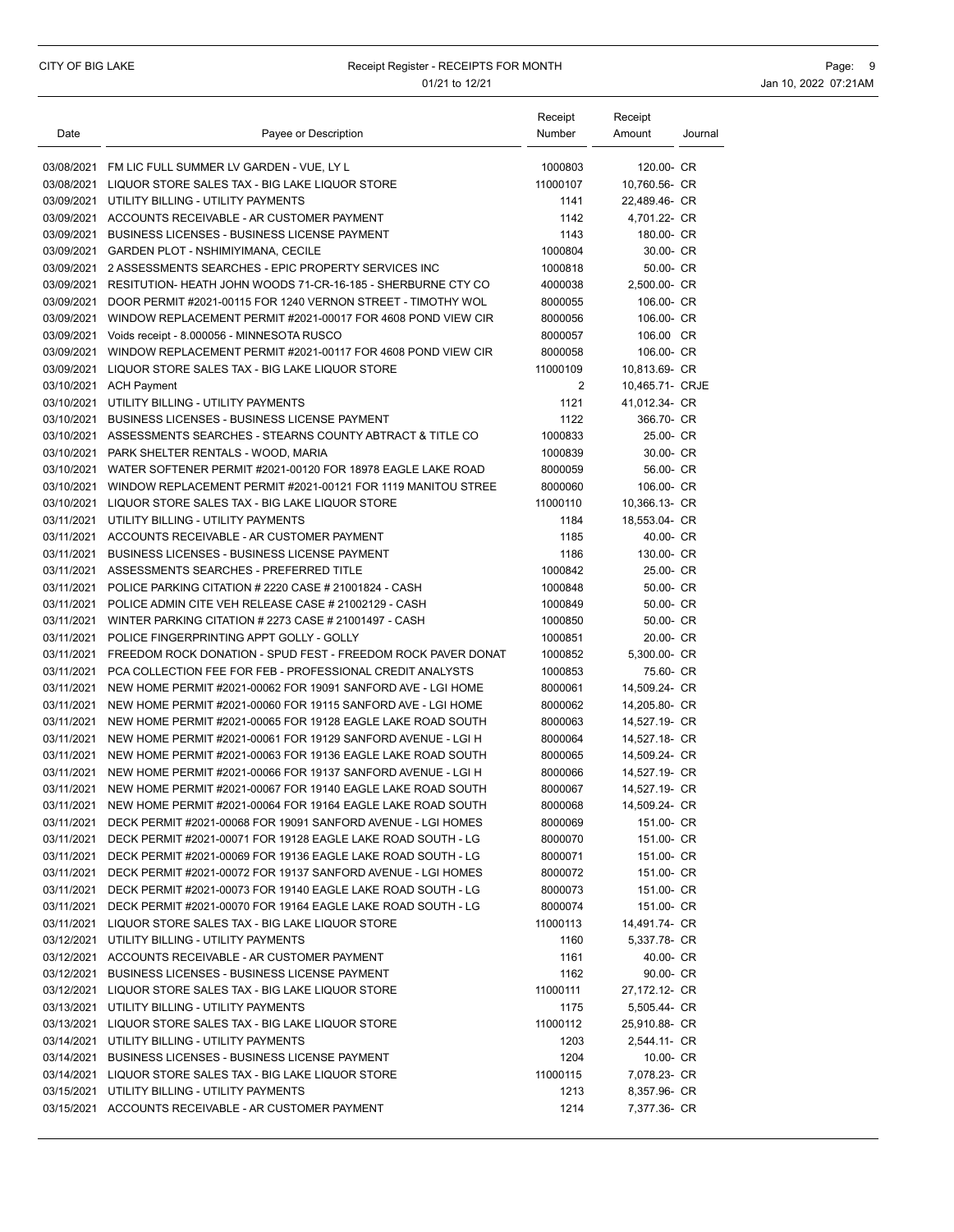| Date | Payee or Description                                                                                  | Receipt<br>Number | Receipt<br>Amount         | Journal |
|------|-------------------------------------------------------------------------------------------------------|-------------------|---------------------------|---------|
|      | 03/15/2021 BUSINESS LICENSES - BUSINESS LICENSE PAYMENT                                               | 1215              | 120.00- CR                |         |
|      | 03/15/2021 ASSESSMENTS SEARCH FOR PID # 65-112-4100 - STEARNS COUNTY AB                               | 1000859           | 25.00- CR                 |         |
|      | 03/15/2021 NEW HOME PERMIT #2021-00081 FOR 80 FOREST ROAD - NOBERG HOME                               | 8000075           | 15,557.85- CR             |         |
|      | 03/15/2021 SIGN (PYLON) PERMIT #2021-00105 FOR 730 HUMBOLDT DRIVE - SCE                               | 8000076           | 200.00- CR                |         |
|      | 03/15/2021 LIQUOR STORE SALES TAX - BIG LAKE LIQUOR STORE                                             | 11000114          | 10,017.07- CR             |         |
|      | 03/16/2021 UTILITY BILLING - UTILITY PAYMENTS                                                         | 1232              | 2,219.74- CR              |         |
|      | 03/16/2021 ACCOUNTS RECEIVABLE - AR CUSTOMER PAYMENT                                                  | 1233              | 3,090.00- CR              |         |
|      | 03/16/2021 PARK SHELTER RENTALS - FARRELL, TRACY                                                      | 1000860           | 30.00- CR                 |         |
|      | 03/16/2021 WATER METER FOR 19560 STATION STREET - KUEPERS CONSTRUCTION                                | 1000861           | 607.83- CR                |         |
|      | 03/16/2021 BASEMENT FINISH PERMIT #2021-00126 FOR 19105 MEADOW LANE - H                               | 1000865           | 151.00- CR                |         |
|      | 03/16/2021 POLICE DONATIONS - CASH                                                                    | 1000866           | 50.00- CR                 |         |
|      | 03/16/2021 POLICE DONATIONS CASE # 21001977 - CASH                                                    | 1000867           | 20.00- CR                 |         |
|      | 03/16/2021 WINTER PARKING CITATION # 2519 CASE # 21001707 - BYMAN, TIMO                               | 1000868           | 50.00- CR                 |         |
|      | 03/16/2021 WINTER PARKING CITATION # 2224 CASE # 21002143 - CASH                                      | 1000869           | 50.00- CR                 |         |
|      | 03/16/2021 POLICE ADMIN CITE VEH RELEASE CASE # 21002313 - CASH                                       | 1000870           | 50.00- CR                 |         |
|      | 03/16/2021 POLICE ADMIN CITE VEH RELEASE CASE # 21001960 - CASH                                       | 1000871           | 50.00- CR                 |         |
|      | 03/16/2021 WINTER PARKING CITATION # 2221 CASE # 21001825 - CASH                                      | 1000872           | 50.00- CR                 |         |
|      | 03/16/2021 POLICE ADMIN CITE VEH RELEASE CASE #21002280 - SMITH                                       | 1000873           | 50.00- CR                 |         |
|      | 03/16/2021 POLICE ADMIN CITE VEH RELEASE CASE # 21002350 - PATRAW                                     | 1000874           | 50.00- CR                 |         |
|      | 03/16/2021 LIQUOR STORE SALES TAX - BIG LAKE LIQUOR STORE                                             | 11000116          | 11,491.57- CR             |         |
|      | 03/16/2021 UTILITY NSF CLOSED ACCT - 10001864000                                                      | 12000019          | 29.76 CR                  |         |
|      | 03/16/2021 UTILITY NSF CLOSED ACCT - 10001865000                                                      | 12000020          | 27.10 CR                  |         |
|      | 03/17/2021 UTILITY BILLING - UTILITY PAYMENTS                                                         | 1252              | 4,707.63- CR              |         |
|      | 03/17/2021 ACCOUNTS RECEIVABLE - AR CUSTOMER PAYMENT                                                  | 1253              | 1,195.39- CR              |         |
|      | 03/17/2021 BUSINESS LICENSES - BUSINESS LICENSE PAYMENT                                               | 1254              | 166.70- CR                |         |
|      | 03/17/2021 AUTO STOP PAYMENT FOR GUARDIAN FLEET INV 21-0183 - AUTO STOP                               | 4000039           | 562.28- CR                |         |
|      | 03/17/2021 WINDOW/DOOR REPLACEMENT PERMIT #2021-00133 FOF 4810 DRAKE CI                               | 8000077           | 106.00- CR                |         |
|      | 03/17/2021 WINDOW REPLACEMENT PERMIT #2021-00134 FOF 5101 RIDGE ROAD -                                | 8000078           | 106.00- CR                |         |
|      | 03/17/2021 BASEMENT FINISH PERMIT #2021-00131 FOR 1121 WALL STREET - AD                               | 8000079           | 156.00- CR                |         |
|      | 03/17/2021 BASEMENT FINISH PERMIT #2021-00136 FOR 1740 WINNEBAGO STREET                               | 8000080           | 151.00- CR                |         |
|      | 03/17/2021 LIQUOR STORE SALES TAX - BIG LAKE LIQUOR STORE                                             | 11000117          | 14,193.81- CR             |         |
|      | 03/18/2021 UTILITY BILLING - UTILITY PAYMENTS                                                         | 1269              | 9,139.07- CR              |         |
|      | 03/18/2021 BUSINESS LICENSES - BUSINESS LICENSE PAYMENT                                               | 1270              | 20.00- CR                 |         |
|      | 03/18/2021 SEWER CONNECTION - 20021 - 176TH ST - SCHLUENDER CONSTRUCTIO                               | 1000883           | 150.00- CR                |         |
|      | 03/18/2021 SHED PERMIT #2021-00122 FOR 4230 LAKE RIDGE DRIVE - BROC THO                               | 1000888           | 55.00- CR                 |         |
|      | 03/18/2021 POLICE ADMIN CITE VEH RELEASE CASE @ 2002464 - THORSON                                     | 1000890           | 50.00- CR                 |         |
|      | 03/18/2021   WINTER PARKING CITATION # 2222 CASE # 21002141 - TOWLE, AMY                              | 1000891           | 50.00- CR                 |         |
|      | 03/18/2021 POLICE ADMIN CITE VEH RELEASE CASE # 21002343 - CASH                                       | 1000892           | 50.00- CR                 |         |
|      | 03/18/2021 POLICE ADMIN CITE VEH RELEASE CASE# 21002450 - POWERS                                      | 1000893           | 50.00- CR                 |         |
|      | 03/18/2021 POLICE FINGERPRINTING KELLY ROSS - ROSS, KELLY                                             | 1000894           | 25.00- CR                 |         |
|      | 03/18/2021 SHED PERMIT #2021-00125 FOR 20411 JUNEGRASS DR - OLSON, JOSE                               | 1000895           | 55.00- CR                 |         |
|      | 03/18/2021 SHED PERMIT #2021-00108 @ 17087 TRILLIUM LANE - RACHEL GUPTA                               | 8000081           | 55.00- CR                 |         |
|      | 03/18/2021 LIQUOR STORE SALES TAX - BIG LAKE LIQUOR STORE                                             | 11000118          | 14,627.52- CR             |         |
|      | 03/19/2021 UTILITY BILLING - UTILITY PAYMENTS<br>03/19/2021 ACCOUNTS RECEIVABLE - AR CUSTOMER PAYMENT | 1287              | 5,036.86- CR              |         |
|      | 03/19/2021 BUSINESS LICENSES - BUSINESS LICENSE PAYMENT                                               | 1288              | 8.00- CR                  |         |
|      | 03/19/2021 HVAC PERMIT #2021-00137 FOR 20021 - 176TH ST NW - GRANITE CI                               | 1289<br>8000082   | 10.00- CR<br>2,367.75- CR |         |
|      | 03/19/2021 FEE FOR CUP FOR 1061 HENNEPIN AVENUE - BARBARA HALVORSON                                   | 8000083           | 1,400.00- CR              |         |
|      | 03/19/2021 LIQUOR STORE SALES TAX - BIG LAKE LIQUOR STORE                                             | 11000119          | 27,290.75- CR             |         |
|      | 03/20/2021 UTILITY BILLING - UTILITY PAYMENTS                                                         | 1304              | 3,929.27- CR              |         |
|      | 03/20/2021 LIQUOR STORE SALES TAX - BIG LAKE LIQUOR STORE                                             | 11000120          | 26,327.85- CR             |         |
|      | 03/21/2021 UTILITY BILLING - UTILITY PAYMENTS                                                         | 1313              | 1,695.38- CR              |         |
|      | 03/21/2021 LIQUOR STORE SALES TAX - BIG LAKE LIQUOR STORE                                             | 11000121          | 7,857.29- CR              |         |
|      | 03/22/2021 UTILITY BILLING - UTILITY PAYMENTS                                                         | 1322              | 3,718.01- CR              |         |
|      | 03/22/2021 ACCOUNTS RECEIVABLE - AR CUSTOMER PAYMENT                                                  | 1323              | 8,000.00- CR              |         |
|      | 03/22/2021 BUSINESS LICENSES - BUSINESS LICENSE PAYMENT                                               | 1324              | 100.00- CR                |         |
|      | 03/22/2021 WATER HEATER PERMIT #2021-00147 FOR 4653 POND VIEW CIRCLE -                                | 1000900           | 56.00- CR                 |         |
|      |                                                                                                       |                   |                           |         |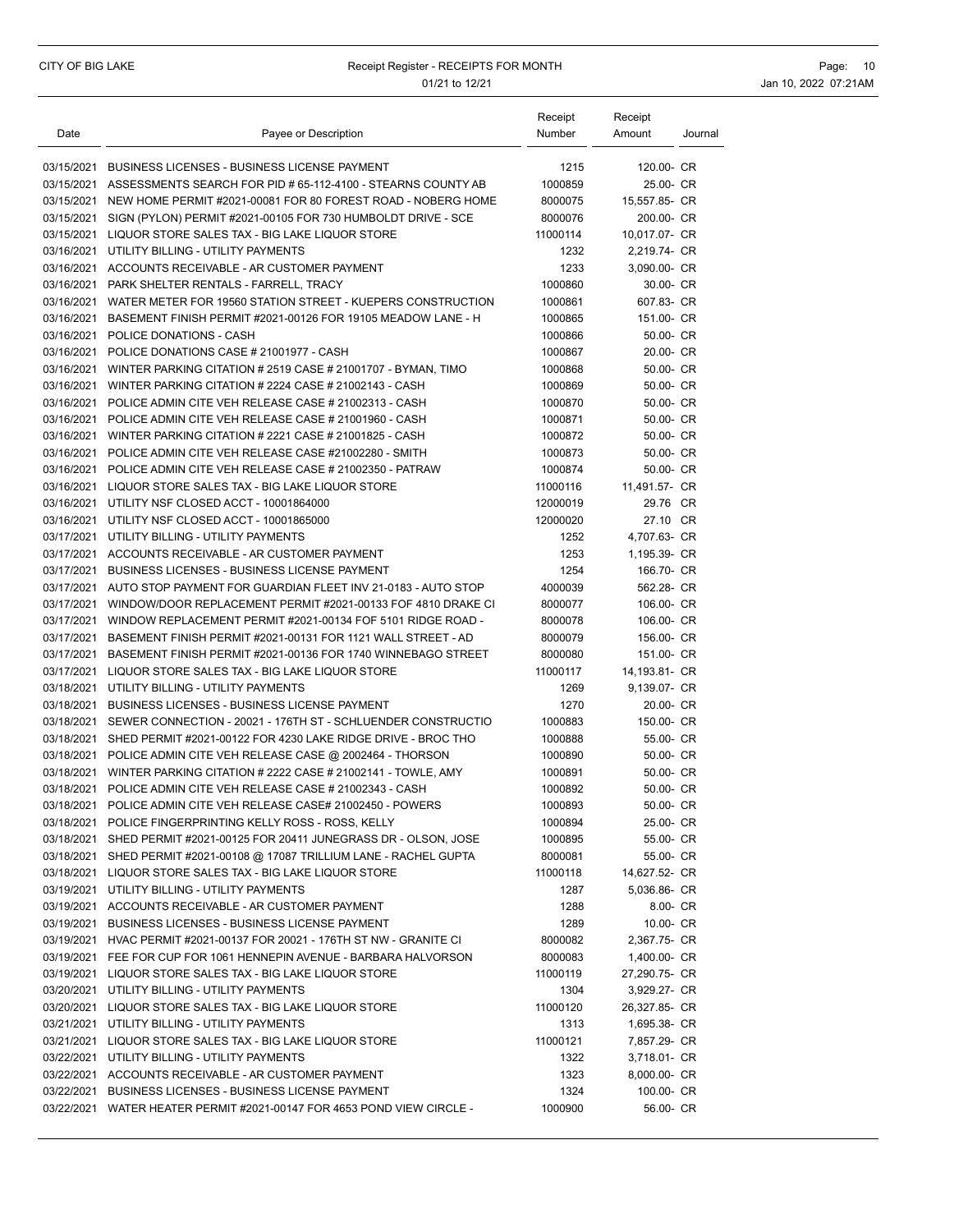### CITY OF BIG LAKE **Receipt Register - RECEIPTS FOR MONTH Page:** 11 01/21 to 12/21 **Jan 10, 2022 07:21AM**

| Date       | Payee or Description                                                    | Receipt<br>Number | Receipt<br>Amount | Journal |
|------------|-------------------------------------------------------------------------|-------------------|-------------------|---------|
|            |                                                                         |                   |                   |         |
|            | 03/22/2021 FENCE PERMIT #2021-00116 FOR 668 FOREST ROAD - NICHOLE HEINO | 1000901           | 55.00- CR         |         |
|            | 03/22/2021 FARMERS MARKET LICENSE - CASH                                | 1000902           | 60.00- CR         |         |
|            | 03/22/2021 5 FARMER MARKET BAGES - INCLUDES - CASH                      | 1000903           | 10.00- CR         |         |
|            | 03/22/2021 PARK SHELTER RENTALS - RAISANEN, LAUREN                      | 1000907           | 30.00- CR         |         |
|            | 03/22/2021 FENCE PERMIT #2021-00118 FOR 18962 ENGLE WOOD DRIVE - MICHAE | 8000084           | 55.00- CR         |         |
|            | 03/22/2021 DECK PERMIT #2021-00128 FOR 20012 JANUARY STREET - ELIZABETH | 8000085           | 151.00- CR        |         |
|            | 03/22/2021 LIQUOR STORE SALES TAX - BIG LAKE LIQUOR STORE               | 11000122          | 11,026.44- CR     |         |
|            | 03/23/2021 UTILITY BILLING - UTILITY PAYMENTS                           | 1343              | 5,422.29- CR      |         |
|            | 03/23/2021 BUSINESS LICENSES - BUSINESS LICENSE PAYMENT                 | 1344              | 70.00- CR         |         |
|            | 03/23/2021 COMPOST CARD - REPLACEMENT FEE - STREMPKE, MARK              | 1000911           | 5.00- CR          |         |
|            | 03/23/2021 COMPOST CARD - REPLACEMENT FEE - MORGAN, AYSIA               | 1000914           | 5.00- CR          |         |
|            | 03/23/2021 BASEMENT PERMIT # 2021-00148 FOR 19874 TRUMAN DR - MARTINEZ, | 1000915           | 151.00- CR        |         |
|            | 03/23/2021 FARMER MARKET CC TOKENS FRM 3.19.21 - FARMERS MARKET 3.19.21 | 4000040           | 195.00- CR        |         |
|            | 03/23/2021 WATER HEATER PERMIT #2021-00149 FOR 4717 STERLING DRIVE - AU | 8000086           | 56.00- CR         |         |
|            | 03/23/2021 SHED PERMIT #2021-00119 FOR 18962 ENGLE WOOD DRIVE - MICHAEL | 8000087           | 55.00- CR         |         |
|            | 03/23/2021 LIQUOR STORE SALES TAX - BIG LAKE LIQUOR STORE               | 11000123          | 9,724.48- CR      |         |
|            | 03/23/2021 Voids receipt - 11.000123 - BIG LAKE LIQUOR STORE            | 11000124          | 9,724.48 CR       |         |
|            | 03/23/2021 LIQUOR STORE SALES TAX - BIG LAKE LIQUOR STORE               | 11000125          | 9.714.48- CR      |         |
|            | 03/24/2021 UTILITY BILLING - UTILITY PAYMENTS                           | 1363              | 14,993.88- CR     |         |
|            | 03/24/2021 ACCOUNTS RECEIVABLE - AR CUSTOMER PAYMENT                    | 1364              | 16,958.96- CR     |         |
|            | 03/24/2021 BUSINESS LICENSES - BUSINESS LICENSE PAYMENT                 | 1365              | 85.00- CR         |         |
|            | 03/24/2021 BUILDING OTHERS - PERMITS - EVOLUTION LLC                    | 1000931           | 80.00- CR         |         |
|            | 03/24/2021 REFUNDS DUE TO CUSTOMERS - FARIAS, DAGOBERTO                 | 1000935           | 10.00 CR          |         |
|            | 03/24/2021 Voids receipt - 1.000935 - FARIAS, DAGOBERTO                 | 1000939           | 10.00- CR         |         |
| 03/24/2021 | OVERPAID PARKING PASS 2021-0012 - FARIAS, DAGOBERTO                     | 1000940           | 10.00- CR         |         |
|            | 03/24/2021 Voids receipt - 1.000940 - FARIAS, DAGOBERTO                 | 1000941           | 10.00 CR          |         |
|            | 03/24/2021 FENCE PERMIT #2021-00129 FOR 4345 PINTAIL STREET - CASSANDRA | 8000088           | 55.00- CR         |         |
|            | 03/24/2021 SIGN PERMIT #2021-00141 FOR 19950 - 177TH STREET NW - JOSIAH | 8000089           | 100.00- CR        |         |
|            | 03/24/2021 FENCE PERMIT #2021-00135 FOR 1740 WINNEBAGO STREET - NICOLE  | 8000090           | 55.00- CR         |         |
|            | 03/24/2021 LIQUOR STORE SALES TAX - BIG LAKE LIQUOR STORE               | 11000126          | 11,806.38- CR     |         |
|            | 03/25/2021 UTILITY BILLING - UTILITY PAYMENTS                           | 1382              | 13,480.01- CR     |         |
|            | 03/25/2021 ACCOUNTS RECEIVABLE - AR CUSTOMER PAYMENT                    | 1383              | 9,500.00- CR      |         |
|            | 03/25/2021 BUSINESS LICENSES - BUSINESS LICENSE PAYMENT                 | 1384              | 10.00- CR         |         |
|            | 03/25/2021 POLICE FINGERPRINTING HANSON - HANSON                        | 1000944           | 25.00- CR         |         |
|            | 03/25/2021 WINTER PARKING CITATION # 2219 CASE #21001528 - CASH         | 1000945           | 50.00- CR         |         |
|            | 03/25/2021 POLICE ADMIN CITE VEH RELEASE CASE # 21002576 - CASH         | 1000946           | 50.00- CR         |         |
|            | 03/25/2021 POLICE ADMIN CITATIONS PHYLE - PHYLE, JEREMY                 | 1000947           | 75.00- CR         |         |
|            | 03/25/2021 POLICE ADMIN CITATIONS BAHE - BAHE, JACOB                    | 1000948           | 75.00- CR         |         |
|            | 03/25/2021 FREEDOM ROCK - FREESE - FREEDOM ROCK DONATIONS               | 1000954           | 700.00- CR        |         |
|            | 03/25/2021 FURNACE PERMIT #2021-00152 FOR 161 SHERBURNE AVENUE - KRISTI | 8000091           | 51.00- CR         |         |
|            | 03/25/2021 NEW HOME PERMIT #2021-00109 FOR 19155 SANFORD AVENUE - LGI H | 8000092           | 14,205.80- CR     |         |
|            | 03/25/2021 NEW HOME PERMIT #2021-00110 FOR 19183 SANFORD AVENUE - LGI H | 8000093           | 14,527.18- CR     |         |
|            | 03/25/2021 NEW HOME PERMIT #2021-00111 FOR 19201 SANFORD AVENUE - LGI H | 8000094           | 14,509.24- CR     |         |
|            | 03/25/2021 NEW HOME PERMIT #2021-00112 FOR 19225 SANFORD AVENUE - LGI H | 8000095           | 14,527.19- CR     |         |
|            | 03/25/2021 HVAC REMODEL PERMIT #2021-00154 FOR 311 LAKE STREET NORTH -  | 8000096           | 101.00- CR        |         |
|            | 03/25/2021 LIQUOR STORE SALES TAX - BIG LAKE LIQUOR STORE               | 11000127          | 15,341.28- CR     |         |
|            | 03/26/2021 UTILITY BILLING - UTILITY PAYMENTS                           | 1401              | 10,395.53- CR     |         |
|            | 03/26/2021 ACCOUNTS RECEIVABLE - AR CUSTOMER PAYMENT                    | 1402              | 11,863.26- CR     |         |
|            | 03/26/2021 BUSINESS LICENSES - BUSINESS LICENSE PAYMENT                 | 1403              | 60.00- CR         |         |
|            | 03/26/2021 GARDEN PLOT OSEBE - OSEBE, LYDIA                             | 1000957           | 30.00- CR         |         |
|            | 03/26/2021 GARDEN PLOT TURK - TURK, RICHARD                             | 1000958           | 30.00- CR         |         |
|            | 03/26/2021 GARDEN PLOT - BUENNICH, JENNIFER                             | 1000962           | 30.00- CR         |         |
|            | 03/26/2021 LIQUOR STORE SALES TAX - BIG LAKE LIQUOR STORE               | 11000128          | 27,435.36- CR     |         |
|            | 03/27/2021 UTILITY BILLING - UTILITY PAYMENTS                           | 1443              | 8,756.21- CR      |         |
|            | 03/27/2021 LIQUOR STORE SALES TAX - BIG LAKE LIQUOR STORE               | 11000129          | 23,101.88- CR     |         |
|            | 03/28/2021 UTILITY BILLING - UTILITY PAYMENTS                           | 1454              | 2,449.16- CR      |         |
|            | 03/28/2021 LIQUOR STORE SALES TAX - BIG LAKE LIQUOR STORE               | 11000130          | 7,867.84- CR      |         |
|            |                                                                         |                   |                   |         |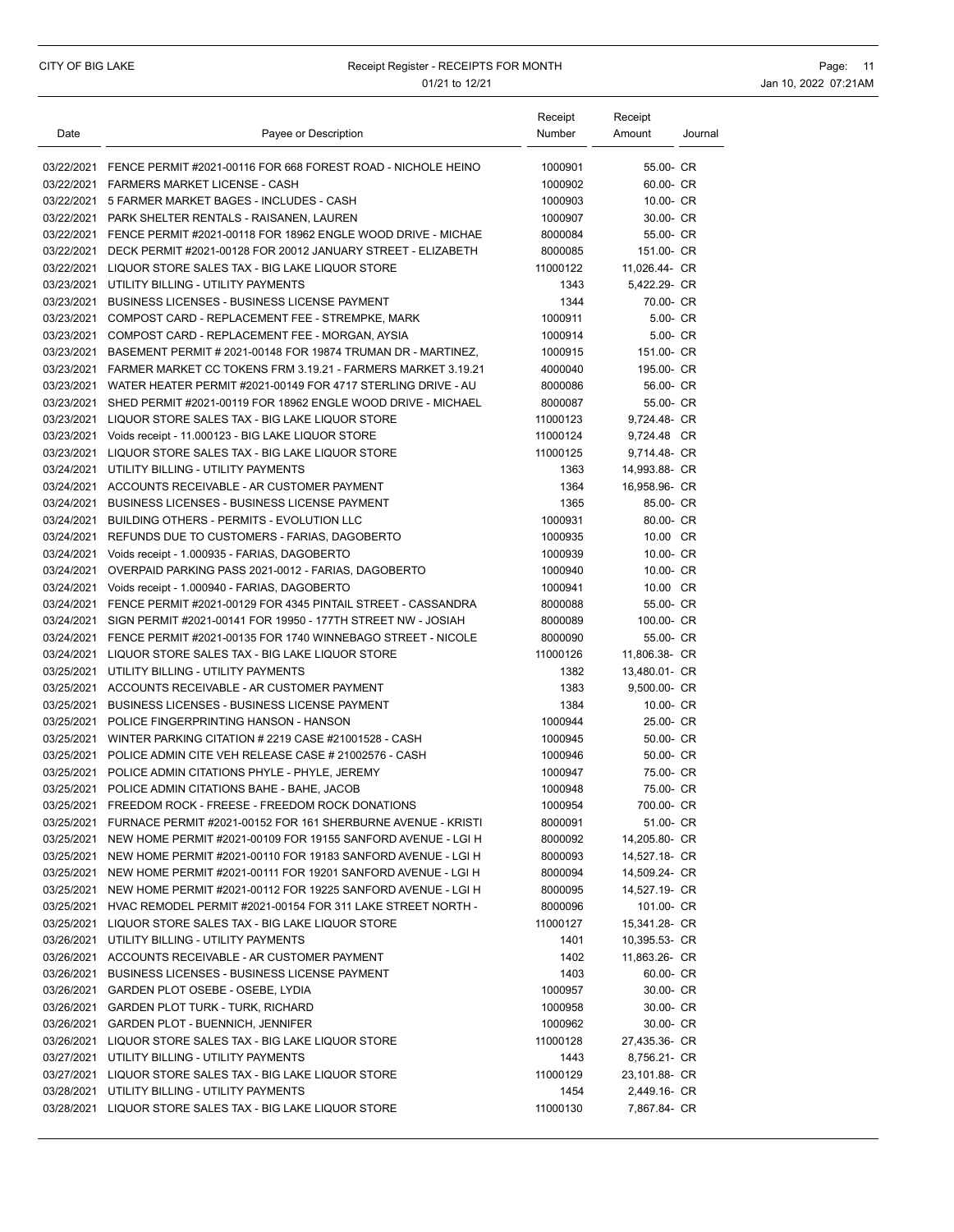### CITY OF BIG LAKE **Receipt Register - RECEIPTS FOR MONTH Page: 12** Page: 12 01/21 to 12/21 **Jan 10, 2022 07:21AM**

| Date       | Payee or Description                                                    | Receipt<br>Number | Receipt<br>Amount | Journal    |
|------------|-------------------------------------------------------------------------|-------------------|-------------------|------------|
|            | 03/29/2021 UTILITY BILLING - UTILITY PAYMENTS                           | 1422              | 23,136.21- CR     |            |
|            | 03/29/2021 ACCOUNTS RECEIVABLE - AR CUSTOMER PAYMENT                    | 1423              | 1,011.00- CR      |            |
|            | 03/29/2021 BUSINESS LICENSES - BUSINESS LICENSE PAYMENT                 | 1424              | 330.03- CR        |            |
|            | 03/29/2021 GARDEN PLOT - SCHELLER, RUSSELL                              | 1000967           | 30.00- CR         |            |
|            | 03/29/2021 NEW BUILDING PERMIT - SAC # 2021-00123 - PROGRESSIVE BUILDER | 1000972           | 14,652.56- CR     |            |
|            | 03/29/2021 REFUNDS DUE TO CUSTOMERS NSHIMIYIMANA - NSHIMIYIMANA, CECILE | 1000976           | 60.00- CR         |            |
|            | 03/29/2021  FARMERS MARKET LICENSE WARNKE FARM - WARNKE, THOMAS         | 1000978           | 120.00- CR        |            |
|            | 03/29/2021 LEASE/RENTAL INCOME SPRINT APRIL - SPRINT                    | 1000979           | 1,777.83- CR      |            |
|            | 03/29/2021 LEASE/RENTAL INCOME APRIL TC ASSETS LLC - TC ASSETS LLC      | 1000980           | 545.11- CR        |            |
|            | 03/29/2021 POLICE ADMIN CITE CITY ORD 430.01 CASE # 21002571 - BERG, SA | 1000982           | 75.00- CR         |            |
|            | 03/29/2021 LIQUOR STORE SALES TAX - BIG LAKE LIQUOR STORE               | 11000131          | 13,123.70- CR     |            |
|            | 03/30/2021 UTILITY BILLING - UTILITY PAYMENTS                           | 1463              | 7,434.66- CR      |            |
|            | 03/30/2021 POLICE ADMIN CITE VEH RELEASE CASE #21002731 - CASH          | 1000985           | 50.00- CR         |            |
|            | 03/30/2021 WINTER PARKING CITATION # 2209 CASE # 21001329 - MORGAN, PAT | 1000986           | 55.00- CR         |            |
|            | 03/30/2021 WINTER PARKING CITATION #1305 CASE #21002710 - CASH          | 1000987           | 50.00- CR         |            |
|            | 03/30/2021 FINGERPRINTING FEE SCHMIDT - SCHMIDT                         | 1000988           | 25.00- CR         |            |
|            | 03/30/2021 POLICE ADMIN CITE VEH RELEASE CASE # 21002672 - CASH         | 1000989           | 50.00- CR         |            |
|            | 03/30/2021 FENCE PERMIT #2021-00139 FOR 20151 TRUMAN DRIVE - LAURA CASE | 8000097           | 55.00- CR         |            |
|            | 03/30/2021 BASEMENT FINISH PERMIT #2021-00047 FOR 20151 TRUMAN DRIVE -  | 8000099           | 151.00- CR        |            |
|            | 03/30/2021 LIQUOR STORE SALES TAX - BIG LAKE LIQUOR STORE               | 11000132          | 10,349.00- CR     |            |
|            | 03/31/2021 MOVE FIRE ESCROW INTEREST JAN - FEB                          | 3                 |                   | 1.74- CRJE |
|            | 03/31/2021 MOVE SOLAR GARD INTEREST FOR FEB                             | 5                 |                   | 1.96- CRJE |
|            | 03/31/2021 UTILITY BILLING - UTILITY PAYMENTS                           | 1480              | 6.216.80- CR      |            |
|            | 03/31/2021 BUSINESS LICENSES - BUSINESS LICENSE PAYMENT                 | 1481              | 20.00- CR         |            |
|            | 03/31/2021 TEMP USE ADM PERMIT - LUPULIN BREWING                        | 1000994           | 25.00- CR         |            |
|            | 03/31/2021 FENCE PERMIT #2021-0157 FOR 19067 ENGLE WOOD DRIVE - DEBORAH | 1000995           | 55.00- CR         |            |
|            | 03/31/2021 WINTER PARKING CITATION #1302 (CES EXTERIORS) - CES EXTERIOR | 4000042           | 50.00- CR         |            |
| 03/31/2021 | POLICE ADMIN CITATIONS-SOCIAL HOST ORD (SPIESS) - SPIESS, AM            | 4000043           | 75.00- CR         |            |
| 03/31/2021 | NSHIMIYIMANA, CECILE- GARDEN PLOT AVAILABLE - NSHIMIYIMANA,             | 4000044           | 30.00 CR          |            |
|            | 03/31/2021 GARDEN PLOT-NSHIMIYIMANA, CECILE - NSHIMIYIMANA, CECILE      | 4000045           | 30.00- CR         |            |
|            | 03/31/2021 Voids receipt - 4.000044 - NSHIMIYIMANA, CECILE              | 4000046           | 30.00- CR         |            |
|            | 03/31/2021 NSHIMIYIMANA, CECILE- GARDEN PLOT AVAILABLE - NSHIMIYIMANA,  | 4000047           | 30.00 CR          |            |
|            | 03/31/2021 FINAL PLAT - NORLAND PARK 7TH ADDITION - SHERBURNE LAND COMP | 8000101           | 3,300.00- CR      |            |
|            | 03/31/2021 FENCE PERMIT #2021-00142 FOR 18506 TRAVERSE LANE - TERRANCE  | 8000102           | 55.00- CR         |            |
|            | 03/31/2021 PERMIT #2021-00164 FOR 19688 STATION STREET - CLIMATE MAKERS | 8000103           | 1,327.30- CR      |            |
|            | 03/31/2021 DECK PERMIT #2021-00113 @ 19201 SANFORD AVENUE - LGI HOMES G | 8000104           | 151.00- CR        |            |
|            | 03/31/2021 DECK PERMIT #2021-00114 FOR 19225 SANFORD AVENUE - LGI HOMES | 8000105           | 151.00- CR        |            |
|            | 03/31/2021 DECK PERMIT #2021-00146 FOR 19103 ENGLE WOOD DRIVE - MARIAN  | 8000106           | 151.00- CR        |            |
|            | 03/31/2021 FENCE PERMIT #2021-00130 FOR 730 HUMBOLDT DRIVE - SCOTT SYPN | 8000107           | 55.00- CR         |            |
|            | 03/31/2021 PLUMBING REMODEL PERMIT #2021-00160 FOR 330 WOODGLEN TRAIL - | 8000108           | 106.00- CR        |            |
|            | 03/31/2021 FENCE PERMIT #2021-00156 FOR 5579 ABERDEEN WAY - JESSICA JOH | 8000109           | 55.00- CR         |            |
|            | 03/31/2021 LIQUOR STORE SALES TAX - BIG LAKE LIQUOR STORE               | 11000133          | 12,167.59- CR     |            |
|            | 04/05/2021 MARCH INTEREST                                               | 7                 | 73.24- CRJE       |            |
|            | 04/01/2021 UTILITY BILLING - UTILITY PAYMENTS                           | 1001              | 18,291.84- CR     |            |
|            | 04/01/2021 ACCOUNTS RECEIVABLE - AR CUSTOMER PAYMENT                    | 1002              | 20.30- CR         |            |
|            | 04/01/2021 BUSINESS LICENSES - BUSINESS LICENSE PAYMENT                 | 1003              | 80.00- CR         |            |
|            | 04/01/2021 WELLNESS SNACKS PURCHASES CITY HALL - CITY HALL              | 1000996           | 71.81- CR         |            |
|            | 04/01/2021 Voids receipt - 1.000996 - CITY HALL                         | 1000997           | 71.81 CR          |            |
|            | 04/01/2021 WELLNESS SNACKS PURCHASES-CITY HALL - CITY HALL              | 1000998           | 71.81- CR         |            |
|            | 04/01/2021 PARK SHELTER RENTALS - LOONEY, NANCY                         | 1000999           | 30.00- CR         |            |
|            | 04/01/2021 ASSESSMENTS SEARCH FOR PID # 65-545-0102 - PREFERRED TITLE   | 1001002           | 25.00- CR         |            |
|            | 04/01/2021 FENCE PERMIT #2021-00158 FOR 20324 PRAIRIE DRIVE - R RAMOS   | 1001004           | 55.00- CR         |            |
|            | 04/01/2021 FARMERS MARKET LICENSE GREAT HARVEST BREAD - GREAT HARVEST B | 1001006           | 120.00- CR        |            |
|            | 04/01/2021 SHED PERMIT #2021-00155 FOR 215 OREGON AVENUE - VIVIAN MITCH | 1001009           | 55.00- CR         |            |
|            | 04/01/2021 CHICKEN COOP PERMIT #2021-00144 FOR 104 ADDISON WAY - REBECC | 1001010           | 55.00- CR         |            |
|            | 04/01/2021 JERKY SHOPPE LEASE-GF APRIL - THE JERKY SHOPPE               | 1001012           | 1,064.04- CR      |            |
|            | 04/01/2021 2 GARDEN PLOTS JENNIE CURREN - CURREN, JENNIE                | 1001014           | 60.00- CR         |            |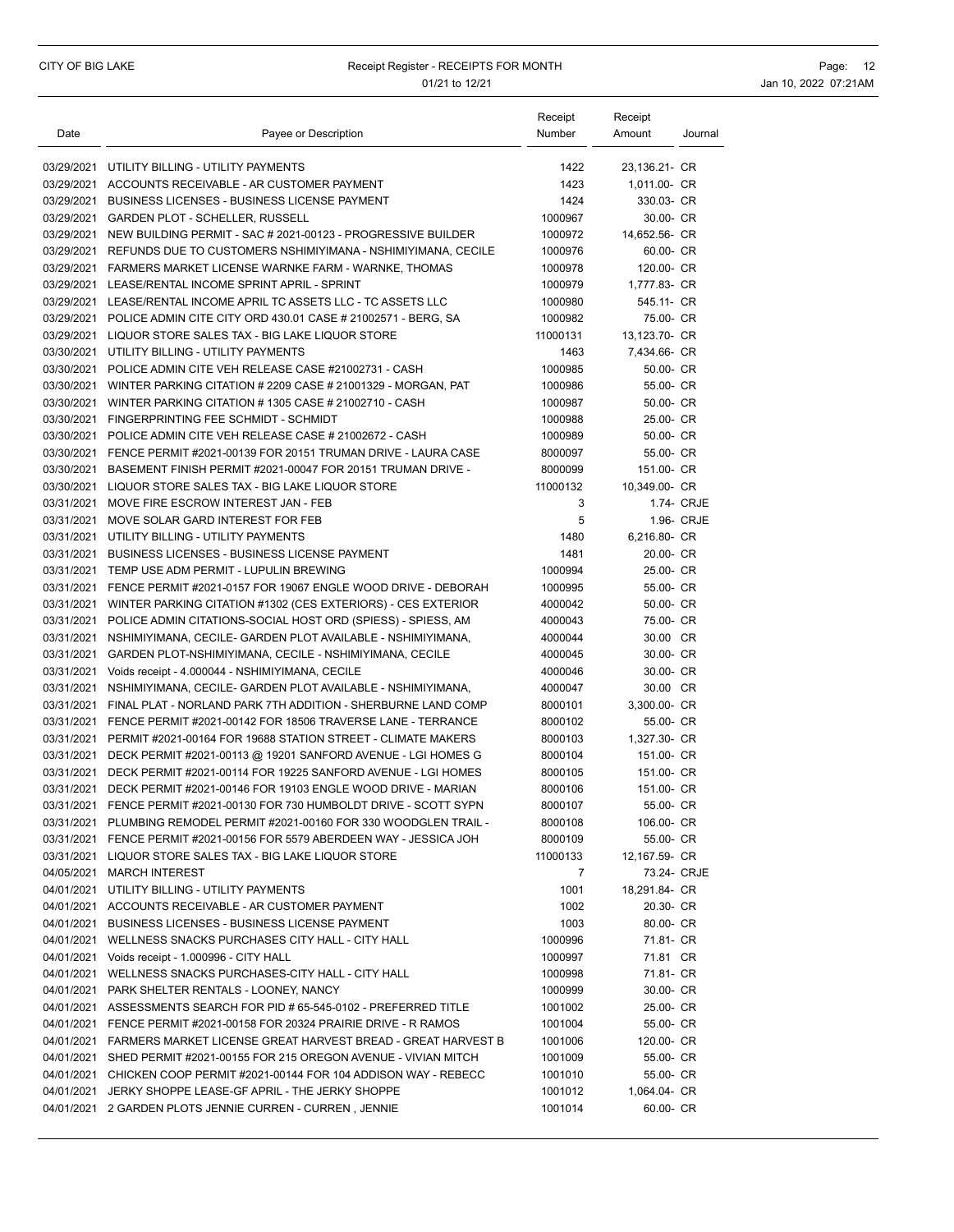| Date | Payee or Description                                                    | Receipt<br>Number | Receipt<br>Amount | Journal |
|------|-------------------------------------------------------------------------|-------------------|-------------------|---------|
|      | 04/01/2021 NEW HOME PERMIT #2021-00145 FOR 20021 ESTHER PARKWAY - PROGR | 8000110           | 14,661.41- CR     |         |
|      | 04/01/2021 R-O-W Permit @ 19590 STATION ST (FOR CHARTER COMM) - MP NEXL | 8000111           | 150.00- CR        |         |
|      | 04/01/2021 LIQUOR STORE SALES TAX - BIG LAKE LIQUOR STORE               | 11000137          | 17,395.94- CR     |         |
|      | 04/02/2021 UTILITY BILLING - UTILITY PAYMENTS                           | 1004              | 23,785.22- CR     |         |
|      | 04/02/2021 BUSINESS LICENSES - BUSINESS LICENSE PAYMENT                 | 1005              | 100.00- CR        |         |
|      | 04/02/2021 GARDEN PLOT MAANGI - MAANGI, NAOMI                           | 1001017           | 30.00- CR         |         |
|      | 04/02/2021 FENCE PERMIT #2021-00143 FOR 18562 ARCTIC AVENUE - JOHNNIE L | 8000112           | 55.00- CR         |         |
|      | 04/02/2021 LIQUOR STORE SALES TAX - BIG LAKE LIQUOR STORE               | 11000134          | 30.297.85- CR     |         |
|      | 04/02/2021 UTILITY NSF NO ACCT ON FILE - 10000386101                    | 12000021          | 26.60 CR          |         |
|      | 04/03/2021 UTILITY BILLING - UTILITY PAYMENTS                           | 1026              | 8,300.97- CR      |         |
|      | 04/03/2021 BUSINESS LICENSES - BUSINESS LICENSE PAYMENT                 | 1027              | 120.00- CR        |         |
|      | 04/03/2021 LIQUOR STORE SALES TAX - BIG LAKE LIQUOR STORE               | 11000135          | 35,693.38- CR     |         |
|      | 04/04/2021 UTILITY BILLING - UTILITY PAYMENTS                           | 1036              | 3,412.34- CR      |         |
|      | 04/05/2021 UTILITY BILLING - UTILITY PAYMENTS                           | 1041              | 24,046.89- CR     |         |
|      | 04/05/2021 BUSINESS LICENSES - BUSINESS LICENSE PAYMENT                 | 1042              | 140.00- CR        |         |
|      | 04/05/2021 PARK SHELTER RENTALS - HAZELTON, DENISE                      | 1001025           | 30.00- CR         |         |
|      | 04/05/2021 3 ASSESSMENTS SEARCHES FOR EPIC PROP SERV - EPIC PROPERTY SE | 1001026           | 75.00- CR         |         |
|      | 04/05/2021 ASSESSMENTS SEARCHES FOR PID# 65-491-0140 - PROPLOGIX LLC    | 1001027           | 25.00- CR         |         |
|      | 04/05/2021 FENCE PERMIT #2021-00151 FOR 423 DONNA COURT - BRIAN LEYH    | 1001028           | 55.00- CR         |         |
|      | 04/05/2021 COMPOST CARD - REPLACEMENT FEE - WITT-EDSTROM, KEVIN         | 1001033           | $5.00 - CR$       |         |
|      | 04/05/2021 COMPOST CARD - REPLACEMENT FEE - COLLINS, DONALD             | 1001034           | 5.00- CR          |         |
|      | 04/05/2021 NEW HOME PERMIT #2021-00140 FOR 20091 DELTA STREET - DRAKE C | 8000113           | 16,488.87- CR     |         |
|      | 04/05/2021 DECK PERMIT #2021-00153 FOR 5534 ABERDEEN WAY - NICK BERGHER | 8000114           | 151.00- CR        |         |
|      | 04/05/2021 FENCE PERMIT #2021-00168 FOR 18956 HELEN WAY - SYDNEE MOSER  | 8000115           | 55.00- CR         |         |
|      | 04/05/2021 WATER HEATER PERMIT #2021-00163 FOR 4515 STERLING DRIVE - BR | 8000116           | 56.00- CR         |         |
|      | 04/05/2021 DECK PERMIT #2021-00132 FOR 144 ADDISON WAY - MILLER CUSTOM  | 8000117           | 156.00- CR        |         |
|      | 04/05/2021 LIQUOR STORE SALES TAX - BIG LAKE LIQUOR STORE               | 11000136          | 14,449.38- CR     |         |
|      | 04/06/2021 UTILITY BILLING - UTILITY PAYMENTS                           | 1059              | 12,705.70- CR     |         |
|      | 04/06/2021 ACCOUNTS RECEIVABLE - AR CUSTOMER PAYMENT                    | 1060              | 271.22- CR        |         |
|      | 04/06/2021 BUSINESS LICENSES - BUSINESS LICENSE PAYMENT                 | 1061              | 70.00- CR         |         |
|      | 04/06/2021 2 ASSESSMENTS SEARCHES FOR PREFERRED TITLE - PREFERRED TITLE | 1001042           | 50.00- CR         |         |
|      | 04/06/2021 COMPOST CARD - REPLACEMENT FEE FIGENSHAU - FIGENSHAU, CHARLE | 1001044           | 5.00- CR          |         |
|      | 04/06/2021 YARD PARKING TICKET #1304 CASE #21002709 - CASH              | 1001050           | 25.00- CR         |         |
|      | 04/06/2021 ADMIN CITE ORD 430.01 CASE # 21002571 - CASH                 | 1001051           | 75.00- CR         |         |
|      | 04/06/2021 COMPOST CARD - REPLACEMENT FEE - STOUTENBURG, ROBERT         | 1001052           | 5.00- CR          |         |
|      | 04/06/2021 WINDOW REPLACEMENT PERMIT #2021-00172 FOR 20764 ATLANTIC BLV | 8000118           | 106.00- CR        |         |
|      | 04/06/2021 SIGN PERMIT #2021-00166 FOR 450 JEFFERSON BLVD - LISA JUSTIN | 8000119           | 100.00- CR        |         |
|      | 04/06/2021 LIQUOR STORE SALES TAX - BIG LAKE LIQUOR STORE               | 11000138          | 11,609.49- CR     |         |
|      | 04/07/2021 UTILITY BILLING - UTILITY PAYMENTS                           | 1080              | 17,886.73- CR     |         |
|      | 04/07/2021 BUSINESS LICENSES - BUSINESS LICENSE PAYMENT                 | 1081              | 20.00- CR         |         |
|      | 04/07/2021 WINDOW PERMIT #2021-00173 FOR 810 LAKE ST N - 4 SQUARE CONTR | 8000120           | 181.50- CR        |         |
|      | 04/07/2021 LIQUOR STORE SALES TAX - BIG LAKE LIQUOR STORE               | 11000139          | 11,216.05- CR     |         |
|      | 04/08/2021 UTILITY BILLING - UTILITY PAYMENTS                           | 1098              | 18,274.92- CR     |         |
|      | 04/08/2021 BUSINESS LICENSES - BUSINESS LICENSE PAYMENT                 | 1099              | 30.00- CR         |         |
|      | 04/08/2021 POSTAGE REIMB - ADM J RUST - rust                            | 1001062           | 2.60- CR          |         |
|      | 04/08/2021 FENCE PERMIT # 2021-00150 FOR 5495 EDINBURGH WAY - CARLE, TI | 1001064           | 55.00- CR         |         |
|      | 04/08/2021 6 ASSESSMENTS SEARCHES FOR EPIC PROP SERV - EPIC PROPERTY SE | 1001066           | 150.00- CR        |         |
|      | 04/08/2021 RECEIPT #8.000121 PERMIT #2021-00183 FOR 4510 STERLING DR -  | 5000159           | 5.00- CR          |         |
|      | 04/08/2021 WATER SOFTENER PERMIT #2021-00183 FOR 4510 STERLING DRIVE -  | 8000121           | 51.00- CR         |         |
|      | 04/08/2021 FURNACE PERMIT #2021-001834FOR 161 LAKE STREET SOUTH - BILL  | 8000122           | 51.00- CR         |         |
|      | 04/08/2021 ADDITION PERMIT #2021-00124 FOR 20021 - 176TH ST NW (CARGILL | 8000123           | 1,129.80- CR      |         |
|      | 04/08/2021 Temporary Sign Permit #2021-00165 for 18146 - 198th Avenue N | 8000124           | 150.00- CR        |         |
|      | 04/08/2021 DECK PERMIT #2021-00138 FOR 20131 204TH AVE - JAMES WHITEOAK | 8000125           | 151.00- CR        |         |
|      | 04/08/2021 LIQUOR STORE SALES TAX - BIG LAKE LIQUOR STORE               | 11000140          | 13,588.64- CR     |         |
|      | 04/09/2021 UTILITY BILLING - UTILITY PAYMENTS                           | 1116              | 22,142.29- CR     |         |
|      | 04/09/2021 BUSINESS LICENSES - BUSINESS LICENSE PAYMENT                 | 1117              | 60.00- CR         |         |
|      | 04/09/2021 FREEDOM PAVERS - SMITH, CONNIE - SMITH, CONNIE               | 1001068           | 200.00- CR        |         |
|      |                                                                         |                   |                   |         |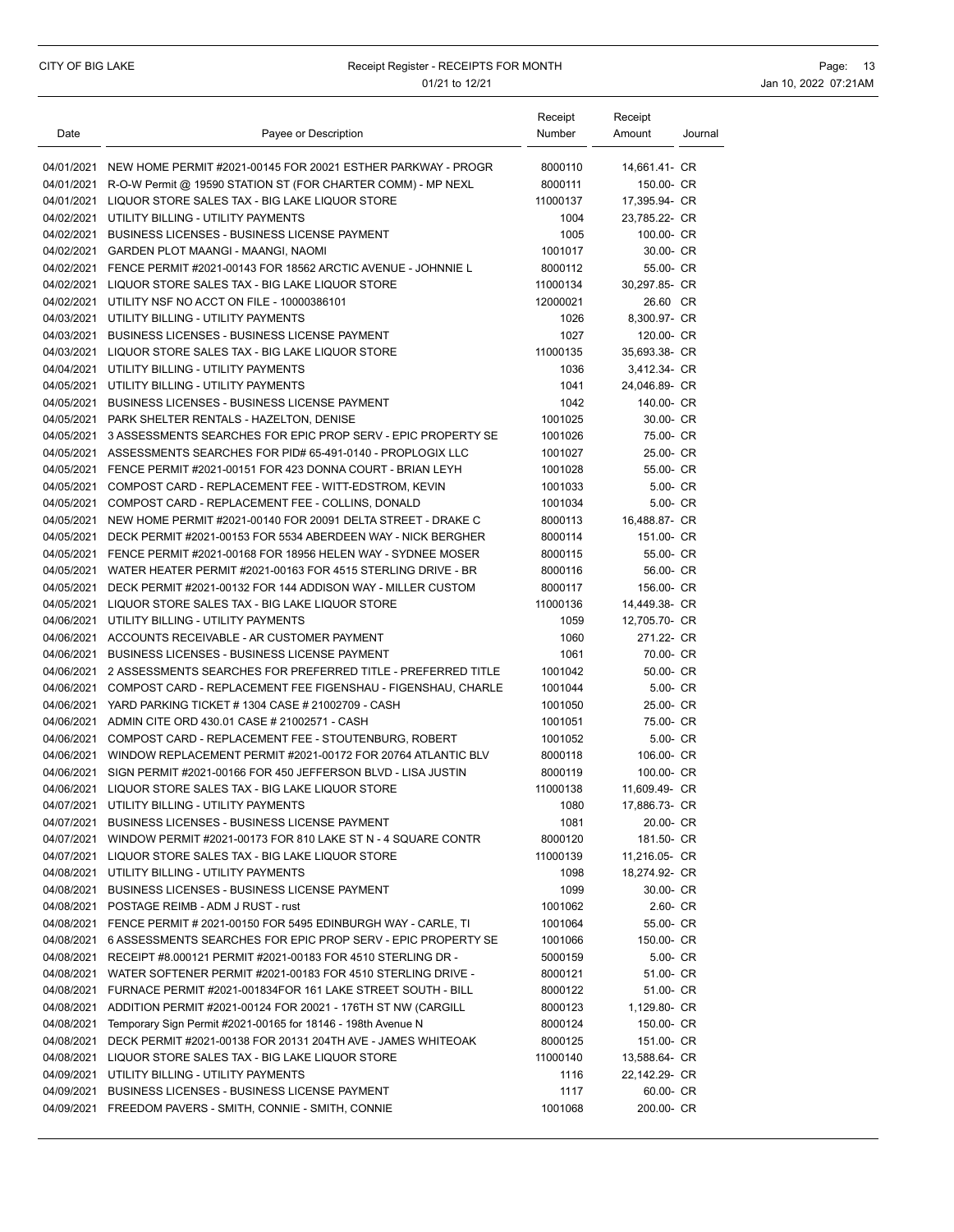# CITY OF BIG LAKE **Receipt Register - RECEIPTS FOR MONTH Page: 14** Page: 14 01/21 to 12/21 **Jan 10, 2022 07:21AM**

| Date       | Payee or Description                                                    | Receipt<br>Number | Receipt<br>Amount | Journal |
|------------|-------------------------------------------------------------------------|-------------------|-------------------|---------|
|            | 04/09/2021 ROOF PERMIT #2021-00190 FOR 510 PARK AVENUE EAST - JESSICA D | 8000126           | 101.00- CR        |         |
|            | 04/09/2021 LIQUOR STORE SALES TAX - BIG LAKE LIQUOR STORE               | 11000141          | 26,624.14- CR     |         |
|            | 04/10/2021 ACH Payment                                                  | $\overline{2}$    | 11,073.29- CRJE   |         |
|            | 04/10/2021 UTILITY BILLING - UTILITY PAYMENTS                           | 1136              | 46,032.95- CR     |         |
|            | 04/10/2021 BUSINESS LICENSES - BUSINESS LICENSE PAYMENT                 | 1137              | 40.00- CR         |         |
|            | 04/10/2021 LIQUOR STORE SALES TAX - BIG LAKE LIQUOR STORE               | 11000142          | 23,231.88- CR     |         |
|            | 04/11/2021 UTILITY BILLING - UTILITY PAYMENTS                           | 1146              | 10,728.89- CR     |         |
|            | 04/11/2021 BUSINESS LICENSES - BUSINESS LICENSE PAYMENT                 | 1147              | 20.00- CR         |         |
|            | 04/11/2021 BUSINESS LICENSES - BUSINESS LICENSE PAYMENT                 | 1496              | $.00 \quad CR$    |         |
|            | 04/11/2021 LIQUOR STORE SALES TAX - BIG LAKE LIQUOR STORE               | 11000143          | 7,295.82- CR      |         |
|            | 04/11/2021 Voids receipt - 11.000143 - BIG LAKE LIQUOR STORE            | 11000168          | 7,295.82 CR       |         |
|            | 04/11/2021 LIQUOR STORE SALES TAX- 4.11.21 - LIQUOR STORE SALES         | 11000169          | 7,295.82- CR      |         |
|            | 04/12/2021 UTILITY BILLING - UTILITY PAYMENTS                           | 1158              | 14,145.91- CR     |         |
|            | 04/12/2021 ACCOUNTS RECEIVABLE - AR CUSTOMER PAYMENT                    | 1159              | 1,185.21- CR      |         |
|            | 04/12/2021 BUSINESS LICENSES - BUSINESS LICENSE PAYMENT                 | 1160              | 70.00- CR         |         |
|            | 04/12/2021 PARK SHELTER RENTALS - KANE, KRISTINE                        | 1001073           | 30.00- CR         |         |
|            | 04/12/2021 COMPOST CARD - REPLACEMENT FEE - RAMLOCHEN, JUSTIN           | 1001078           | 5.00- CR          |         |
|            | 04/12/2021 GARDEN PLOT - YOUNG, DAMONE                                  | 1001079           | 30.00- CR         |         |
|            | 04/12/2021 COMPOST CARD - REPLACEMENT FEE - THOMAS, JENNIFER LYNN       | 1001080           | 5.00- CR          |         |
|            | 04/12/2021 SHED PERMIT # 2021-00181 FOR 4375 STERLING DR - LIRA, KAYLIE | 1001082           | 55.00- CR         |         |
|            | 04/12/2021 FENCE PERMIT # 2021-00171 - HAAG, NICHOLAS                   | 1001083           | 55.00- CR         |         |
|            | 04/12/2021 WINTER PARKING CITATION #1307 CASE #21002712 - CASH          | 1001085           | 50.00- CR         |         |
|            | 04/12/2021 WINTER PARKING CITATION # 2521 CASE # 21002432 - SMITH, CHRI | 1001086           | 50.00- CR         |         |
|            | 04/12/2021 POLICE ADMIN CITATIONS CASE # 21003218 - HILL                | 1001087           | 75.00- CR         |         |
|            | 04/12/2021 SHED PERMIT # 2021-00177 FOR 5565 ABERDEEN WAY - COGLEY, KEI | 1001092           | 55.00- CR         |         |
|            | 04/12/2021 FARMERS MARKET LICENSE FULL SEASON CRAFTY RODEO MOMMA - CRA  | 1001093           | 120.00- CR        |         |
|            | 04/12/2021 GARDEN PLOT FOR ALICIA THELL - THELL, ALICIA                 | 1001094           | 30.00- CR         |         |
|            | 04/12/2021 GARDEN PLOT - SHERWOOD, CRYSTAL                              | 1001097           | 30.00- CR         |         |
|            | 04/12/2021 LIQUOR STORE SALES TAX - BIG LAKE LIQUOR STORE               | 11000144          | 11,096.65- CR     |         |
|            | 04/13/2021 UTILITY BILLING - UTILITY PAYMENTS                           | 1179              | 7,994.04- CR      |         |
|            | 04/13/2021 ACCOUNTS RECEIVABLE - AR CUSTOMER PAYMENT                    | 1180              | 5,417.90- CR      |         |
|            | 04/13/2021 BUSINESS LICENSES - BUSINESS LICENSE PAYMENT                 | 1181              | 60.00- CR         |         |
|            | 04/13/2021 PCA COLLECTION FEE FOR MARCH - PROFESSIONAL CREDIT ANALYSTS  | 1001098           | 108.00- CR        |         |
|            | 04/13/2021 ASSESSMENTS SEARCH FOR PID # 65-443-0918 - PREFERRED TITLE   | 1001099           | 25.00- CR         |         |
|            | 04/13/2021 FENCE PERMIT # 2021-00169 FOR 19804 TRUMAN DR - MCDANIEL, WE | 1001100           | 55.00- CR         |         |
|            | 04/13/2021 CONCEPT PLAN ESCROW - PRAIRIE MEADOWS - JP BROOKS INC        | 8000128           | 1,100.00- CR      |         |
|            | 04/13/2021 PRELIMINARY PLAT ESCROW - MARKETPLACE CROSSING - COMMONBOND  | 8000129           | 9,050.00- CR      |         |
|            | 04/13/2021 FIRE SUPPRESSION PERMIT #2021-00179 FOR 19564 STATION STREET | 8000130           | 1,329.07- CR      |         |
|            | 04/13/2021 REMODEL PERMIT #2021-00189 FOR 311 LAKE STREET NORTH - BRENT | 8000131           | 644.31- CR        |         |
|            | 04/13/2021 SPRINKLER PERMIT #2021-00206 FOR 18445 TRAVERSE LANE - BRENT | 8000133           | 51.00- CR         |         |
|            | 04/13/2021 LIQUOR STORE SALES TAX - BIG LAKE LIQUOR STORE               | 11000145          | 11,234.04- CR     |         |
|            | 04/14/2021 UTILITY BILLING - UTILITY PAYMENTS                           | 1202              | 6,949.51- CR      |         |
|            | 04/14/2021 ACCOUNTS RECEIVABLE - AR CUSTOMER PAYMENT                    | 1203              | 7,000.00- CR      |         |
| 04/14/2021 | BUSINESS LICENSES - BUSINESS LICENSE PAYMENT                            | 1204              | 20.00- CR         |         |
|            | 04/14/2021 PARK SHELTER RENTAL FOR FRANDSEN - FRANDSEN, KARI            | 1001105           | 30.00- CR         |         |
|            | 04/14/2021 2 ASSESSMENTS SEARCHES PID # 65-596-0040 & 65-485-0138 - EPI | 1001108           | 50.00- CR         |         |
|            | 04/14/2021 ASSESSMENTS SEARCH FOR PID # 65-507-0615 - PROPLOGIX LLC     | 1001111           | 25.00- CR         |         |
|            | 04/14/2021 POLICE ADMIN CITE VEHICLE RELEASE CASE # 21003190 - HENLEY,  | 1001112           | 50.00- CR         |         |
|            | 04/14/2021 FENCE PERMIT # 2021-00175 FOR 20095 JANUARY ST - WRIGHT, AND | 1001114           | 55.00- CR         |         |
|            | 04/14/2021 FURNACE/A-C PERMIT #2021-00209 FOR 635 ROSE DRIVE - DJ'S COM | 8000134           | 174.25- CR        |         |
|            | 04/14/2021 SHED PERMIT #2021-00178 FOR 137 LEE STREET - ANA GARCIA      | 8000135           | 55.00- CR         |         |
|            | 04/14/2021 SIDING PERMIT #2021-00215 FOR 621 ORMSBEE STREET - CENTRAL M | 8000136           | 106.00- CR        |         |
|            | 04/14/2021 FURNACE PERMIT #2021-00217 FOR 840 POWELL STREET NORTH - MAJ | 8000137           | 51.00- CR         |         |
|            | 04/14/2021 FENCE PERMIT #2021-00176 FOR 20144 TRUMAN DRIVE - MATTHEW MA | 8000138           | 55.00- CR         |         |
|            | 04/14/2021 Voids receipt - 8.000136 - CENTRAL MN EXTERIORS (DBA ABC SEA | 8000139           | 106.00 CR         |         |
|            | 04/14/2021 SIDING PERMIT #2021-00215 FOR 621 ORMSBEE STREET - CENTRAL M | 8000140           | 106.00- CR        |         |
|            | 04/14/2021 LIQUOR STORE SALES TAX - BIG LAKE LIQUOR STORE               | 11000146          | 11,868.65- CR     |         |
|            |                                                                         |                   |                   |         |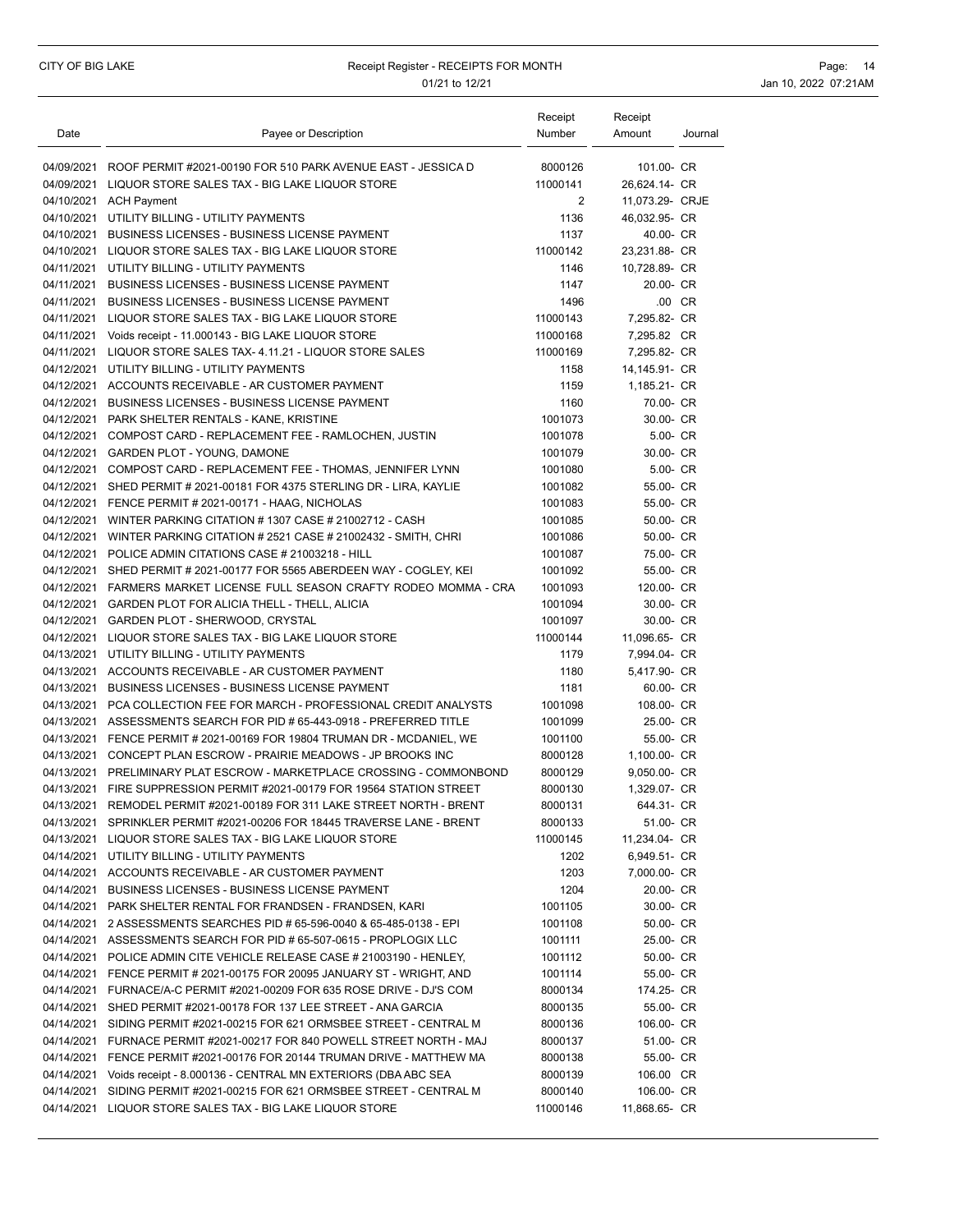### CITY OF BIG LAKE **Receipt Register - RECEIPTS FOR MONTH Page: 15** Page: 15 01/21 to 12/21 **Jan 10, 2022 07:21AM**

| Date       | Payee or Description                                                    | Receipt<br>Number | Receipt<br>Amount | Journal |
|------------|-------------------------------------------------------------------------|-------------------|-------------------|---------|
|            | 04/15/2021 UTILITY BILLING - UTILITY PAYMENTS                           | 1221              | 5,741.12- CR      |         |
| 04/15/2021 | <b>BUSINESS LICENSES - BUSINESS LICENSE PAYMENT</b>                     | 1222              | 220.00- CR        |         |
|            | 04/15/2021 FENCE PERMIT # 2021-00187 FOR 5479 HIGHLAND TRL - CHARLTON,  | 1001119           | 55.00- CR         |         |
|            | 04/15/2021 BASEMENT FINISH PERMIT # 2021-00216 FOR 750 LAKE ST N - 4 SQ | 1001120           | 151.00- CR        |         |
|            | 04/15/2021 3 GARDEN PLOTS FOR NSHIMIYIMANA, CECILE - NSHIMIYIMANA, CECI | 1001121           | 90.00- CR         |         |
|            | 04/15/2021 FENCE PERMIT # 2021-00219 FOR 20158 204TH AVE - NORDIN, ZAC  | 1001122           | 55.00- CR         |         |
|            | 04/15/2021 FENCE PERMIT # 2021-00188 FOR 1300 HILL ST - LEDESMA, RAYMUN | 1001127           | 55.00- CR         |         |
|            | 04/15/2021 SHED PERMIT #2021-00214 FOR 18956 HELEN WAY - SYDNEE MOSER   | 8000141           | 55.00- CR         |         |
|            | 04/15/2021 A/C REPLACEMENT PERMIT #2021-00220 FOR 763 HARRISON DRIVE -  | 8000142           | 51.00- CR         |         |
|            | 04/15/2021 SHED PERMIT #2021-00200 FOR 18478 TRAVERSE LANE - JAMES SCHL | 8000143           | 55.00- CR         |         |
|            | 04/15/2021 ROOF PERMIT #2021-00221 FOR 5000 MITCHELL ROAD - NICOLE STAR | 8000144           | 207.00- CR        |         |
|            | 04/15/2021 FENCE PERMIT #2021-00219 FOR 431 ORMSBEE STREET - SARA GLEND | 8000145           | 55.00- CR         |         |
|            | 04/15/2021 DOOR PERMIT #2021-00223 FOR 1801 HIAWATHA AVENUE - WS&D PERM | 8000146           | 106.00- CR        |         |
|            | 04/15/2021 DOOR PERMIT #2021-00224 FOR 1220 POWELL STREET NORTH - WS&D  | 8000147           | 106.00- CR        |         |
|            | 04/15/2021 WINDOW PERMIT #2021-00225 FOR 161 LAKE STREET SOUTH - WS&D P | 8000148           | 106.00- CR        |         |
|            | 04/15/2021 LIQUOR STORE SALES TAX - BIG LAKE LIQUOR STORE               | 11000147          | 12,440.94- CR     |         |
|            | 04/15/2021 UTILITY NSF ACCT FROZEN - 10007013000                        | 12000022          | 53.68 CR          |         |
|            | 04/16/2021 UTILITY BILLING - UTILITY PAYMENTS                           | 1241              | 4,488.59- CR      |         |
|            | 04/16/2021 BUSINESS LICENSES - BUSINESS LICENSE PAYMENT                 | 1242              | 160.00- CR        |         |
|            | 04/16/2021 FENCE PERMIT # 2021-00201 FOR 18551 TRAVERSE LN - BOYOVICH,  | 1001128           | 55.00- CR         |         |
|            | 04/16/2021 PARK SHELTER RENTAL FOR BUCKNER - BUCKNER, JESSICA           | 1001129           | 30.00- CR         |         |
|            | 04/16/2021 POLICE FINGERPRINTING - REDING, ELIAH                        | 1001131           | 25.00- CR         |         |
|            | 04/16/2021 VEHICLE RELEASE - 2100341 - POLICE CASH                      | 1001132           | 50.00- CR         |         |
|            | 04/16/2021 SSWCD-GRANT LAKE MITCHEL STARRY STONEWORT - SHERBURNE SOIL & | 1001133           | 1,631.25- CR      |         |
|            | 04/16/2021 NSP-HABITAT PROG INC 4984 MITCHELL - CENTRAL MN HABITAT FOR  | 1001134           | 887.63- CR        |         |
|            | 04/16/2021 LIQUOR STORE SALES TAX - BIG LAKE LIQUOR STORE               | 11000148          | 29,417.89- CR     |         |
|            | 04/17/2021 UTILITY BILLING - UTILITY PAYMENTS                           | 1261              | 3,733.77- CR      |         |
|            | 04/17/2021 BUSINESS LICENSES - BUSINESS LICENSE PAYMENT                 | 1262              | 10.00- CR         |         |
|            | 04/17/2021 LIQUOR STORE SALES TAX - BIG LAKE LIQUOR STORE               | 11000149          | 28,340.35- CR     |         |
|            | 04/18/2021 UTILITY BILLING - UTILITY PAYMENTS                           | 1273              | 1,608.89- CR      |         |
|            | 04/18/2021 LIQUOR STORE SALES TAX - BIG LAKE LIQUOR STORE               | 11000150          | 8,202.51- CR      |         |
|            | 04/19/2021 UTILITY BILLING - UTILITY PAYMENTS                           | 1303              | 4,453.97- CR      |         |
|            | 04/19/2021 ACCOUNTS RECEIVABLE - AR CUSTOMER PAYMENT                    | 1304              | 39.117.69- CR     |         |
|            | 04/19/2021 BUSINESS LICENSES - BUSINESS LICENSE PAYMENT                 | 1305              | 200.00- CR        |         |
|            | 04/19/2021 POLICE ADMIN CITE VEHICLE RELEASE CASE # 21003449 - CASH     | 1001148           | 50.00- CR         |         |
|            | 04/19/2021 POLICE FINGERPRINTING SKOVLUND - SKOVLUND, RHIANNON          | 1001149           | 20.00- CR         |         |
|            | 04/19/2021 POLICE ADMIN CITE CASE # 21003415 - LEE, DYLAN               | 1001150           | 50.00- CR         |         |
|            | 04/19/2021 FARMERS MARKET LICENSE BECKY'S BARS 1 DAY - BECKY'S BARS & P | 1001152           | 10.00- CR         |         |
|            | 04/19/2021    FARMERS MARKET LICENSE BAKER 1 DAY - BAKER, MARILYN       | 1001153           | 10.00- CR         |         |
|            | 04/19/2021 FARMERS MARKET LICENSE DAILY CASH - CASH                     | 1001154           | 60.00- CR         |         |
|            | 04/19/2021 3 FARMER MARKET BAGES - INCLUDES - CASH                      | 1001155           | 6.00- CR          |         |
|            | 04/19/2021 2 PARK SHELTER RENTALS FOR MELANCON - MELANCON, RUTH         | 1001157           | 60.00- CR         |         |
|            | 04/19/2021 FARMER MARKET CC TOKENS- 4/17/2021 - FARMERS MARKET CC       | 4000048           | 40.00- CR         |         |
|            | 04/19/2021 FENCE PERMIT #2021-00159 FOR 366 KAREN LANE - KYLE SECORD    | 7000111           | 55.00- CR         |         |
|            | 04/19/2021 GREENHOUSE PERMIT #2021-00223 FOR 621 ROSE DRIVE - BIG LAKE  | 8000150           | 25.00- CR         |         |
|            | 04/19/2021 NEW HOME PERMIT #2021-00180 FOR 20009 ESTHER PARKWAY - NOVAK | 8000151           | 14,420.30- CR     |         |
|            | 04/19/2021 SIDING PERMIT #2021-00238 FOR 5570 ABERDEEN WAY - ADAM POWER | 8000152           | 106.00- CR        |         |
|            | 04/19/2021 SIDING PERMIT #2021-00239 FOR 1040 WALL STREET - BARNHOUSE E | 8000153           | 106.00- CR        |         |
|            | 04/19/2021 WATER HEATER #2021-00240 FOR 4604 POND VIEW CIRCLE - RICK LA | 8000154           | 56.00- CR         |         |
|            | 04/19/2021 LIQUOR STORE SALES TAX - BIG LAKE LIQUOR STORE               | 11000152          | 10,861.48- CR     |         |
|            | 04/20/2021 UTILITY BILLING - UTILITY PAYMENTS                           | 1282              | 2,801.06- CR      |         |
|            | 04/20/2021 ACCOUNTS RECEIVABLE - AR CUSTOMER PAYMENT                    | 1283              | 716.32- CR        |         |
|            | 04/20/2021 BUSINESS LICENSES - BUSINESS LICENSE PAYMENT                 | 1284              | 45.00- CR         |         |
|            | 04/20/2021 ASSESSMENTS SEARCH FOR PID # 65-540-0334 - PROPLOGIX LLC     | 1001158           | 25.00- CR         |         |
|            | 04/20/2021 COMPOST CARD - REPLACEMENT FEE - SHELHAAS, HENRY             | 1001161           | 5.00- CR          |         |
|            | 04/20/2021 FREEDOM ROCK DON - BLAKE - FREEDOM ROCK PAVERS               | 1001163           | 600.00- CR        |         |
|            | 04/20/2021 NEW HOME PERMIT #2021-00193 FOR 19294 EAGLE LAKE ROAD S - LG | 8000155           | 14,527.19- CR     |         |
|            |                                                                         |                   |                   |         |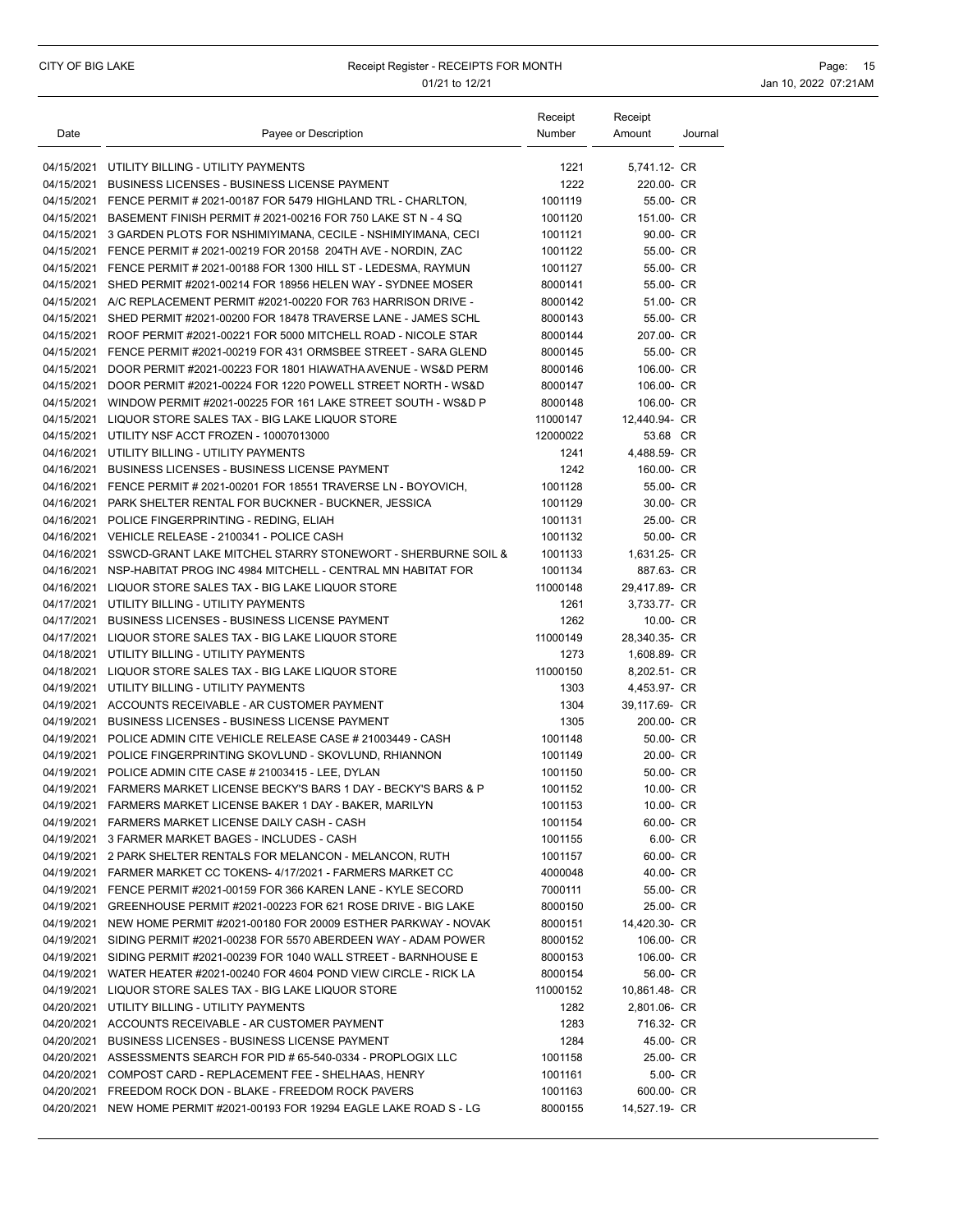### CITY OF BIG LAKE **Receipt Register - RECEIPTS FOR MONTH Page:** 16 01/21 to 12/21 **Jan 10, 2022 07:21AM**

| Date       | Payee or Description                                                                                                                 | Receipt<br>Number  | Receipt<br>Amount             | Journal |
|------------|--------------------------------------------------------------------------------------------------------------------------------------|--------------------|-------------------------------|---------|
|            |                                                                                                                                      |                    |                               |         |
|            | 04/20/2021 NEW HOME PERMIT #2020-00197 FOR 19283 SANFORD AVENUE - LGI H<br>04/20/2021 Voids receipt - 8.000155 - LGI HOMES GROUP LLC | 8000156<br>8000157 | 14,527.18- CR<br>14,527.19 CR |         |
|            | 04/20/2021 Voids receipt - 8.000156 - LGI HOMES GROUP LLC                                                                            | 8000158            | 14,527.18 CR                  |         |
| 04/20/2021 | NEW HOME PERMIT #2021-00193 FOR 19294 EAGLE LAKE RD S - LGI                                                                          | 8000159            | 14,527.19- CR                 |         |
|            | 04/20/2021 NEW HOME PERMIT #2021-00197 FOR 19283 SANFORD AVENUE - LGI H                                                              | 8000160            | 14,527.18- CR                 |         |
|            | 04/20/2021 NEW HOME PERMIT #2021-00211 FOR 19285 EAGLE LAKE ROAD S - L                                                               | 8000161            | 14,527.18- CR                 |         |
|            | 04/20/2021 NEW HOME PERMIT #2021-00192 FOR 19271 EAGLE LAKE ROAD S - L                                                               | 8000162            | 14,205.80- CR                 |         |
|            | 04/20/2021 NEW HOME PERMIT #2021-00212 FOR 19291 SANFORD AVENUE - LGI                                                                | 8000163            | 14,527.18- CR                 |         |
|            | 04/20/2021 NEW HOME PERMIT #2021-00198 FOR 19289 SANFORD AVENUE - LGI                                                                | 8000164            | 14.205.80- CR                 |         |
|            | 04/20/2021 NEW HOME PERMIT #2021-00196 FOR 19275 SANFORD AVENUE - LGI                                                                | 8000165            | 14,527.19- CR                 |         |
|            | 04/20/2021 NEW HOME PERMIT #2021-00194 FOR 19247 SANFORD AVENUE - LGI                                                                | 8000166            | 14,509.24- CR                 |         |
|            | 04/20/2021 DECK PERMIT #2020-00758 FOR 18634 PROVIDENCE DRIVE - I GORLO                                                              | 8000167            | 151.00- CR                    |         |
|            | 04/20/2021 NEW HOME PERMIT #2021-00208 FOR 18576 GREEN TREE COURT - LGI                                                              | 8000168            | 14,509.24- CR                 |         |
|            | 04/20/2021 NEW HOME PERMIT #2021-00195 FOR 19256 SANFORD AVENUE - LGI H                                                              | 8000169            | 14,527.18- CR                 |         |
|            | 04/20/2021 NEW HOME PERMIT #2021-00213 FOR 19268 SANFORD AVENUE - LGI H                                                              | 8000170            | 14.527.19- CR                 |         |
|            | 04/20/2021 NEW HOME PERMIT #2021-00207 FOR 19246 SANFORD AVENUE - LGI H                                                              | 8000171            | 14,205.80- CR                 |         |
|            | 04/20/2021 LIQUOR STORE SALES TAX - BIG LAKE LIQUOR STORE                                                                            | 11000151           | 11,736.68- CR                 |         |
|            | 04/21/2021 UTILITY BILLING - UTILITY PAYMENTS                                                                                        | 1324               | 1,217.75- CR                  |         |
|            | 04/21/2021 BUSINESS LICENSES - BUSINESS LICENSE PAYMENT                                                                              | 1325               | 10.00- CR                     |         |
|            | 04/21/2021 PARKS EVENTS CLEAN UP DEPOSIT FOR SPUD FEST - BIG LAKE SPUD                                                               | 1001167            | 50.00- CR                     |         |
|            | 04/21/2021 FREEDOM ROCK PAVER - D WIEBOLD - FREEDOM ROCK PAVERS                                                                      | 1001169            | 100.00- CR                    |         |
|            | 04/21/2021 REFUND OF INVESTIGATOR TRAINING-PRIGGE - INPUT-ACE                                                                        | 4000050            | 355.00- CR                    |         |
|            | 04/21/2021 FIRE SUPPRESSION PERMIT #2021-00161 FOR 19590 STATION STREET                                                              | 8000172            | 1,416.45- CR                  |         |
|            | 04/21/2021 FENCE PERMIT #2021-00228 FOR 29171 - 204TH AVENUE - ANDREW S                                                              | 8000173            | 55.00- CR                     |         |
|            | 04/21/2021 NEW HOME PERMIT #2021-00162 FOR 19245 MEADOW LANE - DRAKE CO                                                              | 8000174            | 15,522.84- CR                 |         |
|            | 04/21/2021 DOOR REPLACEMENT PERMIT #2021-00244 FOR 117 LAKESHORE DRIVE                                                               | 8000175            | 106.00- CR                    |         |
|            | 04/21/2021 LIQUOR STORE SALES TAX - BIG LAKE LIQUOR STORE                                                                            | 11000153           | 11,639.69- CR                 |         |
|            | 04/22/2021 UTILITY BILLING - UTILITY PAYMENTS                                                                                        | 1340               | 1,385.79- CR                  |         |
|            | 04/22/2021 ACCOUNTS RECEIVABLE - AR CUSTOMER PAYMENT                                                                                 | 1341               | 81.35- CR                     |         |
|            | 04/22/2021 BUSINESS LICENSES - BUSINESS LICENSE PAYMENT                                                                              | 1342               | 80.00- CR                     |         |
|            | 04/22/2021 MN GROWN STATE GRANT FARMERS MARKET TOTES - MN DEPT OF FINAN                                                              | 1001170            | 157.35- CR                    |         |
|            | 04/22/2021 PARK SHELTER RENTAL CARVER - CARVER, ANDREA                                                                               | 1001171            | 30.00- CR                     |         |
|            | 04/22/2021 POOL PERMIT # 2021-00241 FOR 5711 EGRET AVE - CRUM, NICOLE                                                                | 1001173            | 55.00- CR                     |         |
|            | 04/22/2021 FENCE PERMIT # 2021-00226 FOR 4535 STERLING DR - CLARK, MICH                                                              | 1001176            | 55.00- CR                     |         |
|            | 04/22/2021 COMPOST CARD - REPLACEMENT FEE - ALSETH                                                                                   | 1001177            | 5.00- CR                      |         |
|            | 04/22/2021 FINAL PLAT ESCROW (TIM TAYLOR) - T TAYLOR                                                                                 | 8000176            | 8,600.00- CR                  |         |
|            | 04/22/2021 LAND ALTERATION PERMIT #2021-00247 FOR WORK AT 471 LAKESHORE                                                              | 8000177            | 100.05- CR                    |         |
|            | 04/22/2021 R-O-W PERMIT FEE FOR WORK ALONG ORMSBEE @ PID #10-130-4105 -                                                              | 8000179            | 150.00- CR                    |         |
|            | 04/22/2021 SIDING PERMIT #2021-00250 FOR 5385 EDINBURGH WAY - BENJAMIN                                                               | 8000180            | 101.00- CR                    |         |
|            | 04/22/2021 FENCE PERMIT #2021-00248 FOR 20105 - 204TH AVENUE - DARLENE                                                               | 8000181            | 55.00- CR                     |         |
|            | 04/22/2021 INSULATION PERMIT #2021-00236 FOR 1641 HIAWATHA AVENUE - ANT                                                              | 8000183            | 75.00- CR                     |         |
|            | 04/22/2021 LIQUOR STORE SALES TAX - BIG LAKE LIQUOR STORE                                                                            | 11000157           | 15,701.35- CR                 |         |
|            | 04/23/2021 UTILITY BILLING - UTILITY PAYMENTS                                                                                        | 1359               | 5,510.11- CR                  |         |
|            | 04/23/2021 BUSINESS LICENSES - BUSINESS LICENSE PAYMENT                                                                              | 1360               | 50.00- CR                     |         |
|            | 04/23/2021 COMPOST CARD - REPLACEMENT FEE HIRSCH - HIRSCH                                                                            | 1001179            | 5.00- CR                      |         |
|            | 04/23/2021 PARKING PAD/SHED PERMIT #2021-00237 FOR 20081 TRUMAN DRIVE -                                                              | 8000184            | 55.00- CR                     |         |
|            | 04/23/2021 DECK PERMIT #2021-00186 FOR 1120 LAKE STREET NORTH - DERRIK                                                               | 8000185            | 151.00- CR                    |         |
|            | 04/23/2021 PLUMBING REMODEL PERMIT #2021-00249 FOR 5487 HIGHLAND TRAIL                                                               | 8000186            | 106.00- CR                    |         |
|            | 04/23/2021 LIQUOR STORE SALES TAX - BIG LAKE LIQUOR STORE                                                                            | 11000156           | 23,239.22- CR                 |         |
|            | 04/24/2021 UTILITY BILLING - UTILITY PAYMENTS                                                                                        | 1375               | 8,825.01- CR                  |         |
|            | 04/24/2021 BUSINESS LICENSES - BUSINESS LICENSE PAYMENT                                                                              | 1376               | 60.00- CR                     |         |
|            | 04/24/2021 LIQUOR STORE SALES TAX - BIG LAKE LIQUOR STORE                                                                            | 11000154           | 26,124.25- CR                 |         |
|            | 04/25/2021 UTILITY BILLING - UTILITY PAYMENTS                                                                                        | 1416               | 2,632.90- CR                  |         |
|            | 04/25/2021 LIQUOR STORE SALES TAX - BIG LAKE LIQUOR STORE                                                                            | 11000155           | 6,580.85- CR                  |         |
|            | 04/26/2021 UTILITY BILLING - UTILITY PAYMENTS                                                                                        | 1401               | 2,563.94- CR                  |         |
|            | 04/26/2021 ACCOUNTS RECEIVABLE - AR CUSTOMER PAYMENT                                                                                 | 1402               | 402.60- CR                    |         |
|            | 04/26/2021 BUSINESS LICENSES - BUSINESS LICENSE PAYMENT                                                                              | 1403               | 50.00- CR                     |         |
|            |                                                                                                                                      |                    |                               |         |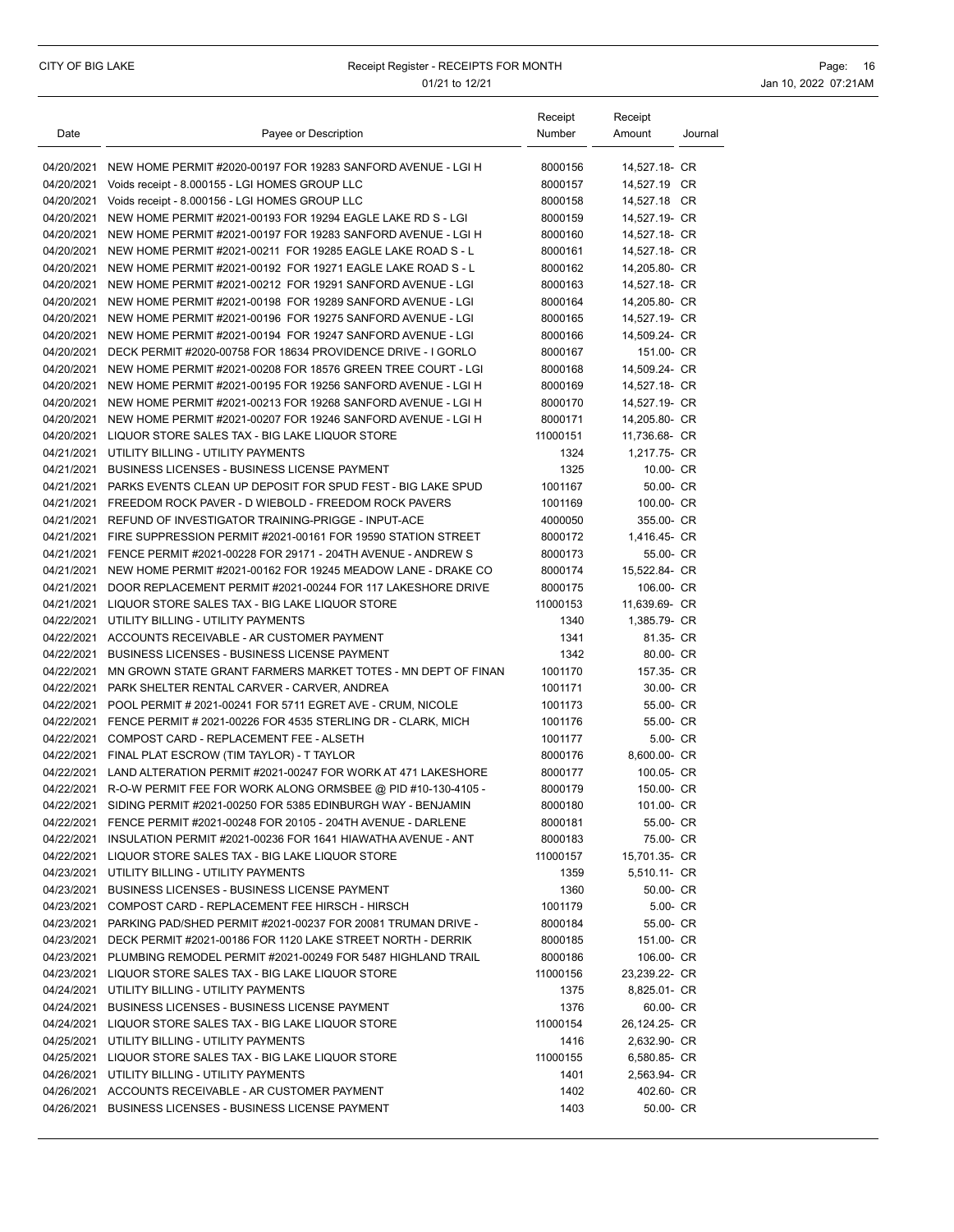### CITY OF BIG LAKE **Receipt Register - RECEIPTS FOR MONTH Page: 17** Page: 17 01/21 to 12/21 **Jan 10, 2022 07:21AM**

| Date | Payee or Description                                                    | Receipt<br>Number | Receipt<br>Amount | Journal |
|------|-------------------------------------------------------------------------|-------------------|-------------------|---------|
|      | 04/26/2021 WATER METER FOR 730 HUMBOLDT AVE - FINKNEN INC               | 1001182           | 271.12- CR        |         |
|      | 04/26/2021 WATER SOFTENER PERMIT #2021-00252 FOR 19051 ENGLE WOOD DRIVE | 1001185           | 56.00- CR         |         |
|      | 04/26/2021 ASSESSMENTS SEARCH FOR PID # 65-528-0405 - EPIC PROPERTY SER | 1001186           | 25.00- CR         |         |
|      | 04/26/2021 PARK SHELTER RENTAL DIERCKS - DIERCKS, JEFFREY               | 1001187           | 30.00- CR         |         |
|      | 04/26/2021 POLICE ADMIN CITE VEHICLE RELEASE CASE # 21003535 - CASH     | 1001188           | 50.00- CR         |         |
|      | 04/26/2021 POLICE ADMIN CITE VEHICLE RELEASE CASE # 21003556 - CASH     | 1001189           | 50.00- CR         |         |
|      | 04/26/2021 FENCE PERMIT # 2021-00242 FOR 19048 ENGLE WOOD DR - STUDNISK | 1001190           | 55.00- CR         |         |
|      | 04/26/2021 PARK SHELTER RENTAL PIERCE - PIERCE, DIANE                   | 1001196           | 30.00- CR         |         |
|      | 04/26/2021 Voids receipt - 1.001196 - PIERCE, DIANE                     | 1001198           | 30.00 CR          |         |
|      | 04/26/2021 GARDEN PLOT pierce - PIERCE, DIANE                           | 1001199           | 30.00- CR         |         |
|      | 04/26/2021 PARK SHELTER RENTAL DENNIE - DENNIE, DEBRA                   | 1001200           | 30.00- CR         |         |
|      | 04/26/2021 FRANCHISE FEES - CONNEXUS 2021 QTR 1 - CONNEXUS ENERGY       | 4000051           | 34,918.05- CR     |         |
|      | 04/26/2021 SPRINT LEASE - MAY 2020 - SPRINT                             | 4000052           | 1,777.83- CR      |         |
|      | 04/26/2021 TOWER CO LEASE -MAY 2021 - TC ASSETS (TOWER CO)              | 4000053           | 545.11- CR        |         |
|      | 04/26/2021 WATER HEATER PERMIT #2021-00260 FOR 4626 POND VIEW CIRCLE -  | 8000187           | 112.00- CR        |         |
|      | 04/26/2021 LIQUOR STORE SALES TAX - 4.26.21 - LIQUOR STORE              | 11000158          | 10,258.42- CR     |         |
|      | 04/27/2021 UTILITY BILLING - UTILITY PAYMENTS                           | 1385              | 7.604.50- CR      |         |
|      | 04/27/2021 BUSINESS LICENSES - BUSINESS LICENSE PAYMENT                 | 1386              | 90.00- CR         |         |
|      | 04/27/2021 BUSINESS LICENSES - BUSINESS LICENSE PAYMENT                 | 1447              | 10.00- CR         |         |
|      | 04/27/2021 PARK SHELTER RENTAL HEGMAN - HEGMAN, JEFFREY                 | 1001201           | 30.00- CR         |         |
|      | 04/27/2021 GARDEN PLOT KREMER - KREMER, ELIZABETH                       | 1001202           | 30.00- CR         |         |
|      | 04/27/2021 ASSESSMENTS SEARCH FOR PID # 65-443-0718 - EPIC PROPERTY SER | 1001211           | 25.00- CR         |         |
|      | 04/27/2021 FENCE PERMIT # 2021-00204 FOR 19051 ENGLE WOOD DR - DITSCHLE | 1001213           | 55.00- CR         |         |
|      | 04/27/2021 POLICE ADMIN CITE VEHICLE RELEASE CASE # 21003477 - MCCLAIN  | 1001214           | 50.00- CR         |         |
|      | 04/27/2021 POLICE FINGERPRINTING CARTWRIGHT - CARTWRIGHT, AMANDA        | 1001215           | 25.00- CR         |         |
|      | 04/27/2021 POLICE FINGERPRINTING WALKER - WALKER, BRIDGET               | 1001216           | 25.00- CR         |         |
|      | 04/27/2021 FINGERPRINTING FEE HABERMAN - HABERMAN, SAMANTHA             | 1001217           | 25.00- CR         |         |
|      | 04/27/2021 Voids receipt - 1.001217 - HABERMAN, SAMANTHA                | 1001218           | 25.00 CR          |         |
|      | 04/27/2021 POLICE FINGERPRINTING HABERMAN - HABERMAN, SAMANTHA          | 1001219           | 25.00- CR         |         |
|      | 04/27/2021 POLICE DWI FORFEITURE FUNDS CASE # 21003478 - WOODS, CHRISTO | 1001220           | 3,005.00- CR      |         |
|      | 04/27/2021 Voids receipt - 1.001220 - WOODS, CHRISTOPHER                | 1001224           | 3,005.00 CR       |         |
|      | 04/27/2021 POLICE DWI FORFEITURE FUNDS CASE # 21003478 - WOODS, CHRISTO | 1001225           | 3,005.00- CR      |         |
|      | 04/27/2021 POLICE K-9 UNIT DONATIONS - CASH                             | 7000115           | 40.00- CR         |         |
|      | 04/27/2021 WINDOW REPLACEMENT PERMIT #2021-00263 FOR 5043 MITCHELL ROAD | 8000188           | 106.00- CR        |         |
|      | 04/27/2021 WATER HEATER PERMIT #2021-00265 FOR 3085 LAKE RIDGE DRIVE -  | 8000189           | 56.00- CR         |         |
|      | 04/27/2021 LIQUOR STORE SALES TAX - BIG LAKE LIQUOR STORE               | 11000160          | 11,097.90- CR     |         |
|      | 04/28/2021 UTILITY BILLING - UTILITY PAYMENTS                           | 1431              | 18,930.11- CR     |         |
|      | 04/28/2021 BUSINESS LICENSES - BUSINESS LICENSE PAYMENT                 | 1432              | 170.00- CR        |         |
|      | 04/28/2021 PARK SHELTER RENTALS GARCIA - GARCIA, ANA RUEDA              | 1001227           | 30.00- CR         |         |
|      | 04/28/2021 ASSESSMENTS SEARCH FOR PID # 65-493-0420 - PREFERRED TITLE   | 1001240           | 25.00- CR         |         |
|      | 04/28/2021 DRIVEWAY PERMIT # 2021-00246 FOR 220 IDAHO AVE - JONES, WILL | 1001244           | 55.00- CR         |         |
|      | 04/28/2021 FENCE PERMIT # 2021-00185 FOR 158 ADDISON WAY - HAROLDSON, J | 1001245           | 55.00- CR         |         |
|      | 04/28/2021 DECK PERMIT #2021-00243 FOR 463 SHANNON DRIVE - KIRBY PRANGE | 8000190           | 156.00- CR        |         |
|      | 04/28/2021 R-O-W PERMIT FEE FOR CONSTRUCTION OF FIBER ALONG 198TH AVE.  | 8000191           | 150.00- CR        |         |
|      | 04/28/2021 LIQUOR STORE SALES TAX - BIG LAKE LIQUOR STORE               | 11000159          | 12,976.69- CR     |         |
|      | 04/29/2021 UTILITY BILLING - UTILITY PAYMENTS                           | 1458              | 15,009.52- CR     |         |
|      | 04/29/2021 BUSINESS LICENSES - BUSINESS LICENSE PAYMENT                 | 1459              | 90.00- CR         |         |
|      | 04/29/2021 BUSINESS LICENSES - BUSINESS LICENSE PAYMENT                 | 1486              | 60.00- CR         |         |
|      | 04/29/2021 PARK SHELTER RENTAL THIELE - THIELE, DAN                     | 1001247           | 30.00- CR         |         |
|      | 04/29/2021 ASSESSMENTS SEARCH FOR PID # 65-526-0115 - PREFERRED TITLE   | 1001253           | 25.00- CR         |         |
|      | 04/29/2021 FREEDOM ROCK PAVER - KNIER - FREEDOM ROCK PAVERS             | 1001255           | 100.00- CR        |         |
|      | 04/29/2021 NSP - 750 LAKE ST N PAY OFF - T RUST - LAKESIDE TITLE INC    | 4000054           | 793.33- CR        |         |
|      | 04/29/2021 WATER HEATER/WATER SOFTENER PERMIT #2021-00267 FOR 4223 LOON | 8000192           | 107.00- CR        |         |
|      | 04/29/2021 LIQUOR STORE SALES TAX - BIG LAKE LIQUOR STORE               | 11000161          | 16,006.72- CR     |         |
|      | 04/29/2021 UTILITY NSF NO ACCT ON FILE - 10000453100                    | 12000023          | 53.68 CR          |         |
|      | 04/30/2021 D FARIAS PAYMENT OF PARKING PASS 2021-4005 3/24 CC NOT PST   | 3                 | 20.00- CRJE       |         |
|      | 04/30/2021 MAR BANK REC - PERA SHORT TO GL - ENTRY BACKWARDS IN MAR     | 5                 | 51.51- CRJE       |         |
|      |                                                                         |                   |                   |         |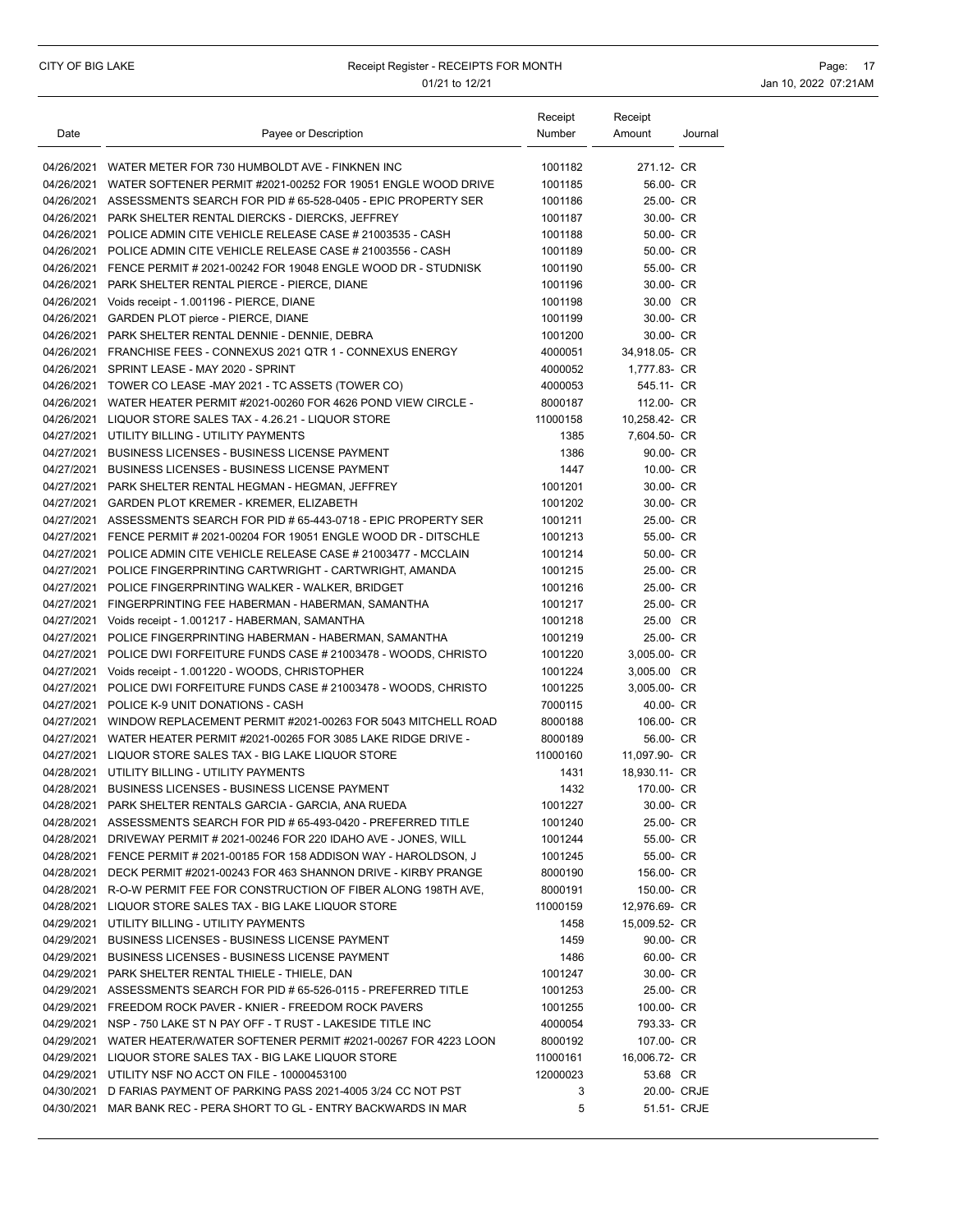### CITY OF BIG LAKE **Receipt Register - RECEIPTS FOR MONTH Page: 18** Page: 18 01/21 to 12/21 **Jan 10, 2022 07:21AM**

| Date | Payee or Description                                                                                                            | Receipt<br>Number | Receipt<br>Amount      | Journal    |
|------|---------------------------------------------------------------------------------------------------------------------------------|-------------------|------------------------|------------|
|      |                                                                                                                                 |                   |                        |            |
|      | 04/30/2021 SOLAR GARDEN INTERST MAR TRANSFERRED                                                                                 | 8                 |                        | 1.94- CRJE |
|      | 04/30/2021 UTILITY BILLING - UTILITY PAYMENTS                                                                                   | 1472              | 16,479.79- CR          |            |
|      | 04/30/2021 BUSINESS LICENSES - BUSINESS LICENSE PAYMENT                                                                         | 1473              | 260.00- CR             |            |
|      | 04/30/2021 BUSINESS LICENSES - BUSINESS LICENSE PAYMENT                                                                         | 1487              | 170.00- CR             |            |
|      | 04/30/2021 GARDEN PLOT - KANE, KRISSY                                                                                           | 1001259           | 30.00- CR              |            |
|      | 04/30/2021 ASSESSMENTS SEARCH FOR PID # 65-468-0125 - EPIC PROPERTY SER                                                         | 1001272           | 25.00- CR              |            |
|      | 04/30/2021 PARK SHELTER RENTALS FEMRITE - FEMRITE, ANDRIA                                                                       | 1001274           | 30.00- CR              |            |
|      | 04/30/2021 LIQUOR STORE SALES TAX - BIG LAKE LIQUOR STORE                                                                       | 11000162          | 29,462.06- CR          |            |
|      | 05/07/2021 APRIL INTEREST                                                                                                       | $\overline{7}$    | 35.81- CRJE            |            |
|      | 05/01/2021 UTILITY BILLING - UTILITY PAYMENTS                                                                                   | 1019              | 7,214.14- CR           |            |
|      | 05/01/2021 BUSINESS LICENSES - BUSINESS LICENSE PAYMENT                                                                         | 1021              | 300.00- CR             |            |
|      | 05/01/2021 LIQUOR STORE SALES TAX - BIG LAKE LIQUOR STORE                                                                       | 11000163          | 29,922.66- CR          |            |
|      | 05/02/2021 UTILITY BILLING - UTILITY PAYMENTS                                                                                   | 1020              | 19,428.77- CR          |            |
|      | 05/02/2021 BUSINESS LICENSES - BUSINESS LICENSE PAYMENT                                                                         | 1022              | 20.00- CR              |            |
|      | 05/02/2021 LIQUOR STORE SALES TAX - BIG LAKE LIQUOR STORE                                                                       | 11000164          | 5,993.39- CR           |            |
|      | 05/03/2021 UTILITY BILLING - UTILITY PAYMENTS                                                                                   | 1004              | 20,855.16- CR          |            |
|      | 05/03/2021 ACCOUNTS RECEIVABLE - AR CUSTOMER PAYMENT                                                                            | 1005              | 1,722.85- CR           |            |
|      | 05/03/2021 BUSINESS LICENSES - BUSINESS LICENSE PAYMENT                                                                         | 1006              | 150.00- CR             |            |
|      | 05/03/2021 BUSINESS LICENSES - BUSINESS LICENSE PAYMENT                                                                         | 1041              | 10.00- CR              |            |
|      | 05/03/2021 BUSINESS LICENSES - BUSINESS LICENSE PAYMENT                                                                         | 1069              | 10.00- CR              |            |
|      | 05/03/2021 BUSINESS LICENSES - BUSINESS LICENSE PAYMENT<br>05/03/2021 DECK PERMIT #2021-00269 FOR 1700 GRACE DR - GERSON MALTEZ | 1390<br>1001291   | 10.00 CR<br>151.00- CR |            |
|      | 05/03/2021 METER SALES - STEINKRAUS PLUMBING                                                                                    | 1001293           | 1,589.88- CR           |            |
|      | 05/03/2021 PARK SHELTER RENTALS EID - EID, LAUREN                                                                               | 1001295           | 30.00- CR              |            |
|      | 05/03/2021 POLICE ADMIN CITE - VEHICLE RELEASE CASE # 21003832 - LOSCHE                                                         | 1001296           | 50.00- CR              |            |
|      | 05/03/2021 DECK PERMIT # 2021-00276 FOR 21533 LENA TRL - AHLES, DANIEL                                                          | 1001297           | 151.00- CR             |            |
|      | 05/03/2021 POLICE ADMIN CITE - VEHICLE RELEASE CASE # 21003844 - CASH                                                           | 1001298           | 50.00- CR              |            |
|      | 05/03/2021 POLICE ADMIN CITE VEHICLE RELEASE CASE # 21003796 - MAAS, SP                                                         | 1001299           | 50.00- CR              |            |
|      | 05/03/2021 POLICE ADMIN CITE - VEHICLE RELEASE CASE # 21003676 - CASH                                                           | 1001300           | 50.00- CR              |            |
|      | 05/03/2021 JERKY SHOPPE LEASE-MAY 2021 - THE JERKY SHOPPPE                                                                      | 4000055           | 1,064.04- CR           |            |
|      | 05/03/2021 FRANCHISE FEES - XCEL - 2021 QTR 1 - XCEL                                                                            | 4000058           | 39,567.65- CR          |            |
|      | 05/03/2021 LIQUOR STORE SALES TAX - BIG LAKE LIQUOR STORE                                                                       | 11000166          | 10,858.83- CR          |            |
|      | 05/03/2021 LIQUOR STORE SALES TAX - BIG LAKE LIQUOR STORE                                                                       | 11000167          | 10,858.83- CR          |            |
|      | 05/03/2021 Voids receipt - 11.000167 - BIG LAKE LIQUOR STORE                                                                    | 11000191          | 10,858.83 CR           |            |
|      | 05/04/2021 UTILITY BILLING - UTILITY PAYMENTS                                                                                   | 1001              | 15,832.86- CR          |            |
|      | 05/04/2021 ACCOUNTS RECEIVABLE - AR CUSTOMER PAYMENT                                                                            | 1002              | 302.60- CR             |            |
|      | 05/04/2021 BUSINESS LICENSES - BUSINESS LICENSE PAYMENT                                                                         | 1003              | 120.00- CR             |            |
|      | 05/04/2021 ASSESSMENTS SEARCH FOR PID # 65-598-0210 - PREFERRED TITLE                                                           | 1001304           | 25.00- CR              |            |
|      | 05/04/2021 FREEDOM ROCK PAVER - HANSON (2) - HANSON, GAIL                                                                       | 4000059           | 200.00- CR             |            |
|      | 05/04/2021 DECK PERMIT #2021-00278 FOR 18576 GREEN TREE COURT - LGI HOM                                                         | 8000193           | 151.00- CR             |            |
|      | 05/04/2021 DECK PERMIT #2021-00279 FOR 19294 EAGLE LAKE RD S - LGI HOME                                                         | 8000194           | 151.00- CR             |            |
|      | 05/04/2021 DECK PERMIT #2021-00280 FOR 19247 SANFORD AVENUE - LGI HOMES                                                         | 8000195           | 151.00- CR             |            |
|      | 05/04/2021 DECK PERMIT #2021-00281 FOR 19268 SANFORD AVENUEDECK PERMIT                                                          | 8000196           | 151.00- CR             |            |
|      | 05/04/2021 DECK PERMIT #2021-00281 FOR 19268 SANFORD AVENUEDECK PERMIT                                                          | 8000197           | 151.00- CR             |            |
|      | 05/04/2021 Voids receipt - 8.000197 - LGI HOMES GROUP                                                                           | 8000198           | 151.00 CR              |            |
|      | 05/04/2021 DECK PERMIT #2021-00282 FOR 19275 SANFORD AVENUE - LGI HOMES                                                         | 8000199           | 2.00- CR               |            |
|      | 05/04/2021 Voids receipt - 8.000199 - LGI HOMES GROUP                                                                           | 8000200           | 2.00 CR                |            |
|      | 05/04/2021 DECK PERMIT #2021-00282 FOR 19275 SANFORD AVENUE - LGI HOMES                                                         | 8000201           | 151.00- CR             |            |
|      | 05/04/2021 LIQUOR STORE SALES TAX - BIG LAKE LIQUOR STORE                                                                       | 11000165          | 12,159.69- CR          |            |
|      | 05/05/2021 UTILITY BILLING - UTILITY PAYMENTS                                                                                   | 1052              | 17,322.43- CR          |            |
|      | 05/05/2021 ACCOUNTS RECEIVABLE - AR CUSTOMER PAYMENT                                                                            | 1053              | 271.22- CR             |            |
|      | 05/05/2021 BUSINESS LICENSES - BUSINESS LICENSE PAYMENT                                                                         | 1054              | 230.00- CR             |            |
|      | 05/05/2021 LAKE MITCHEL KEY #38 2021-52 (MARTIN) - MARTIN, SUSAN                                                                | 1001317           | 20.00- CR              |            |
|      | 05/05/2021 SHED PERMIT #2021-00273 FOR 19101 GUNTER WAY - JACK MERWIN                                                           | 1001318           | 55.00- CR              |            |
|      | 05/05/2021   FARMERS MARKET LICENSE - TELFORD JACKSON - TELFORD JACKSON                                                         | 1001328           | 50.00- CR              |            |
|      | 05/05/2021  19011 SANFORD FENCE PERMAIT #2021-00203 - OSCAR VALENCIA                                                            | 1001329           | 55.00- CR              |            |
|      | 05/05/2021 M SCHARFBILLIG CC PAYMENT \$30 5/4 - ALSO CAME IN SAME DAY W/                                                        | 4000064           | 30.00- CR              |            |
|      |                                                                                                                                 |                   |                        |            |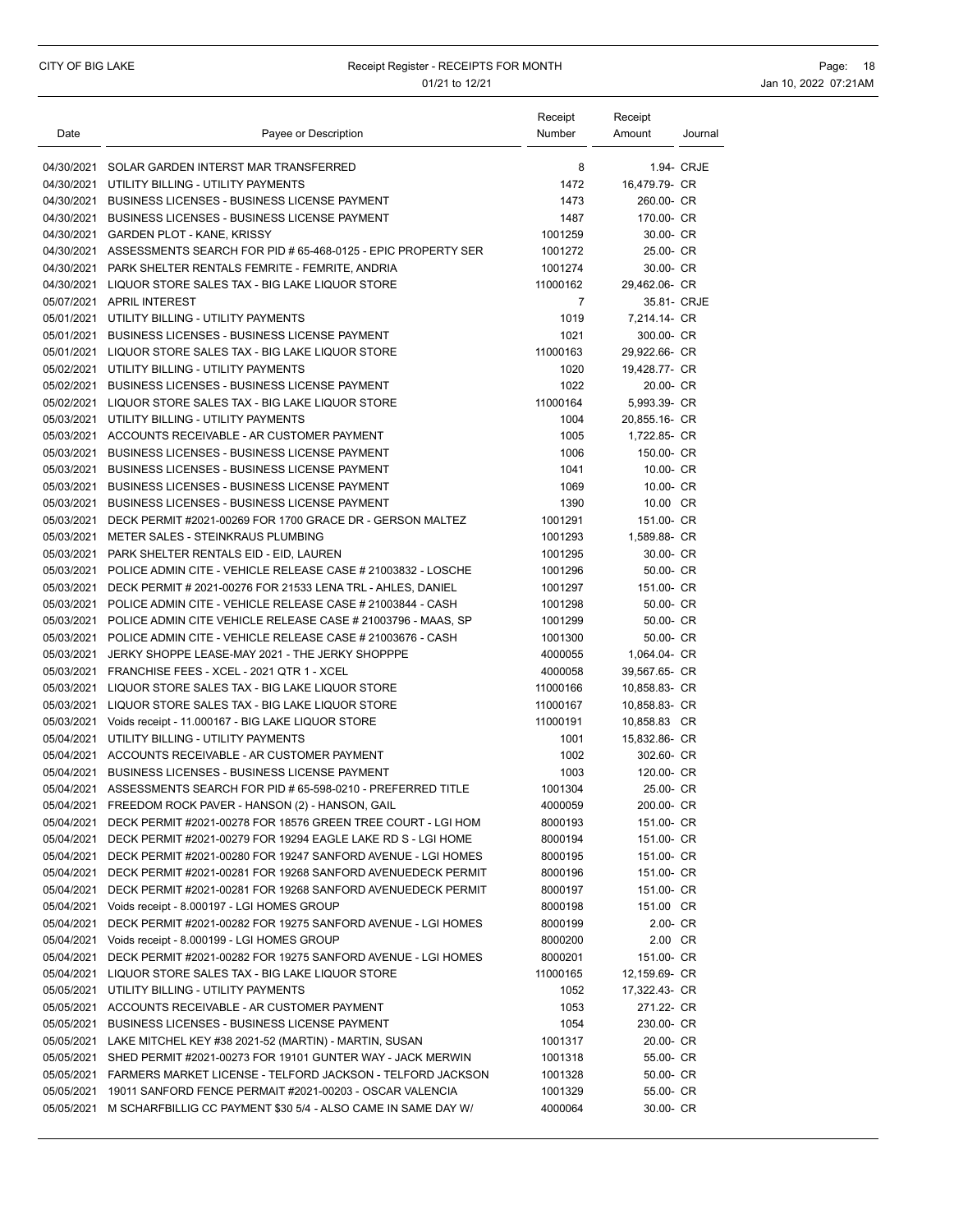### CITY OF BIG LAKE **Receipt Register - RECEIPTS FOR MONTH Page: 19** Page: 19 01/21 to 12/21 **Jan 10, 2022 07:21AM**

| Date       | Payee or Description                                                    | Receipt<br>Number | Receipt<br>Amount | Journal |
|------------|-------------------------------------------------------------------------|-------------------|-------------------|---------|
|            | 05/05/2021 Voids receipt - 4.000064 - SCHARFBILLIG, MICHAEL             | 4000065           | 30.00 CR          |         |
| 05/05/2021 | WRIGHT CROSSING RENTAL 6.12.21 - SCHARFBILLIG - SCHARFBILLIG.           | 4000066           | 30.00- CR         |         |
| 05/05/2021 | SPECIAL ASSESSMENT - 541 WESTWOOD DR 2021 ST PROJECTS - PETE            | 4000070           | 4,748.90- CR      |         |
| 05/05/2021 | DRIVEWAY PERMIT #2021-00272 FOR 18962 ENGLE WOOD DRIVE - ALI            | 8000202           | 55.00- CR         |         |
|            | 05/05/2021 FENCE PERMIT #2021-00255 FOR 21537 LENA TRAIL - MARLENA WILL | 8000203           | 55.00- CR         |         |
| 05/05/2021 | BASEMENT FINISH PERMIT #2021-00234 FOR 125 PARK AVENUE - MAT            | 8000204           | 151.00- CR        |         |
| 05/05/2021 | DRIVEWAY PERMIT #2021-00191 FOR 5112 RIDGE ROAD - RITEWAY CO            | 8000205           | 55.00- CR         |         |
|            | 05/05/2021 FENCE PERMI#2021-00264 FOR 4080 LAKE RIDGE DRIVE - CASSANDR  | 8000206           | 55.00- CR         |         |
|            | 05/05/2021 LIQUOR STORE SALES TAX - BIG LAKE LIQUOR STORE               | 11000170          | 13,464.52- CR     |         |
|            | 05/06/2021 UTILITY BILLING - UTILITY PAYMENTS                           | 1074              | 19,545.25- CR     |         |
|            | 05/06/2021 BUSINESS LICENSES - BUSINESS LICENSE PAYMENT                 | 1075              | 160.00- CR        |         |
| 05/06/2021 | <b>BUSINESS LICENSES - BUSINESS LICENSE PAYMENT</b>                     | 1163              | 10.00- CR         |         |
|            | 05/06/2021 FENCE PERMIT #2021-0235 FOR 763 HARRISON DRIVE - BENJAMIN SP | 1001337           | 55.00- CR         |         |
| 05/06/2021 | PARKING CITATION #1992 CASE 21003905 - CASH                             | 4000073           | 25.00- CR         |         |
|            | 05/06/2021 FINGERPRINTING FEE - FOX - CASH                              | 4000074           | 20.00- CR         |         |
|            | 05/06/2021 VEHICLE RELEASE -21003915 - CASH                             | 4000075           | 50.00- CR         |         |
| 05/06/2021 | FINGERPRINTING FEE - KOTECKI - CASH                                     | 4000076           | 25.00- CR         |         |
|            | 05/06/2021 LAKESIDE PARK FACILITY RENTAL-RIPPENTROP - RIPPENTROP, ALISO | 4000077           | 30.00- CR         |         |
|            | 05/06/2021 FRANCHISE FEES - CENTERPOINT-2021 QTR 1 - CENTERPOINT ENERGY | 4000079           | 35,452.80- CR     |         |
|            | 05/06/2021 METER SALES STATION STREET - KUEPERS CONSTRUCTION            | 6000043           | 580.00- CR        |         |
|            | 05/06/2021 METER SALES STATION STREET - KMI MECHANICAL                  | 6000044           | 1,540.00- CR      |         |
| 05/06/2021 | FURNACE/A-C PERMIT #2021-00299 @ 151 TARRYTOWN ROAD - ALL WA            | 8000207           | 51.00- CR         |         |
| 05/06/2021 | WINDOW-DOOR REPLACEMENT PERMIT #2021-00300 @ 5350 WOOD DUCK             | 8000208           | 106.00- CR        |         |
|            | 05/06/2021 FURNACE PERMIT #2021-00301 FOR 19018 EAGLE LAKE ROAD SOUTH - | 8000209           | 51.00- CR         |         |
|            | 05/06/2021 SIDING PERMIT #2021-00303 FOR 611 ORMSBEE STREET - T 10 CONS | 8000211           | 106.00- CR        |         |
|            | 05/06/2021 WINDOW PERMIT #2021-0302 FOR 501 TAFT STREET - JONATHAN TAYL | 8000212           | 106.00- CR        |         |
| 05/06/2021 | LIQUOR STORE SALES TAX - BIG LAKE LIQUOR STORE                          | 11000172          | 13,986.74- CR     |         |
|            | 05/07/2021 UTILITY BILLING - UTILITY PAYMENTS                           | 1088              | 18,230.97- CR     |         |
|            | 05/07/2021 UTILITY BILLING - UTILITY PAYMENTS                           | 1101              | 13,351.02- CR     |         |
|            | 05/07/2021 BUSINESS LICENSES - BUSINESS LICENSE PAYMENT                 | 1239              | 130.00- CR        |         |
|            | 05/07/2021 NEW HOME PERMIT #2021-00229 FOR 381 KAREN LANE - JP BROOKS B | 1001338           | 15,138.74- CR     |         |
| 05/07/2021 | Voids receipt - 1.001338 - JP BROOKS BUILDERS                           | 1001339           | 15,138.74 CR      |         |
| 05/07/2021 | NEW HOME PERMIT #2021-00258 FOR 20033 ESTHER PARKWAY - PROGR            | 1001340           | 14,652.56- CR     |         |
| 05/07/2021 | SHED PERMIT #2021-00284 FOR 4303 RIDGE CIRCLE - JOSEPH SNEBE            | 1001341           | 55.00- CR         |         |
|            | 05/07/2021 NEW HOME PERMIT #2021-00229 FOR 381 KAREN LANE - JP BROOKS B | 8000214           | 15.138.74- CR     |         |
|            | 05/07/2021 NEW HOME PERMIT #2021-00230 FOR 389 KAREN LANE - JP BROOKS B | 8000215           | 14,375.18- CR     |         |
| 05/07/2021 | NEW HOME PERMIT #2021-00231 FOR 393 KAREN LANE - JP BROOKS B            | 8000216           | 15.488.17- CR     |         |
|            | 05/07/2021 FURNACE/A-C PERMIT #2021-00304 FOR 509 FERNWOOD CIRCLE - JIL | 8000217           | 51.00- CR         |         |
|            | 05/07/2021 NEW HOME PERMIT #2021-00254 FOR 385 KAREN LANE - JP BROOKS B | 8000219           | 14,643.61- CR     |         |
|            | 05/07/2021 LIQUOR STORE SALES TAX - BIG LAKE LIQUOR STORE               | 11000174          | 30,500.23- CR     |         |
|            | 05/08/2021 UTILITY BILLING - UTILITY PAYMENTS                           | 1106              | 17,120.91- CR     |         |
|            | 05/08/2021 BUSINESS LICENSES - BUSINESS LICENSE PAYMENT                 | 1296              | 60.00- CR         |         |
|            | 05/08/2021 LIQUOR STORE SALES TAX - BIG LAKE LIQUOR STORE               | 11000178          | 28,029.23- CR     |         |
|            | 05/09/2021 UTILITY BILLING - UTILITY PAYMENTS                           | 1107              | 13,604.48- CR     |         |
|            | 05/09/2021 BUSINESS LICENSES - BUSINESS LICENSE PAYMENT                 | 1291              | 20.00- CR         |         |
|            | 05/09/2021 LIQUOR STORE SALES TAX - BIG LAKE LIQUOR STORE               | 11000179          | 9,611.44- CR      |         |
|            | 05/10/2021 ACH Payment                                                  | 2                 | 11,390.87- CRJE   |         |
|            | 05/10/2021 UTILITY BILLING - UTILITY PAYMENTS                           | 1116              | 60,606.74- CR     |         |
|            | 05/10/2021 BUSINESS LICENSES - BUSINESS LICENSE PAYMENT                 | 1117              | 700.00- CR        |         |
|            | 05/10/2021 BUSINESS LICENSES - BUSINESS LICENSE PAYMENT                 | 1164              | 80.00- CR         |         |
|            | 05/10/2021 FENCE PERMIT #2021-00251 FOR 5026 MITCHELL RD - JOHN UPHOFF  | 1001346           | 55.00- CR         |         |
|            | 05/10/2021 SHED PERMIT #2021-00289 FOR 5560 INVERNESS WAY - DAVID ROTH  | 1001347           | 55.00- CR         |         |
|            | 05/10/2021 FENCE PERMIT #2021-00227 FOR 1760 WINNEBAGO ST - TYSON KNUTS | 1001357           | 55.00- CR         |         |
|            | 05/10/2021 FREEDOM ROCK PAVERS - PAULSON - FREEDOM ROCK PAVERS          | 4000085           | 600.00- CR        |         |
|            | 05/10/2021 POLICE ADMIN CITATIONS-DOG AT LARGE - KISH - KISH, WILLIAM K | 4000087           | 75.00- CR         |         |
|            | 05/10/2021 PARK SHELTER RENTALS LAKESIDE 6/20/21 - BISMARCK, KATHERINE  | 4000088           | 30.00- CR         |         |
|            | 05/10/2021 DOOR PERMIT #2021-00305 FOR 136 HUDSON AVENUE - WS&D PERMIT  | 8000220           | 106.00- CR        |         |
|            |                                                                         |                   |                   |         |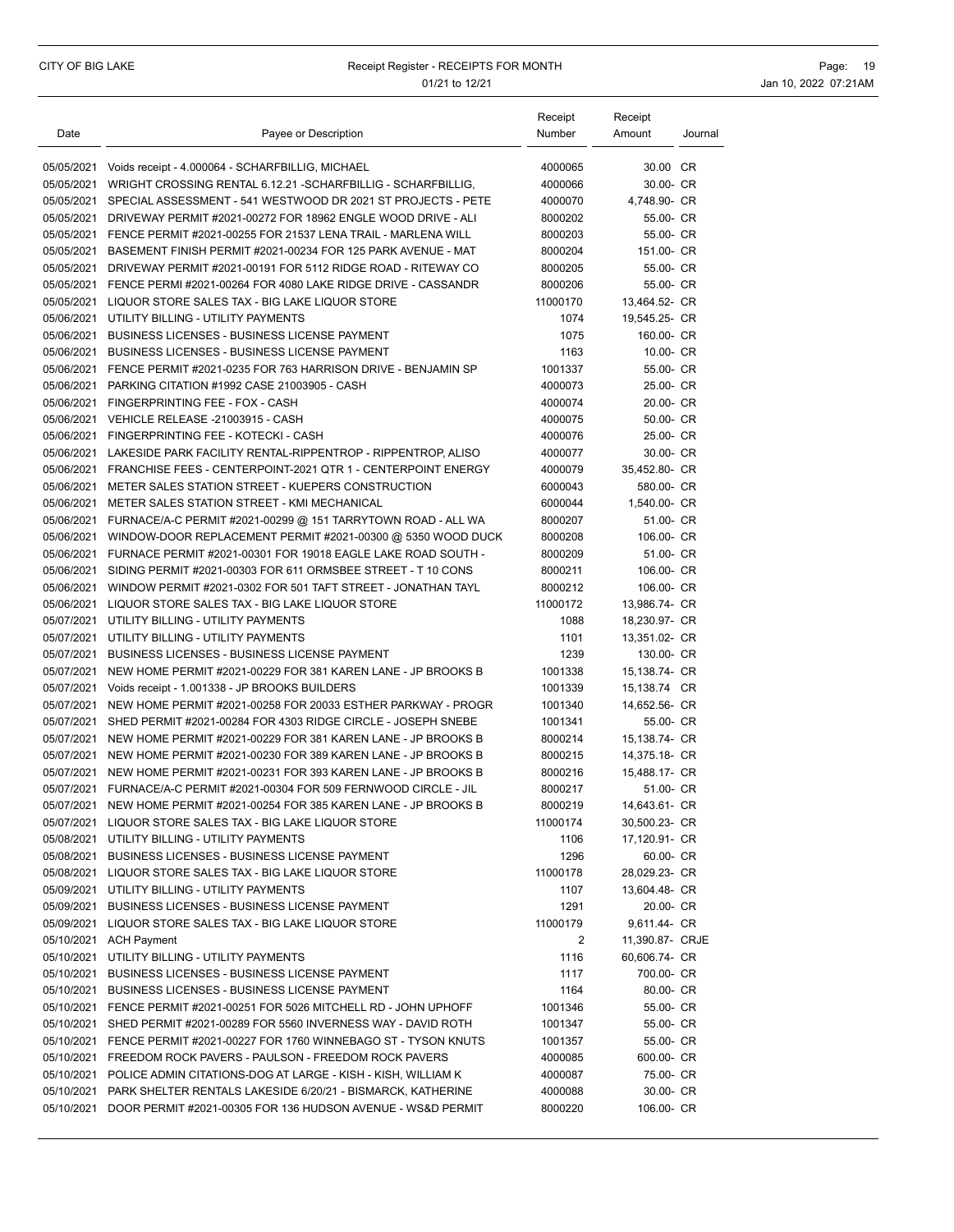## CITY OF BIG LAKE **Receipt Register - RECEIPTS FOR MONTH Page: 20** Page: 20 01/21 to 12/21 **Jan 10, 2022 07:21AM**

| Date       | Payee or Description                                                    | Receipt<br>Number | Receipt<br>Amount | Journal |
|------------|-------------------------------------------------------------------------|-------------------|-------------------|---------|
|            | 05/10/2021 ROOF PERMIT #2021-00306 FOR 550 MINNESOTA AVENUE - 4 SEASON  | 8000221           | 430.50- CR        |         |
| 05/10/2021 | NEW HOME PERMIT #2021-00257 FOR 20074 ESTHER PARKWAY - PROGR            | 8000222           | 15,464.84- CR     |         |
|            | 05/10/2021 LIQUOR STORE SALES TAX - BIG LAKE LIQUOR STORE               | 11000171          | 10,783.52- CR     |         |
|            | 05/11/2021 UTILITY BILLING - UTILITY PAYMENTS                           | 1130              | 23,722.51- CR     |         |
|            | 05/11/2021 BUSINESS LICENSES - BUSINESS LICENSE PAYMENT                 | 1131              | 560.00- CR        |         |
|            | 05/11/2021 BUSINESS LICENSES - BUSINESS LICENSE PAYMENT                 | 1165              | 50.00- CR         |         |
|            | 05/11/2021 PURCHASE ON CITY CC PAID - USED IN ERROR - ZURBEY, GREG      | 1001364           | 21.41- CR         |         |
|            | 05/11/2021 NEW BULDING - CONTRACTOR LICEN 2021-00288 - GREENFIELD HOMES | 1001365           | 226.95- CR        |         |
|            | 05/11/2021 Voids receipt - 1.001365 - GREENFIELD HOMES INC              | 1001366           | 226.95 CR         |         |
| 05/11/2021 | BULDING OTHER LICENSE CHECK 2021-00288 - GREENFIELD HOMES IN            | 1001367           | 226.95- CR        |         |
|            | 05/11/2021 POLICE ADMIN CITATIONS-HIETALA VEHICLE RELEASE 21004025 - HI | 4000089           | 50.00- CR         |         |
|            | 05/11/2021 POLICE ADMIN CITATIONS - ATV CITATION 21003621 NGUYEN - NGUY | 4000090           | 75.00- CR         |         |
|            | 05/11/2021 POLICE TZD GRANT-QTR 1 2021 - CITY OF ELK RIVER              | 4000094           | 3,576.63- CR      |         |
|            | 05/11/2021 PCA COLLECTION FEE - APRIL2021 - PROFESSIONAL CREDIT ANALYST | 4000095           | 126.00- CR        |         |
|            | 05/11/2021 PARKING PASS GIVE AWAY-2021-0069 - HALLSTROM, SARAH          | 4000098           | 10.00 CR          |         |
|            | 05/11/2021  FARMER MARKET CC TOKENS 5.8.21 - FARMERS MARKET 5.8.21      | 4000099           | 125.00- CR        |         |
|            | 05/11/2021   FARMER MARKET BAGES - INCLUDES - FARMER MARKET CASH        | 4000100           | 84.00- CR         |         |
|            | 05/11/2021 POLICE ADMIN CITATIONS - JONES 21004080 - JONES 21004080     | 4000102           | 75.00- CR         |         |
|            | 05/11/2021 FIRE SUPPRESSION PERMIT #2021-00199 FOR 19590 STATION STREET | 8000223           | 83.92- CR         |         |
|            | 05/11/2021 ROW PERMIT -- WORK FOR CHARTER COMM @ 120 EUCLID AVE - MP NE | 8000224           | 150.00- CR        |         |
|            | 05/11/2021 LIQUOR STORE SALES TAX - BIG LAKE LIQUOR STORE               | 11000173          | 13,361.43- CR     |         |
|            | 05/12/2021 UTILITY BILLING - UTILITY PAYMENTS                           | 1146              | 6,822.29- CR      |         |
|            | 05/12/2021 ACCOUNTS RECEIVABLE - AR CUSTOMER PAYMENT                    | 1147              | 27.486.55- CR     |         |
|            | 05/12/2021 BUSINESS LICENSES - BUSINESS LICENSE PAYMENT                 | 1148              | 780.00- CR        |         |
|            | 05/12/2021 BUSINESS LICENSES - BUSINESS LICENSE PAYMENT                 | 1222              | 30.00- CR         |         |
|            | 05/12/2021 ASSESSMENTS SEARCHES 65-598-0310 - PREFERRED TITLE           | 1001371           | 25.00- CR         |         |
|            | 05/12/2021 PARK SHELTER RENTALS - LAKESIDE PARK 7/10 - FLOREK, KEVIN    | 4000105           | 30.00- CR         |         |
|            | 05/12/2021 WATER HEATER PERMIT #2021-00324 FOR 18795 PROVIDENCE DRIVE - | 8000227           | 56.00- CR         |         |
|            | 05/12/2021 SOLAR PANEL PERMIT #2021-00127 FOR 18795 PROVIDENCE DRIVE -  | 8000228           | 639.31- CR        |         |
|            | 05/12/2021 ADDITION PERMIT #2021-00088 FOR 551 GLENWOOD AVENUE - GREG R | 8000232           | 755.54- CR        |         |
|            | 05/12/2021 NEW HOME PERMIT #2021-00092 FOR 1061 HENNEPIN AVENUE - GREG  | 8000233           | 7,474.06- CR      |         |
|            | 05/12/2021 SITE PLAN REVIEW FOR 726 MARTIN AVE (FENCE PROJECT) - SCOTT  | 8000236           | 300.00- CR        |         |
|            | 05/12/2021 ROOF PERMIT #2021-00329 FOR 941 SHORE ACRES DRIVE - KEN GERO | 8000237           | 101.00- CR        |         |
|            | 05/12/2021 DECK PERMIT #2021-00309 FOR 741 GLENWOOD AVENUE - KEN GEROUX | 8000238           | 257.00- CR        |         |
|            | 05/12/2021 LIQUOR STORE SALES TAX - BIG LAKE LIQUOR STORE               | 11000175          | 13,818.18- CR     |         |
|            | 05/13/2021 UTILITY BILLING - UTILITY PAYMENTS                           | 1184              | 10,548.39- CR     |         |
|            | 05/13/2021 ACCOUNTS RECEIVABLE - AR CUSTOMER PAYMENT                    | 1185              | 1.205.51- CR      |         |
|            | 05/13/2021 BUSINESS LICENSES - BUSINESS LICENSE PAYMENT                 | 1186              | 40.00- CR         |         |
|            | 05/13/2021 BUSINESS LICENSES - BUSINESS LICENSE PAYMENT                 | 1227              | 50.00- CR         |         |
|            | 05/13/2021 PERMIT #2021-00283 FOR 4603 CANVASBACK STREET - MARISSA STEL | 1001373           | 55.00- CR         |         |
|            | 05/13/2021 SHED PERMIT #2021-00307 FOR 1060 LAKE ST N - ROBIN JENDRO    | 1001374           | 55.00- CR         |         |
|            | 05/13/2021 METER SALES-POOL METER - BLD 1 19560 STATION ST - KUEPERS CO | 1001375           | 381.16- CR        |         |
|            | 05/13/2021 PARK SHELTER RENTALS - MORRIS, MARGARITA                     | 4000107           | 30.00- CR         |         |
|            | 05/13/2021 PARK RESITUTION WRIGHT CROSSING 71-JV-13-404 - SHERBURNE CTY | 4000108           | 166.00- CR        |         |
|            | 05/13/2021 SIDING PERMIT #2021-00332 FOR 430 PLEASANT AVENUE - DAVE CAM | 8000241           | 106.00- CR        |         |
|            | 05/13/2021 LIQUOR STORE SALES TAX - BIG LAKE LIQUOR STORE               | 11000176          | 18,330.83- CR     |         |
|            | 05/13/2021 PSN RETURN CK NO ACCT ON FILE EDWIN DAHN - DAHN, EDWIN       | 12000027          | 26.60 CR          |         |
|            | 05/14/2021 UTILITY BILLING - UTILITY PAYMENTS                           | 1199              | 491.23- CR        |         |
|            | 05/14/2021 BUSINESS LICENSES - BUSINESS LICENSE PAYMENT                 | 1200              | 90.00- CR         |         |
|            | 05/14/2021 UTILITY BILLING - UTILITY PAYMENTS                           | 1207              | 4,136.30- CR      |         |
|            | 05/14/2021 BUSINESS LICENSES - BUSINESS LICENSE PAYMENT                 | 1232              | 40.00- CR         |         |
|            | 05/14/2021 FENCE PERMIT #2021-00202 @ 165 CORRINE DRIVE - KAYLA CLAUSON | 1001388           | 55.00- CR         |         |
|            | 05/14/2021 POLICE FINGERPRINTING- DOLS - CASH - DOLS                    | 4000111           | 25.00- CR         |         |
|            | 05/14/2021 GARDEN PLOT-CURREN ONLY PAID FOR 1 PLOT - CURREN-EDWARDS, JE | 4000112           | 30.00 CR          |         |
|            | 05/14/2021 GARDEN PLOT - ANDAMA 4 - ANDAMA, DOROTHY                     | 4000113           | 120.00- CR        |         |
|            | 05/14/2021 WINDOW REPLACEMENT PERMIT #2021-00333 FOR 3371 LAKE VIEW CIR | 8000242           | 101.00- CR        |         |
|            | 05/14/2021 SHED PERMIT #2021-00327 FOR 4991 MITCHELL ROAD - ANA MARI MA | 8000243           | 55.00- CR         |         |
|            |                                                                         |                   |                   |         |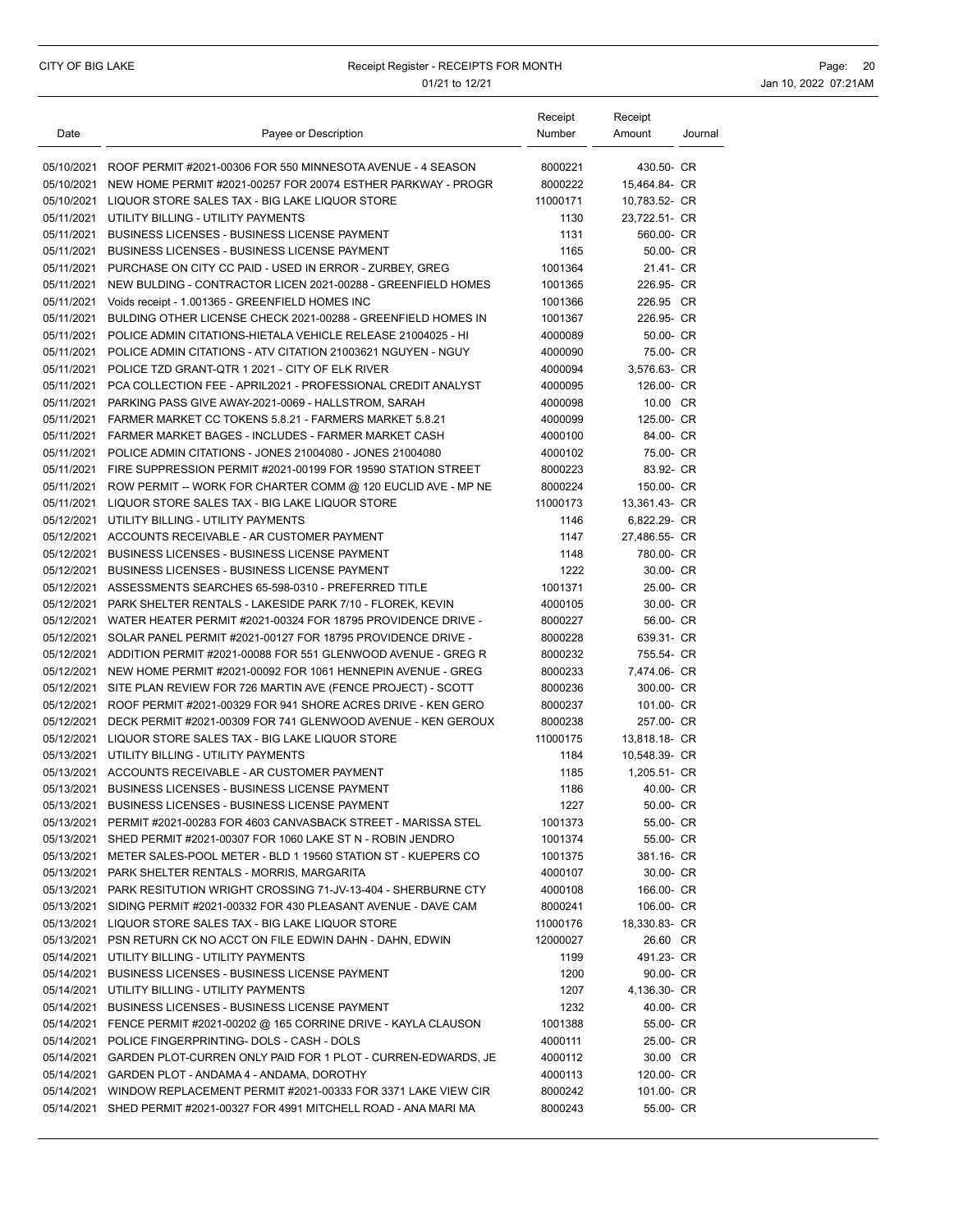### CITY OF BIG LAKE **Receipt Register - RECEIPTS FOR MONTH Page: 21** Page: 21 01/21 to 12/21 **Jan 10, 2022 07:21AM**

| Date       | Payee or Description                                                                                                                             | Receipt<br>Number  | Receipt<br>Amount          | Journal |
|------------|--------------------------------------------------------------------------------------------------------------------------------------------------|--------------------|----------------------------|---------|
|            | 05/14/2021 DOCK LICENSE B2 5.31.2024 - LORRAINE LANGSDORF                                                                                        | 8000244            | 350.00- CR                 |         |
|            | 05/14/2021 BLDG REMODEL PERMIT #2021-00296 @ 601 MINNESOTA AVENUE - COR                                                                          | 8000245            | 80,934.70- CR              |         |
|            | 05/14/2021 LIQUOR STORE SALES TAX - BIG LAKE LIQUOR STORE                                                                                        | 11000177           | 27,111.92- CR              |         |
|            | 05/15/2021 UTILITY BILLING - UTILITY PAYMENTS                                                                                                    | 1212               | 3,750.55- CR               |         |
|            | 05/15/2021 BUSINESS LICENSES - BUSINESS LICENSE PAYMENT                                                                                          | 1391               | 580.00- CR                 |         |
|            | 05/15/2021 LIQUOR STORE SALES TAX - BIG LAKE LIQUOR STORE                                                                                        | 11000187           | 27,855.46- CR              |         |
|            | 05/16/2021 UTILITY BILLING - UTILITY PAYMENTS                                                                                                    | 1213               | 2,163.51- CR               |         |
|            | 05/16/2021 BUSINESS LICENSES - BUSINESS LICENSE PAYMENT                                                                                          | 1333               | 150.00- CR                 |         |
|            | 05/16/2021 LIQUOR STORE SALES TAX - BIG LAKE LIQUOR STORE                                                                                        | 11000182           | 8,596.03- CR               |         |
|            | 05/17/2021 UTILITY BILLING - UTILITY PAYMENTS                                                                                                    | 1246               | 5,063.95- CR               |         |
|            | 05/17/2021 ACCOUNTS RECEIVABLE - AR CUSTOMER PAYMENT                                                                                             | 1247               | 8,041.00- CR               |         |
|            | 05/17/2021 BUSINESS LICENSES - BUSINESS LICENSE PAYMENT                                                                                          | 1248               | 560.00- CR                 |         |
|            | 05/17/2021 BUSINESS LICENSES - BUSINESS LICENSE PAYMENT                                                                                          | 1328               | 200.00- CR                 |         |
|            | 05/17/2021 PARKING PAD PERMIT # 2021-00277 FOR 18478 TRAVERSE LN - HART<br>05/17/2021 ASSESSMENTS SEARCH FOR PID # 65-455-0175 - PREFERRED TITLE | 1001400            | 55.00- CR                  |         |
|            | 05/17/2021 POSTAGE REIMB - ADM - STACEY FOX - CASH                                                                                               | 1001409<br>1001422 | 25.00- CR<br>.51- CR       |         |
|            | 05/17/2021 FURNACE/A-C PERMIT #2021-00336 FOR 3330 LAKE RIDGE DRIVE - P                                                                          | 8000246            | 51.00- CR                  |         |
|            | 05/17/2021 WINDOW PERMIT #2021-00334 FOR 3200 LAKE VIEW LANE - MAD CITY                                                                          | 8000247            | 106.00- CR                 |         |
|            | 05/17/2021 WINDOW PERMIT #2021-00328 FOR 432 SHANNON DRIVE - MAD CITY W                                                                          | 8000248            | 106.00- CR                 |         |
|            | 05/17/2021 DOCK LICENSE #B3 EXP 5.31.23 - DUSTIN BRAUN                                                                                           | 8000249            | 350.00- CR                 |         |
|            | 05/17/2021 LIQUOR STORE SALES TAX - BIG LAKE LIQUOR STORE                                                                                        | 11000181           | 12,583.43- CR              |         |
|            | 05/18/2021 UTILITY BILLING - UTILITY PAYMENTS                                                                                                    | 1261               | 3,957.42- CR               |         |
|            | 05/18/2021 BUSINESS LICENSES - BUSINESS LICENSE PAYMENT                                                                                          | 1262               | 100.00- CR                 |         |
|            | 05/18/2021 BUSINESS LICENSES - BUSINESS LICENSE PAYMENT                                                                                          | 1273               | 350.00- CR                 |         |
|            | 05/18/2021 BUSINESS LICENSES - BUSINESS LICENSE PAYMENT                                                                                          | 1323               | 70.00- CR                  |         |
|            | 05/18/2021 FENCE PERMIT # 2021-00268 FOR 541 GLENWOOD AVE - MARTIN, ROX                                                                          | 1001425            | 55.00- CR                  |         |
|            | 05/18/2021 PARK SHELTER RENTAL OPHOVEN - OPHOVEN, KRISTA                                                                                         | 1001426            | 30.00- CR                  |         |
|            | 05/18/2021 POLICE FINGERPRINTING WEGELEBEN - WEGELEBEN, DEB                                                                                      | 1001427            | 25.00- CR                  |         |
| 05/18/2021 | POLICE ADMIN CITE VEHICLE RELEASE CASE # 21004223 - CASH                                                                                         | 1001428            | 50.00- CR                  |         |
|            | 05/18/2021 POLICE ADMIN CITE VEHICLE RELEASE CASE # 21004187 - AYOTTE                                                                            | 1001429            | 50.00- CR                  |         |
|            | 05/18/2021 POLICE ADMIN CITE VEHICLE RELEASE CASE # 21004215 - CASH                                                                              | 1001430            | 50.00- CR                  |         |
|            | 05/18/2021 POLICE FINGERPRINTING BARNETT - BARNETT                                                                                               | 1001431            | 25.00- CR                  |         |
|            | 05/18/2021 FREEDOM ROCK DONATIONS- BENCH - GSMWLP SERVICE UNIT 39                                                                                | 4000123            | 920.00- CR                 |         |
|            | 05/18/2021 FEE FOR SITE PLAN REVIEW FOR 65-590-0105 - JONAS DEFORREST /                                                                          | 8000250            | 1,300.00- CR               |         |
|            | 05/18/2021 Voids receipt - 8.000250 - JONAS DEFORREST / ARROW COMPONENT                                                                          | 8000251            | 1,300.00 CR                |         |
| 05/18/2021 | ESCROW FOR SITE PLAN REVIEW FOR 65-590-0105 - JONAS DEFORRES<br>05/18/2021 DOCK LICENSE - B4 5.31.23 - CHRISTY CAMPBELL                          | 8000252<br>8000255 | 1,300.00- CR<br>350.00- CR |         |
|            | 05/18/2021 NEW HOME PERMIT #2021-00311 FOR 19208 EAGLE LAKE ROAD SOUTH                                                                           | 8000256            | 14,509.24- CR              |         |
|            | 05/18/2021 NEW HOME PERMIT #2021-00317 FOR 19220 SANFORD AVENUE - LGI H                                                                          | 8000257            | 14,527.18- CR              |         |
|            | 05/18/2021 NEW HOME PERMIT #2021-00316 FOR 19202 SANFORD AVENUE - LGI H                                                                          | 8000258            | 14,527.19- CR              |         |
|            | 05/18/2021 NEW HOME PERMIT #2021-00315 FOR 18589 GREEN TREE COURT - LGI                                                                          | 8000259            | 14,509.24- CR              |         |
|            | 05/18/2021 NEW HOME PERMIT #2021-00314 FOR 18583 GREEN TREE COURT - LGI                                                                          | 8000260            | 14,527.19- CR              |         |
|            | 05/18/2021 NEW HOME PERMIT #2021-00313 FOR 19236 EAGLE LAKE ROAD SOUTH                                                                           | 8000261            | 14,509.24- CR              |         |
|            | 05/18/2021 NEW HOME PERMIT #2021-00312 FOR 19224 EAGLE LAKE ROAD SOUTH                                                                           | 8000262            | 14,527.19- CR              |         |
|            | 05/18/2021 DECK PERMIT #2021-00318 FOR 19208 EAGLE LAKEROAD SOUTH - LGI                                                                          | 8000263            | 151.00- CR                 |         |
|            | 05/18/2021 DECK PERMIT #2021-00319 FOR 19224 EAGLE LAKEROAD SOUTH - LGI                                                                          | 8000264            | 151.00- CR                 |         |
|            | 05/18/2021 DECK PERMIT #2021-00320 FOR 19236 EAGLE LAKE ROAD SOUTH - LG                                                                          | 8000265            | 151.00- CR                 |         |
|            | 05/18/2021 DECK PERMIT #2021-00321 FOR 18583 GREEN TREE COURT - LGI HOM                                                                          | 8000266            | 151.00- CR                 |         |
|            | 05/18/2021 DECK PERMIT #2021-00322 FOR 18589 GREEN TREE COURT - LGI HOM                                                                          | 8000267            | 151.00- CR                 |         |
|            | 05/18/2021 DECK PERMIT #2021-00323 FOR 19202 SANFORD AVENUE - LGI HOMES                                                                          | 8000268            | 151.00- CR                 |         |
|            | 05/18/2021 Voids receipt - 8.000255 - CHRISTY CAMPBELL                                                                                           | 8000271            | 350.00 CR                  |         |
|            | 05/18/2021 LIQUOR STORE SALES TAX - BIG LAKE LIQUOR STORE                                                                                        | 11000180           | 12,671.63- CR              |         |
|            | 05/19/2021 UTILITY BILLING - UTILITY PAYMENTS                                                                                                    | 1276               | 2,262.85- CR               |         |
|            | 05/19/2021 ACCOUNTS RECEIVABLE - AR CUSTOMER PAYMENT                                                                                             | 1277               | 205.53- CR                 |         |
|            | 05/19/2021 BUSINESS LICENSES - BUSINESS LICENSE PAYMENT<br>05/19/2021 BUSINESS LICENSES - BUSINESS LICENSE PAYMENT                               | 1278<br>1392       | 800.00- CR<br>130.00- CR   |         |
|            | 05/19/2021 ASSESSMENTS SEARCH FOR PID # 65-515-0426 - BRIERE, KURTIS                                                                             | 1001438            | 25.00- CR                  |         |
|            |                                                                                                                                                  |                    |                            |         |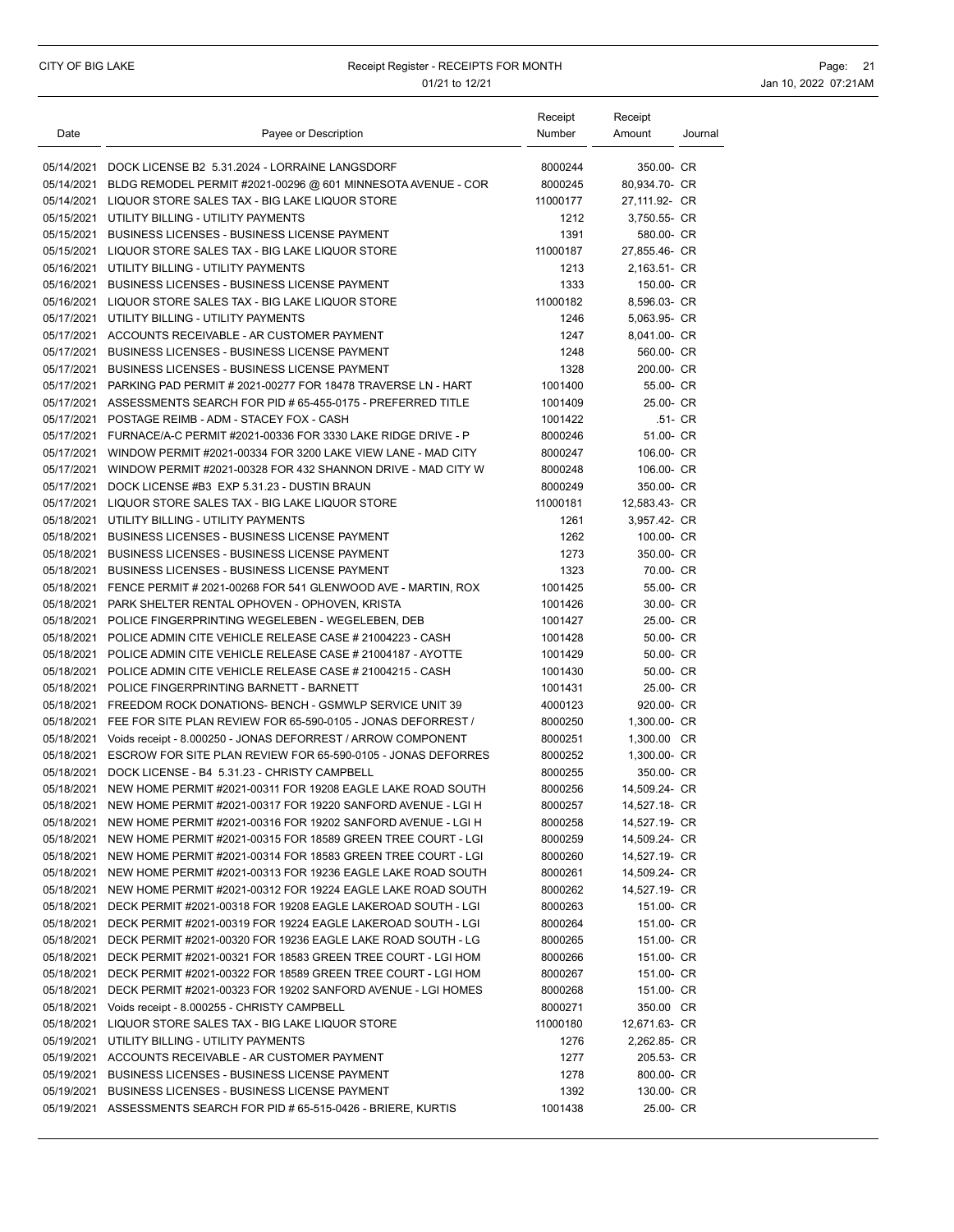### CITY OF BIG LAKE **Receipt Register - RECEIPTS FOR MONTH Page: 22** Page: 22 01/21 to 12/21 **Jan 10, 2022 07:21AM**

| Date       | Payee or Description                                                                                       | Receipt<br>Number  | Receipt<br>Amount             | Journal |
|------------|------------------------------------------------------------------------------------------------------------|--------------------|-------------------------------|---------|
|            | 05/19/2021 FENCE PERMIT #2021-00308 FOR 5728 EGRET AVENUE - JOSHUA HALL                                    | 1001440            | 55.00- CR                     |         |
|            | 05/19/2021 DOCK LICENSE B3 5.31.23 VOID REC 8000249 - BRAUN, DUSTIN                                        | 4000124            | 700.00 CR                     |         |
|            | 05/19/2021 DECK PERMIT #2021-00287 FOR 21525 LENA TRAIL - GREGORY HOLST                                    | 8000273            | 156.00- CR                    |         |
|            | 05/19/2021 ESCROW FOR TEMP SIGN PERMIT #2021-00345 FOR SIGN AT 590 HUMB                                    | 8000274            | 250.00- CR                    |         |
|            | 05/19/2021 ESCROW FOR TEMPORARY SIGN PERMIT #2021-00346 FOR 570 HUMBOLD                                    | 8000275            | 150.00- CR                    |         |
|            | 05/19/2021 FENCE PERMIT #2021-00262 FOR 726 MARTIN AVENUE - JOANNE SYPN                                    | 8000276            | 55.00- CR                     |         |
|            | 05/19/2021 FURNACE/A-C PERMIT #2021-00343 FOR 5487 HIGHLAND TRAIL - MIC                                    | 8000277            | 51.00- CR                     |         |
|            | 05/19/2021 FENCE PERMIT #2021-00290 FOR 20491 JUNEGRASS DRIVE - AUTHORI                                    | 8000282            | 55.00- CR                     |         |
| 05/19/2021 | BASEMENT FINISH PERMIT #2021-00340 FOR 18965 ENGLE WOOD DRIV                                               | 8000284            | 151.00- CR                    |         |
|            | 05/19/2021 Voids receipt - 8.000277 - MICHAEL PERKINS / MTAD HEATING &                                     | 8000286            | 51.00 CR                      |         |
|            | 05/19/2021 FURNACE-A/C PERMIT 2021-00343 FOR 5487 HIGHLAND TRAIL - MIC                                     | 8000288            | 51.00- CR                     |         |
|            | 05/19/2021 LIQUOR STORE SALES TAX - BIG LAKE LIQUOR STORE                                                  | 11000186           | 13,094.24- CR                 |         |
|            | 05/20/2021 UTILITY BILLING - UTILITY PAYMENTS                                                              | 1301               | 3,407.48- CR                  |         |
|            | 05/20/2021 BUSINESS LICENSES - BUSINESS LICENSE PAYMENT                                                    | 1302               | 510.00- CR                    |         |
|            | 05/20/2021 BUSINESS LICENSES - BUSINESS LICENSE PAYMENT                                                    | 1338               | 80.00- CR                     |         |
|            | 05/20/2021 PARK SHELTER RENTAL DIAZ - DIAZ, ZAHAYRA                                                        | 1001441            | 30.00- CR                     |         |
|            | 05/20/2021 DECK (MEZZANINE) PERMIT #2021-00295 FOR 16765 - 198TH AVE NW                                    | 1001442            | 365.99- CR                    |         |
|            | 05/20/2021 POLICE ADMIN CITE VEHICLE RELEASE CASE # 21004240 - CASH                                        | 1001445            | 50.00- CR                     |         |
|            | 05/20/2021 POLICE FINGERPRINTING GILDER - GILDER, NICOLE                                                   | 1001446            | 25.00- CR                     |         |
|            | 05/20/2021 SHED PERMIT # 2021-00338 - HODGES, COURTNEY                                                     | 1001448            | 55.00- CR                     |         |
|            | 05/20/2021 POLICE K-9 UNIT DONATIONS-AMERICAN LEGION POST 147 - AMERICA                                    | 1001450            | 500.00- CR                    |         |
|            | 05/20/2021 PARK SHELTER RENTAL KNOX - LANGER, GLORIA                                                       | 1001452            | 30.00- CR                     |         |
|            | 05/20/2021   WINDOW PERMIT #2021-00348 FOR 4330   PINTAIL STREET - KAREN CL                                | 8000289            | 106.00- CR                    |         |
|            | 05/20/2021 REMODEL PERMIT #2021-00349 FOR 5541 ABERDEEN WAY - CURTIS RE                                    | 8000290            | 222.20- CR                    |         |
|            | 05/20/2021 NEW HOME PERMIT #2021-00297 FOR 20014 ESTHER PARKWAY - NOVAK                                    | 8000291            | 14,428.95- CR                 |         |
|            | 05/20/2021 FENCE PERMIT #2021-00261 FOR 20123 TRUMAN DRIVE - AMANDA HIR                                    | 8000293            | 55.00- CR                     |         |
|            | 05/20/2021 LIQUOR STORE SALES TAX - BIG LAKE LIQUOR STORE                                                  | 11000183           | 16,905.81- CR                 |         |
|            | 05/20/2021 LIQUOR STORE SALES TAX - BIG LAKE LIQUOR STORE                                                  | 11000184           | 7,191.17- CR                  |         |
|            | 05/21/2021 UTILITY BILLING - UTILITY PAYMENTS                                                              | 1313               | 1,373.75- CR                  |         |
|            | 05/21/2021 BUSINESS LICENSES - BUSINESS LICENSE PAYMENT                                                    | 1314               | 50.00- CR                     |         |
|            | 05/21/2021 BUSINESS LICENSES - BUSINESS LICENSE PAYMENT                                                    | 1393               | 280.00- CR                    |         |
|            | 05/21/2021 FENCE PERMIT #2021-00341 FOR 21485 LENA TRAIL - CODY GANSEVE                                    | 8000294            | 55.00- CR                     |         |
|            | 05/21/2021 FURNACE/A-C PERMIT #2021-00352 FOR 555 FOREST ROAD - CLAIRE                                     | 8000295            | 51.00- CR                     |         |
|            | 05/21/2021 LIQUOR STORE SALES TAX - BIG LAKE LIQUOR STORE                                                  | 11000188           | 32,521.78- CR                 |         |
|            | 05/22/2021 UTILITY BILLING - UTILITY PAYMENTS                                                              | 1343               | 1,888.76- CR                  |         |
|            | 05/22/2021 BUSINESS LICENSES - BUSINESS LICENSE PAYMENT                                                    | 1344               | 650.00- CR                    |         |
|            | 05/22/2021 LIQUOR STORE SALES TAX - BIG LAKE LIQUOR STORE                                                  | 11000185           | 31,720.18- CR                 |         |
|            | 05/23/2021 UTILITY BILLING - UTILITY PAYMENTS                                                              | 1353               | 7.122.06- CR                  |         |
|            | 05/24/2021 UTILITY BILLING - UTILITY PAYMENTS                                                              | 1358               | 5,393.63- CR                  |         |
|            | 05/24/2021 ACCOUNTS RECEIVABLE - AR CUSTOMER PAYMENT                                                       | 1359               | 716.29- CR                    |         |
|            | 05/24/2021 BUSINESS LICENSES - BUSINESS LICENSE PAYMENT                                                    | 1360               | 510.00- CR                    |         |
|            | 05/24/2021 BUSINESS LICENSES - BUSINESS LICENSE PAYMENT                                                    | 1394               | 50.00- CR                     |         |
|            | 05/24/2021 PARK SHELTER RENTAL REENTS - HURLEY, SCOTT                                                      | 1001461            | 30.00- CR                     |         |
|            | 05/24/2021 COMPOST CARD - REPLACEMENT FEE GOWDY - GOWDY, BRETT                                             | 1001467            | 5.00- CR                      |         |
|            | 05/24/2021 FENCE PERMIT # 2021-00325 FOR 835 HARRISON DR - FOSS, CASAND                                    | 1001471            | 55.00- CR                     |         |
|            | 05/24/2021 GARDEN PLOT CURREN-EDWARDS - CURREN-EDWARDS, JENNIE                                             | 1001474            | 30.00- CR                     |         |
|            | 05/24/2021 LAKE MITCHELL ACCESS KEY SCHERBER #43 - SCHERBER, SHEILA                                        | 1001480            | 20.00- CR                     |         |
|            | 05/24/2021 PARK SHELTER RENTAL DOWD - DOWD, CIERRA                                                         | 1001481            | 30.00- CR                     |         |
|            | 05/24/2021 DRUG CASE ICR 20004506 5.14.21 - DRUG CASH                                                      | 4000125            | 12,927.00- CR                 |         |
|            | 05/24/2021 Voids receipt - 4.000125 - DRUG CASH<br>05/24/2021 DRDUG CASE 20004506 5.14.21 - DRUG CASH      | 4000126<br>4000127 | 12,927.00 CR<br>12,927.00- CR |         |
|            |                                                                                                            |                    |                               |         |
|            | 05/24/2021 LIQUOR STORE SALES TAX - BIG LAKE LIQUOR STORE<br>05/25/2021 UTILITY BILLING - UTILITY PAYMENTS | 11000189<br>1375   | 14,993.50- CR<br>8,810.06- CR |         |
|            | 05/25/2021 ACCOUNTS RECEIVABLE - AR CUSTOMER PAYMENT                                                       | 1376               | 13,779.76- CR                 |         |
|            | 05/25/2021 BUSINESS LICENSES - BUSINESS LICENSE PAYMENT                                                    | 1377               | 300.00- CR                    |         |
|            | 05/25/2021 BUSINESS LICENSES - BUSINESS LICENSE PAYMENT                                                    | 1395               | 380.00- CR                    |         |
|            | 05/25/2021 PARK SHELTER RENTAL YANEZ - YANEZ, VERONICA                                                     | 1001503            | 30.00- CR                     |         |
|            |                                                                                                            |                    |                               |         |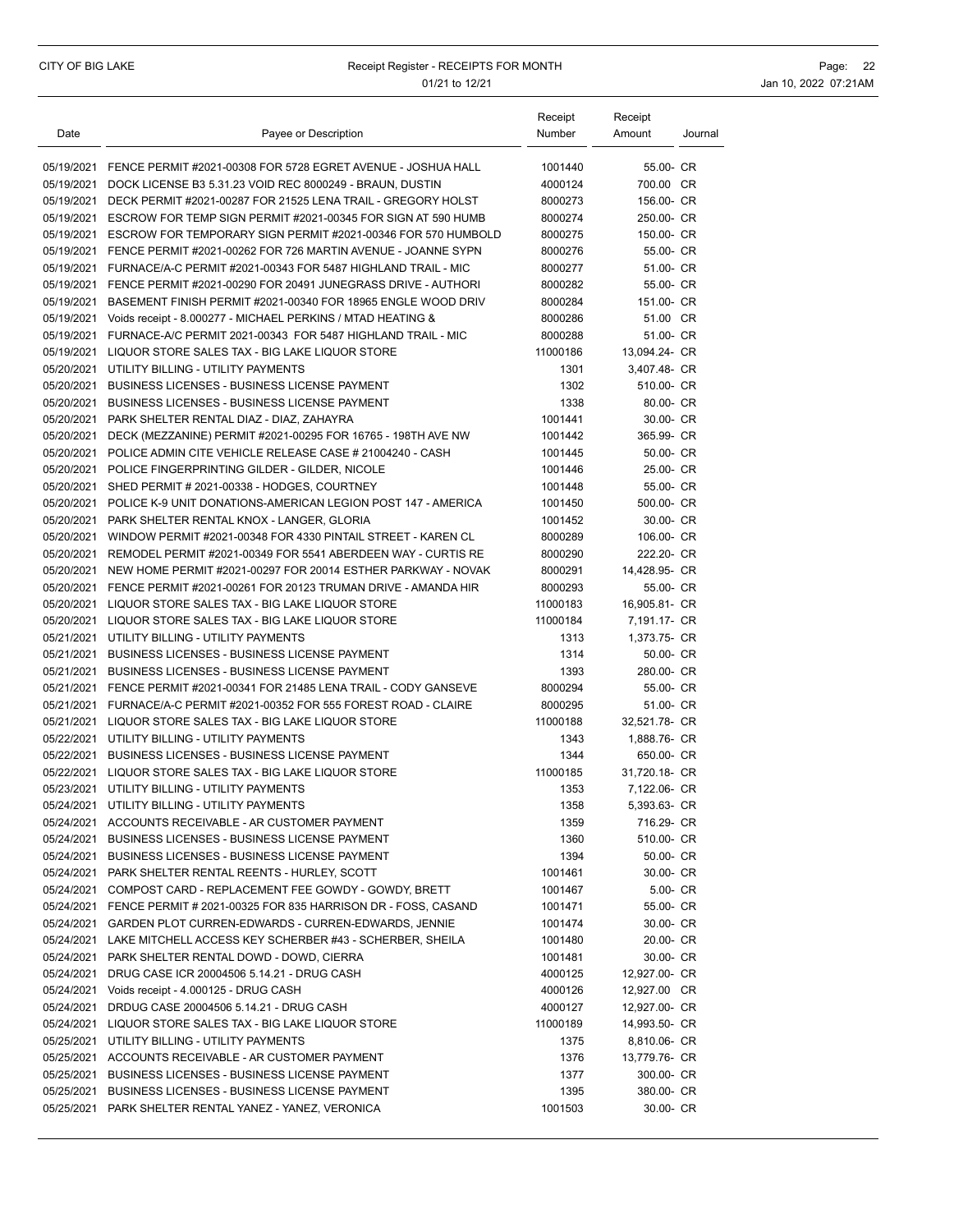### CITY OF BIG LAKE **Receipt Register - RECEIPTS FOR MONTH Page: 23** 01/21 to 12/21 **Jan 10, 2022 07:21AM**

| Date | Payee or Description                                                    | Receipt<br>Number | Receipt<br>Amount | Journal |
|------|-------------------------------------------------------------------------|-------------------|-------------------|---------|
|      | 05/25/2021 FREEDOM ROCK DONATIONS TISCHBIREK - TISCHBIREK, BOB          | 1001504           | 100.00- CR        |         |
|      | 05/25/2021 LICENSE CHECK FEE 112 ADDISON WAY - ANDERSON, ALISON         | 1001505           | 106.00- CR        |         |
|      | 05/25/2021 2 PERMIT CARD REPLACEMENT FOR 19164 & 19169 EAGLE LAKE RD S  | 1001506           | 10.00- CR         |         |
|      | 05/25/2021 DOCK LICENSE DANIELOWSKI SITE M6 - DANIELOWSKI, RAEANNE      | 1001508           | 350.00- CR        |         |
|      | 05/25/2021 FREEDOM ROCK -DRISCOLL (CASH) - FREEDOM ROCK DONATIONS       | 1001509           | 590.00- CR        |         |
|      | 05/25/2021 DONATION PASS THROUGH - TRI COUNTY HUMANE SOCIETY - CASH     | 4000128           | 108.00- CR        |         |
|      | 05/25/2021 SALE OF COMPRESSOR - FA - BIG LAKE FIRE DEPARTMENT           | 4000129           | 1,414.70- CR      |         |
|      | 05/25/2021 FREEDOM ROCK PAVER-WHITEOAK - WHITEOAK, RACHAEL              | 4000130           | 225.00- CR        |         |
|      | 05/25/2021 PARK DAILY SALE TAX - 5/23 - DAILY PARKING PASSES            | 4000131           | 2,095.00- CR      |         |
|      | 05/25/2021 LIQUOR STORE SALES TAX - BIG LAKE LIQUOR STORE               | 11000190          | 13,203.64- CR     |         |
|      | 05/26/2021 UTILITY BILLING - UTILITY PAYMENTS                           | 1424              | 4,464.14- CR      |         |
|      | 05/26/2021 ACCOUNTS RECEIVABLE - AR CUSTOMER PAYMENT                    | 1425              | 100.00- CR        |         |
|      | 05/26/2021 BUSINESS LICENSES - BUSINESS LICENSE PAYMENT                 | 1426              | 270.00- CR        |         |
|      | 05/26/2021 BUSINESS LICENSES - BUSINESS LICENSE PAYMENT                 | 1485              | 90.00- CR         |         |
|      | 05/26/2021 FENCE PERMIT # 2021-00274 FOR 560 WESTWOOD DR - HALVORSON, J | 1001513           | 55.00- CR         |         |
|      | 05/26/2021 SECOND CARD FOR DAWN PERRY - PERRY, DAWN                     | 1001517           | 5.00- CR          |         |
|      | 05/26/2021 FENCE PERMIT # 2021-00339 FOR 908 HARRISON DR - DAHLHEIMER.  | 1001534           | 55.00- CR         |         |
|      | 05/26/2021 FREEDOM ROCK DEPOSIT - PAULSON, LINDA                        | 1001535           | 75.00- CR         |         |
|      | 05/26/2021 LIQUOR STORE SALES TAX - BIG LAKE LIQUOR STORE               | 11000192          | 16,162.14- CR     |         |
|      | 05/27/2021 UTILITY BILLING - UTILITY PAYMENTS                           | 1439              | 4,244.56- CR      |         |
|      | 05/27/2021 ACCOUNTS RECEIVABLE - AR CUSTOMER PAYMENT                    | 1440              | 57,820.89- CR     |         |
|      | 05/27/2021 BUSINESS LICENSES - BUSINESS LICENSE PAYMENT                 | 1441              | 170.00- CR        |         |
|      | 05/27/2021 BUSINESS LICENSES - BUSINESS LICENSE PAYMENT                 | 1492              | 50.00- CR         |         |
|      | 05/27/2021 POLICE ADMIN CITE VEHICLE RELEASE CASE # 21004379 - GRANGER  | 1001549           | 50.00- CR         |         |
|      | 05/27/2021 POLICE FINGERPRINTING LARSEN - LARSEN, NICOLE                | 1001550           | 25.00- CR         |         |
|      | 05/27/2021 POLICE FINGERPRINTING MARKESON - MARKESON                    | 1001551           | 25.00- CR         |         |
|      | 05/27/2021 ASSESSMENTS SEARCH FOR PID # 65-526-0620 - PREFERRED TITLE   | 1001554           | 25.00- CR         |         |
|      | 05/27/2021 CONDITIONAL USE PERMIT ESCROW 155 TURNBERRY TRL - AURORA GRO | 1001556           | 1,400.00- CR      |         |
|      | 05/27/2021 LIQUOR STORE SALES TAX - BIG LAKE LIQUOR STORE               | 11000193          | 19,644.75- CR     |         |
|      | 05/28/2021 UTILITY BILLING - UTILITY PAYMENTS                           | 1454              | 2,297.36- CR      |         |
|      | 05/28/2021 ACCOUNTS RECEIVABLE - AR CUSTOMER PAYMENT                    | 1455              | 98,900.00- CR     |         |
|      | 05/28/2021 BUSINESS LICENSES - BUSINESS LICENSE PAYMENT                 | 1456              | 430.00- CR        |         |
|      | 05/28/2021 UTILITY BILLING - UTILITY PAYMENTS                           | 1465              | 7.572.46- CR      |         |
|      | 05/28/2021 BUSINESS LICENSES - BUSINESS LICENSE PAYMENT                 | 1497              | 380.00- CR        |         |
|      | 05/28/2021 LICENSE CHECK FEE 807 HARRISON DR - MOSSEY, KIMBERLY         | 1001565           | 56.00- CR         |         |
|      | 05/28/2021 ASSESSMENTS SEARCH FOR PID # 65-573-0110 - NTC II LLC        | 1001568           | 25.00- CR         |         |
|      | 05/28/2021 LIQUOR STORE SALES TAX - BIG LAKE LIQUOR STORE               | 11000194          | 37,306.10- CR     |         |
|      | 05/29/2021 UTILITY BILLING - UTILITY PAYMENTS                           | 1470              | 9,273.98- CR      |         |
|      | 05/29/2021 BUSINESS LICENSES - BUSINESS LICENSE PAYMENT                 | 1504              | 140.00- CR        |         |
|      | 05/29/2021 LIQUOR STORE SALES TAX - BIG LAKE LIQUOR STORE               | 11000195          | 27,740.50- CR     |         |
|      | 05/30/2021 UTILITY BILLING - UTILITY PAYMENTS                           | 1475              | 3,642.41- CR      |         |
|      | 05/30/2021 BUSINESS LICENSES - BUSINESS LICENSE PAYMENT                 | 1509              | 190.00- CR        |         |
|      | 05/30/2021 LIQUOR STORE SALES TAX - BIG LAKE LIQUOR STORE               | 11000196          | 13,040.42- CR     |         |
|      | 05/31/2021 UTILITY BILLING - UTILITY PAYMENTS                           | 1480              | 1,698.42- CR      |         |
|      | 05/31/2021 BUSINESS LICENSES - BUSINESS LICENSE PAYMENT                 | 1514              | 630.00- CR        |         |
|      | 05/31/2021 LIQUOR STORE SALES TAX - BIG LAKE LIQUOR STORE               | 11000197          | 12,763.29- CR     |         |
|      | 06/15/2021 MAY INTEREST                                                 | 3                 | 37.92- CRJE       |         |
|      | 06/01/2021 UTILITY BILLING - UTILITY PAYMENTS                           | 1001              | 24,000.86- CR     |         |
|      | 06/01/2021 ACCOUNTS RECEIVABLE - AR CUSTOMER PAYMENT                    | 1002              | 376.00- CR        |         |
|      | 06/01/2021 BUSINESS LICENSES - BUSINESS LICENSE PAYMENT                 | 1003              | 730.00- CR        |         |
|      | 06/01/2021 BUSINESS LICENSES - BUSINESS LICENSE PAYMENT                 | 1034              | 390.00- CR        |         |
|      | 06/01/2021 LAKE MITCHELL ACCESS KEY STUNEK - STUNEK, CHRISTOPHER        | 1001582           | 20.00- CR         |         |
|      | 06/01/2021 PARK SHELTER RENTAL SCHMITT - SCHMITT, ANNA                  | 1001595           | 30.00- CR         |         |
|      | 06/01/2021 FENCE PERMIT #2021-00330 FOR 18873 EARL ROAD - JESSICA HECKM | 1001596           | 55.00- CR         |         |
|      | 06/01/2021 COMPOST CARD - REPLACEMENT FEE FOX - FOX, JEFF               | 1001599           | 5.00- CR          |         |
|      | 06/01/2021 3 ASSESSMENTS SEARCHES FOR EPIC PROP SERV - EPIC PROPERTY SE | 1001611           | 75.00- CR         |         |
|      | 06/01/2021 LAKE MITCHELL ACCESS KEY FOWLER - FOWLER, TATE               | 1001612           | 20.00- CR         |         |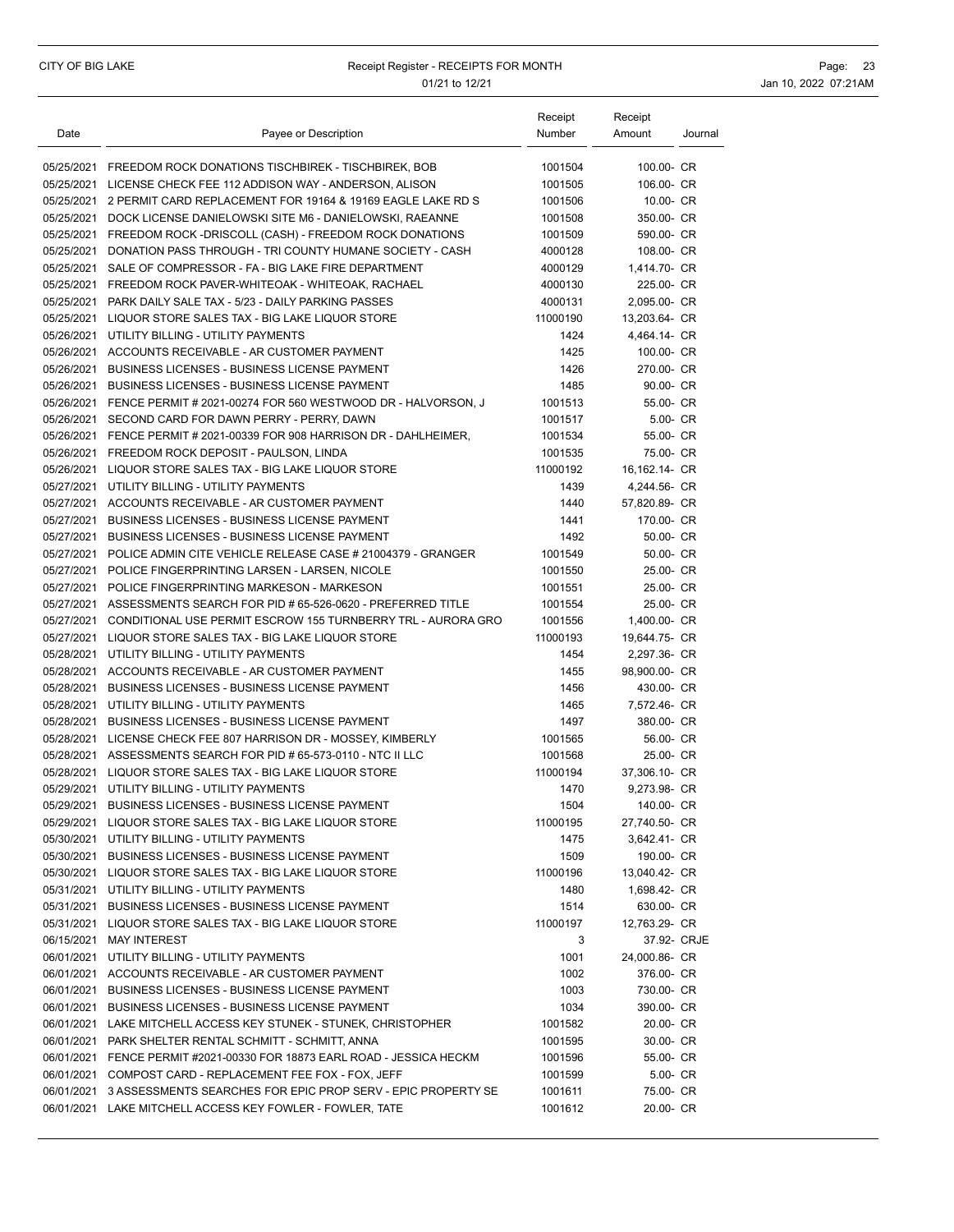### CITY OF BIG LAKE **Receipt Register - RECEIPTS FOR MONTH Page: 24** Page: 24 01/21 to 12/21 **Jan 10, 2022 07:21AM**

| Date | Payee or Description                                                                                                                               | Receipt<br>Number  | Receipt<br>Amount              | Journal |
|------|----------------------------------------------------------------------------------------------------------------------------------------------------|--------------------|--------------------------------|---------|
|      |                                                                                                                                                    |                    |                                |         |
|      | 06/01/2021 TOWER CO LEASE - JUNE - TC ASSETS                                                                                                       | 4000133            | 545.11- CR<br>51.00- CR        |         |
|      | 06/01/2021 FURNACE/A-C PERMIT #2021-00354 FOR 5610 LOON DRIVE - B & D P                                                                            | 8000296            | 15.406.66- CR                  |         |
|      | 06/01/2021 NEW HOME PERMIT #2021-00294 FOR 17298 204TH AVE NW - ALL AME                                                                            | 8000297            |                                |         |
|      | 06/01/2021 NEW HOME PERMIT #2021-00293 FOR 17291 204TH AVE NW - ALL AME<br>06/01/2021 NEW HOME PERMIT #2021-00292 FOR 17273 204TH AVE NW - ALL AME | 8000298<br>8000299 | 14,169.61- CR<br>14,871.07- CR |         |
|      |                                                                                                                                                    | 8000300            |                                |         |
|      | 06/01/2021 Voids receipt - 8.000297 - ALL AMERICAN TITLE CO, INC<br>06/01/2021 NEW HOME PERMIT #2021-00294 FOR 17298 204TH AVE NW - ALL AME        | 8000301            | 15,406.66 CR<br>15.406.68- CR  |         |
|      |                                                                                                                                                    |                    |                                |         |
|      | 06/01/2021 LIQUOR STORE SALES TAX - BIG LAKE LIQUOR STORE                                                                                          | 11000198           | 12.863.63- CR                  |         |
|      | 06/02/2021 UTILITY BILLING - UTILITY PAYMENTS                                                                                                      | 1004               | 25.833.09- CR                  |         |
|      | 06/02/2021 BUSINESS LICENSES - BUSINESS LICENSE PAYMENT                                                                                            | 1005               | 720.00- CR                     |         |
|      | 06/02/2021 BUSINESS LICENSES - BUSINESS LICENSE PAYMENT                                                                                            | 1101               | 250.00- CR                     |         |
|      | 06/02/2021 PARK SHELTER RENTAL DONNDELINGER - DONNDELINGER, COLETTE                                                                                | 1001618            | 30.00- CR                      |         |
|      | 06/02/2021 LAKE MITCHELL ACCESS KEY #42 VOSSLER - VOSSLER, TIMOTHY                                                                                 | 1001620            | 20.00- CR                      |         |
|      | 06/02/2021 POLICE ADMIN CITE VEHICLE RELEASE CASE # 21004583 - PAIGE                                                                               | 1001624            | 50.00- CR                      |         |
|      | 06/02/2021 POLICE ADMIN CITE VEHICLE RELEASE CASE # 21004569 - BUE, JOS                                                                            | 1001625            | 50.00- CR                      |         |
|      | 06/02/2021 COMPOST CARD - REPLACEMENT FEE OCHOCKI - OCHOCKI, TRISHA                                                                                | 1001630            | 5.00- CR                       |         |
|      | 06/02/2021 POLICE FINGERPRINTING SWANSON - SWANSON                                                                                                 | 1001642            | 25.00- CR                      |         |
|      | 06/02/2021   WINDOW PERMIT #2021-00368 FOR 120 TARRYTOWN ROAD - ELK RIVER                                                                          | 8000302            | 106.00- CR                     |         |
|      | 06/02/2021 REMODEL PERMIT #2021-00373 FOR 16504 HOUGHTON DRIVE - NICK T                                                                            | 8000303            | 106.00- CR                     |         |
|      | 06/02/2021 SOLAR PANEL PERMIT #2021-00357 FOR 1840 GOLF STREET - JOHN N                                                                            | 8000304            | 333.43- CR                     |         |
|      | 06/02/2021 LIQUOR STORE SALES TAX - BIG LAKE LIQUOR STORE                                                                                          | 11000199           | 14,682.70- CR                  |         |
|      | 06/03/2021 UTILITY BILLING - UTILITY PAYMENTS                                                                                                      | 1018               | 18,898.36- CR                  |         |
|      | 06/03/2021 BUSINESS LICENSES - BUSINESS LICENSE PAYMENT                                                                                            | 1019               | 630.00- CR                     |         |
|      | 06/03/2021 BUSINESS LICENSES - BUSINESS LICENSE PAYMENT                                                                                            | 1102               | 500.00- CR                     |         |
|      | 06/03/2021 FIREWORKS DISPLAY PERMIT NORTHERN LIGHTER PYROTECHNICS/ SPUD                                                                            | 1001647            | 25.00- CR                      |         |
|      | 06/03/2021 SHED PERMIT # 2021-00367 FOR 21546 HUGH LN - PETRENKO, DAVID                                                                            | 1001655            | 55.00- CR                      |         |
|      | 06/03/2021 LAKE MITCHELL ACCESS KEY #45 ROY - ROY, SHANE                                                                                           | 1001662            | 20.00- CR                      |         |
|      | 06/03/2021 PATIO PERMIT # 2021-00363 FOR 20093 204TH AVE - MARSOLEK, D                                                                             | 1001665            | 55.00- CR                      |         |
|      | 06/03/2021 COMPOST CARD - REPLACEMENT FEE HANSEN - HANSEN, ERIK                                                                                    | 1001669            | $5.00 - CR$                    |         |
|      | 06/03/2021  FARMERS MARKET LICENSE MR LEMONADE - TRYGGESETH, STEVE                                                                                 | 1001681            | 120.00- CR                     |         |
|      | 06/03/2021 FARMERS MARKET LICENSE MAAS - MAAS, NANCY                                                                                               | 1001682            | 120.00- CR                     |         |
|      | 06/03/2021 FARMERS MARKET LICENSE CASH - CASH                                                                                                      | 1001683            | 300.00- CR                     |         |
|      | 06/03/2021 SHED PERMIT #2021-00365 FOR 4850 DRAKE CIRCLE - HOLLY GREENS                                                                            | 8000306            | 55.00- CR                      |         |
|      | 06/03/2021 POOL PERMIT #2021-00360 FOR 4991 MITCHELL ROAD - ANAMARI MAR                                                                            | 8000307            | 151.00- CR                     |         |
|      | 06/03/2021 WATER HEATER PERMIT #2021-00376 FOR 577 WILLIAM STREET - SHA                                                                            | 8000308            | 56.00- CR                      |         |
|      | 06/03/2021 LIQUOR STORE SALES TAX - BIG LAKE LIQUOR STORE                                                                                          | 11000202           | 17,655.73- CR                  |         |
|      | 06/04/2021 UTILITY BILLING - UTILITY PAYMENTS                                                                                                      | 1041               | 12,332.29- CR                  |         |
|      | 06/04/2021 BUSINESS LICENSES - BUSINESS LICENSE PAYMENT                                                                                            | 1042               | 250.00- CR                     |         |
|      | 06/04/2021 BUSINESS LICENSES - BUSINESS LICENSE PAYMENT                                                                                            | 1103               | 840.00- CR                     |         |
|      | 06/04/2021 COMPOST CARD - REPLACEMENT FEE PEREZ - PEREZ, RICHARD                                                                                   | 1001701            | 5.00- CR                       |         |
|      | 06/04/2021 FURNACE/A-C PERMIT #2021-00375 FOR 1755 GRACE DRIVE - RICHAR                                                                            | 8000310            | 51.00- CR                      |         |
|      | 06/04/2021 Voids receipt - 8.000310 - RICHARD GUERRE / FLARE HEATING                                                                               | 8000311            | 51.00 CR                       |         |
|      | 06/04/2021  FURNACE/A-C PERMIT #2021-00375 FOR 1755 GRACE DRIVE - RICHAR                                                                           | 8000312            | 51.00- CR                      |         |
|      | 06/04/2021 LIQUOR STORE SALES TAX - BIG LAKE LIQUOR STORE                                                                                          | 11000201           | 36,031.43- CR                  |         |
|      | 06/05/2021 UTILITY BILLING - UTILITY PAYMENTS                                                                                                      | 1055               | 8,972.43- CR                   |         |
|      | 06/05/2021 BUSINESS LICENSES - BUSINESS LICENSE PAYMENT                                                                                            | 1104               | 670.00- CR                     |         |
|      | 06/05/2021 LIQUOR STORE SALES TAX - BIG LAKE LIQUOR STORE                                                                                          | 11000200           | 31,931.16- CR                  |         |
|      | 06/06/2021 UTILITY BILLING - UTILITY PAYMENTS                                                                                                      | 1060               | 5,896.56- CR                   |         |
|      | 06/06/2021 BUSINESS LICENSES - BUSINESS LICENSE PAYMENT                                                                                            | 1105               | 240.00- CR                     |         |
|      | 06/06/2021 LIQUOR STORE SALES TAX - BIG LAKE LIQUOR STORE                                                                                          | 11000203           | 10,622.34- CR                  |         |
|      | 06/07/2021 UTILITY BILLING - UTILITY PAYMENTS                                                                                                      | 1065               | 34,550.21- CR                  |         |
|      | 06/07/2021 ACCOUNTS RECEIVABLE - AR CUSTOMER PAYMENT                                                                                               | 1066               | 433.60- CR                     |         |
|      | 06/07/2021 BUSINESS LICENSES - BUSINESS LICENSE PAYMENT                                                                                            | 1067               | 800.00- CR                     |         |
|      | 06/07/2021 BUSINESS LICENSES - BUSINESS LICENSE PAYMENT                                                                                            | 1106               | 210.00- CR                     |         |
|      | 06/07/2021 LAKE MITCHELL ACCESS KEY #46 RINGWALD - RINGWALD, DAVID                                                                                 | 1001719            | 20.00- CR                      |         |
|      | 06/07/2021 SPRINT LEASE JUNE 2021 - SPRINT                                                                                                         | 1001726            | 1,777.83- CR                   |         |
|      | 06/07/2021 LAKE MITCHELL ACCESS KEY #47 HIRSCH - HIRSCH, JARED                                                                                     | 1001731            | 20.00- CR                      |         |
|      |                                                                                                                                                    |                    |                                |         |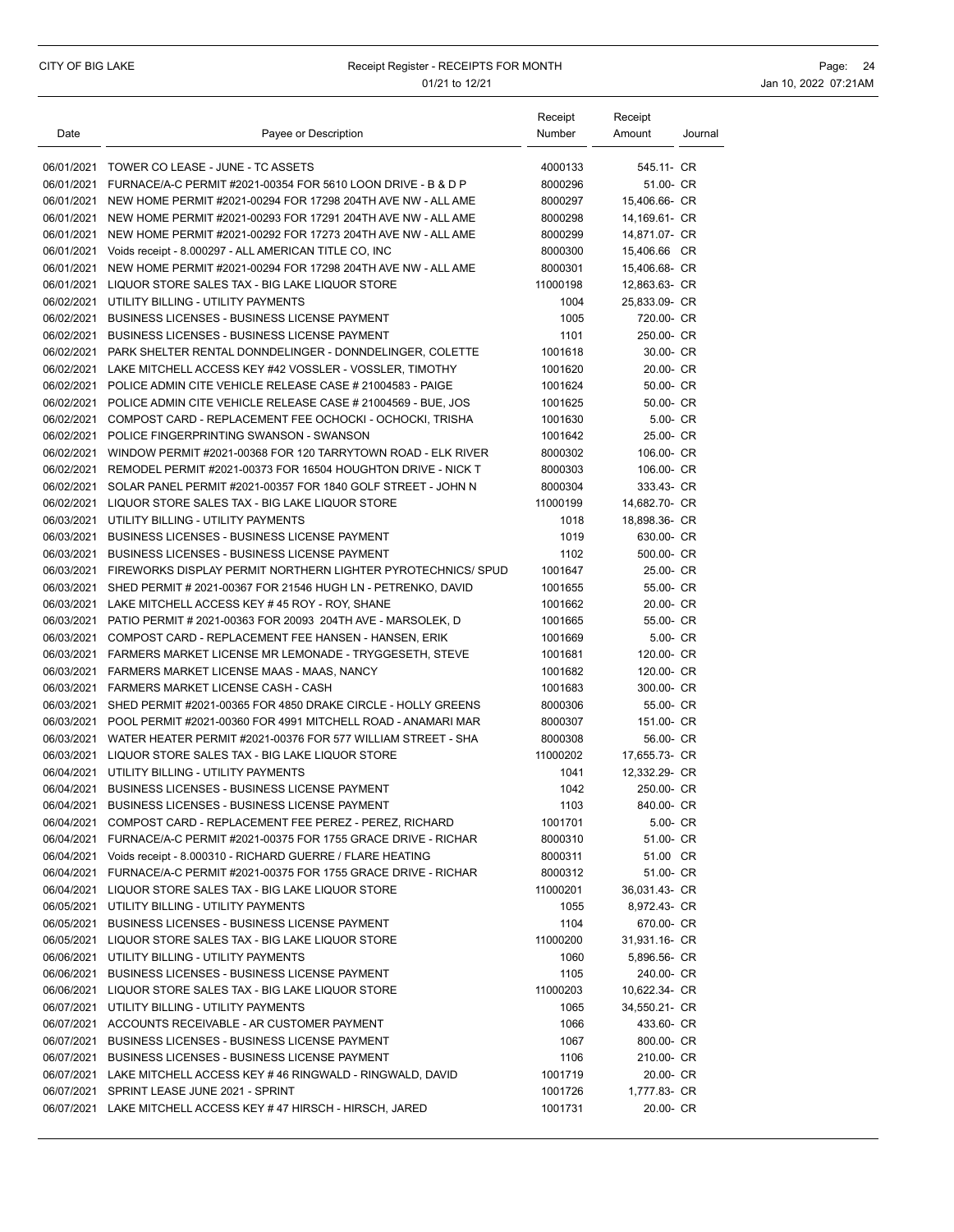## CITY OF BIG LAKE **Receipt Register - RECEIPTS FOR MONTH Page: 25** Page: 25 01/21 to 12/21 **Jan 10, 2022 07:21AM**

| Date | Payee or Description                                                                                                                               | Receipt<br>Number  | Receipt<br>Amount        | Journal |
|------|----------------------------------------------------------------------------------------------------------------------------------------------------|--------------------|--------------------------|---------|
|      | 06/07/2021 FARMERS MARKET LICENSE LARSON - LARSON, LINDA                                                                                           | 1001732            | 100.00- CR               |         |
|      | 06/07/2021 POLICE ADMIN CITE VEHICLE RELEASE CASE # 21004729 - SCHNELL                                                                             | 1001733            | 50.00- CR                |         |
|      | 06/07/2021 POLICE ADMIN CITE VEHICLE RELEASE CASE # 21004781 - LANDAVER                                                                            | 1001734            | 50.00- CR                |         |
|      | 06/07/2021 POLICE CASE 21001009 DRUG FORFEITURE - CASH                                                                                             | 4000134            | 138.00- CR               |         |
|      | 06/07/2021 PREPAID SPEC 65-483-0425 PROJECT 99274 - EDINA REALTY TITLE                                                                             | 4000135            | 1,494.22- CR             |         |
|      | 06/07/2021 FREEDOM ROCK DONATIONS PAVER - WARNER - WARNER, DIANE                                                                                   | 4000136            | 100.00- CR               |         |
|      | 06/07/2021 FREEDOM ROCK DONATIONS- PAVER DANIELOWSKI - JC U LOCK RENTAL                                                                            | 4000137            | 200.00- CR               |         |
|      | 06/07/2021 PARK DAILY SALE TAX 5/24 - 5/31 - DAILY PARKING CC                                                                                      | 4000138            | 2,765.00- CR             |         |
|      | 06/07/2021 PARK DAILY SALE TAX - 6/1 - 6/6/21 - DAILY CC                                                                                           | 4000139            | 7,160.00- CR             |         |
|      | 06/07/2021 FARMER MARKET CC TOKENS 6/2/2021 - FARMER MARKET CC                                                                                     | 4000140            | 159.00- CR               |         |
|      | 06/07/2021 UTILITY NSF CORRECT FROM 5-15-21 - PACKARD, MANDI                                                                                       | 7000116            | 180.00 CR                |         |
|      | 06/07/2021 SIDING PERMIT #2021-00382 FOR 1609 GRACE DRIVE - EDWARD BIEN                                                                            | 8000313            | 202.00- CR               |         |
|      | 06/07/2021 ROOF PERMIT #2021-00384 FOR 43 CRESCENT STREET - MIDWEST HAN<br>06/07/2021 DECK PERMIT #2021-00362 FOR 28 CRESCENT STREET - MIDWEST HAN | 8000314<br>8000315 | 106.00- CR<br>156.00- CR |         |
|      | 06/07/2021 LIQUOR STORE SALES TAX - BIG LAKE LIQUOR STORE                                                                                          | 11000204           | 13,462.25- CR            |         |
|      | 06/08/2021 UTILITY BILLING - UTILITY PAYMENTS                                                                                                      | 1086               | 23,802.90- CR            |         |
|      | 06/08/2021 ACCOUNTS RECEIVABLE - AR CUSTOMER PAYMENT                                                                                               | 1087               | 93.00- CR                |         |
|      | 06/08/2021 BUSINESS LICENSES - BUSINESS LICENSE PAYMENT                                                                                            | 1088               | 350.00- CR               |         |
|      | 06/08/2021 BUSINESS LICENSES - BUSINESS LICENSE PAYMENT                                                                                            | 1133               | 140.00- CR               |         |
|      | 06/08/2021 LICENSE CHECK FEE 19902 204TH AVE - LENS CUSTOM REMODELING                                                                              | 1001762            | 156.00- CR               |         |
|      | 06/08/2021 COMPOST CARD - REPLACEMENT FEE MCGRIFF - MCGRIFF, KATHARINA                                                                             | 1001764            | 5.00- CR                 |         |
|      | 06/08/2021 COMPOST CARD - REPLACEMENT FEE PIEPENHAGEN - PIEPENHAGEN, AN                                                                            | 1001771            | 5.00- CR                 |         |
|      | 06/08/2021 POLICE PARKING CITATION # 2928 CASE # 21004595 - WELLMAN, GO                                                                            | 1001774            | 50.00- CR                |         |
|      | 06/08/2021 POLICE PARKING CITATION # 2888 CASE # 21004835 - CASH                                                                                   | 1001775            | 50.00- CR                |         |
|      | 06/08/2021 PARK SHELTER RENTAL DONDELINGER - DONDELINGER, KRYSTAL                                                                                  | 1001776            | 30.00- CR                |         |
|      | 06/08/2021 WINDOW/DOOR PERMIT #2021-00387 FOR 171 SHERBURNE AVENUE - WS                                                                            | 8000317            | 106.00- CR               |         |
|      | 06/08/2021 DOOR PERMIT #2021-00388 FOR 4601 POND VIEW CIRCLE - WS&D PER                                                                            | 8000318            | 106.00- CR               |         |
|      | 06/08/2021 DECK PERMIT #2021-00347 FOR 5525 ABERDEEN WAY - SAMANTHA DIN                                                                            | 8000319            | 151.00- CR               |         |
|      | 06/08/2021 SINGLE FAMILY HOUSING REGISTRATION @ 18784 RANGE POLE POINT                                                                             | 8000320            | 50.00- CR                |         |
|      | 06/08/2021 SINGLE FAMILY HOUSING REGISTRATION @ 5535 HIGHLAND TRAIL - H                                                                            | 8000321            | 50.00- CR                |         |
|      | 06/08/2021 SINGLE FAMILY HOUSING REGISTRATION @ 5512 PRESTWICK PLACE -                                                                             | 8000322            | 50.00- CR                |         |
|      | 06/08/2021 COMPOST CARD - REPLACEMENT #180085594 - TAYLAR ANDERSON                                                                                 | 8000323            | $5.00 - CR$              |         |
|      | 06/08/2021 LIQUOR STORE SALES TAX - BIG LAKE LIQUOR STORE                                                                                          | 11000205           | 14,243.26- CR            |         |
|      | 06/09/2021 UTILITY BILLING - UTILITY PAYMENTS                                                                                                      | 1138               | 24,255.36- CR            |         |
|      | 06/09/2021 BUSINESS LICENSES - BUSINESS LICENSE PAYMENT                                                                                            | 1139               | 680.00- CR               |         |
|      | 06/09/2021 BUSINESS LICENSES - BUSINESS LICENSE PAYMENT                                                                                            | 1192               | 90.00- CR                |         |
|      | 06/09/2021 PARK DONATIONS - POW FLAG - CASH DONATION<br>06/09/2021 POOL PERMIT # 2021-00389 FOR 140 SHERBURNE AVE - WIEBOLD, DU                    | 1001789<br>1001800 | 125.00- CR<br>55.00- CR  |         |
|      | 06/09/2021 PCA COLLECTION FEE FOR MAY - PROFESSIONAL CREDIT ANALYSTS                                                                               | 4000150            | 180.00- CR               |         |
|      | 06/09/2021 DANIELOWSKI M6 5/25 POSTING CORRECTION - DANIELOWSKI, ERVIN                                                                             | 4000151            | 350.00 CR                |         |
|      | 06/09/2021 PARK DAILY SALE TAX-OVERPD REPLACED W PARKING PASS - WELLSOM                                                                            | 4000152            | 20.00 CR                 |         |
|      | 06/09/2021 Pre Paid Special - 228 - 65-423-0345 337 LAKE AVE - BRAUN, M                                                                            | 4000153            | 4,706.63- CR             |         |
|      | 06/09/2021 SIGN PERMIT #2021-00359 FOR 18146 - 198TH AVENUE NW - HOLLY                                                                             | 8000327            | 100.00- CR               |         |
|      | 06/09/2021 FENCE PERMIT #2021-00355 FOR 4979 MITCHELL ROAD - BLAKE ECKM                                                                            | 8000328            | 55.00- CR                |         |
|      | 06/09/2021 ROOF REPLACEMENT PERMIT #2021-00391 FOR 130 WILL STREET - RA                                                                            | 8000329            | 106.00- CR               |         |
|      | 06/09/2021 LIQUOR STORE SALES TAX - BIG LAKE LIQUOR STORE                                                                                          | 11000206           | 15,198.23- CR            |         |
|      | 06/10/2021 ACH Payment                                                                                                                             | 2                  | 11,754.74- CRJE          |         |
|      | 06/10/2021 UTILITY BILLING - UTILITY PAYMENTS                                                                                                      | 1152               | 51,599.41- CR            |         |
|      | 06/10/2021 BUSINESS LICENSES - BUSINESS LICENSE PAYMENT                                                                                            | 1153               | 420.00- CR               |         |
|      | 06/10/2021 BUSINESS LICENSES - BUSINESS LICENSE PAYMENT                                                                                            | 1193               | 140.00- CR               |         |
|      | 06/10/2021 DRIVEWAY PERMIT # 2021-00369 - METCALF, MIKE                                                                                            | 1001819            | 55.00- CR                |         |
|      | 06/10/2021 RPZ INSTALL PERMIT #2021-00361 FOR 130 EAGLE LAKE RD N - TES                                                                            | 1001821            | 101.00- CR               |         |
|      | 06/10/2021 POLICE PARKING CITATION # 2897 CASE # 21004879 - CASH                                                                                   | 1001825            | 50.00- CR                |         |
|      | 06/10/2021 POLICE PARKING CITATION # 1524 CASE # 21004737 - CASH                                                                                   | 1001826            | 50.00- CR                |         |
|      | 06/10/2021 POLICE ADMIN CITE VEHICLE RELEASE CASE # 21004785 - KLER                                                                                | 1001827            | 50.00- CR                |         |
|      | 06/10/2021 FURNACE/A-C PERMIT #2021-00397 FOR 5310 WOOD DUCK LANE - CHR                                                                            | 8000334            | 51.00- CR                |         |
|      | 06/10/2021 ROOF PERMIT #2021-00395 FOR 140 SHERBURNE AVENUE - CARLA OBR                                                                            | 8000335            | 207.00- CR               |         |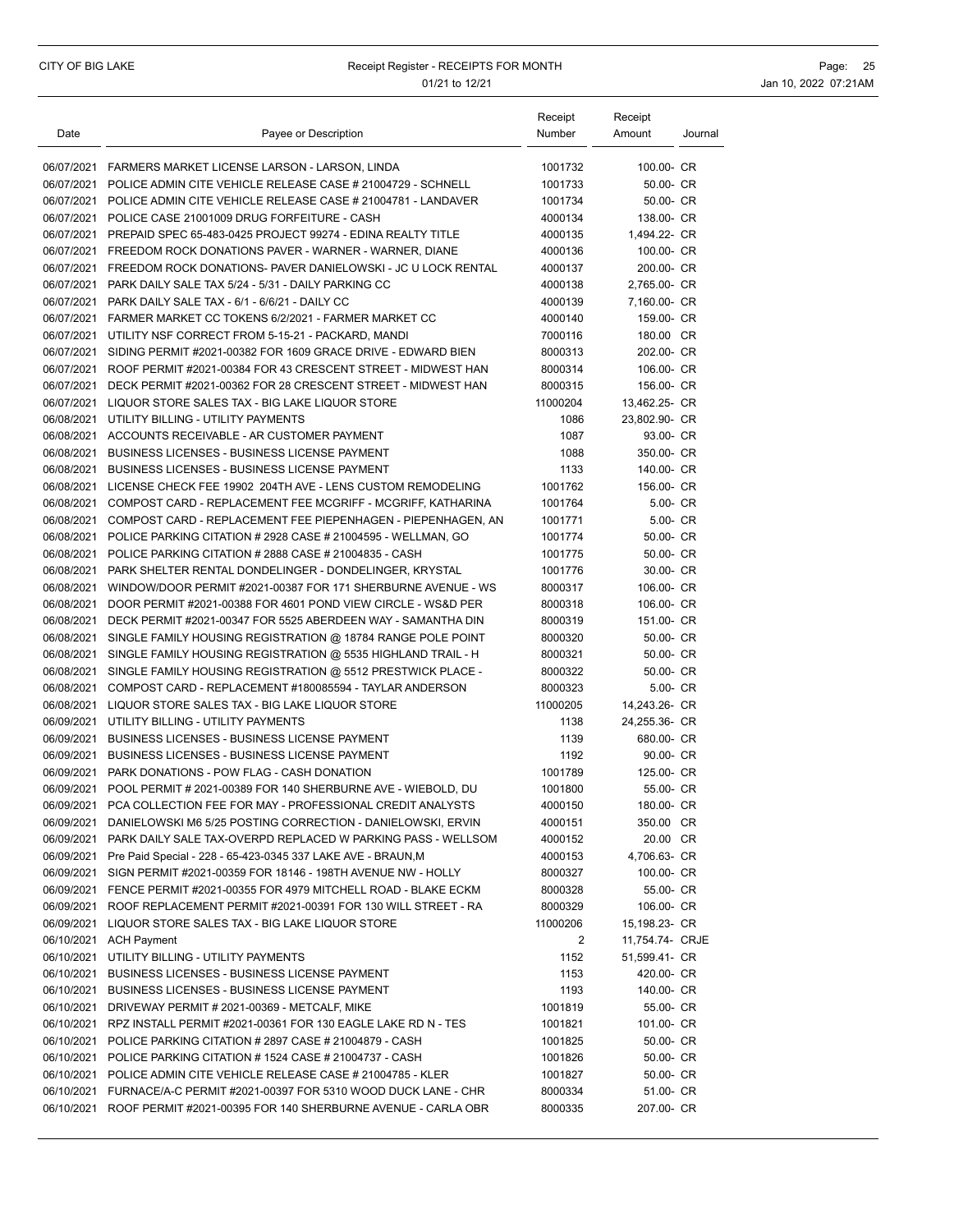| Date       | Payee or Description                                                                                                                              | Receipt<br>Number  | Receipt<br>Amount         | Journal |
|------------|---------------------------------------------------------------------------------------------------------------------------------------------------|--------------------|---------------------------|---------|
|            | 06/10/2021 REMODEL PERMIT #2021-00392 FOR 5643 LOON DRIVE - CJ JURENIC                                                                            | 8000339            | 227.10- CR                |         |
|            | 06/10/2021 FENCE PERMIT #2021-00370 FOR 5110 RIDGE ROAD - TZINTZUNTZAN                                                                            | 8000340            | 55.00- CR                 |         |
|            | 06/10/2021 SIGN PERMIT #2021-00390 FOR 730 HUMBOLDT DRIVE - LISA M JUST                                                                           | 8000341            | 100.00- CR                |         |
|            | 06/10/2021 Voids receipt - 8.000335 - CARLA OBREGON / TAYLOR BROCK                                                                                | 8000342            | 207.00 CR                 |         |
|            | 06/10/2021 ROOF PERMIT #2021-00395 FOR 140 SHERBURNE AVENUE - CARLA OBR                                                                           | 8000343            | 207.00- CR                |         |
|            | 06/10/2021 Voids receipt - 8.000339 - CJ JURENIC / YOUR HOME IMPROVEMEN                                                                           | 8000344            | 227.10 CR                 |         |
| 06/10/2021 | REMODEL PERMIT #2021-00392 FOR 5643 LOON DRIVE - CJ JURENIC                                                                                       | 8000345            | 227.10- CR                |         |
|            | 06/10/2021 LIQUOR STORE SALES TAX - BIG LAKE LIQUOR STORE                                                                                         | 11000207           | 18,684.90- CR             |         |
|            | 06/11/2021 UTILITY BILLING - UTILITY PAYMENTS                                                                                                     | 1166               | 20,598.88- CR             |         |
|            | 06/11/2021 BUSINESS LICENSES - BUSINESS LICENSE PAYMENT                                                                                           | 1167               | 100.00- CR                |         |
|            | 06/11/2021 BUSINESS LICENSES - BUSINESS LICENSE PAYMENT                                                                                           | 1219               | 140.00- CR                |         |
|            | 06/11/2021 FENCE PERMIT # 2021-00381 FOR 550 PARK AVE - COOK, KATHY                                                                               | 1001843            | 55.00- CR                 |         |
|            | 06/11/2021  FARMERS MARKET LICENSE CARMIES CREATIONS - DENZER, CARMEN                                                                             | 1001848            | 120.00- CR                |         |
|            | 06/11/2021  FARMERS MARKET LICENSE FISH 4 EVENTS - FISH, TOYA J                                                                                   | 1001849            | 40.00- CR                 |         |
|            | 06/11/2021 FARMERS MARKET LICENSE CASH - CASH                                                                                                     | 1001850            | 140.00- CR                |         |
|            | 06/11/2021 COMPOST CARD - REPLACEMENT FEE FLETCHER - FLETCHER                                                                                     | 1001853            | 5.00- CR                  |         |
|            | 06/11/2021 POLICE PARKING TICKET #2927 CASE # 21004593 - LLOYD, SAMANTH                                                                           | 1001855            | 50.00- CR                 |         |
|            | 06/11/2021  FARMER MARKET CC TOKENS 6.9.21 - FARMERS MARKET CC                                                                                    | 4000154            | 325.00- CR                |         |
|            | 06/11/2021 LIQUOR STORE SALES TAX - BIG LAKE LIQUOR STORE                                                                                         | 11000208           | 35,717.03- CR             |         |
|            | 06/12/2021 UTILITY BILLING - UTILITY PAYMENTS                                                                                                     | 1182               | 7,869.95- CR              |         |
|            | 06/12/2021 BUSINESS LICENSES - BUSINESS LICENSE PAYMENT                                                                                           | 1226               | 370.00- CR                |         |
|            | 06/12/2021 LIQUOR STORE SALES TAX - BIG LAKE LIQUOR STORE                                                                                         | 11000209           | 30,527.38- CR             |         |
|            | 06/13/2021 UTILITY BILLING - UTILITY PAYMENTS                                                                                                     | 1187               | 1,597.55- CR              |         |
|            | 06/13/2021 BUSINESS LICENSES - BUSINESS LICENSE PAYMENT                                                                                           | 1231               | 200.00- CR                |         |
|            | 06/13/2021 LIQUOR STORE SALES TAX - BIG LAKE LIQUOR STORE                                                                                         | 11000210           | 9,659.21- CR              |         |
|            | 06/14/2021 UTILITY BILLING - UTILITY PAYMENTS                                                                                                     | 1202               | 5,142.15- CR              |         |
|            | 06/14/2021 ACCOUNTS RECEIVABLE - AR CUSTOMER PAYMENT                                                                                              | 1203               | 5,881.88- CR              |         |
|            | 06/14/2021 BUSINESS LICENSES - BUSINESS LICENSE PAYMENT                                                                                           | 1204               | 400.00- CR                |         |
|            | 06/14/2021 BUSINESS LICENSES - BUSINESS LICENSE PAYMENT                                                                                           | 1236               | 100.00- CR                |         |
|            | 06/14/2021 POLICE PARKING CITATION # 2930 CASE # 21004597 - LEY, CORY                                                                             | 1001860            | 50.00- CR                 |         |
|            | 06/14/2021 FREEDOM ROCK DONATIONS RUTH CARLSON - CARLSON, RUTH                                                                                    | 1001870            | 100.00- CR                |         |
|            | 06/14/2021 NON SOLICITING SIGNS CARLSON - CARLSON, RUTH                                                                                           | 1001871            | $3.00 - CR$               |         |
|            | 06/14/2021 POLICE PARKING CITATION # 2896 CASE # 21004879 - CASH                                                                                  | 1001883            | 5.00- CR                  |         |
|            | 06/14/2021 POLICE PARKING CITATION # 2988 CASE # 21005001 - CASH                                                                                  | 1001884            | 50.00- CR                 |         |
|            | 06/14/2021 POLICE PARKING CITATION #1521 CASE #21004707 - CASH                                                                                    | 1001885            | 50.00- CR                 |         |
|            | 06/14/2021 FENCE PERMIT #2021-00371 FOR 164 CORRINNE DRIVE - BRANDY PAR                                                                           | 1001887            | 55.00- CR                 |         |
|            | 06/14/2021 PARK SHELTER RENTALS JACKSON - JACKSON, KATHERINE NAU                                                                                  | 1001888            | 30.00- CR                 |         |
|            | 06/14/2021 JERKY SHOPPE LEASE-GF JUNE - THE JERKY SHOPPE                                                                                          | 4000155            | 1,064.04- CR              |         |
|            | 06/14/2021 PARK DAILY SALE TAX - 6/7-6/13 - DAILY PARKING CC 6.7-13                                                                               | 4000157            | 7,665.00- CR              |         |
|            | 06/14/2021 SALES OF EQUIP - 94 DUMP TRUCK #94 - 7250 FEE - IRAY INC                                                                               | 4000158            | 18,050.00- CR             |         |
|            | 06/14/2021 ROOF PERMIT #2021-00399 FOR 593 FOREST ROAD - CUSTOM REMODEL                                                                           | 8000346            | 106.00- CR                |         |
|            | 06/14/2021 NEW HOME PERMIT #2021-00377 FOR 19245 EAGLE LAKE RD S - LGI                                                                            | 8000347            | 14,205.80- CR             |         |
|            | 06/14/2021 NEW HOME PERMIT #2021-00378 FOR 19205 EAGLE LAKE RD S - LGI                                                                            | 8000348            | 14,527.19- CR             |         |
|            | 06/14/2021 PLUMBING PERMIT #2021-00380 FOR 20021 - 176TH TREET NW - KRI                                                                           | 8000350            | 1,132.50- CR              |         |
|            | 06/14/2021 LIQUOR STORE SALES TAX - BIG LAKE LIQUOR STORE                                                                                         | 11000211           | 14,156.29- CR             |         |
|            | 06/15/2021 UTILITY BILLING - UTILITY PAYMENTS                                                                                                     | 1241               | 6,927.48- CR              |         |
|            | 06/15/2021 ACCOUNTS RECEIVABLE - AR CUSTOMER PAYMENT                                                                                              | 1242               | 41.35- CR                 |         |
|            | 06/15/2021 BUSINESS LICENSES - BUSINESS LICENSE PAYMENT                                                                                           | 1243               | 220.00- CR                |         |
|            | 06/15/2021 BUSINESS LICENSES - BUSINESS LICENSE PAYMENT                                                                                           | 1273               | 210.00- CR                |         |
|            | 06/15/2021 POLICE PARKING CITATION # 2995 CASE # 21005050 - CASH                                                                                  | 1001898            | 50.00- CR                 |         |
|            | 06/15/2021 POLICE PARKING CITATION # 2929 CASE # 21004596 - BOUABELLOU,                                                                           | 1001899            | 50.00- CR                 |         |
|            | 06/15/2021 POLICE K-9 DONATION - AMERICAN LEGION - AMERICAN LEGION POST                                                                           | 4000159            | 500.00- CR                |         |
|            | 06/15/2021 MUSIC IN PARK SPONSORSHIP-AMERICAN LEGION - AMERICAN LEGION                                                                            | 4000160            | 500.00- CR                |         |
|            | 06/15/2021 ENVIRONMENTAL REVIEW ESCROW -- ANDERSON FAMILY TRUST/SHANON<br>06/15/2021 FENCE PERMIT #2021-00372 FOR 19029 SANFORD AVENUE - SARAH HU | 8000354<br>8000355 | 1,500.00- CR<br>55.00- CR |         |
|            | 06/15/2021 LAND ALTERATION PERMIT #2021-00401 FOR 401 HIGHLAND AVENUE -                                                                           | 8000358            | 182.80- CR                |         |
|            | 06/15/2021 LIQUOR STORE SALES TAX - BIG LAKE LIQUOR STORE                                                                                         | 11000212           | 13,602.62- CR             |         |
|            |                                                                                                                                                   |                    |                           |         |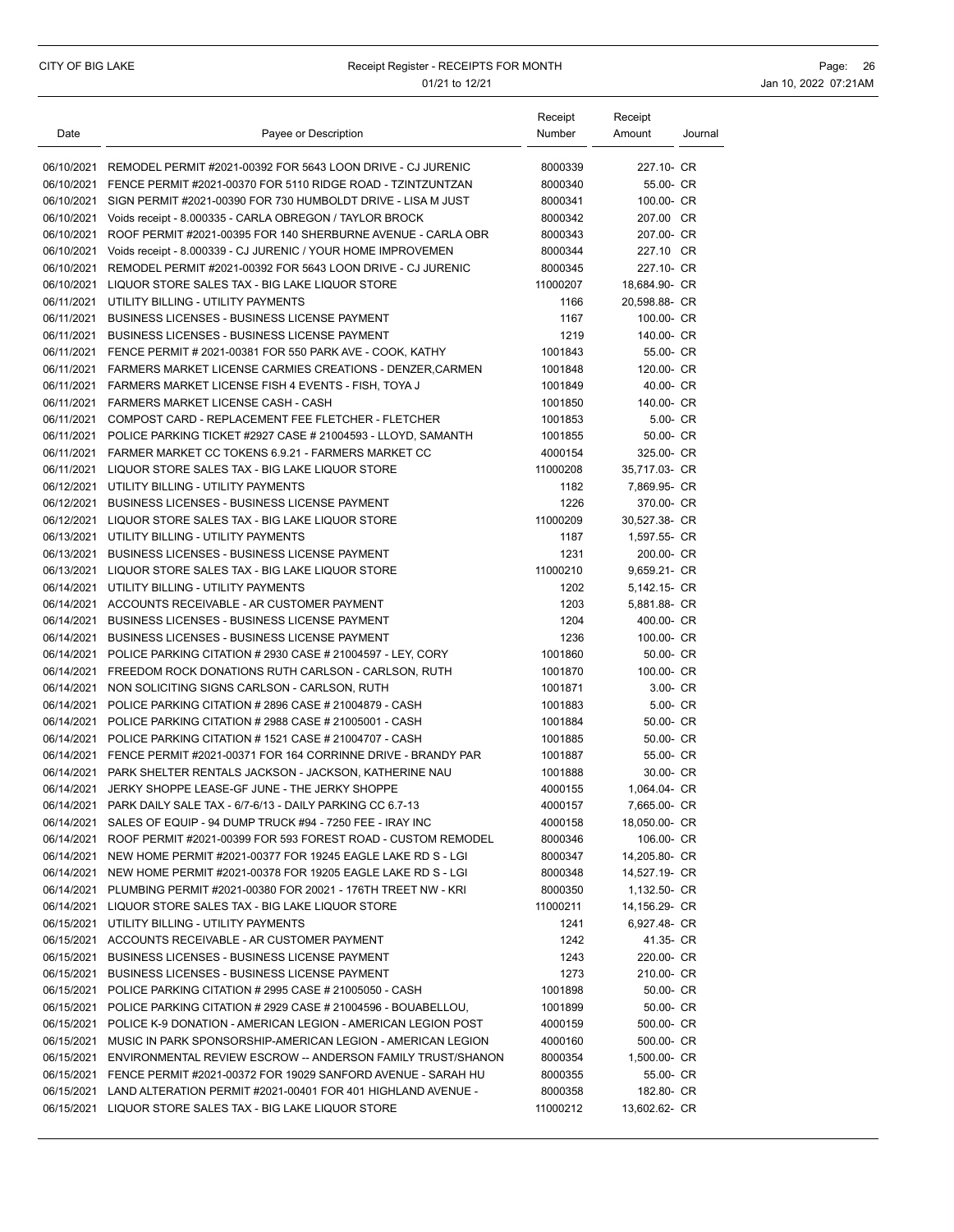### CITY OF BIG LAKE **Receipt Register - RECEIPTS FOR MONTH Page: 27** Page: 27 01/21 to 12/21 **Jan 10, 2022 07:21AM**

| Date | Payee or Description                                                    | Receipt<br>Number | Receipt<br>Amount | Journal |
|------|-------------------------------------------------------------------------|-------------------|-------------------|---------|
|      | 06/16/2021 UTILITY BILLING - UTILITY PAYMENTS                           | 1254              | 5,144.76- CR      |         |
|      | 06/16/2021 ACCOUNTS RECEIVABLE - AR CUSTOMER PAYMENT                    | 1255              | 2,140.00- CR      |         |
|      | 06/16/2021 BUSINESS LICENSES - BUSINESS LICENSE PAYMENT                 | 1256              | 40.00- CR         |         |
|      | 06/16/2021 BUSINESS LICENSES - BUSINESS LICENSE PAYMENT                 | 1322              | 190.00- CR        |         |
|      | 06/16/2021 POLICE PARKING CITATION # 2889 CASE # 21004835 - LANGNER, AL | 1001909           | 50.00- CR         |         |
|      | 06/16/2021 PREPAID SA - 65-455-0175 PROJECT 44491 - PREFERRED TITLE INC | 4000162           | 709.93- CR        |         |
|      | 06/16/2021 WINDOW/DOOR REPLACEMENT PERMIT #2021-00404 FOR 705 KATRINA L | 8000359           | 106.00- CR        |         |
|      | 06/16/2021 WATER HEATER PERMIT #2021-00405 FOR 690 INDEPENDENCE DRIVE - | 8000360           | 56.00- CR         |         |
|      | 06/16/2021 REMODEL PERMIT #2020-00927 FOR 5487 HIGHLAND TRAIL - JAMES S | 8000361           | 2,594.85- CR      |         |
|      | 06/16/2021 LIQUOR STORE SALES TAX - BIG LAKE LIQUOR STORE               | 11000213          | 14,917.12- CR     |         |
|      | 06/16/2021 UTILITY NSF ACCT CLOSED - 10007304000                        | 12000028          | 214.09 CR         |         |
|      | 06/17/2021 UTILITY BILLING - UTILITY PAYMENTS                           | 1280              | 1,734.60- CR      |         |
|      | 06/17/2021 ACCOUNTS RECEIVABLE - AR CUSTOMER PAYMENT                    | 1281              | 13,671.31- CR     |         |
|      | 06/17/2021 BUSINESS LICENSES - BUSINESS LICENSE PAYMENT                 | 1282              | 110.00- CR        |         |
|      | 06/17/2021 BUSINESS LICENSES - BUSINESS LICENSE PAYMENT                 | 1358              | 120.00- CR        |         |
|      | 06/17/2021 PARK SHELTER RENTALS LINDGREN - LINDGREN, JILLANE            | 1001911           | 30.00- CR         |         |
|      | 06/17/2021 PARK SHELTER RENTAL KEHN - KEHN, AMBER                       | 1001914           | 30.00- CR         |         |
|      | 06/17/2021 FENCE PERMIT # 2021-00394 FOR 137 TURNBERRY TRL - AUTHORITY  | 1001915           | 55.00- CR         |         |
|      | 06/17/2021 ADMIN COPIES SCOTT - SCOTT, CORRIE                           | 1001917           | 2.00- CR          |         |
|      | 06/17/2021 FREEDOM ROCK PAVER - DITTBRENNER - DITTBRENNER, ROBBYN       | 1001918           | 100.00- CR        |         |
|      | 06/17/2021 FARMERS MARKET LICENSE VENDOR CASH - CASH                    | 1001919           | 130.00- CR        |         |
|      | 06/17/2021 FURNACE/A-C REPLACEMENT PERMIT #2021-00407 FOR 4989 MITCHELL | 8000363           | 51.00- CR         |         |
|      | 06/17/2021 CONCEPT PLAN FEE - NORLAND TRUCK SALES PROPOSAL) - CHARLES Z | 8000364           | 1,100.00- CR      |         |
|      | 06/17/2021 LIQUOR STORE SALES TAX - BIG LAKE LIQUOR STORE               | 11000214          | 19,311.91- CR     |         |
|      | 06/17/2021 UTILITY NSF - 10007707000                                    | 12000029          | 877.31 CR         |         |
|      | 06/18/2021 UTILITY BILLING - UTILITY PAYMENTS                           | 1297              | 2,404.80- CR      |         |
|      | 06/18/2021 ACCOUNTS RECEIVABLE - AR CUSTOMER PAYMENT                    | 1298              | 31.00- CR         |         |
|      | 06/18/2021 BUSINESS LICENSES - BUSINESS LICENSE PAYMENT                 | 1299              | 70.00- CR         |         |
|      | 06/18/2021 BUSINESS LICENSES - BUSINESS LICENSE PAYMENT                 | 1359              | 150.00- CR        |         |
|      | 06/18/2021 BASEMENT PERMIT # 2021-00408 FOR 390 LAKE AVE - SCHULZE, AND | 1001924           | 151.00- CR        |         |
|      | 06/18/2021 2021 TAX SETTELMENT 70% - SHERBURNE CTY - TAXES              | 4000163           | 1,700,106.89- CR  |         |
|      | 06/18/2021 FENCE PERMIT #2021-00403 FOR 530 JEFFERSON BLVD - DAVID L MI | 8000366           | 55.00- CR         |         |
|      | 06/18/2021 LIQUOR STORE SALES TAX - BIG LAKE LIQUOR STORE               | 11000215          | 39,221.72- CR     |         |
|      | 06/19/2021 UTILITY BILLING - UTILITY PAYMENTS                           | 1314              | 124.15- CR        |         |
|      | 06/19/2021 BUSINESS LICENSES - BUSINESS LICENSE PAYMENT                 | 1370              | 80.00- CR         |         |
|      | 06/19/2021 LIQUOR STORE SALES TAX - BIG LAKE LIQUOR STORE               | 11000216          | 33,384.44- CR     |         |
|      | 06/20/2021 UTILITY BILLING - UTILITY PAYMENTS                           | 1317              | 669.66- CR        |         |
|      | 06/20/2021 BUSINESS LICENSES - BUSINESS LICENSE PAYMENT                 | 1375              | 60.00- CR         |         |
|      | 06/20/2021 LIQUOR STORE SALES TAX - BIG LAKE LIQUOR STORE               | 11000217          | 7,907.68- CR      |         |
|      | 06/21/2021 UTILITY BILLING - UTILITY PAYMENTS                           | 1327              | 5,930.73- CR      |         |
|      | 06/21/2021 ACCOUNTS RECEIVABLE - AR CUSTOMER PAYMENT                    | 1328              | 22,088.28- CR     |         |
|      | 06/21/2021 BUSINESS LICENSES - BUSINESS LICENSE PAYMENT                 | 1329              | 110.00- CR        |         |
|      | 06/21/2021 BUSINESS LICENSES - BUSINESS LICENSE PAYMENT                 | 1380              | 20.00- CR         |         |
|      | 06/21/2021 FENCE PERMIT #2021-00385 FOR 18986 GUNTER WAY - TINA NEIS    | 1001928           | 55.00- CR         |         |
|      | 06/21/2021 CONDITIONAL USE PERMIT ESCROS - FOR 50 CRESCENT STREET - SUS | 1001929           | 1,400.00- CR      |         |
|      | 06/21/2021 LAKE MITCHELL ACCESS KEY SAXTON - SAXTON, KERRY              | 1001930           | 20.00- CR         |         |
|      | 06/21/2021 PARK SHELTER RENTAL SCHWARZKOPF - SCHWARZKOPF, MARK          | 1001932           | 30.00- CR         |         |
|      | 06/21/2021 DRIVEWAY PERMIT #2021-00402 FOR 426 SHOREACRES DRIVE - JOAN  | 1001934           | 55.00- CR         |         |
|      | 06/21/2021 COMPOST CARD - REPLACEMENT FEE WOODS - WOODS, CELINE         | 1001935           | 5.00- CR          |         |
|      | 06/21/2021 POLICE K-9 UNIT DONATIONS - CASH                             | 1001936           | 172.00- CR        |         |
|      | 06/21/2021 FARMERS MARKET LICENSE LORI B CO - PELANT, LAURA             | 1001937           | 40.00- CR         |         |
|      | 06/21/2021 POLICE PARKING CITATION # 2895 CASE # 21004879 - SCHMIDT, JE | 1001940           | 50.00- CR         |         |
|      | 06/21/2021 POLICE PARKING CITATION # 2887 CASE # 21004835 - CASH        | 1001941           | 50.00- CR         |         |
|      | 06/21/2021 POLICE PARKING CITATION # 2755 CASE # 21005050 - RAMSEWAK, A | 1001942           | 50.00- CR         |         |
|      | 06/21/2021 POLICE PARKING CITATION # 2993 CASE # 21005050 - CASSADY, JE | 1001943           | 50.00- CR         |         |
|      | 06/21/2021 POLICE PARKING CITATION #2992 CASE # 21005040 - MATTISON, AB | 1001944           | 50.00- CR         |         |
|      | 06/21/2021 POLICE PARKING CITATION # 2989 CASE # 21005001 - MUELLER, SY | 1001945           | 50.00- CR         |         |
|      |                                                                         |                   |                   |         |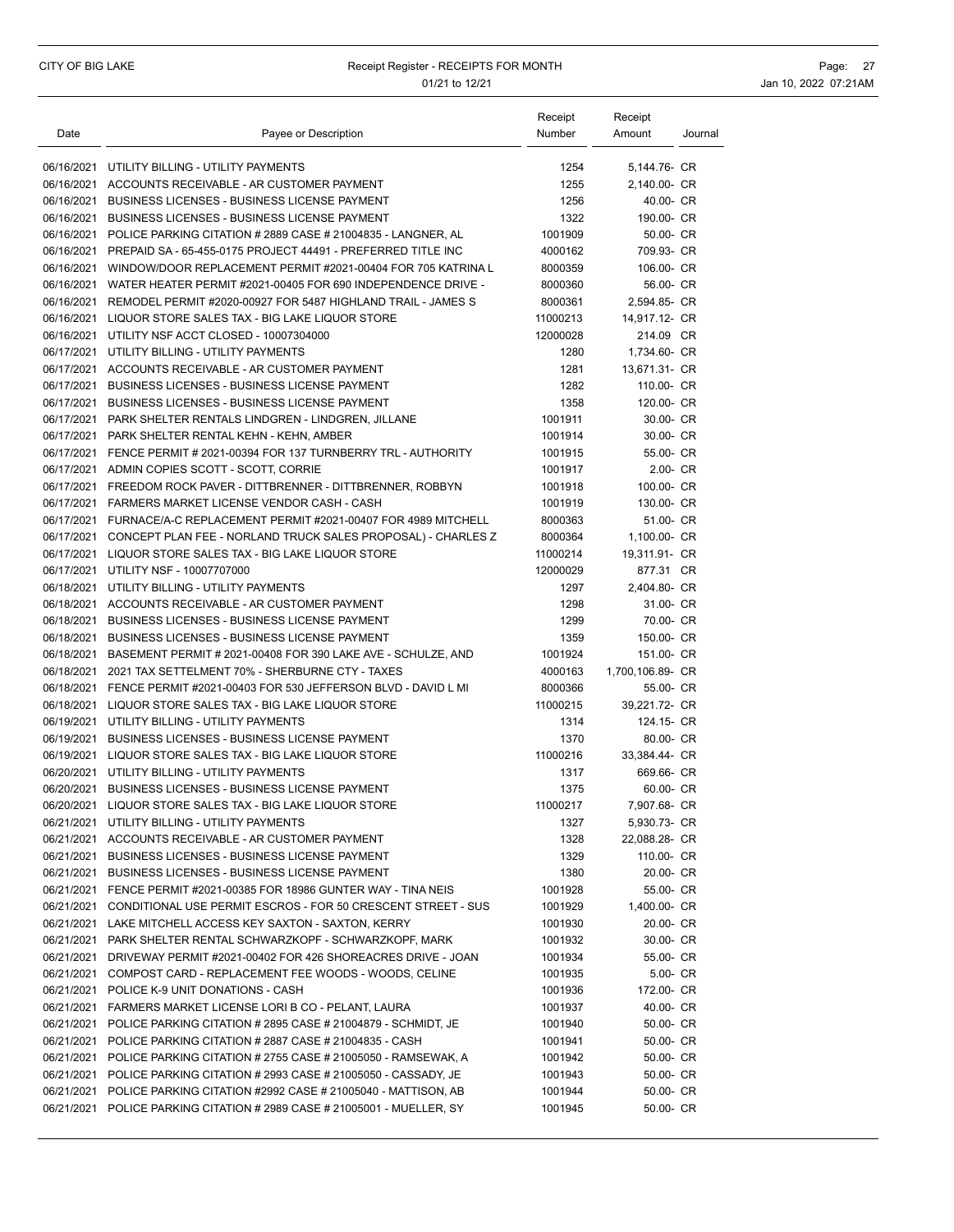### CITY OF BIG LAKE **Receipt Register - RECEIPTS FOR MONTH Page: 28** Page: 28 01/21 to 12/21 **Jan 10, 2022 07:21AM**

| Date | Payee or Description                                                    | Receipt<br>Number | Receipt<br>Amount | Journal |
|------|-------------------------------------------------------------------------|-------------------|-------------------|---------|
|      | 06/21/2021 POLICE PARKING CITATION # 2986 CASE # 21005001 - FARIAS, VAL | 1001946           | 50.00- CR         |         |
|      | 06/21/2021 POLICE PARKING CITATION # 2900 CASE # 21004970 - GUMPHREY, J | 1001947           | 50.00- CR         |         |
|      | 06/21/2021 POLICE PARKING CITATION # 2782 CASE # 21004936 - COOPER, KAT | 1001948           | 50.00- CR         |         |
|      | 06/21/2021 POLICE PARKING CITATION # 2780 CASE # 21004934 - GRACZYK, BO | 1001949           | 50.00- CR         |         |
|      | 06/21/2021 POLICE PARKING CITATION # 2932 CASE # 21004600 - OMALLEY, CA | 1001950           | 50.00- CR         |         |
|      | 06/21/2021 POLICE FINGERPRINTING MOHS - MOHS                            | 1001951           | 25.00- CR         |         |
|      | 06/21/2021 POLICE PARKING CITATION # 2999 CASE # 21005050 - CASH        | 1001952           | 50.00- CR         |         |
|      | 06/21/2021 POLICE ADMIN CITE VEHICLE RELEASE CASE #21005154 - ARRELL    | 1001953           | 50.00- CR         |         |
|      | 06/21/2021 POLICE PARKING CITATION # 2804 CASE # 21004802 - CASHIER CHE | 1001954           | 50.00- CR         |         |
|      | 06/21/2021 Voids receipt - 1.001941 - CASH                              | 1001955           | 50.00 CR          |         |
|      | 06/21/2021 POLICE PARKING CITATION # 2887 CASE # 21004835 - CASH        | 1001956           | 50.00- CR         |         |
|      | 06/21/2021 ASSESSMENT SEARCH FOR PID # 65-439-0420 - EPIC PROPERTY SERV | 1001957           | 25.00- CR         |         |
|      | 06/21/2021 LIQUOR STORE SALES TAX - BIG LAKE LIQUOR STORE               | 11000218          | 12,383.87- CR     |         |
|      | 06/22/2021 UTILITY BILLING - UTILITY PAYMENTS                           | 1342              | 2,922.58- CR      |         |
|      | 06/22/2021 BUSINESS LICENSES - BUSINESS LICENSE PAYMENT                 | 1343              | 60.00- CR         |         |
|      | 06/22/2021 BUSINESS LICENSES - BUSINESS LICENSE PAYMENT                 | 1387              | 30.00- CR         |         |
|      | 06/22/2021 PARK DAILY SALE TAX -6/14 -6/20 DAILY RECEIPTS - PARKS DAILY | 4000164           | 2,540.00- CR      |         |
|      | 06/22/2021 FARMER MARKET CC TOKENS 6/16/2021 - FARMERS CC               | 4000165           | 370.00- CR        |         |
|      | 06/22/2021 FREEDOM ROCK DONATIONS - MATTHEW HAYEN - FREEDOM ROCK DONAT  | 4000166           | 1,100.00- CR      |         |
|      | 06/22/2021 LIQUOR STORE SALES TAX - BIG LAKE LIQUOR STORE               | 11000219          | 12,165.63- CR     |         |
|      | 06/23/2021 BUSINESS LICENSES - BUSINESS LICENSE PAYMENT                 | 1392              | 60.00- CR         |         |
|      | 06/23/2021 UTILITY BILLING - UTILITY PAYMENTS                           | 1395              | 1,332.20- CR      |         |
|      | 06/23/2021 ACCOUNTS RECEIVABLE - AR CUSTOMER PAYMENT                    | 1396              | 3,150.00- CR      |         |
|      | 06/23/2021 BUSINESS LICENSES - BUSINESS LICENSE PAYMENT                 | 1397              | 70.00- CR         |         |
|      | 06/23/2021 BUSINESS LICENSES - BUSINESS LICENSE PAYMENT                 | 1410              | 70.00- CR         |         |
|      | 06/23/2021 BASEMENT FINISH PERMIT #2021-00410 FOR 20365 GORDON LANE - T | 1001966           | 151.00- CR        |         |
|      | 06/23/2021 POLICE PARKING CITATION # 2933 CASE # 21004601 - FRAGOSO, NI | 1001967           | 50.00- CR         |         |
|      | 06/23/2021 POLICE PARKING CITATION # 2857 CASE # 21004805 - GIRARD, SHE | 1001968           | 50.00- CR         |         |
|      | 06/23/2021 POLICE K-9 UNIT DONATIONS-AMERICAN LEGION POST 147 - AMERICA | 1001969           | 500.00- CR        |         |
|      | 06/23/2021 POLICE NARCOTIC FORFEITURES-CASE 2009597 - POLICE CASH       | 4000167           | 595.00- CR        |         |
|      | 06/23/2021 WATER HEATER PERMIT #2021-00415 FOR 375 PHYLLIS STREET - JAM | 8000369           | 56.00- CR         |         |
|      | 06/23/2021 LIQUOR STORE SALES TAX - BIG LAKE LIQUOR STORE               | 11000220          | 17,993.48- CR     |         |
|      | 06/24/2021 UTILITY BILLING - UTILITY PAYMENTS                           | 1417              | 1,121.88- CR      |         |
|      | 06/24/2021 BUSINESS LICENSES - BUSINESS LICENSE PAYMENT                 | 1418              | 140.00- CR        |         |
|      | 06/24/2021 BUSINESS LICENSES - BUSINESS LICENSE PAYMENT                 | 1453              | 150.00- CR        |         |
|      | 06/24/2021 FREEDOM ROCK DONATIONS - PAULSON - FREEDOM ROCK DONATIONS    | 1001972           | 100.00- CR        |         |
|      | 06/24/2021 LAKE MITCHELL ACCESS KEY ERLANDSON - ERLANDSON, BRIAN        | 1001974           | 20.00- CR         |         |
|      | 06/24/2021 DOOR REPLACEMENT PERMIT #2021-00421 FOR 314 DONNA COURT - CU | 8000372           | 106.00- CR        |         |
|      | 06/24/2021 LIQUOR STORE SALES TAX - BIG LAKE LIQUOR STORE               | 11000221          | 19,588.63- CR     |         |
|      | 06/25/2021 UTILITY BILLING - UTILITY PAYMENTS                           | 1427              | 2,342.17- CR      |         |
|      | 06/25/2021 BUSINESS LICENSES - BUSINESS LICENSE PAYMENT                 | 1428              | 20.00- CR         |         |
|      | 06/25/2021 BUSINESS LICENSES - BUSINESS LICENSE PAYMENT                 | 1489              | 100.00- CR        |         |
|      | 06/25/2021 ASSESSMENTS SEARCH PID # 65-540-0334 - PROPLOGIX LLC         | 1001976           | 25.00- CR         |         |
|      | 06/25/2021 COMPOST CARD - REPLACEMENT FEE MCDERMOTT - MCDERMOTT         | 1001977           | 5.00- CR          |         |
|      | 06/25/2021 PARK DONATIONS - GF GARDEN PROGRAM - HAMLET, KERRY           | 1001979           | 20.00- CR         |         |
|      | 06/25/2021 FARMER MARKET CC TOKENS 6.23.21 - FARMERS MARKET CC          | 4000168           | 280.00- CR        |         |
|      | 06/25/2021 PARK DAILY SALE TAX-DBL PYMNT DISBUTED 6.22 - CREDIT CARD 45 | 4000169           | 5.00 CR           |         |
|      | 06/25/2021 Voids receipt - 4.000169 - CREDIT CARD 4592                  | 4000170           | 5.00- CR          |         |
|      | 06/25/2021 PARK DAILY SALE TAX 6.22 DLB PYMTN DISPUTED - PARKING BOX CC | 4000171           | 5.00 CR           |         |
|      | 06/25/2021 LIQUOR STORE SALES TAX - BIG LAKE LIQUOR STORE               | 11000222          | 35,304.48- CR     |         |
|      | 06/26/2021 UTILITY BILLING - UTILITY PAYMENTS                           | 1443              | 1,672.35- CR      |         |
|      | 06/26/2021 BUSINESS LICENSES - BUSINESS LICENSE PAYMENT                 | 1490              | 60.00- CR         |         |
|      | 06/26/2021 LIQUOR STORE SALES TAX - BIG LAKE LIQUOR STORE               | 11000223          | 29,252.14- CR     |         |
|      | 06/27/2021 UTILITY BILLING - UTILITY PAYMENTS                           | 1448              | 2,486.58- CR      |         |
|      | 06/27/2021 BUSINESS LICENSES - BUSINESS LICENSE PAYMENT                 | 1491              | 20.00- CR         |         |
|      | 06/27/2021 LIQUOR STORE SALES TAX - BIG LAKE LIQUOR STORE               | 11000224          | 8,969.42- CR      |         |
|      | 06/28/2021 UTILITY BILLING - UTILITY PAYMENTS                           | 1458              | 11,429.24- CR     |         |
|      |                                                                         |                   |                   |         |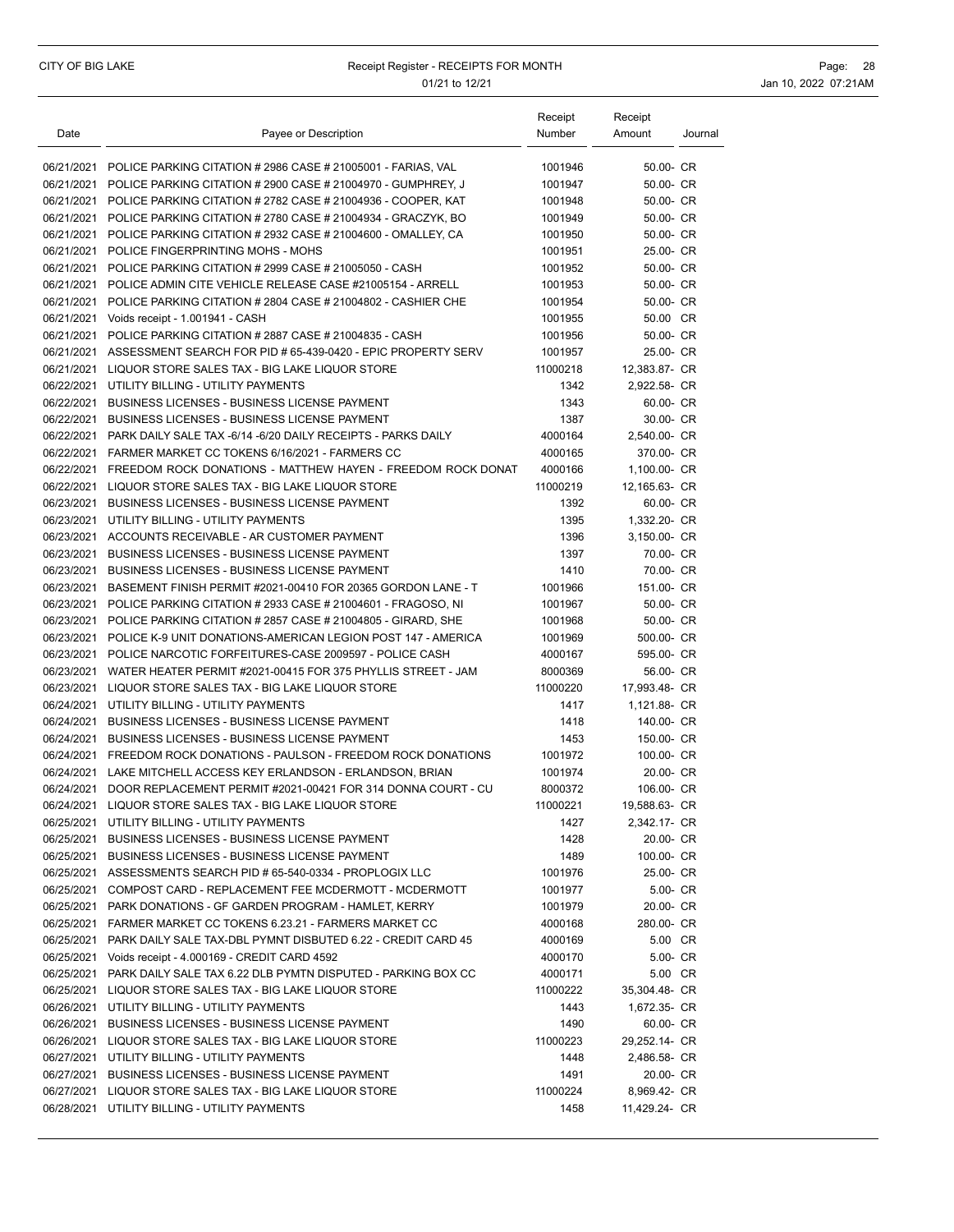### CITY OF BIG LAKE **Receipt Register - RECEIPTS FOR MONTH Page: 29** Page: 29 01/21 to 12/21 **Jan 10, 2022 07:21AM**

| Date | Payee or Description                                                                                                                    | Receipt<br>Number  | Receipt<br>Amount        | Journal     |
|------|-----------------------------------------------------------------------------------------------------------------------------------------|--------------------|--------------------------|-------------|
|      | 06/28/2021 BUSINESS LICENSES - BUSINESS LICENSE PAYMENT                                                                                 | 1459               | 170.00- CR               |             |
|      | 06/28/2021 BUSINESS LICENSES - BUSINESS LICENSE PAYMENT                                                                                 | 1492               | 40.00- CR                |             |
|      | 06/28/2021 BUSINESS LICENSES - BUSINESS LICENSE PAYMENT                                                                                 | 1509               | 20.00 CR                 |             |
|      | 06/28/2021 FIRE SUPPRESSION PERMIT # 2021-00406 FOR 20021 176TH ST NW -                                                                 | 1001985            | 1,878.34- CR             |             |
|      | 06/28/2021 FREEDOM ROCK DONATIONS-DONNIS SCHUELLER - FREEDOM ROCK DON                                                                   | 1001989            | 100.00- CR               |             |
|      | 06/28/2021 PARK SHELTER RENTAL CANON - CANON, TRACY                                                                                     | 1001995            | 30.00- CR                |             |
|      | 06/28/2021 PARK DAILY SALE TAX 6.21-6.27 - PARKING BOX CC                                                                               | 4000172            | 2,860.00- CR             |             |
|      | 06/28/2021 LIQUOR STORE SALES TAX - BIG LAKE LIQUOR STORE                                                                               | 6000054            | 13,812.08- CR            |             |
|      | 06/28/2021 Voids receipt - 6.000054 - BIG LAKE LIQUOR STORE                                                                             | 6000055            | 13,812.08 CR             |             |
|      | 06/28/2021 PLUMBING REMODEL PERMIT #2021-00414 FOR 615 ROSE DR, #3 - DU                                                                 | 8000373            | 31.80- CR                |             |
|      | 06/28/2021 PERMIT #2021-00400 FOR 18999 COUNTY ROAD 14 - JESS DAVISON F                                                                 | 8000374            | 750.54- CR               |             |
|      | 06/28/2021 Voids receipt - 8.000373 - DUANE HENDRICKS / EGAN COMPANY                                                                    | 8000375            | 31.80 CR                 |             |
|      | 06/28/2021 FENCE PERMIT #2021-00167 FOR 20086 ESTHER PARKWAY - SAMUEL S                                                                 | 8000377            | 55.00- CR                |             |
|      | 06/28/2021 A/C PERMIT #2021-00427 FOR 19013 GUNTER WAY - STEVE GRADY /                                                                  | 8000378            | 51.00- CR                |             |
|      | 06/28/2021 LIQUOR STORE SALES TAX - BIG LAKE LIQUOR STORE                                                                               | 11000225           | 13,812.08- CR            |             |
|      | 06/29/2021 UTILITY BILLING - UTILITY PAYMENTS                                                                                           | 1474               | 7,333.81- CR             |             |
|      | 06/29/2021 ACCOUNTS RECEIVABLE - AR CUSTOMER PAYMENT                                                                                    | 1475               | 2.855.30- CR             |             |
|      | 06/29/2021 BUSINESS LICENSES - BUSINESS LICENSE PAYMENT                                                                                 | 1476               | 10.00- CR                |             |
|      | 06/29/2021 BUSINESS LICENSES - BUSINESS LICENSE PAYMENT                                                                                 | 1514               | 90.00- CR                |             |
|      | 06/29/2021 FREEDOM ROCK DONATION-CHERYL GEFFRE - FREEDOM ROCK DONATIO                                                                   | 1001996            | 400.00- CR               |             |
|      | 06/29/2021 POLICE ADMIN CITE VEHICLE RELEASE CASE # 21005541 - JOHNSON                                                                  | 1001997            | 50.00- CR                |             |
|      | 06/29/2021 POLICE ADMIN CITE VEHICLE RELEASE CASE # 21005432 - MAPEL, J                                                                 | 1001999            | 50.00- CR                |             |
|      | 06/29/2021 POLICE ADMIN CITE CASE # 21005472 - CASH                                                                                     | 1002000            | 50.00- CR                |             |
|      | 06/29/2021 SPRINT LEASE JULY - SPRINT                                                                                                   | 1002001            | 545.11- CR               |             |
|      | 06/29/2021 REINSPECTION FEE FOR NEW HOME PERMIT #2021-00034 FOR 18617 A                                                                 | 1002002            | 95.00- CR                |             |
|      | 06/29/2021 FREEDOM ROCK PAVER - W PHYLE - FREEDOM ROCK DONATION                                                                         | 1002004            | 100.00- CR               |             |
|      | 06/29/2021 FREEDOM ROCK PAVER - JESSE MOSHIER - FREEDOM ROCK DONATION                                                                   | 1002005            | 100.00- CR               |             |
|      | 06/29/2021 POLICE PARKING CITATION #3000 CASE # 21005050 - ELLENS, SUS                                                                  | 1002007            | 50.00- CR                |             |
|      | 06/29/2021 POLICE PARKING CITATION # 2987 CASE # 21005001 - CASH                                                                        | 1002008            | 50.00- CR                |             |
|      | 06/29/2021 POLICE PARKING CITATION # 2884 CASE # 21004835 - KENT MARKET                                                                 | 1002009            | 50.00- CR                |             |
|      | 06/29/2021 POLICE PARKING CITATION # 2854 CASE # 21004799 - CASH                                                                        | 1002010            | 50.00- CR                |             |
|      | 06/29/2021 POLICE PARKING CITATION # 2852 CASE # 21004792 - CASH                                                                        | 1002011            | 50.00- CR                |             |
|      | 06/29/2021 Voids receipt - 1.002011 - CASH                                                                                              | 1002012            | 50.00 CR                 |             |
|      | 06/29/2021 POLICE PARKING CITATION # 2852 CASE # 21004792 - CASH                                                                        | 1002013            | 55.00- CR                |             |
|      | 06/29/2021 POLICE PARKING CITATION # 2926 CASE # 21004591 - FARRAND, JE                                                                 | 1002014            | 50.00- CR                |             |
|      | 06/29/2021 ASSESSMENTS SEARCHES FOR PID # 65-550-0105 & 65-515-0444 - E                                                                 | 1002017            | 50.00- CR                |             |
|      | 06/29/2021 FREEDOM ROCK PAVER -JEURISSEN - FREEDOM ROCK DONATIONS                                                                       | 1002018            | 1,200.00- CR             |             |
|      | 06/29/2021 FARMERS MARKET LICENSE SMOKIN JS BBQ - SMOKIN JS BBQ                                                                         | 1002019            | 70.00- CR                |             |
|      | 06/29/2021 FARMERS MARKET LICENSE - CASH                                                                                                | 1002020            | 30.00- CR                |             |
|      | 06/29/2021 PARK SHELTER RENTA LFOWLER - FOWLER, TATE                                                                                    | 1002021            | 30.00- CR                |             |
|      | 06/29/2021 ICMA - CALVERT FUNDS RESTITUTION - ICMA                                                                                      | 4000173            | 47.50- CR                |             |
|      | 06/29/2021 BIG LAKE CAR CONDO W/S INSPECTION FEE - BIG LAKE CAR CONDO                                                                   | 4000174            |                          | .00 CR      |
|      | 06/29/2021 PERMIT #2021-00398 FOR PHASE 2 OF BIG LAKE CAR CONDOS - 1679                                                                 | 8000379            | 38,329.30- CR            |             |
|      | 06/29/2021 PLUMBING REMODEL PERMIT #2021-00414 FOR 615 ROSE DR, #3 - DU                                                                 | 8000380            | 31.80- CR                |             |
|      | 06/29/2021 LIQUOR STORE SALES TAX - BIG LAKE LIQUOR STORE                                                                               | 11000226           | 15,748.88- CR            |             |
|      | 06/30/2021 TRANSF FROM 2021A BOND PROCEEDS TO 198                                                                                       | 3                  | 172,503.22- CRJE         |             |
|      | 06/30/2021 TRANSF FROM 2021A BOND PROCEEDS TO 228-1000 COST OF ISSUANCE                                                                 | 4                  | 25,750.00- CRJE          |             |
|      | 06/30/2021 SOLAR GARDEN ESCROW FOR MAY                                                                                                  | 6                  |                          | 1.85- CRJE  |
|      | 06/30/2021 FIRE ESCROW PAID OUT -5487 HIGHLAND TRAIL - TLC REMODELING                                                                   | 8                  | 50,365.66- CRJE          |             |
|      | 06/30/2021 MAY BANK REC - DBL BILL ON PARKING DAILY CC CHARGES SALES TX                                                                 | 10                 | 289.59- CRJE             |             |
|      | 06/30/2021 PARKING DAILY PASS CORRECTION 6/1-6/7                                                                                        | 12                 |                          | 15.00- CRJE |
|      | 06/30/2021 UTILITY BILLING - UTILITY PAYMENTS                                                                                           | 1519               | 32,299.84- CR            |             |
|      | 06/30/2021 BUSINESS LICENSES - BUSINESS LICENSE PAYMENT                                                                                 | 1520               | 100.00- CR               |             |
|      | 06/30/2021 FREEDOM ROCK PAVER - J BELFORD - FREEDOM ROCK DONATION                                                                       | 1002022            | 100.00- CR               |             |
|      | 06/30/2021 DECK PERMIT #2021-00409 FOR 751 GLENWOD AVE - SCOTT KNOWLAN                                                                  | 1002025            | 156.00- CR               |             |
|      | 06/30/2021 FREEDOM ROCK PAVER - BACHLER - FREEDOM ROCK DONATION<br>06/30/2021 FREEDOM ROCK PAVER - JESSICA FANBERG - FREEDOM ROCK RAVER | 1002027<br>1002030 | 100.00- CR<br>100.00- CR |             |
|      |                                                                                                                                         |                    |                          |             |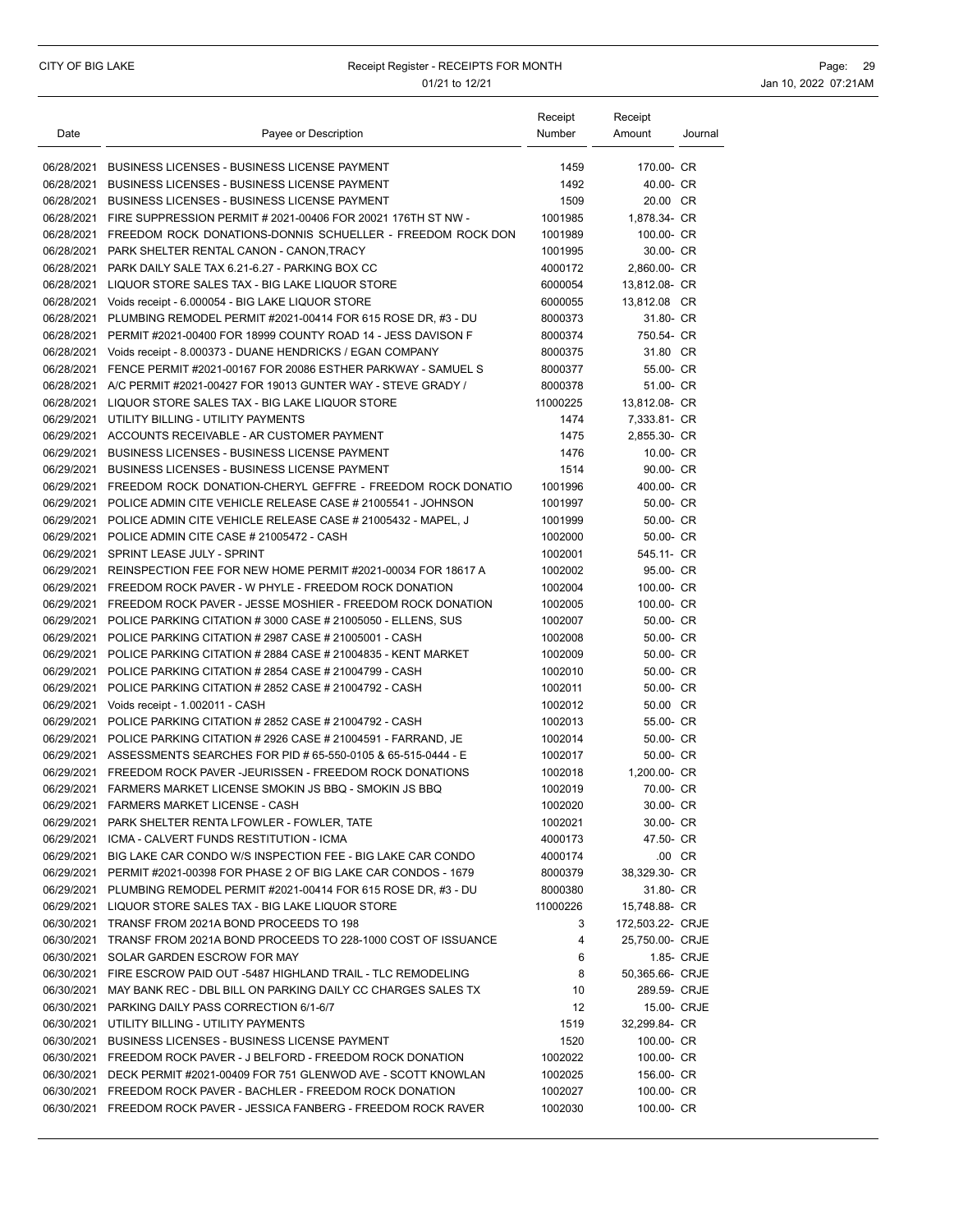| Date | Payee or Description                                                                                              | Receipt<br>Number  | Receipt<br>Amount       | Journal |
|------|-------------------------------------------------------------------------------------------------------------------|--------------------|-------------------------|---------|
|      |                                                                                                                   |                    |                         |         |
|      | 06/30/2021 SHED PERMIT #2021-00416 FOR 19011 SANFORD AVENUE - NICOLE FR                                           | 1002032<br>1002034 | 55.00- CR               |         |
|      | 06/30/2021 PARK SHELTER RENTALWEIGEL - WEIGEL, SUSAN<br>06/30/2021 PARK DAILY SALE TAX 6/28-6/30 - PARKING BOX CC | 4000175            | 60.00- CR<br>860.00- CR |         |
|      | 06/30/2021 FARMER MARKET CC TOKENS 6.30.21 - FARMERS MARKET CC                                                    | 4000176            | 270.00- CR              |         |
|      | 06/30/2021 TOWER CO LEASE FOR JULY - TOWER CO (TC)                                                                | 4000178            | .00 CR                  |         |
|      | 06/30/2021 GAS LINE PERMIT #2021-00434 FOR 18708 TRAVERSE LANE - TENEYA                                           | 8000381            | 101.00- CR              |         |
|      | 06/30/2021 REMODEL PERMIT #2021-00093 FOR 207 CRESCENT STREET - JOAN BU                                           | 8000382            | 2,589.85- CR            |         |
|      | 06/30/2021 TEMPORARY SIGN PERMIT #2021-00432 FOR 570 HUMBOLDT DR, #107                                            | 8000383            | 150.00- CR              |         |
|      | 06/30/2021 IRRIGATION PERMIT #2021-00435 FOR 19941 - 204TH AVNEUE - JOH                                           | 8000384            | 56.00- CR               |         |
|      | 06/30/2021 LIQUOR STORE SALES TAX - BIG LAKE LIQUOR STORE                                                         | 11000227           | 18,858.24- CR           |         |
|      | 07/12/2021 JUNE INTEREST                                                                                          | 14                 | 45.96- CRJE             |         |
|      | 07/01/2021 UTILITY BILLING - UTILITY PAYMENTS                                                                     | 1001               | 19,527.94- CR           |         |
|      | 07/01/2021 ACCOUNTS RECEIVABLE - AR CUSTOMER PAYMENT                                                              | 1002               | 90.00- CR               |         |
|      | 07/01/2021 BUSINESS LICENSES - BUSINESS LICENSE PAYMENT                                                           | 1003               | 40.00- CR               |         |
|      | 07/01/2021 BUSINESS LICENSES - BUSINESS LICENSE PAYMENT                                                           | 1004               | 110.00- CR              |         |
|      | 07/01/2021 LAKE MITCHELL ACCESS KEY #50 - 2021-64 - KIVI, MARC                                                    | 1002038            | 20.00- CR               |         |
|      | 07/01/2021 SPRINT LEASE JULY - T MOBILE                                                                           | 1002041            | 1,777.83- CR            |         |
|      | 07/01/2021 PARK SHELTER RENTAL STANG - STANG, CINDY                                                               | 1002043            | 30.00- CR               |         |
|      | 07/01/2021 POSTAGE REIMB - ADM - FOX                                                                              | 1002044            | .75- CR                 |         |
|      | 07/01/2021 PARK SHELTER RENTAL REED - REED, FRANCES                                                               | 1002045            | 30.00- CR               |         |
|      | 07/01/2021 SIDING PERMIT #2021-00438 FOR 17181 TRILLIUM LANE - ASPEN EX                                           | 8000385            | 212.00- CR              |         |
|      | 07/01/2021 A/C REPLACEMENT PERMIT #2021-00440 FOR 5015 EDINBURGH WAY -                                            | 8000386            | 51.00- CR               |         |
|      | 07/01/2021 FURNACE/A-C PERMIT #2021-00439 FOR 5140 BLACK DUCK LANE - JA                                           | 8000387            | 51.00- CR               |         |
|      | 07/01/2021 WINDOW REPLACEMENT PERMIT #2021-00441 FOR 400 GLENWOOD AVENU                                           | 8000388            | 106.00- CR              |         |
|      | 07/01/2021 WINDOW REPLACEMENT PERMIT #2021-00442 FOR 319 MONROE STREET                                            | 8000389            | 106.00- CR              |         |
|      | 07/01/2021 FURNACE/A-C PERMIT #2021-00443 FOR 3010 LAKE RIDGE DRIVE - C                                           | 8000390            | 51.00- CR               |         |
|      | 07/01/2021 LIQUOR STORE SALES TAX 7.1 - LIQUOR STORE SALES 7.1                                                    | 11000228           | 26,698.09- CR           |         |
|      | 07/02/2021 UTILITY BILLING - UTILITY PAYMENTS                                                                     | 1009               | 17,348.69- CR           |         |
|      | 07/02/2021 BUSINESS LICENSES - BUSINESS LICENSE PAYMENT                                                           | 1010               | 50.00- CR               |         |
|      | 07/02/2021 BUSINESS LICENSES - BUSINESS LICENSE PAYMENT                                                           | 1038               | 460.00- CR              |         |
|      | 07/02/2021 STATE AID - 2010 PFA INTEREST 8/1 - MN DEPT OF FINANCE                                                 | 4000177            | 17,337.54- CR           |         |
|      | 07/02/2021 LIQUOR STORE SALES TAX 7.2 - LIQUOR SALES 7.2                                                          | 11000229           | 44,128.80- CR           |         |
|      | 07/03/2021 UTILITY BILLING - UTILITY PAYMENTS                                                                     | 1023               | 5,677.90- CR            |         |
|      | 07/03/2021 BUSINESS LICENSES - BUSINESS LICENSE PAYMENT                                                           | 1043               | 170.00- CR              |         |
|      | 07/03/2021 LIQUOR STORE SALES TAX 7.3 - LIQUOR SALES 7.3                                                          | 11000230           | 37,913.18- CR           |         |
|      | 07/04/2021 UTILITY BILLING - UTILITY PAYMENTS                                                                     | 1028               | 9,747.00- CR            |         |
|      | 07/04/2021 BUSINESS LICENSES - BUSINESS LICENSE PAYMENT                                                           | 1048               | 30.00- CR               |         |
|      | 07/04/2021 LIQUOR STORE SALES TAX 7.4 - LIQUOR SALES 7.4                                                          | 11000231           | 16,874.93- CR           |         |
|      | 07/05/2021 UTILITY BILLING - UTILITY PAYMENTS                                                                     | 1033               | 4,996.68- CR            |         |
|      | 07/05/2021 BUSINESS LICENSES - BUSINESS LICENSE PAYMENT                                                           | 1053               | 110.00- CR              |         |
|      | 07/05/2021 LIQUOR STORE SALES TAX 7.5 - LIQUOR SALES 7.5                                                          | 11000232           | 12,420.64- CR           |         |
|      | 07/06/2021 UTILITY BILLING - UTILITY PAYMENTS                                                                     | 1058               | 18,791.04- CR           |         |
|      | 07/06/2021 BUSINESS LICENSES - BUSINESS LICENSE PAYMENT                                                           | 1059               | 170.00- CR              |         |
|      | 07/06/2021 PARK SHELTER RENTAL WALCH - WALCH, KRISITNA                                                            | 1002054            | 30.00- CR               |         |
|      | 07/06/2021 PARK SHELTER RENTAL SYKHU - SUKHU, ROY                                                                 | 1002060            | 30.00- CR               |         |
|      | 07/06/2021 PARK SHELTER RENTAL CAMPBELL - CAMPBELL, ASHLEY                                                        | 1002070            | 30.00- CR               |         |
|      | 07/06/2021 FARMERS MARKET LICENSE - CASH                                                                          | 1002071            | 120.00- CR              |         |
|      | 07/06/2021 POLICE PARKING CITATION#2861 CASE # 21005650 - CLARKSEAN, DO                                           | 1002072            | 50.00- CR               |         |
|      | 07/06/2021 RETURN CHECK TICKET 2895 T PIERSON - SCHMIDT, JESSICAH                                                 | 4000179            | 50.00 CR                |         |
|      | 07/06/2021 R-O-W Permit Fees - CHARTER 20336 JUNEGRASS DR 20112074 - MP                                           | 4000180            | 150.00- CR              |         |
|      | 07/06/2021 LIQUOR STORE SALES TAX 7.6 - LIQUOR SALES 7.6                                                          | 11000233           | 10,174.03- CR           |         |
|      | 07/07/2021 UTILITY BILLING - UTILITY PAYMENTS                                                                     | 1078               | 39,129.52- CR           |         |
|      | 07/07/2021 ACCOUNTS RECEIVABLE - AR CUSTOMER PAYMENT                                                              | 1079               | 29.77- CR               |         |
|      | 07/07/2021 ASSESSMENTS SEARCH FOR PID # 65-598-0220 - PREFERRED TITLE                                             | 1002075            | 25.00- CR               |         |
|      | 07/07/2021 WATER PERMIT FEE PERMIT #2021-00445 - LEHTOLA PLUMBING & HEA                                           | 1002077            | 2,006.00- CR            |         |
|      | 07/07/2021 DECK PERMIT 2021-00379 - LGI HOMES                                                                     | 1002078            | 151.00- CR              |         |
|      | 07/07/2021 COMPOST CARD - REPLACEMENT FEE STORKCAMP - STORKCAMP, KATHY                                            | 1002079            | 5.00- CR                |         |
|      |                                                                                                                   |                    |                         |         |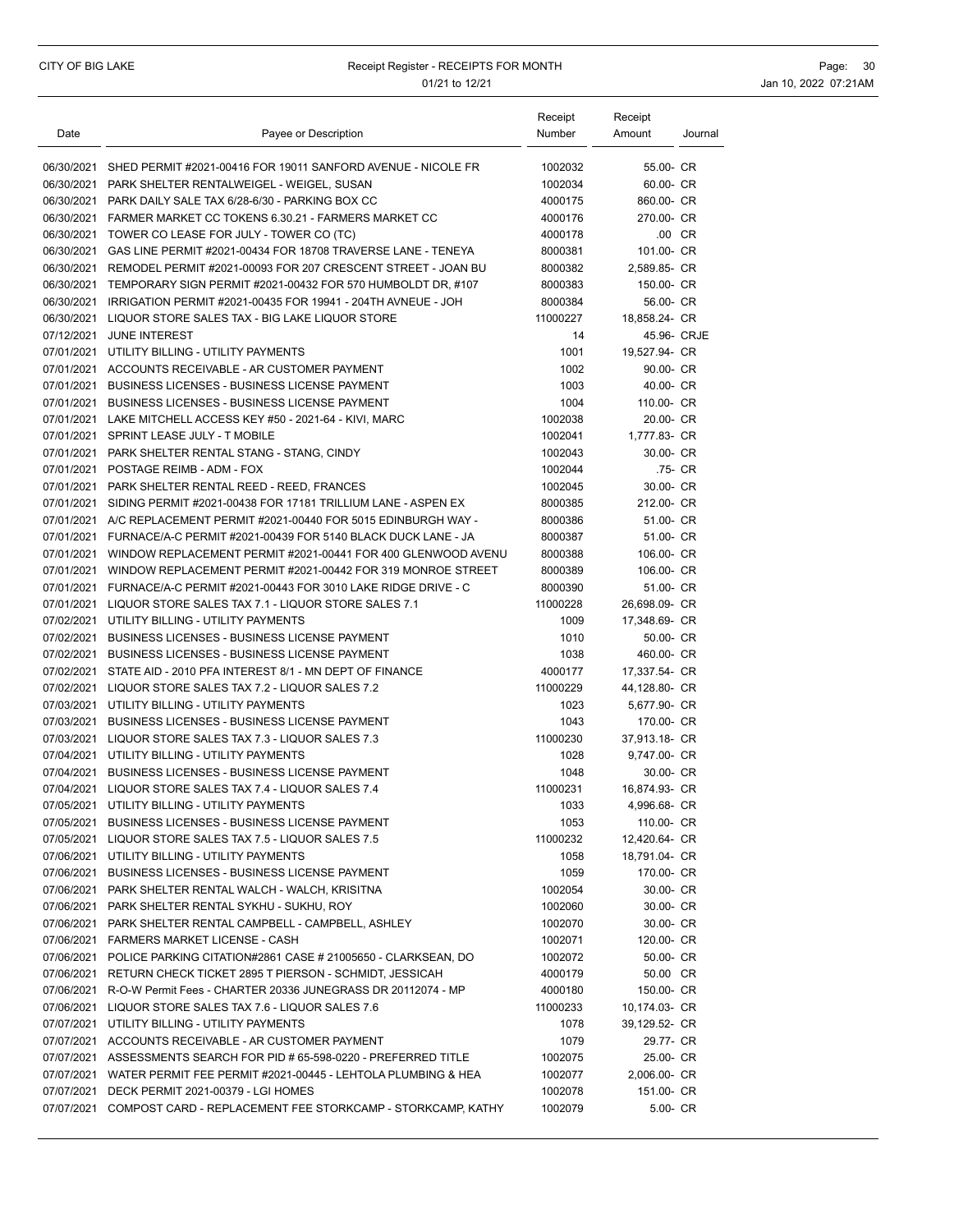### CITY OF BIG LAKE **Receipt Register - RECEIPTS FOR MONTH Page: 31** Page: 31 01/21 to 12/21 **Jan 10, 2022 07:21AM**

| Date | Payee or Description                                                                                                     | Receipt<br>Number  | Receipt<br>Amount           | Journal |
|------|--------------------------------------------------------------------------------------------------------------------------|--------------------|-----------------------------|---------|
|      | 07/07/2021 FENCE PERMIT # 2021-00413 FOR 5659 DUNDEE ALCOVE - PAHL, BRA                                                  | 1002081            | 55.00- CR                   |         |
|      | 07/07/2021 ADMIN COPIES - CASH                                                                                           | 1002083            | 2.50- CR                    |         |
|      | 07/07/2021 FIREPLACE PERMIT FOR 1061 HENNEPIN AVE - HAGEN FIREPLACE SOL                                                  | 1002084            | 101.00- CR                  |         |
|      | 07/07/2021 VEHICLE RELEASE - BERGER - CASH-BERGER                                                                        | 1002086            | 50.00- CR                   |         |
|      | 07/07/2021 PARKING CITATION 2781 - CASE 21004935 - BARRETT, STEPHANIE                                                    | 1002087            | 50.00- CR                   |         |
|      | 07/07/2021 FREEDOM ROCK PAVER - PETERSON - FREEDOM ROCK PAVERS                                                           | 1002088            | 100.00- CR                  |         |
|      | 07/07/2021 BULDING OTHER LICENSE CHECK FE 1095 Kilbirnie - Potter, Jona                                                  | 1002089            | 106.00- CR                  |         |
|      | 07/07/2021 STATE AID-2010 PFA PRINCIPAL-8.1 PYMT - MN DEPT OF FINANCE                                                    | 4000181            | 185,618.73- CR              |         |
|      | 07/07/2021 MUSIC IN PARK DONATIONS-SPUDFEST BEER - LUPULIN BREWING CO                                                    | 4000182            | 638.40- CR                  |         |
|      | 07/07/2021 REFUND FOR OVERCHARGE OF 2020 INVOICE - GRANITE ELECTRONICS                                                   | 4000184            | 54.00- CR                   |         |
|      | 07/07/2021 2021 PROPERTY TAX SETTLEMENT 1 - SHERBURNE CTY TREASURER                                                      | 4000185            | 1,186,724.42- CR            |         |
|      | 07/07/2021 PARK DAILY SALE TAX 7.1 - 7.4 - PARKING BOX CC 7.1-7.4                                                        | 4000186            | 5,125.00- CR                |         |
|      | 07/07/2021 LIQUOR STORE SALES TAX - BIG LAKE LIQUOR STORE                                                                | 11000234           | 14,059.97- CR               |         |
|      | 07/08/2021 UTILITY BILLING - UTILITY PAYMENTS                                                                            | 1096               | 18,566.59- CR               |         |
|      | 07/08/2021 BUSINESS LICENSES - BUSINESS LICENSE PAYMENT                                                                  | 1097               | 60.00- CR                   |         |
|      | 07/08/2021 BUSINESS LICENSES - BUSINESS LICENSE PAYMENT                                                                  | 1154               | 150.00- CR                  |         |
|      | 07/08/2021 BULDING OTHER LICENSE CHECK FE FOR 3157 LAKE RIDGE DR - SELA                                                  | 1002099            | 106.00- CR                  |         |
|      | 07/08/2021 FREEDOM ROCK PAVERS-SHANNON CREIGHTON - 5 - FREEDOM ROCK PAV                                                  | 1002108            | 1,500.00- CR                |         |
|      | 07/08/2021 SPECIAL EVENT PERMIT PROJECT SUNFLOWER - LUPILIN BREWING COM                                                  | 1002112            | 25.00- CR                   |         |
|      | 07/08/2021 FARMERS MARKET VENDOR FEES - CASH                                                                             | 1002113            | 20.00- CR                   |         |
|      | 07/08/2021 LIQUOR STORE SALES TAX - BIG LAKE LIQUOR STORE                                                                | 11000235           | 17,978.22- CR               |         |
|      | 07/09/2021 UTILITY BILLING - UTILITY PAYMENTS                                                                            | 1110               | 41.853.29- CR               |         |
|      | 07/09/2021 BUSINESS LICENSES - BUSINESS LICENSE PAYMENT                                                                  | 1111               | 90.00- CR                   |         |
|      | 07/09/2021 BUSINESS LICENSES - BUSINESS LICENSE PAYMENT                                                                  | 1155               | 20.00- CR                   |         |
|      | 07/09/2021 SHED PERMIT #2021-00425 FOR 5127 RIDGE ROAD - MATTHEW HANSEN                                                  | 1002116            | 55.00- CR                   |         |
|      | 07/09/2021 LIQUOR STORE SALES TAX - BIG LAKE LIQUOR STORE                                                                | 11000236           | 28,451.00- CR               |         |
|      | 07/10/2021 ACH Payment                                                                                                   | 6                  | 14,385.72- CRJE             |         |
|      | 07/10/2021 UTILITY BILLING - UTILITY PAYMENTS                                                                            | 1122               | 87,943.29- CR               |         |
|      | 07/10/2021 LIQUOR STORE SALES TAX - BIG LAKE LIQUOR STORE                                                                | 11000237           | 25,162.70- CR               |         |
|      | 07/11/2021 UTILITY BILLING - UTILITY PAYMENTS                                                                            | 1127               | 3,097.12- CR                |         |
|      | 07/11/2021 LIQUOR STORE SALES TAX - BIG LAKE LIQUOR STORE<br>07/11/2021 Voids receipt - 6.000056 - BIG LAKE LIQUOR STORE | 6000056<br>6000057 | 9,291.71- CR<br>9,291.71 CR |         |
|      | 07/11/2021 LIQUOR STORE SALES TAX - BIG LAKE LIQUOR STORE                                                                | 11000238           | 9,291.71- CR                |         |
|      | 07/12/2021 UTILITY BILLING - UTILITY PAYMENTS                                                                            | 1136               | 34,435.14- CR               |         |
|      | 07/12/2021 BUSINESS LICENSES - BUSINESS LICENSE PAYMENT                                                                  | 1137               | 120.00- CR                  |         |
|      | 07/12/2021 BUSINESS LICENSES - BUSINESS LICENSE PAYMENT                                                                  | 1266               | 70.00- CR                   |         |
|      | 07/12/2021 POLICE ADMIN CITE EXHIBITION DRIVING CASE # 21005483 - ALBRE                                                  | 1002125            | 75.00- CR                   |         |
|      | 07/12/2021 DECK PERMIT # 2021-00428 FOR 1541 KASOTA ST - VASQUEZ, CLAUD                                                  | 1002130            | 151.00- CR                  |         |
|      | 07/12/2021 SPEC EVENT PERMIT - MCPETE'S SEPT CAR SHOW - MCPETES                                                          | 1002131            | 25.00- CR                   |         |
|      | 07/12/2021 PARK SHELTER RENTAL NYLUND - NYLUND, ALISON                                                                   | 1002137            | 30.00- CR                   |         |
|      | 07/12/2021 POLICE PARKING CITATION # 2539 CASE # 21005952 - RIPPENTROP.                                                  | 1002138            | 50.00- CR                   |         |
|      | 07/12/2021 PREPAID PROJECT 99268 65-544-0810 - EXECUTIVE ASSOCIATIES TI                                                  | 4000187            | 685.38- CR                  |         |
|      | 07/12/2021 NSP-HABITAT PROG INC 4984 MITCHELL - QTR 2 - CENTRAL MN HABI                                                  | 4000188            | 887.63- CR                  |         |
|      | 07/12/2021 JERKY SHOPPE LEASE-GF JULY LEASE - THE JERKEY SHOPPE                                                          | 4000189            | 1,064.04- CR                |         |
|      | 07/12/2021 FREEDOM ROCK PAVERS - KATHY MEYER - 3 - FREEDOM ROCK PAVERS                                                   | 4000190            | 300.00- CR                  |         |
|      | 07/12/2021 PARK DAILY SALE TAX 7.5-7.11 - PARKING BOX CC                                                                 | 4000191            | 5,090.00- CR                |         |
|      | 07/12/2021 FARMER MARKET CC TOKENS 7.7.21 - FARMER MARKETS CC 7.7                                                        | 4000192            | 210.00- CR                  |         |
|      | 07/12/2021 FURNACE PERMIT #2021-00444 FOR 1471 POWELL STREET NORTH - TA                                                  | 8000391            | 51.00- CR                   |         |
|      | 07/12/2021 WATER HEATER PERMIT #2012-00452 FOR 393 PHYLLIS STREET - TRI                                                  | 8000392            | 56.00- CR                   |         |
|      | 07/12/2021 DOOR PERMIT #2021-00453 FOR 798 INDEPENDENCE DRIVE - JONATHA                                                  | 8000393            | 106.00- CR                  |         |
|      | 07/12/2021 WATER HEATER PERMIT #2021-00454 FOR 432 SHANNON DRIVE - JOE                                                   | 8000394            | 56.00- CR                   |         |
|      | 07/12/2021 AIR CONDITIONER PERMIT #2021-00456 FOR 101 ADDISON WAY - MAR                                                  | 8000395            | 51.00- CR                   |         |
|      | 07/12/2021 DOOR PERMIT #2021-00457 FOR 585 WILLIAM STREET - AARON ANDRE                                                  | 8000396            | 101.00- CR                  |         |
|      | 07/12/2021 WATER HEATER PERMIT #2021-00458 FOR 19364 KAREN LANE - RICK                                                   | 8000397            | 56.00- CR                   |         |
|      | 07/12/2021 WATER HEATER PERMIT #2021-00459 FOR 5031 MITCHELL ROAD - JOE                                                  | 8000398            | 56.00- CR                   |         |
|      | 07/12/2021 FREEDOM ROCK DONATIONS - RICHARD VOGT                                                                         | 8000399            | 100.00- CR                  |         |
|      | 07/12/2021 LIQUOR STORE SALES TAX - BIG LAKE LIQUOR STORE                                                                | 11000239           | 12,672.68- CR               |         |
|      |                                                                                                                          |                    |                             |         |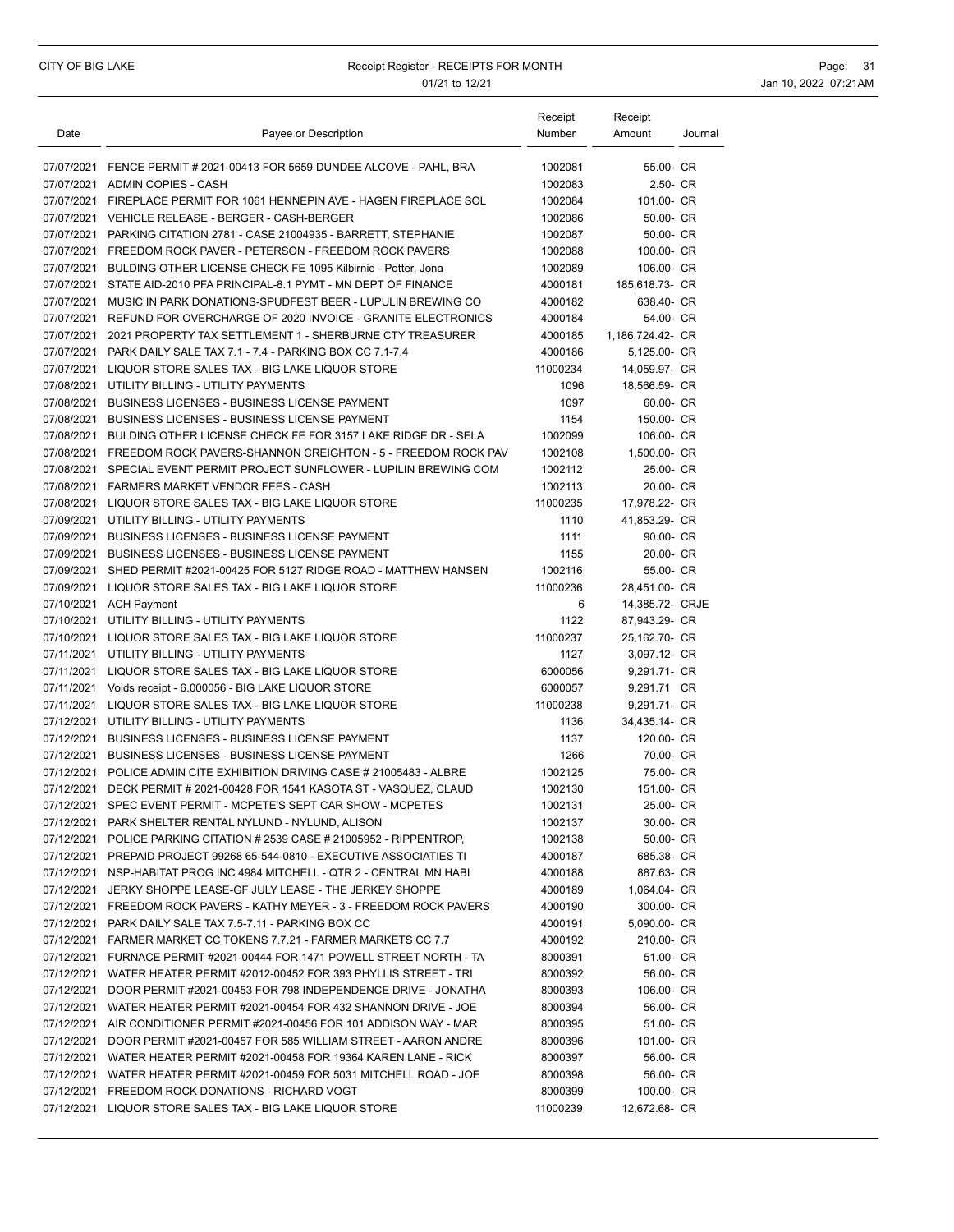### CITY OF BIG LAKE **Receipt Register - RECEIPTS FOR MONTH Page: 32** Page: 32 01/21 to 12/21 **Jan 10, 2022 07:21AM**

| Date | Payee or Description                                                                                               | Receipt<br>Number | Receipt<br>Amount     | Journal |
|------|--------------------------------------------------------------------------------------------------------------------|-------------------|-----------------------|---------|
|      |                                                                                                                    |                   |                       |         |
|      | 07/13/2021 UTILITY BILLING - UTILITY PAYMENTS                                                                      | 1174              | 8,355.42- CR          |         |
|      | 07/13/2021 ACCOUNTS RECEIVABLE - AR CUSTOMER PAYMENT                                                               | 1175              | 5.551.39- CR          |         |
|      | 07/13/2021 BUSINESS LICENSES - BUSINESS LICENSE PAYMENT                                                            | 1176              | 40.00- CR             |         |
|      | 07/13/2021 BUSINESS LICENSES - BUSINESS LICENSE PAYMENT                                                            | 1238<br>1267      | 30.00- CR<br>30.00 CR |         |
|      | 07/13/2021 BUSINESS LICENSES - BUSINESS LICENSE PAYMENT<br>07/13/2021 BUSINESS LICENSES - BUSINESS LICENSE PAYMENT | 1312              | 30.00- CR             |         |
|      | 07/13/2021 COMPOST CARD - REPLACEMENT PERRY - PERRY, DAWN                                                          | 1002142           | 5.00- CR              |         |
|      | 07/13/2021 POLICE PARKING CITATION #1525 CASE #21004738 - BEECHER, NI                                              | 1002145           | 55.00- CR             |         |
|      | 07/13/2021 POLICE PARKING CITATION # 2867 CASE # 21005656 - CASH                                                   | 1002146           | 25.00- CR             |         |
|      | 07/13/2021 POLICE PARKING CITATION # 2863 CASE # 21005650 - SCHAKE, ANG                                            | 1002147           | 50.00- CR             |         |
|      | 07/13/2021 POLICE PARKING CITATION # 2531 CASE # 21005556 - WETTLELAND,                                            | 1002148           | 50.00- CR             |         |
|      | 07/13/2021 POLICE PARKING CITATION # 2527 CASE # 21005428 - REIMANN, KY                                            | 1002149           | 50.00- CR             |         |
|      | 07/13/2021 POLICE PARKING CITATION # 2779 CASE # 21004933 - CASH                                                   | 1002150           | 55.00- CR             |         |
|      | 07/13/2021 POLICE K-9 UNIT DONATIONS CASE # 21005975 - CASH                                                        | 1002152           | 20.00- CR             |         |
|      | 07/13/2021 BASEMENT FINISH PERMIT #2021-00455 FOR 17114 TRILLIUM LANE -                                            | 1002155           | 151.00- CR            |         |
|      | 07/13/2021 PARK SHELTER RENTAL TIEDEKEN - TIEDEKEN, JASMINE                                                        | 1002157           | 30.00- CR             |         |
|      | 07/13/2021 ASSESSMENTS SEARCH PID # 65-590-0105 - EPIC PROPERTY SERVICE                                            | 1002158           | 25.00- CR             |         |
|      | 07/13/2021 LIQUOR STORE SALES TAX - BIG LAKE LIQUOR STORE                                                          | 6000058           | 12,918.15- CR         |         |
|      | 07/13/2021 Voids receipt - 6.000058 - BIG LAKE LIQUOR STORE                                                        | 6000059           | 12,918.15 CR          |         |
|      | 07/13/2021 ROOF PERMIT #2021-00462 FOR 3265 LAKE RIDGE DRIVE - CHARLES                                             | 8000404           | 106.00- CR            |         |
|      | 07/13/2021 DOOR PERMIT #2021-00463 FOR 5640 LOON DRIVE - GREG RAMEL                                                | 8000405           | 106.00- CR            |         |
|      | 07/13/2021 WINDOW PERMIT #2021-00417 FOR 490 SULLIVAN WAY - DANIEL RUEG                                            | 8000406           | 106.00- CR            |         |
|      | 07/13/2021 Voids receipt - 8.000406 - DANIEL RUEGEMER                                                              | 8000407           | 106.00 CR             |         |
|      | 07/13/2021 WINDOW PERMIT #2021-00417 FOR 490 SULLIVAN WAY - DANIEL RUEG                                            | 8000408           | 106.00- CR            |         |
|      | 07/13/2021 LIQUOR STORE SALES TAX - BIG LAKE LIQUOR STORE                                                          | 11000245          | 12,918.15- CR         |         |
|      | 07/14/2021 UTILITY BILLING - UTILITY PAYMENTS                                                                      | 1191              | 7,690.96- CR          |         |
|      | 07/14/2021 BUSINESS LICENSES - BUSINESS LICENSE PAYMENT                                                            | 1268              | 60.00- CR             |         |
|      | 07/14/2021 ASSESSMENTS SEARCH FOR PID # 65-515-0426 - PROPLOGIX LLC                                                | 1002160           | 25.00- CR             |         |
|      | 07/14/2021 PARK SHELTER RENTALS -LAKESIDE LOWER (08-22-21) - KARI LUCKE                                            | 1002161           | 60.00- CR             |         |
|      | 07/14/2021 DRIVEWAY PERMIT #2021-00426 FOR 807 HARRISON DR - ALICIA KLE                                            | 1002162           | 55.00- CR             |         |
|      | 07/14/2021 POLICE PARKING CITATION # 2862 CASE # 21005650 - EVENSKI                                                | 1002163           | 50.00- CR             |         |
|      | 07/14/2021 POLICE FINGERPRINTING - CASH                                                                            | 1002164           | 25.00- CR             |         |
|      | 07/14/2021 POLICE PARKING CITATION CORNELIA SMITH - SMITH, CORNELIA                                                | 1002165           | 50.00- CR             |         |
|      | 07/14/2021 FREEDOM ROCK PAVER FOR R RENO (CASH) - FREEDOM ROCK PAVERS                                              | 4000193           | 100.00- CR            |         |
|      | 07/14/2021 FREEDOM ROCK PAVERS - LAURIE PETERSON - FREEDOM ROCK DONATIO                                            | 4000194           | 200.00- CR            |         |
|      | 07/14/2021 FREEDOM ROCK PAVER - JAY WAALEN - FREEDOM ROCK DONATIONS                                                | 4000195           | 200.00- CR            |         |
|      | 07/14/2021 FREEDOM ROCK PAVER-AUTO STOP 2 PAVERS - FREEDOM ROCK DONATI                                             | 4000196           | 700.00- CR            |         |
|      | 07/14/2021 RPZ INSTALL PERMIT #2021-00468 FOR 18973 ENGLE WOOD DRIVE -                                             | 8000409           | 107.00- CR            |         |
|      | 07/14/2021  Voids receipt - 8.000409 - SERVICE STAR PLUMBING / NATHAN PE                                           | 8000410           | 107.00 CR             |         |
|      | 07/14/2021 RPZ INSTALL PERMIT #2021-00468 FOR 18973 ENGLE WOOD DRIVE -                                             | 8000411           | 107.00- CR            |         |
|      | 07/14/2021 LIQUOR STORE SALES TAX - BIG LAKE LIQUOR STORE                                                          | 11000240          | 14,033.82- CR         |         |
|      | 07/15/2021 UTILITY BILLING - UTILITY PAYMENTS                                                                      | 1204              | 4,936.18- CR          |         |
|      | 07/15/2021 ACCOUNTS RECEIVABLE - AR CUSTOMER PAYMENT                                                               | 1205              | 8,689.58- CR          |         |
|      | 07/15/2021 BUSINESS LICENSES - BUSINESS LICENSE PAYMENT                                                            | 1206              | 90.00- CR             |         |
|      | 07/15/2021 BUSINESS LICENSES - BUSINESS LICENSE PAYMENT                                                            | 1269              | 20.00- CR             |         |
|      | 07/15/2021 LIQUOR VIOLATIONS-EL LORO - RACKS INC                                                                   | 1002167           | 750.00- CR            |         |
|      | 07/15/2021 LIQUOR VIOLATIONS - FRIENDLY BUFFALO - TD RESTAURANTS LLC                                               | 1002168           | 750.00- CR            |         |
|      | 07/15/2021 ASSESSMENTS SEARCHES FOR PID # 65-446-0275 & 65-598-0205 - P                                            | 1002169           | 50.00- CR             |         |
|      | 07/15/2021 FREEDOM ROCK PAVER - SETH HANSEN - FREEDOM ROCK DONATION                                                | 1002170           | 100.00- CR            |         |
|      | 07/15/2021 LIQUOR VIOLATIONS MCPETES - MCPETE'S SPORTSBAR & LANES                                                  | 1002172           | 750.00- CR            |         |
|      | 07/15/2021 LIQUOR VIOLATIONS KWIK TRIP INC - KWIK TRIP INC                                                         | 1002173           | 750.00- CR            |         |
|      | 07/15/2021 NON SOLICITING SIGNS - CASH                                                                             | 1002174           | 3.00- CR              |         |
|      | 07/15/2021 FREEDOM ROCKPAVERS - DEB JOHNSON (3) - FREEDOM ROCK DONATION                                            | 1002175           | 300.00- CR            |         |
|      | 07/15/2021 PARK SHELTER RENTAL MAXON - MAXSON, ERICA                                                               | 1002176           | 30.00- CR             |         |
|      | 07/15/2021 ASSESSMENTS SEARCH FOR PID # 65-471-0310 - EPIC PROPERTY SER                                            | 1002178           | 25.00- CR             |         |
|      | 07/15/2021 FREEDOM ROCK PAVER - LORI HOOK - FREEDOM ROCK DONATION                                                  | 4000197           | 100.00- CR            |         |
|      | 07/15/2021 FREEDOM ROCK PAVER - SCOTT SHUTT - FREEDOM ROCK DONATIONS                                               | 4000198           | 100.00- CR            |         |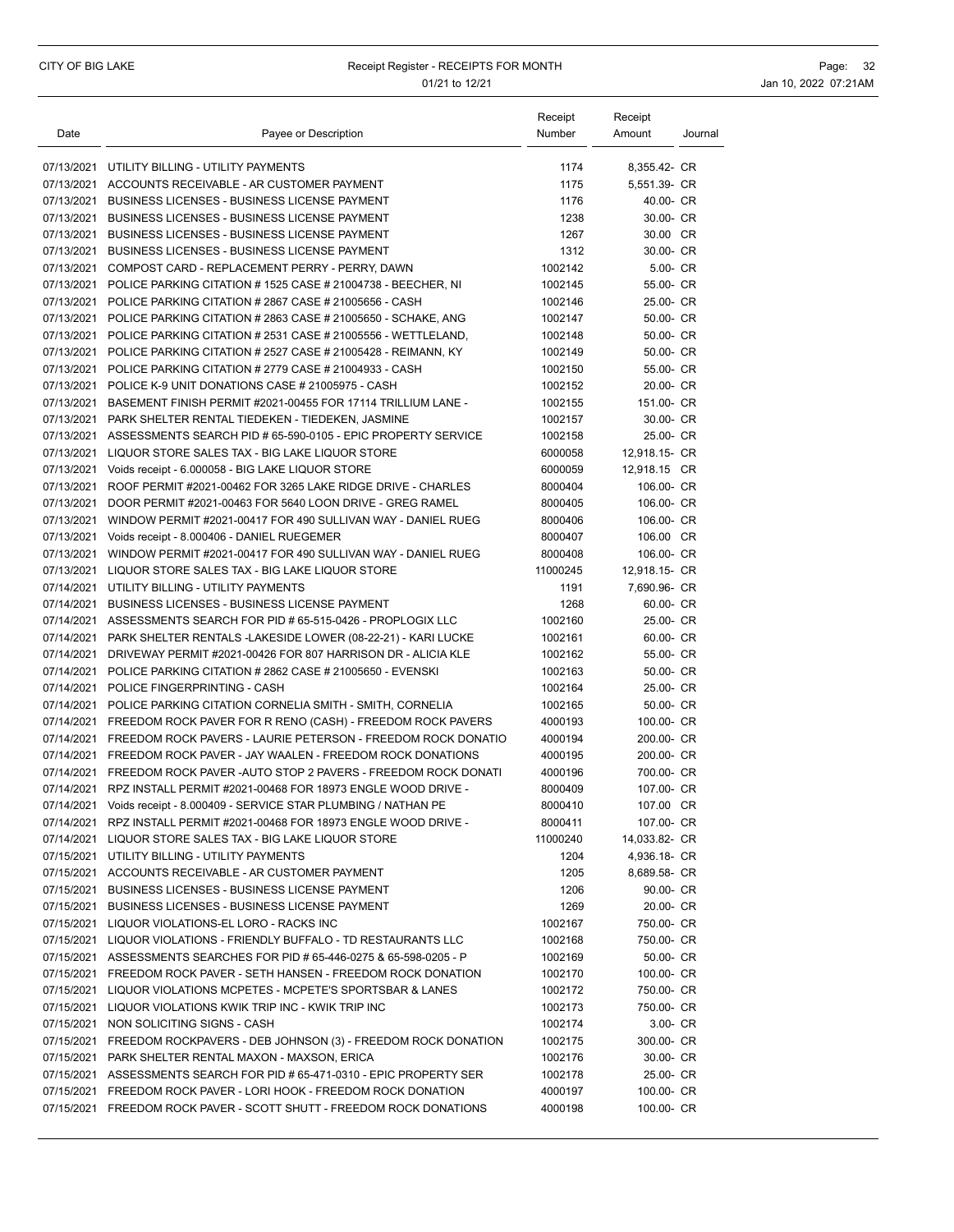| Date | Payee or Description                                                                                                                              | Receipt<br>Number  | Receipt<br>Amount        | Journal |
|------|---------------------------------------------------------------------------------------------------------------------------------------------------|--------------------|--------------------------|---------|
|      |                                                                                                                                                   |                    |                          |         |
|      | 07/15/2021 FREEDOM ROCK PAVERS - MELISSA WANNER (2) - FREEDOM ROCK DONA                                                                           | 4000199            | 200.00- CR               |         |
|      | 07/15/2021 FREEDOM ROCK PAVER - SANDY PETROWSKI - FREEDOM ROCK DONATIO                                                                            | 4000200            | 100.00- CR               |         |
|      | 07/15/2021 FREEDOM ROCK PAVERS - ELIZABETH KNUTSON - FREEDOM ROCK DONAT                                                                           | 4000201            | 100.00- CR               |         |
|      | 07/15/2021 FREEDOM ROCK PAVER - DIANE MAROHN - FREEDOM ROCK DONATIONS                                                                             | 4000202            | 100.00- CR               |         |
|      | 07/15/2021 FREEDOM ROCK PAVER - JANIE CRAIG - FREEDOM ROCK DONATION                                                                               | 4000203            | 100.00- CR               |         |
|      | 07/15/2021 FREEDOM ROCK PAVER - JENNIFER CHRISTENSEN (2) - FREEDOM ROCK<br>07/15/2021 FREEDOM ROCK PAVER - DANELLE WEISMANN - FREEDOM ROCK DONATI | 4000204<br>4000205 | 200.00- CR<br>100.00- CR |         |
|      | 07/15/2021 WINDOW REPLACEMENT PERMIT #2021-00470 FOR 205 MAPLE LANE - B                                                                           | 8000412            | 106.00- CR               |         |
|      | 07/15/2021 FURNACE/A-C REPLACEMENT PERMIT #2021-00472 FOR 159 TURNBERRY                                                                           | 8000413            | 51.00- CR                |         |
|      | 07/15/2021 FURNACE/A-C REPLACEMENT PERMIT #2021-00473 FOR 1231 VERNON S                                                                           | 8000414            | 51.00- CR                |         |
|      | 07/15/2021 NEW HOME PERMIT #2021-00356 FOR 377 KAREN LANE - JP BROOKS I                                                                           | 8000415            | 14,375.18- CR            |         |
|      | 07/15/2021 FENCE PERMIT #2021-00431 FOR 19182 SANFORD AVENUE - MITCHELL                                                                           | 8000417            | 55.00- CR                |         |
|      | 07/15/2021 LIQUOR STORE SALES TAX - BIG LAKE LIQUOR STORE                                                                                         | 11000241           | 19,183.06- CR            |         |
|      | 07/16/2021 UTILITY BILLING - UTILITY PAYMENTS                                                                                                     | 1219               | 2,530.01- CR             |         |
|      | 07/16/2021 BUSINESS LICENSES - BUSINESS LICENSE PAYMENT                                                                                           | 1270               | 60.00- CR                |         |
|      | 07/16/2021  FARMERS MARKET LICENSE GREGORY - GREGORY, VALERIE                                                                                     | 1002180            | 120.00- CR               |         |
|      | 07/16/2021 LIQUOR VIOLATIONS - LAKE LIQUOR (CITY OF BIG LAKE)                                                                                     | 1002181            | 750.00- CR               |         |
|      | 07/16/2021 PARK SHELTER RENTAL LOEGERING - LOEGERING, DAN                                                                                         | 1002182            | 30.00- CR                |         |
|      | 07/16/2021 FREEDOM ROCK PAVER - DEB JOHNSON - FREEDOM ROCK DONATIONS                                                                              | 4000209            | 100.00- CR               |         |
|      | 07/16/2021 FREEDOM ROCK PAVERS - JANICE HALVORSON (2) - FREEDOM ROCK DO                                                                           | 4000210            | 200.00- CR               |         |
|      | 07/16/2021 DRIVEWAY PERMIT #2021-00351 FOR 5528 ABERDEEN WAY - ALICIA K                                                                           | 8000419            | 55.00- CR                |         |
|      | 07/16/2021 BASEMENT FINISH PERMIT #2021-00450 FOR 20376 JUNEGRASS DRIVE                                                                           | 8000420            | 151.00- CR               |         |
|      | 07/16/2021 LIQUOR STORE SALES TAX - BIG LAKE LIQUOR STORE                                                                                         | 11000243           | 31,603.71- CR            |         |
|      | 07/17/2021 UTILITY BILLING - UTILITY PAYMENTS                                                                                                     | 1230               | 1,024.59- CR             |         |
|      | 07/17/2021 BUSINESS LICENSES - BUSINESS LICENSE PAYMENT                                                                                           | 1313               | 230.00- CR               |         |
|      | 07/17/2021 LIQUOR STORE SALES TAX - BIG LAKE LIQUOR STORE                                                                                         | 11000244           | 28,759.87- CR            |         |
|      | 07/18/2021 UTILITY BILLING - UTILITY PAYMENTS                                                                                                     | 1235               | 628.33- CR               |         |
|      | 07/18/2021 BUSINESS LICENSES - BUSINESS LICENSE PAYMENT                                                                                           | 1271               | 110.00- CR               |         |
|      | 07/18/2021 LIQUOR STORE SALES TAX - BIG LAKE LIQUOR STORE                                                                                         | 11000242           | 7,870.47- CR             |         |
|      | 07/19/2021 UTILITY BILLING - UTILITY PAYMENTS                                                                                                     | 1243               | 5,629.78- CR             |         |
|      | 07/19/2021 ACCOUNTS RECEIVABLE - AR CUSTOMER PAYMENT                                                                                              | 1244               | 19,505.09- CR            |         |
|      | 07/19/2021 BUSINESS LICENSES - BUSINESS LICENSE PAYMENT                                                                                           | 1245               | 30.00- CR                |         |
|      | 07/19/2021 LIQUOR VIOLATIONS TOOTIES - TOOTIES LAKESIDE PUB                                                                                       | 1002184            | 750.00- CR               |         |
|      | 07/19/2021 FENCE PERMIT # 2021-00424 FOR 530 GLENWOOD AVE - BESTE, NICH                                                                           | 1002187            | 55.00- CR                |         |
|      | 07/19/2021 POLICE PARKING CITATION # 2754 CASE # 21005050 - CALLEROS, J                                                                           | 1002188            | 50.00- CR                |         |
|      | 07/19/2021 PARK SHELTER RENTAL BEAMAN - BEAMAN, ASHLEY                                                                                            | 1002191            | 30.00- CR                |         |
|      | 07/19/2021 POLICE PARKING CITATION # 2529 CASE # 21005527 - OLESEN, JAM                                                                           | 1002192            | 50.00- CR                |         |
|      | 07/19/2021 POLICE PARKING CITATION # 2541 CASE # 21005952 - NELSON, DAV                                                                           | 1002193            | 50.00- CR                |         |
|      | 07/19/2021 POLICE PARKING CITATION # 2684 CASE # 21005739 - DEGREEF, JO                                                                           | 1002194            | 50.00- CR                |         |
|      | 07/19/2021 POLICE PARKING CITATION # 2679 CASE # 21005739 - CASH                                                                                  | 1002195            | 50.00- CR                |         |
|      | 07/19/2021 2021 LGA ALLOCATIONS 1ST HALF - MN DEPT OF FINANCE                                                                                     | 4000211            | 378,057.50- CR           |         |
|      | 07/19/2021  FARMER MARKET CC TOKENS 7.14.2021 - FARMERS MARKET CC 7.14                                                                            | 4000212            | 90.00- CR                |         |
|      | 07/19/2021 PARK DAILY SALE TAX 7.12-7.18 - PARKING BOX CC                                                                                         | 4000213            | 5,665.00- CR             |         |
|      | 07/19/2021 FARMER MARKET - GRANTS-STATE-HUNGER SOLUTIONS ADMINISTRATION                                                                           | 4000214            | 700.00- CR               |         |
|      | 07/19/2021 FREEDOM ROCK DON - CHECK RETURN CREIGHTON - SHANNON/SCOTT C                                                                            | 4000215            | 500.00 CR                |         |
|      | 07/19/2021 FREEDOM ROCK PAVER - MARC LAWRANCE - MARC LAWRANCE                                                                                     | 4000216            | 100.00- CR               |         |
|      | 07/19/2021 FREEDOM ROCK PAVER - LINDA PAULSON - LINDA PAULSON                                                                                     | 4000217            | 100.00- CR               |         |
|      | 07/19/2021 CASE 21004190 SCHLEGEL 2012 FORD ESCAPTE - JOHN CHRISTOPHER                                                                            | 4000218            | 1,500.00- CR             |         |
|      | 07/19/2021 WATER HOOKUP AT KAREN LN & HENRY RD (WRIGHTS CROSSING 2" IRR                                                                           | 8000421            | 150.00- CR               |         |
|      | 07/19/2021 DRIVEWAY PERMIT #2021-00433 FOR 330 MONTANA AVENUE - BRADLEY                                                                           | 8000422            | 55.00- CR                |         |
|      | 07/19/2021 R-O-W Permit Fee for work @ 581 William Street - TERRY BROS                                                                            | 8000423            | 150.00- CR               |         |
|      | 07/19/2021 Voids receipt - 8.000421 - MOTIVE EXCAVATING & SITE WORKS LL                                                                           | 8000424            | 150.00 CR                |         |
|      | 07/19/2021 WATER HOOKUP AT KAREN LN & HENRY RD (WRIGHTS CROSSING 2" IRR                                                                           | 8000425            | 150.00- CR               |         |
|      | 07/19/2021 Voids receipt - 8.000425 - MOTIVE EXCAVATING & SITE WORKS LL                                                                           | 8000426            | 150.00 CR                |         |
|      | 07/19/2021 R-O-W Permit Fees for work @ 581 William Street - BRANDON CH                                                                           | 8000427            | 150.00- CR               |         |
|      | 07/19/2021 Voids receipt - 8.000423 - TERRY BROS INC                                                                                              | 8000428            | 150.00 CR                |         |
|      | 07/19/2021 WATER HOOKUP AT KAREN LN & HENRY RD (WRIGHTS CROSSING 2" IR                                                                            | 8000429            | 150.00- CR               |         |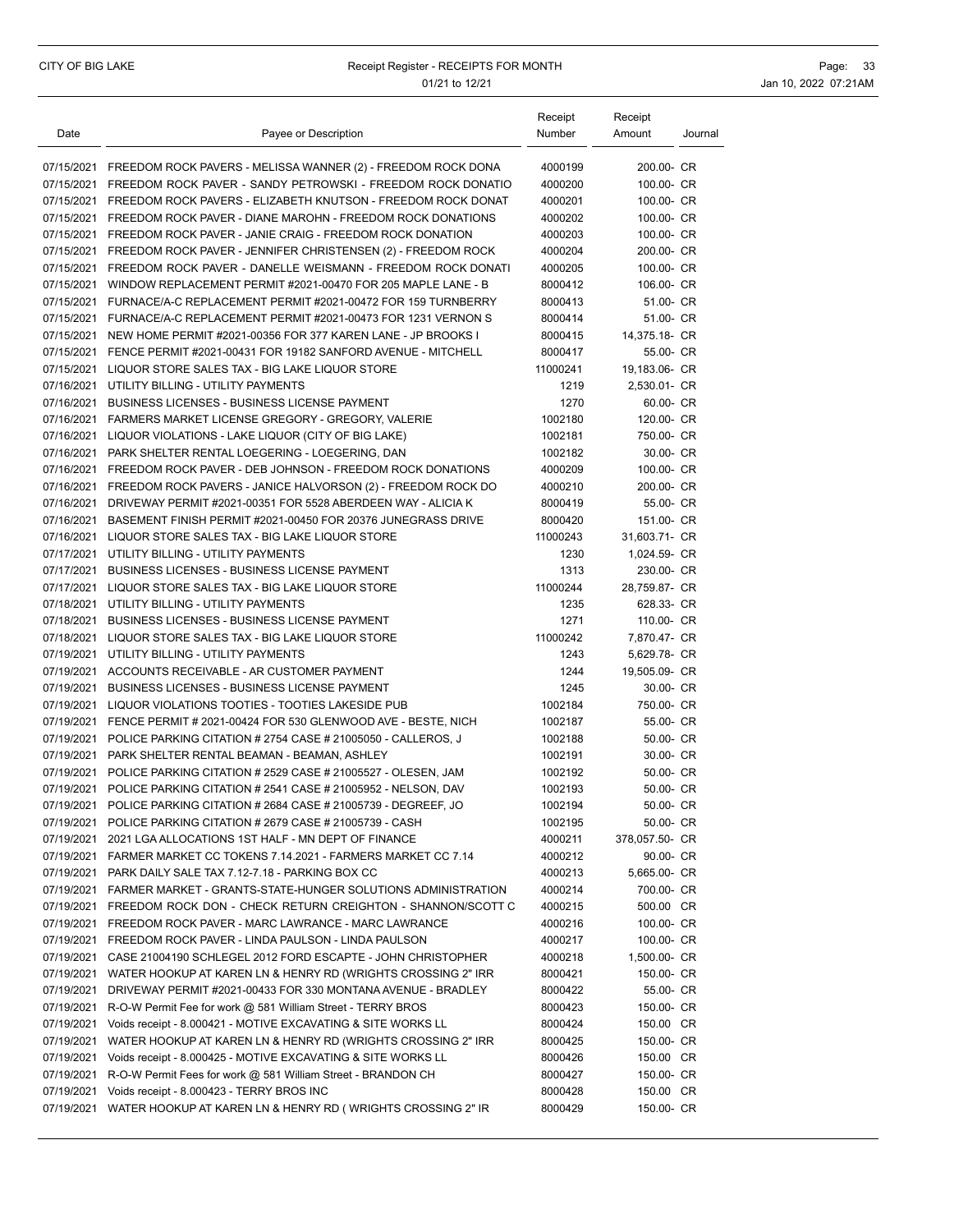### CITY OF BIG LAKE **Receipt Register - RECEIPTS FOR MONTH Page: 34** Page: 34 01/21 to 12/21 **Jan 10, 2022 07:21AM**

|      |                                                                             | Receipt  | Receipt       |         |
|------|-----------------------------------------------------------------------------|----------|---------------|---------|
| Date | Payee or Description                                                        | Number   | Amount        | Journal |
|      |                                                                             |          |               |         |
|      | 07/19/2021 LIQUOR STORE SALES TAX - BIG LAKE LIQUOR STORE                   | 11000246 | 14,406.89- CR |         |
|      | 07/20/2021 UTILITY BILLING - UTILITY PAYMENTS                               | 1298     | 4,505.57- CR  |         |
|      | 07/20/2021 BUSINESS LICENSES - BUSINESS LICENSE PAYMENT                     | 1299     | 20.00- CR     |         |
|      | 07/20/2021 BUSINESS LICENSES - BUSINESS LICENSE PAYMENT                     | 1378     | 90.00- CR     |         |
|      | 07/20/2021   FENCE & SHED PERMITS   2021-00475 & 2021-00474 - ZAVALA, MARLE | 1002196  | 110.00- CR    |         |
|      | 07/20/2021 FENCE PERMIT 2021-00479. 130 POWELL ST N - SUNDSTROM, NICOLE     | 1002197  | 55.00- CR     |         |
|      | 07/20/2021 REMODEL PERMIT #2021-00478 FOR 100 JEFERSON BLVD - DONNA SHO     | 1002198  | 444.66- CR    |         |
|      | 07/20/2021 POLICE PARKING CITATION # 2865 CASE # 21005656 - WILABY, SAR     | 1002199  | 25.00- CR     |         |
|      | 07/20/2021 FENCE PERMIT 2021-0046018951 ENGLEWOOD - AMI NELSON              | 1002200  | 55.00- CR     |         |
|      | 07/20/2021 POLICE PARKING CITATION MOHAMED - MOHAMED, HODAN                 | 1002206  | 50.00- CR     |         |
|      | 07/20/2021 FREEDOM ROCK PAVERS REPLACED RETURN CHECK - SCOTT/SHANNON        | 4000219  | 500.00- CR    |         |
|      | 07/20/2021 FREEDOM ROCK PAVER - JESSICA MOREN (5) - FREEDOM ROCK DONATI     | 4000220  | 500.00- CR    |         |
|      | 07/20/2021 FREEDOM ROCK BENCH - BL BEYOND THE YELLOW RIBBON - FREEDOM R     | 4000221  | 800.00- CR    |         |
|      | 07/20/2021 SINGLE FAMILY REGISTRATION - 3355 LAKE VIEW LANE - JESSICA M     | 8000430  | 50.00- CR     |         |
|      | 07/20/2021 DECK PERMIT 2021-00464 FOR 21508 LENA TRAIL - MICHAEL HOLST      | 8000431  | 156.00- CR    |         |
|      | 07/20/2021 FENCE PERMIT 2021-00471 FOR 846 HARRISON DRIVE - RAYMOND AND     | 8000432  | 55.00- CR     |         |
|      | 07/20/2021 LIQUOR STORE SALES TAX - BIG LAKE LIQUOR STORE                   | 11000247 | 13,907.63- CR |         |
|      | 07/21/2021 UTILITY BILLING - UTILITY PAYMENTS                               | 1332     | 5,370.83- CR  |         |
|      | 07/21/2021 BUSINESS LICENSES - BUSINESS LICENSE PAYMENT                     | 1333     | 10.00- CR     |         |
|      | 07/21/2021 BUSINESS LICENSES - BUSINESS LICENSE PAYMENT                     | 1400     | 10.00- CR     |         |
|      | 07/21/2021 FREEDOM ROCK PAVER-CANDY LARSON -2 - FREEDOM ROCK DONATIONS      | 1002209  | 2,700.00- CR  |         |
|      | 07/21/2021 ASSESSMENTS SEARCH FOR PID # 65-475-0414 - EPIC PROPERTY SER     | 1002210  | 25.00- CR     |         |
|      | 07/21/2021 LIQ STORE DONATION PASS THRU-MMBA FOLDS OF HONER - LIQUOR ST     | 4000222  | 158.00- CR    |         |
|      | 07/21/2021 FURNACE PERMIT #2021-00486 FOR 4440 STERLING DRIVE - LINDA D     | 8000433  | 51.00- CR     |         |
|      | 07/21/2021 SIGN PERMIT #2021-00487 FOR 550 MINNESOTA AVE - JOSEPH SCHLE     | 8000434  | 100.00- CR    |         |
|      | 07/21/2021 LIQUOR STORE SALES TAX - BIG LAKE LIQUOR STORE                   | 11000248 | 14,336.02- CR |         |
|      | 07/21/2021 Voids receipt - 11.000248 - BIG LAKE LIQUOR STORE                | 11000249 | 14,336.02 CR  |         |
|      | 07/21/2021 LIQUOR STORE SALES TAX - BIG LAKE LIQUOR STORE                   | 11000253 | 14,336.02- CR |         |
|      | 07/22/2021 UTILITY BILLING - UTILITY PAYMENTS                               | 1346     | 3,870.81- CR  |         |
|      | 07/22/2021 BUSINESS LICENSES - BUSINESS LICENSE PAYMENT                     | 1405     | 10.00- CR     |         |
|      | 07/22/2021 ZONING PERMIT-FENCE 2021-00420 - DEMBINSKI, FRED                 | 1002212  | 55.00- CR     |         |
|      | 07/22/2021 BUILDING OTHERS - PERMITS - PRUDHOMME, CHRIS                     | 1002213  | 55.00- CR     |         |
|      | 07/22/2021 FARMERS MARKET LICENSE - CASH                                    | 1002216  | 60.00- CR     |         |
|      | 07/22/2021 Voids receipt - 1.002213 - PRUDHOMME, CHRIS                      | 1002217  | 55.00 CR      |         |
|      | 07/22/2021 BUILDING OTHERS - PERMITS - PRUDHOMME, CHRIS                     | 1002218  | 55.00- CR     |         |
|      | 07/22/2021 NEW HOME PERMIT #2021-00429 FOR 20122 ESTHER PARKWAY - PROGR     | 8000435  | 14,625.68- CR |         |
|      | 07/22/2021 NEW HOME PERMIT #2021-00430 FOR 20110 ESTHER PARKWAY - PROGR     | 8000436  | 14,661.41- CR |         |
|      | 07/22/2021 FIREPLACE PERMIT #2021-00488 FOR 1061 EAGLE LAKE ROAD NORTH      | 8000437  | 101.00- CR    |         |
|      | 07/22/2021 POOL PERMIT #2021-00465 FOR 17080 LUPINE LANE - HECTOR VILLA     | 8000438  | 55.00- CR     |         |
|      | 07/22/2021 ROOF PERMIT #2021-00490 FOR 490 KAREN LANE - TRAVIS CREG / A     | 8000439  | 106.00- CR    |         |
|      | 07/22/2021 MECHANICAL REMODEL PERMIT #2021-00491 FOR 207 CRESCENT STREE     | 8000440  | 101.00- CR    |         |
|      | 07/22/2021 Voids receipt - 8.000439 - TRAVIS CREG / A BETTER WAY TO BUI     | 8000441  | 106.00 CR     |         |
|      | 07/22/2021 ROOF PERMIT #2021-00490 FOR 490 KAREN LANE - TRAVIS CREG / A     | 8000442  | 106.00- CR    |         |
|      | 07/22/2021 LIQUOR STORE SALES TAX - BIG LAKE LIQUOR STORE                   | 11000250 | 18,272.91- CR |         |
|      | 07/23/2021 UTILITY BILLING - UTILITY PAYMENTS                               | 1357     | 5,123.11- CR  |         |
|      | 07/23/2021 BUSINESS LICENSES - BUSINESS LICENSE PAYMENT                     | 1410     | 20.00- CR     |         |
|      | 07/23/2021 FREEDOM ROCK PAVERS NIC PRIGGE - PRIGGE, NIC                     | 1002219  | 100.00- CR    |         |
|      | 07/23/2021 FENCE PERMIT #2021-00419 FOR 1746 GRACE DRIVE - ANDRIA TWINS     | 1002220  | 55.00- CR     |         |
|      | 07/23/2021 DOOR REPLACEMENT PERMIT #2021-00492 FOR 125 PARK AVENUE - CU     | 8000443  | 106.00- CR    |         |
|      | 07/23/2021 A/C REPLACEMENT PERMIT #2021-00493 FOR19029 EARL ROAD - DONA     | 8000444  | 51.00- CR     |         |
|      | 07/23/2021 LIQUOR STORE SALES TAX - BIG LAKE LIQUOR STORE                   | 11000251 | 34,403.38- CR |         |
|      | 07/24/2021 UTILITY BILLING - UTILITY PAYMENTS                               | 1368     | 5,036.47- CR  |         |
|      | 07/24/2021 BUSINESS LICENSES - BUSINESS LICENSE PAYMENT                     | 1417     | 90.00- CR     |         |
|      | 07/24/2021 LIQUOR STORE SALES TAX - BIG LAKE LIQUOR STORE                   | 11000252 | 32,545.62- CR |         |
|      | 07/25/2021 UTILITY BILLING - UTILITY PAYMENTS                               | 1373     | 4,593.37- CR  |         |
|      | 07/25/2021 LIQUOR STORE SALES TAX - BIG LAKE LIQUOR STORE                   | 11000254 | 8,811.60- CR  |         |
|      | 07/26/2021 UTILITY BILLING - UTILITY PAYMENTS                               | 1383     | 14,993.18- CR |         |
|      |                                                                             |          |               |         |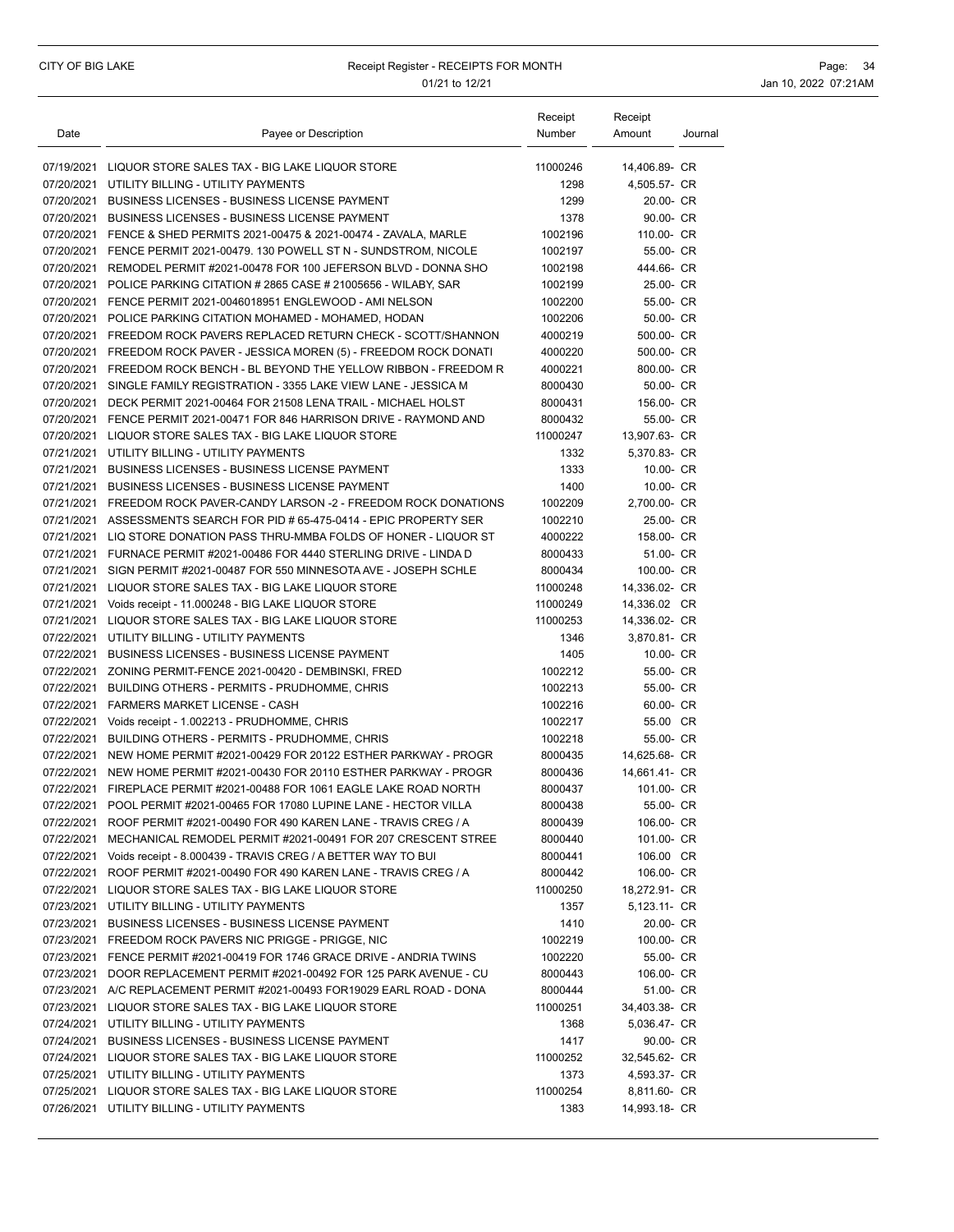| Date | Payee or Description                                                                                                             | Receipt<br>Number  | Receipt<br>Amount      | Journal |
|------|----------------------------------------------------------------------------------------------------------------------------------|--------------------|------------------------|---------|
|      |                                                                                                                                  |                    |                        |         |
|      | 07/26/2021 ACCOUNTS RECEIVABLE - AR CUSTOMER PAYMENT                                                                             | 1384               | 3,553.33- CR           |         |
|      | 07/26/2021 BUSINESS LICENSES - BUSINESS LICENSE PAYMENT<br>07/26/2021 POLICE ADMIN CITE VEHICLE RELEASE CASE # 21006251 - KILIAN | 1385               | 80.00- CR<br>50.00- CR |         |
|      |                                                                                                                                  | 1002225            | 50.00- CR              |         |
|      | 07/26/2021 POLICE ADMIN CITE VEHICLE RELEASE CASE # 21006274 - PRIMUS<br>07/26/2021 POLICE FINGERPRINTING MASSENA - MASSENA      | 1002227<br>1002228 | 25.00- CR              |         |
|      | 07/26/2021 POLICE NARCOTIC FORFEITURES SCHARBER - SCHARBER                                                                       | 1002229            | 2,935.00- CR           |         |
|      | 07/26/2021 LAKE MITCHELL ACCESS KEY # 51 DENNIS - DENNIS, DAVID                                                                  | 1002232            | 20.00- CR              |         |
|      | 07/26/2021 TOWER CO LEASE - TC ASSETS LLC                                                                                        | 1002237            | 545.11- CR             |         |
|      | 07/26/2021 FEDERAL GRANT - ARPA FUNDS 1ST HALF - MN DEPT OF FINANCE                                                              | 4000223            | 593,950.94- CR         |         |
|      | 07/26/2021 POLICE NARCOTIC FORFEITURES-CASE 19012067 ROGERS 2012 CHEV M                                                          | 4000224            | 2,123.25- CR           |         |
|      | 07/26/2021 POLICE NARCOTIC FORFEITURES-20005240 LENZ 2007 CHRYSLER - MI                                                          | 4000225            | 1,723.25- CR           |         |
|      | 07/26/2021 POLICE NARCOTIC FORFEITURES -20000072 THOMPSON 2006 SUBARU -                                                          | 4000226            | 705.75- CR             |         |
|      | 07/26/2021 Voids receipt - 4.000226 - MID-STATE AUTO AUCTION                                                                     | 4000227            | 705.75 CR              |         |
|      | 07/26/2021 POLICE DWI FORFEITURE FUNDS-20000072 - MID STATE AUTO AUCTIO                                                          | 4000228            | 705.75- CR             |         |
|      | 07/26/2021 POLICE NARCOTIC FORFEITURES-20009463 VAN GUILDER 2010 LINCOL                                                          | 4000229            | 5,994.75- CR           |         |
|      | 07/26/2021 POLICE DWI FORFEITURE FUNDS-200000777 2008 CHEV TAHOE - MID                                                           | 4000230            | 3,113.75- CR           |         |
|      | 07/26/2021 POLICE DWI FORFEITURE FUNDS-19011535 BROGDON 2003 BUICK CENT                                                          | 4000231            | 93.25- CR              |         |
|      | 07/26/2021 FREEDOM ROCK PAVER DAWN PERRY (2) - FREEDOM ROCK DONATIONS                                                            | 4000232            | 400.00- CR             |         |
|      | 07/26/2021 FREEDOM ROCK PAVER - HILL - FREEDOM ROCK DONATIONS                                                                    | 4000233            | 100.00- CR             |         |
|      | 07/26/2021 Voids receipt - 4.000231 - MID STATE AUTO AUCITON                                                                     | 4000234            | 93.25 CR               |         |
|      | 07/26/2021 POLICE NARCOTIC FORFEITURES-CASE 19011535 BROGDON 2003 BUICK                                                          | 4000235            | 93.25- CR              |         |
|      | 07/26/2021 A/C PERMIT #2021-00495 FOR 717 INDEPENDENCE DRIVE - GEORGE H                                                          | 8000445            | 51.00- CR              |         |
|      | 07/26/2021 NEW HOME PERMIT #2021-00451 FOR 373 KAREN LANE - JP BROOKS I                                                          | 8000446            | 14,375.18- CR          |         |
|      | 07/26/2021 LIQUOR STORE SALES TAX - BIG LAKE LIQUOR STORE                                                                        | 11000255           | 14,073.94- CR          |         |
|      | 07/27/2021 UTILITY BILLING - UTILITY PAYMENTS                                                                                    | 1434               | 17,809.31- CR          |         |
|      | 07/27/2021 BUSINESS LICENSES - BUSINESS LICENSE PAYMENT                                                                          | 1435               | 50.00- CR              |         |
|      | 07/27/2021 BUSINESS LICENSES - BUSINESS LICENSE PAYMENT                                                                          | 1464               | 120.00- CR             |         |
|      | 07/27/2021 POLICE ADMIN CITE VEHICLE RELEASE CASE # 21006304 - HAMMAN,                                                           | 1002243            | 50.00- CR              |         |
|      | 07/27/2021 POLICE ADMIN CITE VEHICLE RELEASE CASE # 21006217 - ROEMHILD                                                          | 1002244            | 50.00- CR              |         |
|      | 07/27/2021 PARK DAILY SALE TAX - 7/19 - 7/25 - PARKING BOX CC                                                                    | 4000236            | 6,140.00- CR           |         |
|      | 07/27/2021 FARMER MARKET CC TOKENS 7.21.21 - FARMERS MARKET CC                                                                   | 4000237            | 415.00- CR             |         |
|      | 07/27/2021 PLAT PRELIMINARY ESCROW - CARLSON DEVELOPMENT GROUP LLC                                                               | 8000447            | 15,800.00- CR          |         |
|      | 07/27/2021 WINDOW/DOOR PERMIT #2021-00497 FOR 1271 VERNON STREET - MARY                                                          | 8000448            | 106.00- CR             |         |
|      | 07/27/2021 TEMPORARY SIGN PERMIT #2021-00499 @ 130 EAGLE LAKE ROAD NORT                                                          | 8000449            | 300.00- CR             |         |
|      | 07/27/2021 LIQUOR STORE SALES TAX - BIG LAKE LIQUOR STORE                                                                        | 11000256           | 14,505.17- CR          |         |
|      | 07/28/2021 UTILITY BILLING - UTILITY PAYMENTS                                                                                    | 1450               | 50,826.47- CR          |         |
|      | 07/28/2021 ACCOUNTS RECEIVABLE - AR CUSTOMER PAYMENT                                                                             | 1451               | 57.50- CR              |         |
|      | 07/28/2021 BUSINESS LICENSES - BUSINESS LICENSE PAYMENT                                                                          | 1489               | 10.00- CR              |         |
|      | 07/28/2021 BUILDING OTHERS - PERMITS - PETERSON, JOSHUA                                                                          | 1002260            | 55.00- CR              |         |
|      | 07/28/2021 LICENSE CHECK 2021-0050 1131 POWELL STREET - MAD CITY WINDOW                                                          | 1002262            | 106.00- CR             |         |
|      | 07/28/2021 PARKS EVENTS PERMIT FEE ZIEGLER - ZIEGLER, CHAG                                                                       | 1002265            | 25.00- CR              |         |
|      | 07/28/2021 POLICE K-9 UNIT DONATIONS-AMERICAN LEGION - AMERICAN LEGION                                                           | 4000238            | 500.00- CR             |         |
|      | 07/28/2021 Pre Paid Special - 228-2021 STREET PROJECT 65-423-0145 141 O                                                          | 4000239            | 7,416.50- CR           |         |
|      | 07/28/2021 FREEDOM ROCK GRANT - HAWMET AEROSPACE - HOWMET AEROSPACE                                                              | 4000256            | 2,000.00- CR           |         |
|      | 07/28/2021 LIQUOR STORE SALES TAX - BIG LAKE LIQUOR STORE                                                                        | 11000257           | 14,805.27- CR          |         |
|      | 07/29/2021 UTILITY BILLING - UTILITY PAYMENTS                                                                                    | 1471               | 13,960.02- CR          |         |
|      | 07/29/2021 ACCOUNTS RECEIVABLE - AR CUSTOMER PAYMENT                                                                             | 1472               | 100.00- CR             |         |
|      | 07/29/2021 BUSINESS LICENSES - BUSINESS LICENSE PAYMENT                                                                          | 1490               | 20.00- CR              |         |
|      | 07/29/2021 4185 LAKE RIDGE DR - GRUWELL, TRAVIS                                                                                  | 1002275            | 55.00- CR              |         |
|      | 07/29/2021 PARK SHELTER RENTALS MORALES - MORALES, CLAUDIA                                                                       | 1002277            | 30.00- CR              |         |
|      | 07/29/2021 FARMERS MARKET VENDOR FEES - CASH                                                                                     | 1002278            | 10.00- CR              |         |
|      | 07/29/2021 PARK FACILITY RENTAL - BYA BECKER BASS CLUB                                                                           | 1002279            | 30.00- CR              |         |
|      | 07/29/2021 CLEAN UP DEPOSIT - YOUTH FISHING - BYA BECKER BASS CLUB                                                               | 1002280            | 50.00- CR              |         |
|      | 07/29/2021 WNDOW/DOOR PERMIT #2021-00501 FOR 5260 POND VIEW LANE - WS&D                                                          | 8000451            | 106.00- CR             |         |
|      | 07/29/2021 FURNACE/A-C PERMIT #2021-00496 FOR 5551 ABERDEEN WAY - JOSEP                                                          | 8000452            | 51.00- CR              |         |
|      | 07/29/2021 ROOF PERMIT #2021-00502 FOR 120 FAIR MEADOWS DRIVE - KENNETH                                                          | 8000453            | 106.00- CR             |         |
|      | 07/29/2021 ROOF PERMIT #2021-00504 FOR 5410 TEAL STREET - KIRBY PRANGE                                                           | 8000454            | 106.00- CR             |         |
|      |                                                                                                                                  |                    |                        |         |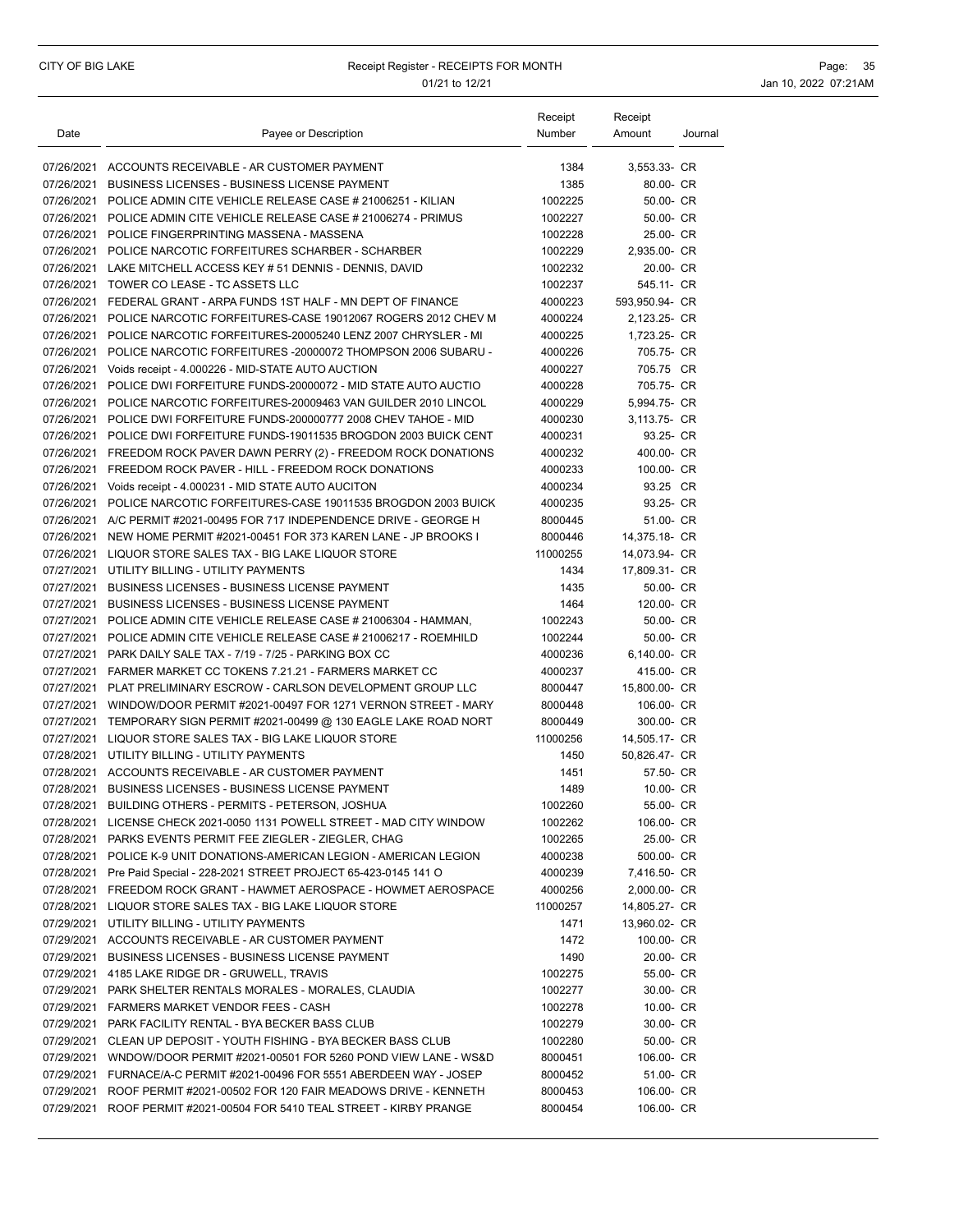| Date       | Payee or Description                                                       | Receipt<br>Number | Receipt<br>Amount | Journal     |
|------------|----------------------------------------------------------------------------|-------------------|-------------------|-------------|
|            |                                                                            |                   |                   |             |
|            | 07/29/2021 Voids receipt - 8.000453 - KENNETH LANG /LANG VIN ZANT CONST    | 8000455           | 106.00 CR         |             |
| 07/29/2021 | LIQUOR STORE SALES TAX - BIG LAKE LIQUOR STORE                             | 11000258          | 16,538.53- CR     |             |
| 07/29/2021 | UTILITY NSF - 10001584000<br>07/30/2021 UTILITY BILLING - UTILITY PAYMENTS | 12000030          | 250.00 CR         |             |
|            |                                                                            | 1503              | 17,013.00- CR     |             |
| 07/30/2021 | <b>BUSINESS LICENSES - BUSINESS LICENSE PAYMENT</b>                        | 1521              | 10.00- CR         |             |
|            | 07/30/2021 ZONING- DRIVEWAY 200239 TRUMAN 2021-0050 - DIAZ, JUAN           | 1002282           | 55.00- CR         |             |
|            | 07/30/2021 POLICE PARKING CITATION #1993 CASE #21006422 - GERASIMOV        | 1002283           | 50.00- CR         |             |
| 07/30/2021 | DECK PERMIT # 2021-00480 FOR 148 TURNBERRY TRL - HOLST, PAGE               | 1002284           | 151.00- CR        |             |
| 07/30/2021 | POLICE TZD GRANT - APRIL - JUNE 2021 - CITY OF ELK RIVER                   | 4000240           | 2.960.44- CR      |             |
|            | 07/30/2021 FARMER MARKET CC TOKENS - 7/28 - FARMER MARKET CC               | 4000241           | 330.00- CR        |             |
|            | 07/30/2021 CARLSON DEVELOPMENT GROUP & PREMIER MARINE - RJ RYAN            | 8000456           | 7,925.00- CR      |             |
|            | 07/30/2021 Voids receipt - 8.000456 - RJ RYAN                              | 8000457           | 7,925.00 CR       |             |
| 07/30/2021 | FINAL PLAT ESCROW - CARLSON DEV GROUP & PREMIER MARINE - RJ                | 8000458           | 7,925.00- CR      |             |
| 07/30/2021 | ROOF PERMIT #2021-00509 FOR 712 LAKE STREET NORTH - BERTHIAU               | 8000459           | 106.00- CR        |             |
| 07/30/2021 | SIDING PERMIT #2021-00510 FOR 20359 GORDON LANE - GLASER MOB               | 8000460           | 106.00- CR        |             |
|            | 07/30/2021 LIQUOR STORE SALES TAX - BIG LAKE LIQUOR STORE                  | 11000259          | 31,269.57- CR     |             |
| 07/31/2021 | TRANSFER FROM GO BOND TO CASH - ROW ESCROW - MNDOT                         | $\mathbf{1}$      | 5,000.00- CRJE    |             |
| 07/31/2021 | NAGELL - APPRAISALS FOR STREET PROJECT - MOVED TO CASH                     | 3                 | 1,800.00- CRJE    |             |
| 07/31/2021 | TRANSFER FOR 2021 STREET PROJECT-BOND COUNCIL                              | $\overline{7}$    | 38.826.26- CRJE   |             |
|            | 07/31/2021 UTILITY BILLING - UTILITY PAYMENTS                              | 1516              | 5,992.06- CR      |             |
|            | 07/31/2021 BUSINESS LICENSES - BUSINESS LICENSE PAYMENT                    | 1522              | 20.00- CR         |             |
|            | 07/31/2021 PARK DAILY SALE TAX 7.26-7.31 - PARKING BOX CC                  | 4000253           | 2,615.00- CR      |             |
|            | 07/31/2021 LIQUOR STORE SALES TAX - BIG LAKE LIQUOR STORE                  | 11000260          | 24,886.64- CR     |             |
| 08/16/2021 | <b>JULY INTEREST</b>                                                       | 9                 |                   | 67.35- CRJE |
|            | 08/01/2021 UTILITY BILLING - UTILITY PAYMENTS                              | 1001              | 5,183.50- CR      |             |
|            | 08/01/2021 BUSINESS LICENSES - BUSINESS LICENSE PAYMENT                    | 1061              | 90.00- CR         |             |
| 08/01/2021 | LIQUOR STORE SALES TAX - BIG LAKE LIQUOR STORE                             | 11000261          | 9,141.38- CR      |             |
| 08/02/2021 | UTILITY BILLING - UTILITY PAYMENTS                                         | 1002              | 54,913.00- CR     |             |
|            | 08/02/2021 ACCOUNTS RECEIVABLE - AR CUSTOMER PAYMENT                       | 1003              | 92.70- CR         |             |
|            | 08/02/2021 BUSINESS LICENSES - BUSINESS LICENSE PAYMENT                    | 1004              | 170.00- CR        |             |
|            | 08/02/2021 ASSESSMENTS SEARCH FOR PID #65-492-0220 - G & S NELSON CONSU    | 1002294           | 25.00- CR         |             |
| 08/02/2021 | POLICE ADMIN CITE VEHICLE RELEASE CASE # 21006549 - CASH                   | 1002301           | 50.00- CR         |             |
| 08/02/2021 | POLICE PARKING CITATION # 2546 CASE # 21006323 - CASH                      | 1002302           | 50.00- CR         |             |
| 08/02/2021 | FIRE DEPT DONATION - WATERSTONE MORTGAGE - WATERSTONE MORTG                | 4000243           | 950.00- CR        |             |
|            | 08/02/2021 WINDOW PERMIT #2021-00512 FOR 551 GLENWOOD AVENUE - KEVIN P     | 8000461           | 106.00- CR        |             |
|            | 08/02/2021 WINDOW PERMIT #2021-00513 FOR 941 EAGLE LAKE ROAD NORTH - MA    | 8000462           | 106.00- CR        |             |
| 08/02/2021 | SIDING PERMIT #2021-00514 FOR 406 POLK STREET - RODNEY LENNA               | 8000463           | 106.00- CR        |             |
|            | 08/02/2021 A/C PERMIT #2021-00515 FOR 4060 LAKE RIDGE DRIVE - CENTERPOI    | 8000465           | 51.00- CR         |             |
|            | 08/02/2021 RPZ PERMIT #2021-00518 FOR 342 CRESCENT STREET - KURTIS LIND    | 8000466           | 168.00- CR        |             |
|            | 08/02/2021 LIQUOR STORE SALES TAX - BIG LAKE LIQUOR STORE                  | 11000262          | 13,238.41- CR     |             |
|            | 08/03/2021 UTILITY BILLING - UTILITY PAYMENTS                              | 1017              | 23.096.66- CR     |             |
|            | 08/03/2021 ACCOUNTS RECEIVABLE - AR CUSTOMER PAYMENT                       | 1018              | 2,520.30- CR      |             |
|            | 08/03/2021 BUSINESS LICENSES - BUSINESS LICENSE PAYMENT                    | 1019              | 20.00- CR         |             |
|            | 08/03/2021 COMM PLUMBING PERMIT # 2021-00503 FOR 16795 198TH AVE NW -      | 1002313           | 1,814.00- CR      |             |
|            | 08/03/2021 CHICKEN COOP PERMIT # 2021-00418 FOR 3190 LAKE RIDGE DR - MA    | 1002315           | 55.00- CR         |             |
|            | 08/03/2021 POLICE NARCOTIC FORFEITURES-CASE 21006087 - POLICE - MONEY O    | 4000244           | 1,090.00- CR      |             |
|            | 08/03/2021 FRANCHISE FEES - CENTERPOINT 2ND QTR 2021 - CENTERPOINT ENER    | 4000245           | 35,669.15- CR     |             |
|            | 08/03/2021 FREEDOM ROCK DONATIONS-SPUD FEST BENCHES - FREEDOM ROCK DO      | 4000248           | 395.00- CR        |             |
|            | 08/03/2021 JERKY SHOPPE LEASE-GF - AUGUST - THE JERKY SHOPPE               | 4000249           | 1,064.04- CR      |             |
|            | 08/03/2021 FRANCHISE FEES - CONNEXUS 2021 QTR 2 - CONNEXUS ENERGY          | 4000250           | 35.429.58- CR     |             |
|            | 08/03/2021 SPRINT/TMOBILE LEASE AUGUST - TMOBILE                           | 4000251           | 1,777.83- CR      |             |
|            | 08/03/2021 FRANCHISE FEES - XCEL 2021 QTR 2 - XCEL ENGERY                  | 4000252           | 39,853.59- CR     |             |
|            | 08/03/2021 SIDING PERMIT #2021-00521 FOR 157 ADDISON WAY - ASSOCIATED E    | 8000468           | 106.00- CR        |             |
|            | 08/03/2021 ROOF PERMIT #2021-00520 FOR 111 JEFFERSON BLVD - JUSTIN E SM    | 8000470           | 310.60- CR        |             |
|            | 08/03/2021 LIQUOR STORE SALES TAX - BIG LAKE LIQUOR STORE                  | 11000263          | 14,464.22- CR     |             |
|            | 08/04/2021 UTILITY BILLING - UTILITY PAYMENTS                              | 1032              | 27,672.49- CR     |             |
|            | 08/04/2021 ACCOUNTS RECEIVABLE - AR CUSTOMER PAYMENT                       | 1033              | 32.36- CR         |             |
|            |                                                                            |                   |                   |             |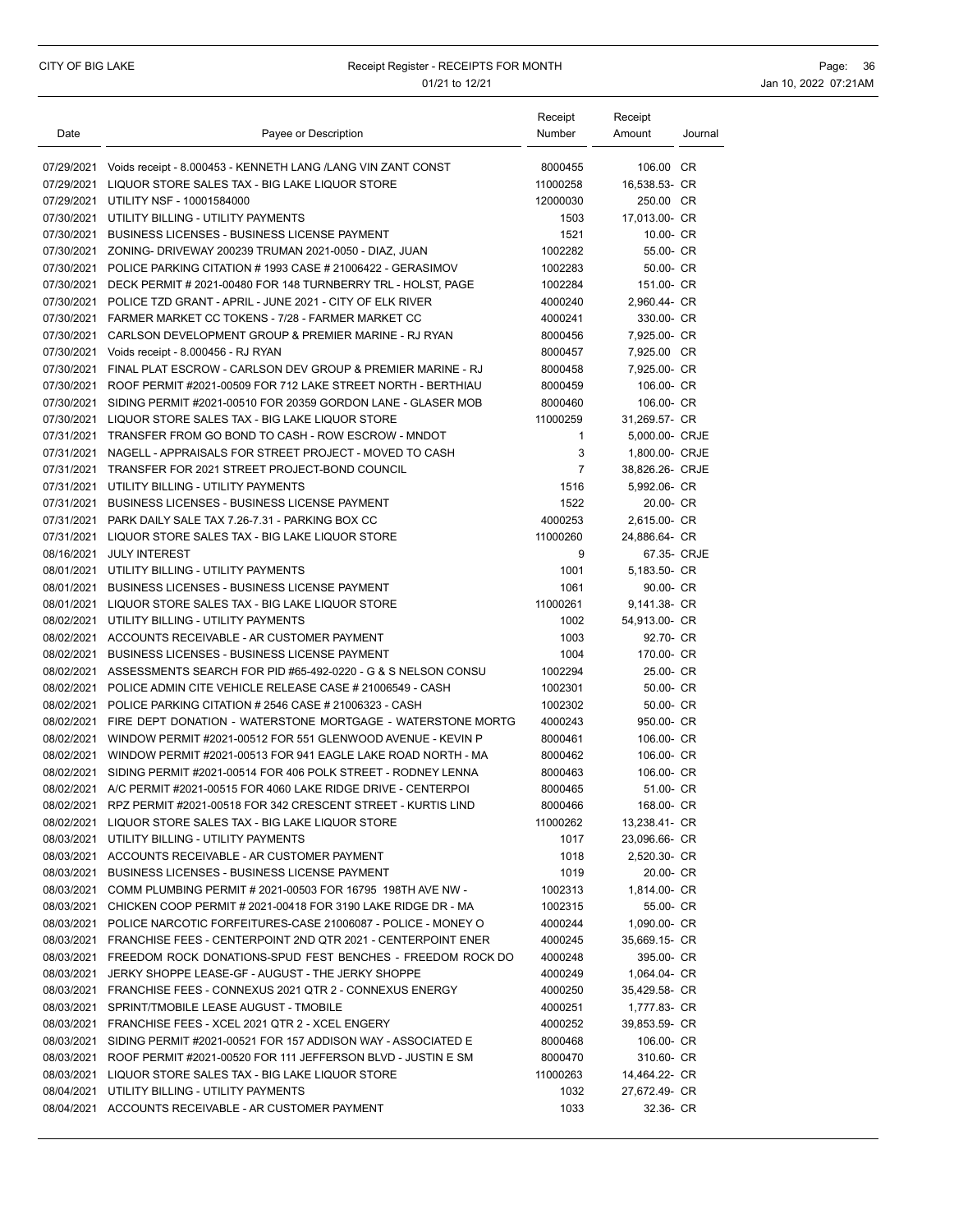### CITY OF BIG LAKE **Receipt Register - RECEIPTS FOR MONTH Page: 37** Page: 37 01/21 to 12/21 **Jan 10, 2022 07:21AM**

| Date | Payee or Description                                                                                                                    | Receipt<br>Number  | Receipt<br>Amount          | Journal |
|------|-----------------------------------------------------------------------------------------------------------------------------------------|--------------------|----------------------------|---------|
|      |                                                                                                                                         |                    |                            |         |
|      | 08/04/2021 BUSINESS LICENSES - BUSINESS LICENSE PAYMENT                                                                                 | 1062               | 10.00- CR                  |         |
|      | 08/04/2021 PAYMENT FOR REMOTE WIRES (INVOICE #P338672) - B&D PLUMBING,                                                                  | 1002317<br>4000254 | 251.95- CR<br>5.000.00- CR |         |
|      | 08/04/2021 SALES OF EQUIP - FIRE - WATER TENDER - JOHN OLSON<br>08/04/2021 SIDING PERMIT #2021-00523 FOR 171 TARRYTOWN ROAD - STEVE ARR | 8000471            | 106.00- CR                 |         |
|      | 08/04/2021 SALE OF WATER TENDER - JOHN OLSON                                                                                            | 8000472            | 5,000.00- CR               |         |
|      | 08/04/2021 Voids receipt - 8.000472 - JOHN OLSON                                                                                        | 8000473            | 5,000.00 CR                |         |
|      | 08/04/2021 LIQUOR STORE SALES TAX - BIG LAKE LIQUOR STORE                                                                               | 11000264           | 14,827.20- CR              |         |
|      | 08/05/2021 UTILITY BILLING - UTILITY PAYMENTS                                                                                           | 1046               | 35,998.70- CR              |         |
|      | 08/05/2021 BUSINESS LICENSES - BUSINESS LICENSE PAYMENT                                                                                 | 1118               | 20.00- CR                  |         |
|      | 08/05/2021 FARMERS MARKET LICENSE - CASH                                                                                                | 1002326            | 20.00- CR                  |         |
|      | 08/05/2021 PARKS VENDOR LICENSE MISTER LEMONADE - MISTER LEMONADE                                                                       | 1002327            | 60.00- CR                  |         |
|      | 08/05/2021 PAID FOR CHARGE ON CC IN ERROR - MIKE ZIEMER                                                                                 | 1002328            | 19.23- CR                  |         |
|      | 08/05/2021 ASSESSMENTS SEARCHES FOR PID # 65-543-0030 & 0070 - EPIC PRO                                                                 | 1002336            | 50.00- CR                  |         |
|      | 08/05/2021 FURNACE/A-C REPLACEMENT PERMIT #2021-00524 FOR 5220 POND VIE                                                                 | 8000474            | 51.00- CR                  |         |
|      | 08/05/2021 ROOF PERMIT #2021-00502 FOR 120 FAIR MEADOWS DRIVE - LANG VI                                                                 | 8000475            | 106.00- CR                 |         |
|      | 08/05/2021 LIQUOR STORE SALES TAX - BIG LAKE LIQUOR STORE                                                                               | 11000265           | 19,296.84- CR              |         |
|      | 08/05/2021 UTILITY NSF - 10007450000                                                                                                    | 12000031           | 120.66 CR                  |         |
|      | 08/06/2021 UTILITY BILLING - UTILITY PAYMENTS                                                                                           | 1079               | 23,554.57- CR              |         |
|      | 08/06/2021 BUSINESS LICENSES - BUSINESS LICENSE PAYMENT                                                                                 | 1119               | 20.00- CR                  |         |
|      | 08/06/2021 ASSESSMENTS SEARCH FOR PID # 65-605-0620 - EPIC PROPERTY SER                                                                 | 1002338            | 25.00- CR                  |         |
|      | 08/06/2021 SHED PERMIT 815 HARRISON DRIVE PERMIT 2021-00507 - JONES, CA                                                                 | 1002340            | 55.00- CR                  |         |
|      | 08/06/2021 POLICE PARKING CITATION # 2752 CASE # 21004970 - STEENHOLDT.                                                                 | 1002341            | 55.00- CR                  |         |
|      | 08/06/2021 NEW HOME PERMIT #2021-00482 FOR 20035 JANUARY STREET - NOVAK                                                                 | 8000476            | 15.651.04- CR              |         |
|      | 08/06/2021 WATER HEATER PERMIT #2021-00528 FOR 20479 JUNEGRASS DRIVE -                                                                  | 8000477            | 56.00- CR                  |         |
|      | 08/06/2021 LIQUOR STORE SALES TAX - BIG LAKE LIQUOR STORE                                                                               | 11000266           | 31,247.56- CR              |         |
|      | 08/07/2021 UTILITY BILLING - UTILITY PAYMENTS                                                                                           | 1092               | 6,040.55- CR               |         |
|      | 08/07/2021 LIQUOR STORE SALES TAX - BIG LAKE LIQUOR STORE                                                                               | 11000267           | 23,827.13- CR              |         |
|      | 08/08/2021 UTILITY BILLING - UTILITY PAYMENTS                                                                                           | 1097               | 7,998.45- CR               |         |
|      | 08/08/2021 LIQUOR STORE SALES TAX - BIG LAKE LIQUOR STORE                                                                               | 11000268           | 7,597.48- CR               |         |
|      | 08/09/2021 UTILITY BILLING - UTILITY PAYMENTS                                                                                           | 1102               | 200,010.90- CR             |         |
|      | 08/09/2021 BUSINESS LICENSES - BUSINESS LICENSE PAYMENT                                                                                 | 1103               | 130.00- CR                 |         |
|      | 08/09/2021 DECK PERMIT # 2021-00477 FOR 5712 EGRET AVE - MCMULLEN, ROY                                                                  | 1002351            | 151.00- CR                 |         |
|      | 08/09/2021 FENCE PERMIT #2021-00511 FOR 18772 RANGE POLE POINT - C MENG                                                                 | 1002356            | 55.00- CR                  |         |
|      | 08/09/2021 POLICE ADMIN CITE ANIMAL BOARD/TRANSPORT CASE # 21005929 - H                                                                 | 1002363            | 25.00- CR                  |         |
|      | 08/09/2021 ROOF PERMIT #2021-00530 FOR 3020 LAKE RIDGE DRIVE - CHARLES                                                                  | 8000479            | 106.00- CR                 |         |
|      | 08/09/2021 WATER HEATER PERMIT #2021-00531 FOR 655 NORWOOD LANE - BRUCE                                                                 | 8000480            | 56.00- CR                  |         |
|      | 08/09/2021 ROOF PERMIT #2021-00532 FOR 3355 LAKE VIEW LANE - BRIDGET BE                                                                 | 8000481            | 106.00- CR                 |         |
|      | 08/09/2021 ROOF PERMIT #2021-00533 FOR 551 ORMSBEE STREET - DEBORAH K S                                                                 | 8000483            | 308.00- CR                 |         |
|      | 08/09/2021 LIQUOR STORE SALES TAX - BIG LAKE LIQUOR STORE                                                                               | 11000269           | 14,486.03- CR              |         |
|      | 08/10/2021 ACH Payment                                                                                                                  | 2                  | 21,955.15- CRJE            |         |
|      | 08/10/2021 UTILITY BILLING - UTILITY PAYMENTS                                                                                           | 1134               | 32,610.33- CR              |         |
|      | 08/10/2021 ACCOUNTS RECEIVABLE - AR CUSTOMER PAYMENT                                                                                    | 1135               | 1,560.83- CR               |         |
|      | 08/10/2021 BUSINESS LICENSES - BUSINESS LICENSE PAYMENT                                                                                 | 1136               | 20.00- CR                  |         |
|      | 08/10/2021 BUSINESS LICENSES - BUSINESS LICENSE PAYMENT                                                                                 | 1182               | 20.00- CR                  |         |
|      | 08/10/2021 ASSESSMENTS SEARCH FOR PID # 65-500-0115 - EPIC PROPERTY SER                                                                 | 1002364            | 25.00- CR                  |         |
|      | 08/10/2021 ASSESSMENTS SEARCH FOR PID # 65-547-0234 - PREFERRED TITLE                                                                   | 1002365            | 25.00- CR                  |         |
|      | 08/10/2021 POLICE ADMIN CITE VEHICLE RELEASE CASE # 21006757 - CASH                                                                     | 1002376            | 50.00- CR                  |         |
|      | 08/10/2021 POLICE PARKING CITATION #1994 CASE #21006422 - MARETSKYY,                                                                    | 1002377            | 50.00- CR                  |         |
|      | 08/10/2021 EAW ESCROW - AVALON ESTATES - MICHAEL ANDERSON                                                                               | 4000257            | 30,000.00- CR              |         |
|      | 08/10/2021 Voids receipt - 4.000257 - MICHAEL ANDERSON                                                                                  | 4000258            | 30,000.00 CR               |         |
|      | 08/10/2021 EAW ESCROW - AVALON ESTATES - MICHAEL ANDERSON                                                                               | 4000259            | 30,000.00- CR              |         |
|      | 08/10/2021 POLICE NARCOTIC FORFEITURES-CASE 21001122 - POLICE CASH                                                                      | 4000260            | 1,670.00- CR               |         |
|      | 08/10/2021 FARMER MARKET CC TOKENS 8.4 - FARMERS MARKET 8.4                                                                             | 4000261            | 90.00- CR                  |         |
|      | 08/10/2021 PARK DAILY SALE TAX 8.1-8.8 - PARKING BOX CC 8.1-8.8                                                                         | 4000262            | 2,840.00- CR               |         |
|      | 08/10/2021 LAWN IRRIGATION PERMIT #2021-00537 FOR 73 CRESCENT STREET -                                                                  | 8000484            | 56.00- CR                  |         |
|      | 08/10/2021 LIQUOR STORE SALES TAX - BIG LAKE LIQUOR STORE                                                                               | 11000270           | 13,525.03- CR              |         |
|      | 08/11/2021 UTILITY BILLING - UTILITY PAYMENTS                                                                                           | 1167               | 22,115.84- CR              |         |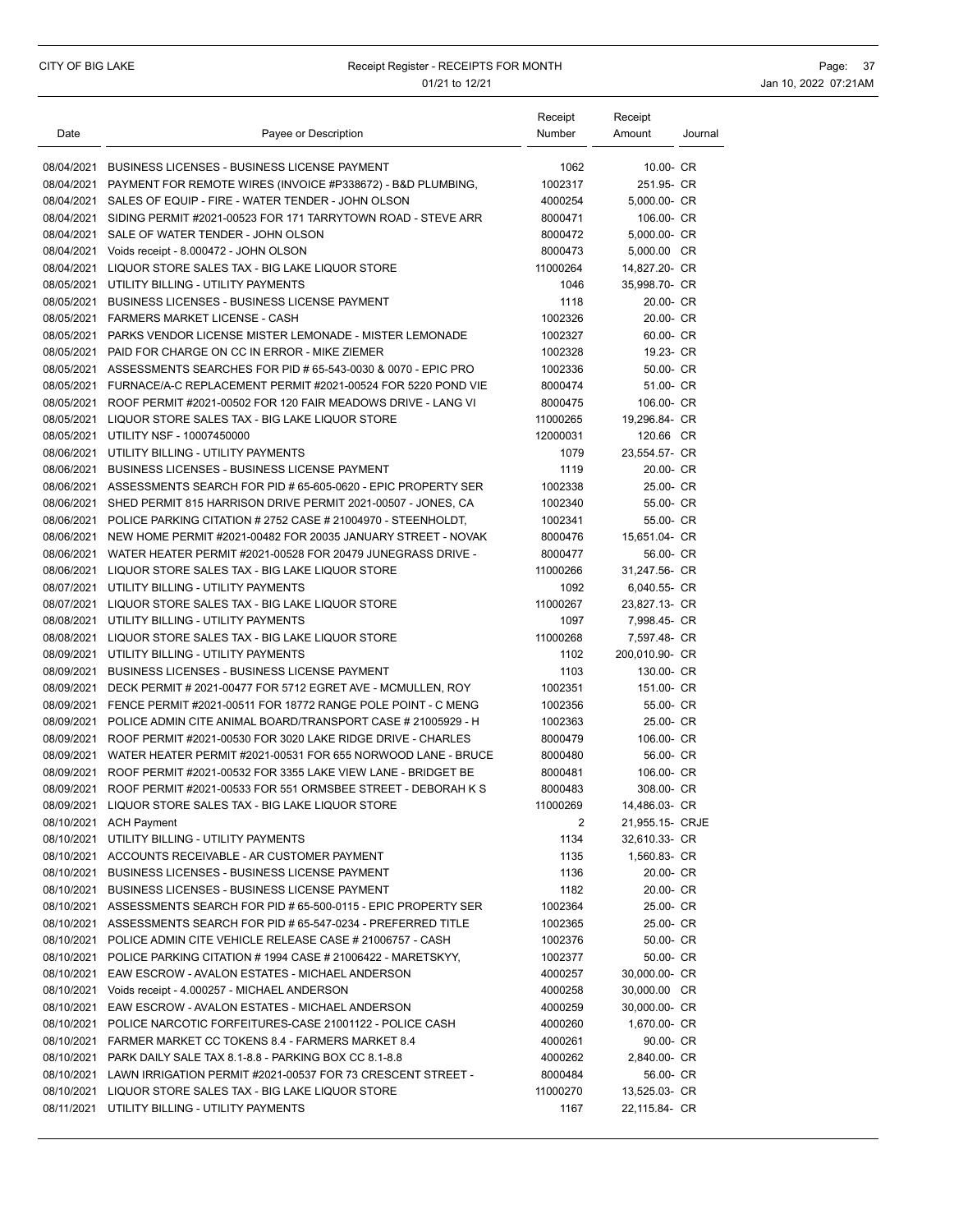| Date       | Payee or Description                                                                                                                             | Receipt<br>Number | Receipt<br>Amount      | Journal |
|------------|--------------------------------------------------------------------------------------------------------------------------------------------------|-------------------|------------------------|---------|
|            |                                                                                                                                                  |                   |                        |         |
|            | 08/11/2021 SIGN PERMIT 2021-00489 - DEMARS SIGNS                                                                                                 | 1002380           | 100.00- CR             |         |
|            | 08/11/2021 POLICE ADMIN CITE VEHICLE RELEASE CASE # 21006861 - GAMMON                                                                            | 1002385           | 50.00- CR              |         |
|            | 08/11/2021 RECYCLE DAY - SCORE GRANT 2021 - SHERBURNE CTY AUDITOR                                                                                | 4000263           | 9,764.42- CR           |         |
|            | 08/11/2021 LIQUOR STORE SALES TAX - BIG LAKE LIQUOR STORE                                                                                        | 11000271          | 15,736.74- CR          |         |
|            | 08/12/2021 UTILITY BILLING - UTILITY PAYMENTS                                                                                                    | 1187              | 5,392.53- CR           |         |
|            | 08/12/2021 ACCOUNTS RECEIVABLE - AR CUSTOMER PAYMENT                                                                                             | 1188              | 1,813.48- CR           |         |
|            | 08/12/2021 BUSINESS LICENSES - BUSINESS LICENSE PAYMENT                                                                                          | 1189<br>1002389   | 10.00- CR<br>55.00- CR |         |
|            | 08/12/2021 PERMIT 2021-00542 SHED FOR 18551 TRAVERSE - NICHOLAS BOYOVIC<br>08/12/2021 ASSESSMENTS SEARCH FOR PID # 65-444-0105 - PREFERRED TITLE | 1002392           | 25.00- CR              |         |
|            | 08/12/2021 FARMERS MARKET LICENSE CASH VENDOR FEES - CASH                                                                                        | 1002393           | 30.00- CR              |         |
|            | 08/12/2021 REMODEL PERMIT 2021-00540 FOR 4130 LAKE RIDGE DRIVE - THOMAS                                                                          | 8000485           | 244.14- CR             |         |
|            | 08/12/2021 LIQUOR STORE SALES TAX - BIG LAKE LIQUOR STORE                                                                                        | 11000272          | 18,329.54- CR          |         |
|            | 08/13/2021 UTILITY BILLING - UTILITY PAYMENTS                                                                                                    | 1202              | 9,384.29- CR           |         |
|            | 08/13/2021 BUSINESS LICENSES - BUSINESS LICENSE PAYMENT                                                                                          | 1245              | 30.00- CR              |         |
|            | 08/13/2021 COMPOST CARD - REPLACEMENT FEE DALEDIEN - DALEIDEN, KELLY                                                                             | 1002394           | 5.00- CR               |         |
|            | 08/13/2021 LIQUOR STORE SALES TAX - BIG LAKE LIQUOR STORE                                                                                        | 11000273          | 31,432.63- CR          |         |
|            | 08/14/2021 UTILITY BILLING - UTILITY PAYMENTS                                                                                                    | 1211              | 4,025.16- CR           |         |
|            | 08/14/2021 BUSINESS LICENSES - BUSINESS LICENSE PAYMENT                                                                                          | 1246              | 20.00- CR              |         |
|            | 08/14/2021 LIQUOR STORE SALES TAX - BIG LAKE LIQUOR STORE                                                                                        | 11000274          | 28.820.26- CR          |         |
|            | 08/15/2021 UTILITY BILLING - UTILITY PAYMENTS                                                                                                    | 1216              | 2,185.49- CR           |         |
|            | 08/15/2021 BUSINESS LICENSES - BUSINESS LICENSE PAYMENT                                                                                          | 1247              | 10.00- CR              |         |
|            | 08/15/2021 LIQUOR STORE SALES TAX - BIG LAKE LIQUOR STORE                                                                                        | 11000275          | 7,534.65- CR           |         |
|            | 08/16/2021 UTILITY BILLING - UTILITY PAYMENTS                                                                                                    | 1225              | 14,879.63- CR          |         |
|            | 08/16/2021 ACCOUNTS RECEIVABLE - AR CUSTOMER PAYMENT                                                                                             | 1226              | 1,410.21- CR           |         |
|            | 08/16/2021 FENCE PERMIT #2021-00522 - MIKELSON, TIM                                                                                              | 1002395           | 55.00- CR              |         |
|            | 08/16/2021 POLICE FINGERPRINTING PARO - PARO                                                                                                     | 1002399           | 25.00- CR              |         |
|            | 08/16/2021 PARK DAILY SALE TAX 8.9-8.15 - PARKING BOX CC 8.9-8.15                                                                                | 4000264           | 4,455.00- CR           |         |
|            | 08/16/2021  FARMER MARKET CC TOKENS 8.11.21 - FARMERS MARKET 8.11                                                                                | 4000265           | 145.00- CR             |         |
| 08/16/2021 | SOLAR GARDEN LEASE FOR 2021 - CLEARWAY CHESTNUT FUND LLC                                                                                         | 4000266           | 20,576.18- CR          |         |
|            | 08/16/2021 WINDOW PERMIT #2021-00544 FOR 431 GLENWOOD AVENUE - BUDGET E                                                                          | 8000486           | 106.00- CR             |         |
|            | 08/16/2021 FURNACE/A-C PERMIT #2021-00545 FOR 3180 LAKE RIDGE DRIVE - C                                                                          | 8000487           | 51.00- CR              |         |
|            | 08/16/2021 LIQUOR STORE SALES TAX - BIG LAKE LIQUOR STORE                                                                                        | 11000276          | 12,792.57- CR          |         |
|            | 08/16/2021 NSF - UNABLE TO LOCATE - 10007937001                                                                                                  | 12000032          | 30.00 CR               |         |
|            | 08/16/2021 UTILITY NSF - 10003550000                                                                                                             | 12000033          | 10.71 CR               |         |
|            | 08/17/2021 UTILITY BILLING - UTILITY PAYMENTS                                                                                                    | 1264              | 3,547.28- CR           |         |
|            | 08/17/2021 ASSESSMENTS SEARCH FOR PID # 65-491-0140 - GALLAGHER, BRANDO                                                                          | 1002400           | 25.00- CR              |         |
|            | 08/17/2021 PARK SHELTER RENTAL KAUTZ - KAUTZ, AMBER                                                                                              | 1002404           | 30.00- CR              |         |
|            | 08/17/2021 POLICE K-9 UNIT DONATIONS BL LEGION - AMERICAN LEGION POST 1                                                                          | 1002405           | 500.00- CR             |         |
|            | 08/17/2021 WATER METERS FOR 19564 STATION STREET - KMI MECHANICAL INC                                                                            | 1002406           | 2,168.83- CR           |         |
|            | 08/17/2021 POLICE PARKING CITATION # 2726 CASE # 21005115 - CASH                                                                                 | 1002407           | 55.00- CR              |         |
|            | 08/17/2021 POLICE PARKING CITATION # 2729 CASE # 21007068 - CASH                                                                                 | 1002408           | 50.00- CR              |         |
|            | 08/17/2021 R-O-W APPLICATION - FOR SERVICE TO 300 FERN ST (FOR CHARTER)                                                                          | 8000488           | 150.00- CR             |         |
|            | 08/17/2021 PLUMBING REPAIR PERMIT #2021-00549 FOR 620 LAKE ST SO - BRAD                                                                          | 8000489           | 106.30- CR             |         |
|            | 08/17/2021 LIQUOR STORE SALES TAX - BIG LAKE LIQUOR STORE                                                                                        | 11000277          | 12,787.80- CR          |         |
|            | 08/17/2021 UTILITY NSF - UNABLE TO LOCATE - 10002509000                                                                                          | 12000034          | 298.38 CR              |         |
|            | 08/18/2021 UTILITY BILLING - UTILITY PAYMENTS                                                                                                    | 1277              | 3,981.69- CR           |         |
|            | 08/18/2021 BUSINESS LICENSES - BUSINESS LICENSE PAYMENT                                                                                          | 1278              | 10.00- CR              |         |
|            | 08/18/2021 PARK SHELTER RENTAL MARSHALL - MARSHALL, CHASE                                                                                        | 1002416           | 30.00- CR              |         |
|            | 08/18/2021 ASSESSMENTS SEARCH FOR MCACHREN - MCACHREN, TYLER                                                                                     | 1002417           | 25.00- CR              |         |
|            | 08/18/2021 HVAC RESIDENTIAL (IN-FLOOR HEAT) PERMIT #2021-00550 FOR 1729                                                                          | 8000490           | 51.00- CR              |         |
|            | 08/18/2021 Voids receipt - 8.000490 - B SHARKEVICH                                                                                               | 8000491           | 51.00 CR               |         |
|            | 08/18/2021 HVAC RESIDENTIAL (IN-FLOOR HEAT) PERMIT #2021-00551 FOR 1729                                                                          | 8000492           | 51.00- CR              |         |
|            | 08/18/2021 PERMIT FOR STAIRS ON DECK (#2021-00546) FOR 17068 TRILLIUM L                                                                          | 8000493           | 76.00- CR              |         |
|            | 08/18/2021 LIQUOR STORE SALES TAX - BIG LAKE LIQUOR STORE                                                                                        | 11000278          | 16,411.83- CR          |         |
|            | 08/19/2021 UTILITY BILLING - UTILITY PAYMENTS                                                                                                    | 1297              | 6,482.96- CR           |         |
|            | 08/19/2021 POSTAGE REIMB - ADM DEB - CASH                                                                                                        | 1002418           | 2.00- CR               |         |
|            | 08/19/2021 PERMIT 2021-00529 FOR 4988 MITCHELL RD - PRIGGE, JUSTIN                                                                               | 1002420           | 55.00- CR              |         |
|            |                                                                                                                                                  |                   |                        |         |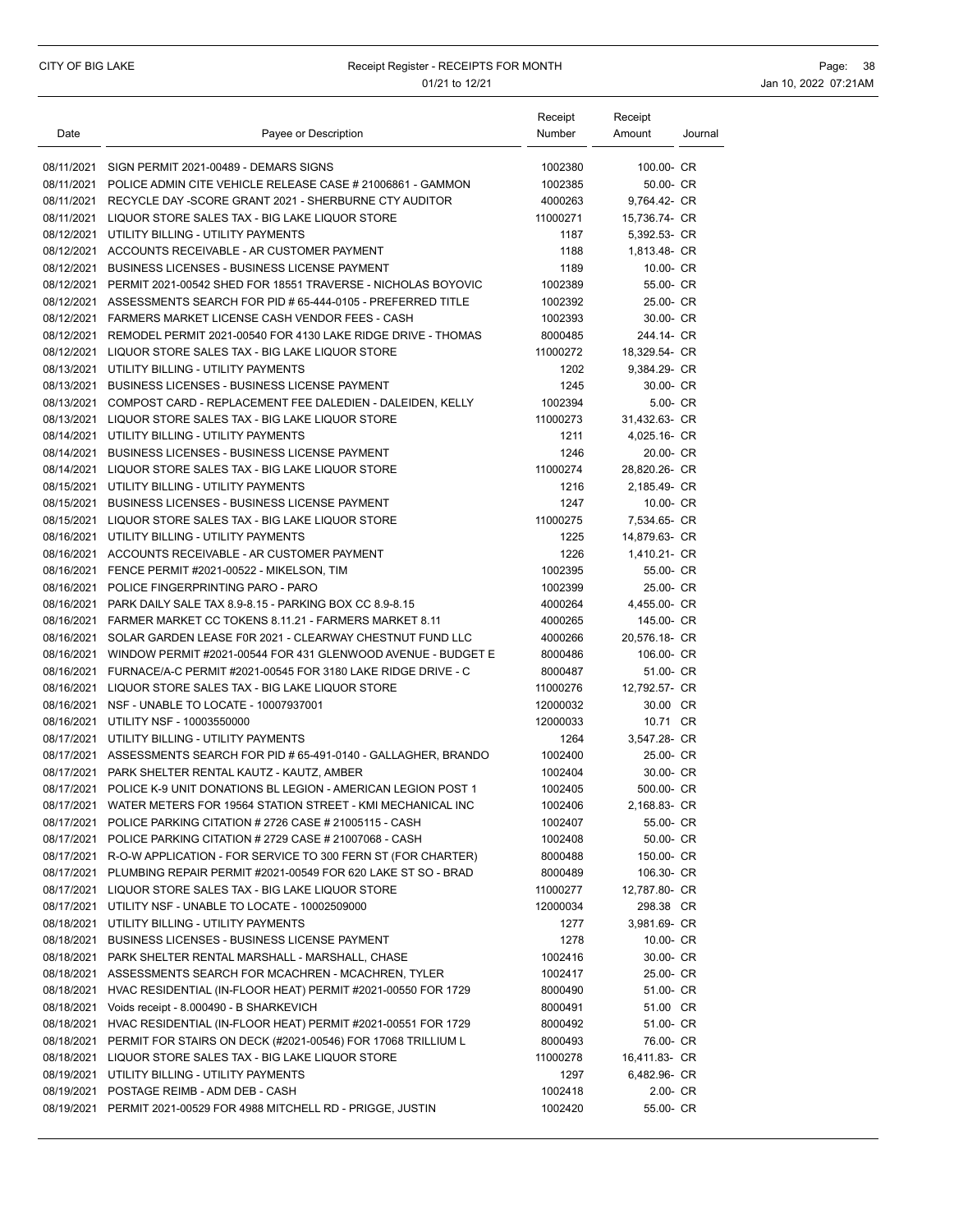|      |                                                                          | Receipt  | Receipt                    |         |
|------|--------------------------------------------------------------------------|----------|----------------------------|---------|
| Date | Payee or Description                                                     | Number   | Amount                     | Journal |
|      | 08/19/2021 PARK SHELTER RENTAL KINGREN - KINGREN, WYATT                  | 1002421  | 30.00- CR                  |         |
|      | 08/19/2021 LAKE MITCHELL ACCESS KEY # 53 BEATY - BEATY, GREG             | 1002422  | 20.00- CR                  |         |
|      | 08/19/2021 ASSESSMENTS SEARCHES PID #65-447-0110 & 65-486-0105 - EPIC P  | 1002423  | 50.00- CR                  |         |
|      | 08/19/2021 STAIRS FOR DECK PERMIT #2021-00538 FOR 669 INDEPENDENCE DRIV  | 8000494  | 81.00- CR                  |         |
|      | 08/19/2021 SIDING PERMIT #2021-00553 FOR 3355 LAKE VIEW LANE - BRIDGET   | 8000495  | 106.00- CR                 |         |
|      | 08/19/2021 WINDOW PERMIT #2021-00552 FOR 5545 HIGHLAND TRAIL - SCOTT DO  | 8000496  | 106.00- CR                 |         |
|      | 08/19/2021 R-O-W Permit FOR WORK AT 161 LEIGHTON DRIVE (FOR CHARTER) -   | 8000497  | 150.00- CR                 |         |
|      | 08/19/2021 LIQUOR STORE SALES TAX - BIG LAKE LIQUOR STORE                | 11000279 | 16,995.72- CR              |         |
|      | 08/20/2021 UTILITY BILLING - UTILITY PAYMENTS                            | 1310     | 4,897.99- CR               |         |
|      | 08/20/2021 PERMIT #2021-00543 FENCE 80 FOREST RD - BILBEN, SUMMER (J &   | 1002424  | 55.00- CR                  |         |
|      | 08/20/2021 LIQUOR STORE SALES TAX - BIG LAKE LIQUOR STORE                | 11000280 | 31,692.21- CR              |         |
|      | 08/21/2021 UTILITY BILLING - UTILITY PAYMENTS                            | 1323     | 1,074.23- CR               |         |
|      | 08/22/2021 UTILITY BILLING - UTILITY PAYMENTS                            | 1328     | 1,085.23- CR               |         |
|      | 08/22/2021 BUSINESS LICENSES - BUSINESS LICENSE PAYMENT                  | 1373     | 20.00- CR                  |         |
|      | 08/22/2021 LIQUOR STORE SALES TAX - BIG LAKE LIQUOR STORE 8/21/21 & 8/2  | 11000281 | 34,724.12- CR              |         |
|      | 08/23/2021 UTILITY BILLING - UTILITY PAYMENTS                            | 1333     | 10,051.87- CR              |         |
|      | 08/23/2021 ACCOUNTS RECEIVABLE - AR CUSTOMER PAYMENT                     | 1334     | 46.00- CR                  |         |
|      | 08/23/2021 FENCE PERMIT #2021-00423 FOR 18492 TRAVERSE - LEHN. REBECCA   | 1002425  | 55.00- CR                  |         |
|      | 08/23/2021 FENCE PERMIT #2021-00547 FOR 20090 JANUARY ST - WORRY FREE M  | 1002426  | 55.00- CR                  |         |
|      | 08/23/2021 ASSESSMENTS SEARCH FOR PID # 65-561-0105 - PREFERRED TITLE    | 1002427  | 25.00- CR                  |         |
|      | 08/23/2021 BUILDING PERMIT FOR WINDOW ADDITTION AT 124 HUDSON AVE - ARM  | 1002428  | 101.00- CR                 |         |
|      | 08/23/2021 ASSESSMENTS SEARCH FOR PID # 65-507-0615 - PROPLOGIX          | 1002429  | 25.00- CR                  |         |
|      | 08/23/2021 2 PARK SHELTER RENTALS BECKER BASS TEAM - BECKER BASS TEAM    | 1002430  | 60.00- CR                  |         |
|      | 08/23/2021 LIQUOR STORE SALES TAX - BIG LAKE LIQUOR STORE                | 11000282 | 13,843.26- CR              |         |
|      | 08/24/2021 UTILITY BILLING - UTILITY PAYMENTS                            | 1355     | 2,595.48- CR               |         |
|      | 08/24/2021 BUSINESS LICENSES - BUSINESS LICENSE PAYMENT                  | 1356     | 10.00- CR                  |         |
|      | 08/24/2021 GAMBLING INVESTIGATION FEE BECKER-BIG LAKE ICE ASSN - BECKER  | 1002437  | 100.00- CR                 |         |
|      |                                                                          |          |                            |         |
|      | 08/24/2021 ASSESSMENTS SEARCH FOR PID # 65-518-0135 - PROPLOGIX          | 1002438  | 25.00- CR                  |         |
|      | 08/24/2021 PARK DAILY SALE TAX 8.16-8.22 - PARKING BOX CC 8.16-8.22      | 4000267  | 3,425.00- CR<br>250.00- CR |         |
|      | 08/24/2021 FARMER MARKET CC TOKENS 8.18.21 - FARMERS MARKET CC           | 4000268  |                            |         |
|      | 08/24/2021 LIQUOR STORE - LIQUOR OVPYMNT88856900 - BELLBOY CORPORATION   | 4000269  | 1,678.35- CR               |         |
|      | 08/24/2021 POLICE NARCOTIC FORFEITURES-CASE21003478 - POLICE CASG        | 4000270  | 874.00- CR                 |         |
|      | 08/24/2021 NEW HOME PERMIT #2021-00526 FOR 369 KAREN LANE - JP BROOKS I  | 8000498  | 14,643.61- CR              |         |
|      | 08/24/2021 WATER SOFTENER PERMIT #2021-00560 FOR 20764 ATLANTIC BOULEVA  | 8000499  | 51.00- CR                  |         |
|      | 08/24/2021 LIQUOR STORE SALES TAX - BIG LAKE LIQUOR STORE                | 11000283 | 12,007.48- CR              |         |
|      | 08/25/2021 UTILITY BILLING - UTILITY PAYMENTS                            | 1388     | 7,694.82- CR               |         |
|      | 08/25/2021 SEWER REPAIR FEE PERMIT FOR 651 SHOREACRES DR - NORTHLAND LI  | 1002441  | 35.00- CR                  |         |
|      | 08/25/2021 FARMERS MARKET LICENSE VENDOR FEES - CASH                     | 1002448  | 20.00- CR                  |         |
|      | 08/25/2021 PERMIT #2021-00548 FENCE FOR 17068 TRILLIUM - HAGENS, JACOB   | 1002449  | 55.00- CR                  |         |
|      | 08/25/2021 POLICE ADMIN CITE VEH RELEASE TOW OUT CASE # 21002571 - CASH  | 1002450  | 50.00- CR                  |         |
|      | 08/25/2021 POLICE ADMIN CITE VEHICLE RELEASE CASE # 21007171 - CASH      | 1002452  | 50.00- CR                  |         |
|      | 08/25/2021 POLICE PARKING CITATION # 2851 CASE # 21004774 - MCMILLEN, K  | 1002453  | 55.00- CR                  |         |
|      | 08/25/2021 ASSESSMENTS SEARCH FOR PID # 65-598-0115 - PREFERRED TITLE    | 1002454  | 25.00- CR                  |         |
|      | 08/25/2021 ASSESSMENTS SEARCH FOR PID # 65-605-0210 - EPIC PROPERTY SER  | 1002455  | 25.00- CR                  |         |
|      | 08/25/2021 Voids receipt - 1.002452 - CASH                               | 1002456  | 50.00 CR                   |         |
|      | 08/25/2021 POLICE ADMIN CITE VEHICLE RELEASE CASE # 21007171 - CASH      | 1002457  | 50.00- CR                  |         |
|      | 08/25/2021 Voids receipt - 1.002448 - CASH                               | 1002458  | 20.00 CR                   |         |
|      | 08/25/2021 FARMERS MARKET LICENSE VENDOR FEES - CASH                     | 1002459  | 20.00- CR                  |         |
|      | 08/25/2021  FARMER MARKET - DONATIONS/SPON-BIG LAKE SPUD FEST - BIG LAKE | 4000271  | 1,000.00- CR               |         |
|      | 08/25/2021 FURNACE REPLACEMENT PERMIT #2021-00565 FOR 104 BURLWOOD CIRC  | 8000500  | 51.00- CR                  |         |
|      | 08/25/2021 WATER HEATER PERMIT #2021-00566 FOR 3275 LAKE VIEW LANE - ME  | 8000501  | 56.00- CR                  |         |
|      | 08/25/2021 LIQUOR STORE SALES TAX - BIG LAKE LIQUOR STORE                | 11000284 | 13,714.67- CR              |         |
|      | 08/26/2021 UTILITY BILLING - UTILITY PAYMENTS                            | 1401     | 10,353.86- CR              |         |
|      | 08/26/2021 PARKING PAD PERMIT #2021-00569 - HAGEDON, ROBERT              | 1002462  | 55.00- CR                  |         |
|      | 08/26/2021 DRIVEWAY PERMIT #2021-00559 - SAWATZKE, DAVID                 | 1002464  | 55.00- CR                  |         |
|      | 08/26/2021 FARMER MARKET CC TOKENS 8.25 - FARMERS MARKET CC              | 4000275  | 215.00- CR                 |         |
|      | 08/26/2021 DECK PERMIT #2021-00485 FOR 21529 HUGH LANE - FOREMOST BUILD  | 8000502  | 156.00- CR                 |         |
|      |                                                                          |          |                            |         |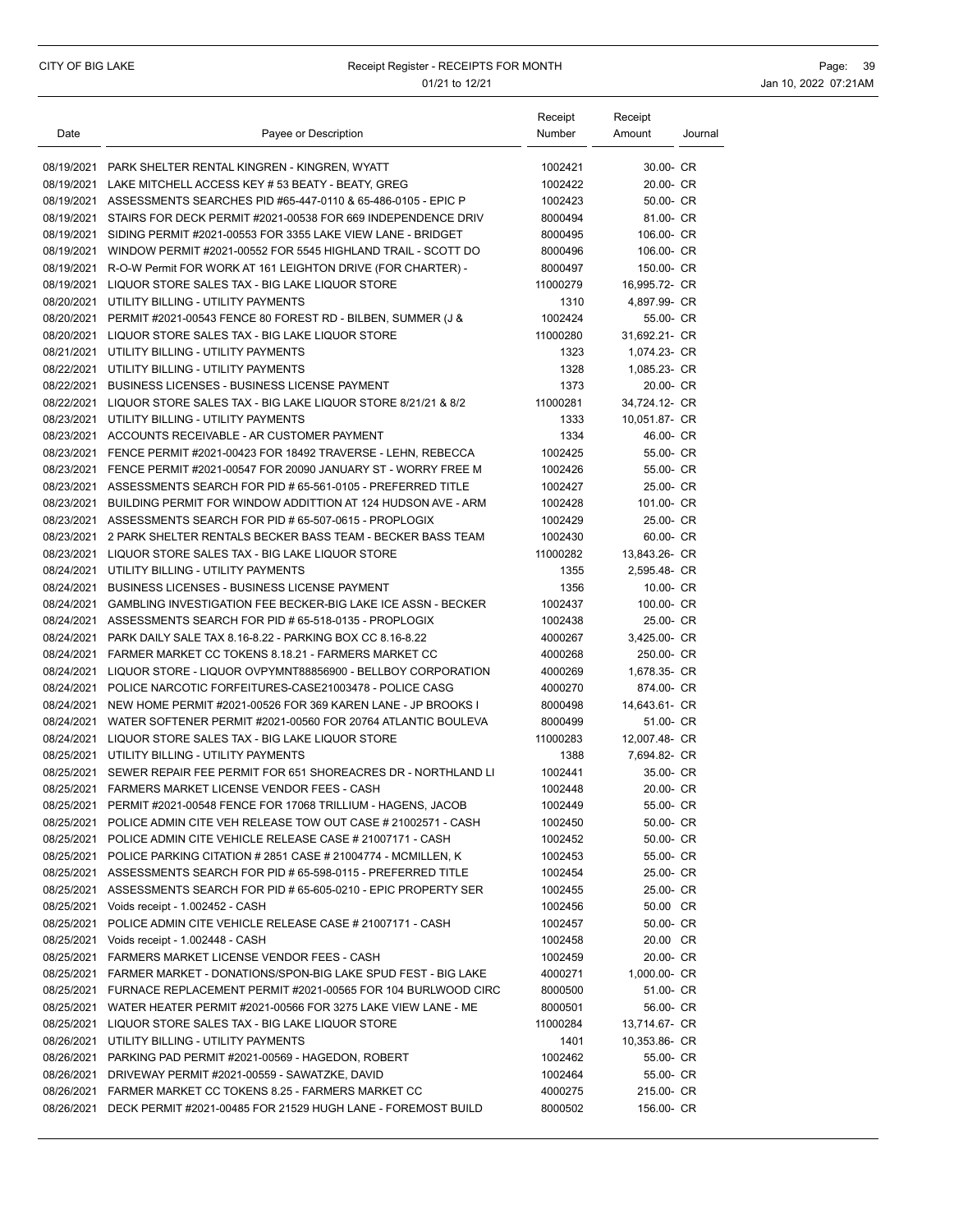| Date       | Payee or Description                                                    | Receipt<br>Number | Receipt<br>Amount | Journal     |
|------------|-------------------------------------------------------------------------|-------------------|-------------------|-------------|
|            | 08/26/2021 LIQUOR STORE SALES TAX 8.26 - LIQUOR STORE SALES 8/26        | 11000285          | 16,555.51- CR     |             |
| 08/26/2021 | LIQUOR STORE SALES TAX 8.27 - LIQUOR SALES 8.27                         | 11000286          | 26,995.89- CR     |             |
| 08/26/2021 | LIQUOR STORE SALES TAX 8.28 - LIQUOR SALES 8.28                         | 11000287          | 23,321.23- CR     |             |
| 08/26/2021 | LIQUOR STORE SALES TAX 8.29 - LIQUOR STORE SALES 8.29                   | 11000288          | 8,798.02- CR      |             |
|            | 08/27/2021 UTILITY BILLING - UTILITY PAYMENTS                           | 1424              | 18,534.18- CR     |             |
|            | 08/27/2021 ACCOUNTS RECEIVABLE - AR CUSTOMER PAYMENT                    | 1425              | 198,440.40- CR    |             |
|            | 08/27/2021 GARAGE PERMIT #2021-00337 FOR 1161 LAKESHORE DRIVE - TIM TAY | 1002467           | 644.31- CR        |             |
|            | 08/27/2021 POLICE PARKING FINES-CITATION #2894 - POLICE CASH            | 4000277           | 5.00- CR          |             |
|            | 08/27/2021 WATER HEATER PERMIT #2021-00570 FOR 311 LAKE STREET NORTH -  | 8000503           | 56.00- CR         |             |
|            | 08/28/2021 UTILITY BILLING - UTILITY PAYMENTS                           | 1438              | 5,266.33- CR      |             |
|            | 08/29/2021 UTILITY BILLING - UTILITY PAYMENTS                           | 1443              | 2,337.19- CR      |             |
|            | 08/30/2021 UTILITY BILLING - UTILITY PAYMENTS                           | 1448              | 33,585.50- CR     |             |
|            | 08/30/2021 PERMIT #2021-00558 FENCE FOR 489 SHANNON - CHRIS FOURDYCE    | 1002475           | 55.00- CR         |             |
|            | 08/30/2021 PARK DAILY SALE TAX 8.23-8.29 - PARKING BOX CC               | 4000278           | 1,915.00- CR      |             |
|            | 08/30/2021 MEADOW VIEW ESTATES - CONCEPT PLAN FEE - OFF AND ON LLC      | 8000504           | 1,100.00- CR      |             |
|            | 08/30/2021 WATER HEATER PERMIT #2021-00574 FOR 3275 LAKE RIDGE DRIVE -  | 8000505           | 56.00- CR         |             |
|            | 08/30/2021 Voids receipt - 8.000505 - SHANE KURTH                       | 8000506           | 56.00 CR          |             |
|            | 08/30/2021 WATER HEATER PERMIT #2021-00574 FOR 3275 LAKE RIDGE DRIVE -  | 8000507           | 56.00- CR         |             |
|            | 08/30/2021 LIQUOR STORE SALES TAX - BIG LAKE LIQUOR STORE               | 11000289          | 13.729.09- CR     |             |
|            | 08/31/2021 SOLAR INTERST FOR JULY                                       | 3                 |                   | 1.85- CRJE  |
|            | 08/31/2021 ASTECH PAY ESTIMATE 1 TRANSFERED                             | 5                 | 97.640.95- CRJE   |             |
|            | 08/31/2021 PARKING CORRECTION FROM JUNE BANK STATEMENT                  | $\overline{7}$    | 150.00- CRJE      |             |
|            | 08/31/2021 2021 STREET PROJECT JULY ENGINEERING COSTS                   | 9                 | 18,769.00- CRJE   |             |
|            | 08/31/2021 ASTECH PAY ESTMATE 2                                         | 11                | 363.352.16- CRJE  |             |
|            | 08/31/2021 JULY BANK REC - PARKING PASS OVERPAYMENTS                    | 13                | 305.00- CRJE      |             |
|            | 08/31/2021 JULY BANK REC - LIQUOR STORE DEPOSITS OVER                   | 15                |                   | 37.65- CRJE |
|            | 08/31/2021 UTILITY BILLING - UTILITY PAYMENTS                           | 1467              | 27,182.45- CR     |             |
|            | 08/31/2021 GARAGE PERMIT # 2021-00539 FOR 1160 LAKE ST N - 4 SQUARE CON | 1002476           | 421.41- CR        |             |
|            | 08/31/2021 FARMERS MARKET LICENSE VENDOR CASH - CASH                    | 1002478           | 10.00- CR         |             |
|            | 08/31/2021 ASSESSMENTS SEARCHES - PAID 8.30.21 - BRANDON GALLAGHER      | 4000280           | 25.00- CR         |             |
|            | 08/31/2021 SPRINT-TMOBILE LEASE- SEPT 2021 - TMOBILE                    | 4000283           | 1,777.83- CR      |             |
|            | 08/31/2021 TOWER CO LEASE-SPET 2021 - TC ASSETS - TOWER CO              | 4000284           | 545.11- CR        |             |
|            | 08/31/2021 PARK DAILY SALE TAX 8.30-8.31 - PARKING BOX CC 8.30-8.31     | 4000285           | 350.00- CR        |             |
|            | 08/31/2021 LIQUOR STORE SALES TAX - BIG LAKE LIQUOR STORE               | 11000290          | 12,502.27- CR     |             |
|            | 09/03/2021 AUGUST INTEREST                                              | 17                |                   | 70.40- CRJE |
|            | 09/01/2021 UTILITY BILLING - UTILITY PAYMENTS                           | 1001              | 26,363.94- CR     |             |
|            | 09/01/2021 ACCOUNTS RECEIVABLE - AR CUSTOMER PAYMENT                    | 1002              | 116.75- CR        |             |
|            | 09/01/2021 BUSINESS LICENSES - BUSINESS LICENSE PAYMENT                 | 1003              | 20.00- CR         |             |
|            | 09/01/2021 COMPOST CARD - REPLACEMENT FEE KIDD - KIDD, JEREMY           | 1002491           | 5.00- CR          |             |
|            | 09/01/2021 PERMIT #2021-00350 PARKING PAD FOR 17078 LUPINE - PRINCE, LI | 1002496           | 55.00- CR         |             |
|            | 09/01/2021 PERMIT #2021-00506 SHED FOR 17078 LUPINE - PRINCE, LISA      | 1002497           | 55.00- CR         |             |
|            | 09/01/2021 POLICE DONATIONS - CASH                                      | 1002498           | 45.00- CR         |             |
|            | 09/01/2021 POLICE DONATIONS - CASH                                      | 1002500           | 229.00- CR        |             |
|            | 09/01/2021 Voids receipt - 1.002500 - CASH                              | 1002501           | 229.00 CR         |             |
|            | 09/01/2021 POLICE DONATIONS CASE # 21007570 - CASH                      | 1002502           | 229.00- CR        |             |
|            | 09/01/2021 Voids receipt - 1.002498 - CASH                              | 1002503           | 45.00 CR          |             |
|            | 09/01/2021 POLICE DONATIONS CASE # 21007571 - CASH                      | 1002504           | 45.00- CR         |             |
|            | 09/01/2021 LIQUOR STORE SALES TAX - BIG LAKE LIQUOR STORE               | 11000291          | 14,482.48- CR     |             |
|            | 09/02/2021 UTILITY BILLING - UTILITY PAYMENTS                           | 1008              | 44,534.74- CR     |             |
|            | 09/02/2021 POLICE ADMIN CITE VEHICLE RELEASE CASE # 21007581 - TOLLEFSO | 1002507           | 50.00- CR         |             |
|            | 09/02/2021 POLICE ADMIN CITE VEHICLE RELEASE CASE# 21007437 - LUMM      | 1002508           | 50.00- CR         |             |
|            | 09/02/2021 POLICE PARKING TICKET # 2753 CASE # 21004970 - CASH          | 1002509           | 5.00- CR          |             |
|            | 09/02/2021 DECK PERMIT #2021-00557 FOR 301 CRESCENT STREET - KATHLEEN A | 8000508           | 156.00- CR        |             |
|            | 09/02/2021 CONCEPT PLAN ESCROW FOR PRAIRIE MEADOWS 3RD ADDITION - NATHA | 8000509           | 1,100.00- CR      |             |
|            | 09/02/2021 LIQUOR STORE SALES TAX - BIG LAKE LIQUOR STORE               | 11000292          | 16,933.39- CR     |             |
|            | 09/03/2021 UTILITY BILLING - UTILITY PAYMENTS                           | 1019              | 24,182.71- CR     |             |
|            | 09/03/2021 FURNACE/A-C REPLACEMENT PERMIT #2021-00583 FOR 635 ROSE DRIV | 1002514           | 174.25- CR        |             |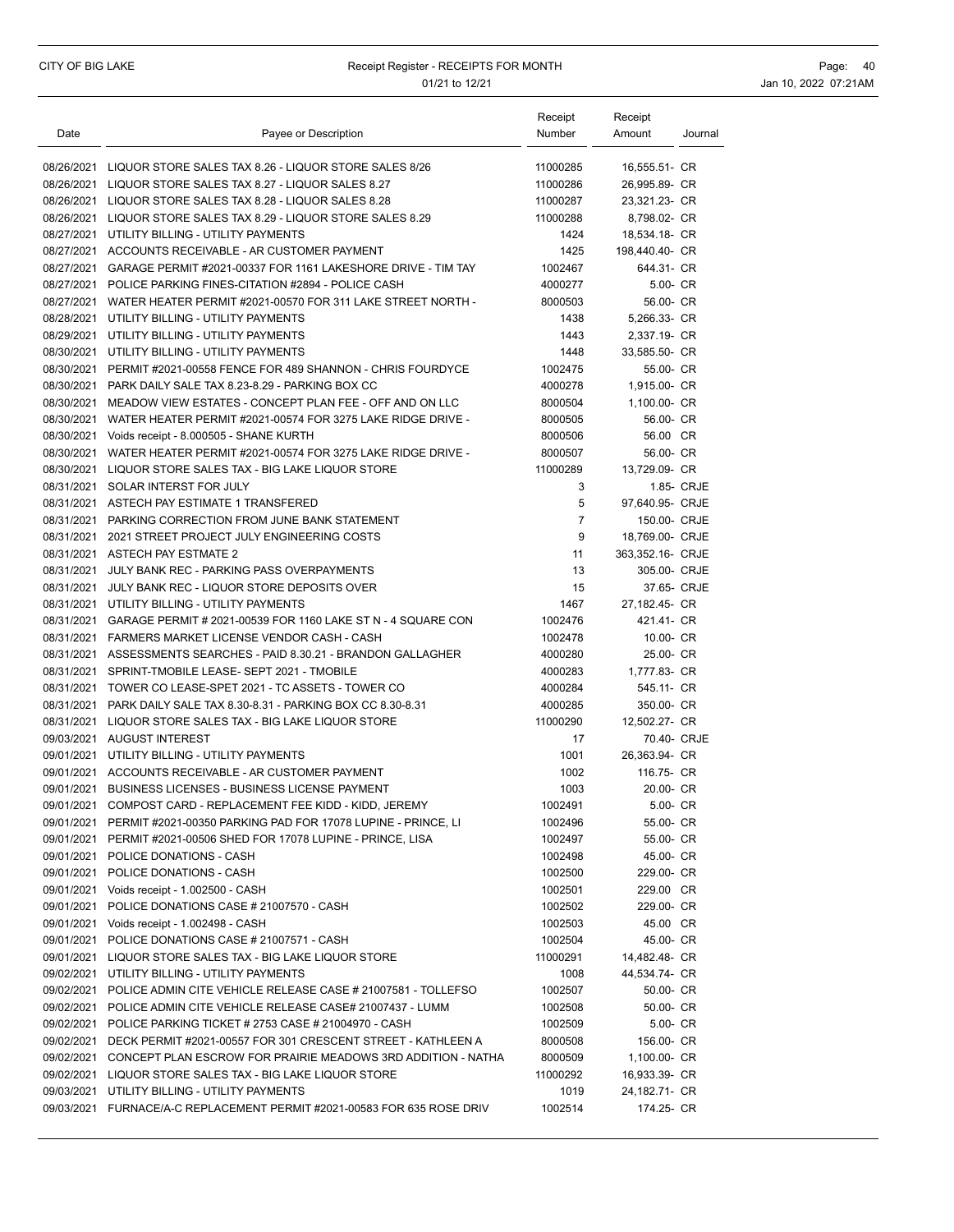### CITY OF BIG LAKE **Receipt Register - RECEIPTS FOR MONTH Page: 41** Page: 41 01/21 to 12/21 **Jan 10, 2022 07:21AM**

| Date | Payee or Description                                                    | Receipt<br>Number | Receipt<br>Amount | Journal |
|------|-------------------------------------------------------------------------|-------------------|-------------------|---------|
|      | 09/03/2021 ASSESSMENTS SEARCHES FOR PID # 65-471-0306 & 65-475-0410 - E | 1002517           | 50.00- CR         |         |
|      | 09/03/2021 LIQUOR STORE SALES TAX - BIG LAKE LIQUOR STORE               | 11000293          | 31,716.50- CR     |         |
|      | 09/04/2021 UTILITY BILLING - UTILITY PAYMENTS                           | 1032              | 3,227.29- CR      |         |
|      | 09/04/2021 LIQUOR STORE SALES TAX - BIG LAKE LIQUOR STORE               | 11000294          | 26,753.89- CR     |         |
|      | 09/05/2021 UTILITY BILLING - UTILITY PAYMENTS                           | 1037              | 1,998.06- CR      |         |
|      | 09/05/2021 LIQUOR STORE SALES TAX - BIG LAKE LIQUOR STORE               | 11000296          | 13,186.39- CR     |         |
|      | 09/06/2021 UTILITY BILLING - UTILITY PAYMENTS                           | 1042              | 4,918.35- CR      |         |
|      | 09/06/2021 LIQUOR STORE SALES TAX - BIG LAKE LIQUOR STORE               | 11000295          | 9,090.99- CR      |         |
|      | 09/07/2021 UTILITY BILLING - UTILITY PAYMENTS                           | 1051              | 63,682.10- CR     |         |
|      | 09/07/2021 ACCOUNTS RECEIVABLE - AR CUSTOMER PAYMENT                    | 1052              | 100.00- CR        |         |
|      | 09/07/2021 BUSINESS LICENSES - BUSINESS LICENSE PAYMENT                 | 1053              | 20.00- CR         |         |
|      | 09/07/2021 JERKY SHOPPE LEASE-GF SEPT RENT 2021 - THE JERKY SHOPPE      | 1002519           | 1,064.04- CR      |         |
|      | 09/07/2021 POLICE ADMIN CITE VEHICLE RELEASE CASE # 21007647 - BROOKS   | 1002522           | 50.00- CR         |         |
|      | 09/07/2021 ROOF PERMIT #2021-00585 FOR 17126 TRILLIUM LANE - GOPHER ROO | 1002525           | 106.00- CR        |         |
|      | 09/07/2021 FENCE PERMIT #2021-00561 FO 125 MONROE STREET - BONNIE LINDO | 1002530           | 55.00- CR         |         |
|      | 09/07/2021 PARK DAILY SALE TAX 9.1-9.5 - PARKING BOX 9.1-9.5            | 4000286           | 1.430.00- CR      |         |
|      | 09/07/2021 FARMER MARKET CC TOKENS 9.1 - FARMERS MARKET 9.1             | 4000287           | 360.00- CR        |         |
|      | 09/07/2021 EAW ESCROW FOR PRAIRIE MEADOWS 3RD (CAVALIERA HOMES) - NATHA | 8000510           | 1,500.00- CR      |         |
|      | 09/07/2021 LIQUOR STORE SALES TAX - BIG LAKE LIQUOR STORE               | 11000297          | 14,250.79- CR     |         |
|      | 09/08/2021 UTILITY BILLING - UTILITY PAYMENTS                           | 1080              | 25,784.84- CR     |         |
|      | 09/08/2021 ACCOUNTS RECEIVABLE - AR CUSTOMER PAYMENT                    | 1081              | 32,201.43- CR     |         |
|      | 09/08/2021 FARMERS MARKET LICENSE VENDOR CASH - CASH                    | 1002538           | 20.00- CR         |         |
|      | 09/08/2021 FENCE PERMIT # 2021-00582 FOR 361 ORMSBEE ST - MAGYAR, MARIA | 1002539           | 55.00- CR         |         |
|      | 09/08/2021 FENCE PERMIT # 2021-00576 FOR 18601 ARCTIC AVE - HARRISON, K | 1002540           | 55.00- CR         |         |
|      | 09/08/2021 FIREWORKS PERMIT FOR HOMECOMING DISPLAY BY SPARK1PYRO OCT 20 | 1002542           | 25.00- CR         |         |
|      | 09/08/2021 BASEMENT PERMIT # 2021-00563 FOR 20340 JUNEGRASS DR - CHINIK | 1002543           | 151.00- CR        |         |
|      | 09/08/2021 FREEDOM ROCK PAVER - MICHELS - FREEDOM ROCK PAVERS           | 4000288           | 100.00- CR        |         |
|      | 09/08/2021 R-O-W PERMIT (#RW21-079) FOR WORK ALONG 198TH AVE (@ 18146 1 | 8000511           | 150.00- CR        |         |
|      | 09/08/2021 WATER HEATER PERMIT #2021-00588 FOR 3130 LAKE RIDGE DRIVE -  | 8000512           | 56.00- CR         |         |
|      | 09/08/2021 LIQUOR STORE SALES TAX - BIG LAKE LIQUOR STORE               | 11000298          | 12,969.18- CR     |         |
|      | 09/09/2021 UTILITY BILLING - UTILITY PAYMENTS                           | 1110              | 134,774.52- CR    |         |
|      | 09/09/2021 LAKE MITCHELL ACCESS KEY # 54 HALVORSON - HALVORSON, DAVID   | 1002547           | 20.00- CR         |         |
|      | 09/09/2021 PERMIT #2021-00562 FOR FENCE AT 5053 MITCHELL RD - DAVID ARN | 1002555           | 55.00- CR         |         |
|      | 09/09/2021 PERMIT #2021-00541 FOR FENCE 18869 EARL ROAD - MATT EBERT &  | 1002556           | 55.00- CR         |         |
|      | 09/09/2021 ASSESSMENTS SEARCH FOR PID # 65-598-0215 - PREFERRED TITLE   | 1002558           | 25.00- CR         |         |
|      | 09/09/2021 POLICE FINGERPRINTING KREUGER - KREUGER                      | 1002559           | 25.00- CR         |         |
|      | 09/09/2021 POLICE PARKING CITATION # 2885 CASE # 21004835 - HAESSLY, LE | 1002560           | 55.00- CR         |         |
|      | 09/09/2021 POLICE PARKING CITATION # 2548 CASE # 21006323 - CASH        | 1002561           | 5.00- CR          |         |
|      | 09/09/2021 SHED PERMIT 2021-00571 FOR 5018 BLUFF ROAD - JONES, BRIAN &  | 1002562           | 248.01- CR        |         |
|      | 09/09/2021 PERMIT #2021-00592 - SUSIE CASE                              | 1002563           | 55.00- CR         |         |
|      | 09/09/2021 FARMERS MARKET - WINTER VENDOR DAHLEN - DAHLEN, JOHN & JESSI | 1002567           | 70.00- CR         |         |
|      | 09/09/2021 FARMERS MARKET - WINTER VENDOR - CASH                        | 1002568           | 70.00- CR         |         |
|      | 09/09/2021 POLICE EVIDENCE ROOM CASH-CASE 21007523 - POLICE PROPERTY RO | 4000289           | 67,580.54- CR     |         |
|      | 09/09/2021 WINDOW/DOOR REPLACEMENT PERMIT #2021-00594 FOR 5648 LOON DRI | 8000513           | 106.00- CR        |         |
|      | 09/09/2021 LIQUOR STORE SALES TAX - BIG LAKE LIQUOR STORE               | 11000299          | 14,998.90- CR     |         |
|      | 09/10/2021 ACH Payment                                                  | 2                 | 18,260.16- CRJE   |         |
|      | 09/10/2021 UTILITY BILLING - UTILITY PAYMENTS                           | 1125              | 38,798.88- CR     |         |
|      | 09/10/2021 SHED PERMIT #2021-00589 FOR 131 WILL STREET - LYNN SWENSON   | 1002571           | 55.00- CR         |         |
|      | 09/10/2021 DECK PERMIT # 2021-00573 FOR 667 EAGLE LAKE RD S - BUSHIRI,  | 1002574           | 151.00- CR        |         |
|      | 09/10/2021 COMPOST CARD - REPLACEMENT FEE AUSTIN - AUSTIN, SILAS        | 1002576           | 5.00- CR          |         |
|      | 09/10/2021 LIQUOR STORE SALES TAX - BIG LAKE LIQUOR STORE               | 11000300          | 29,747.11- CR     |         |
|      | 09/11/2021 UTILITY BILLING - UTILITY PAYMENTS                           | 1138              | 4,948.37- CR      |         |
|      | 09/11/2021 LIQUOR STORE SALES TAX - BIG LAKE LIQUOR STORE               | 11000301          | 25,996.91- CR     |         |
|      | 09/12/2021 UTILITY BILLING - UTILITY PAYMENTS                           | 1143              | 1,671.86- CR      |         |
|      | 09/12/2021 LIQUOR STORE SALES TAX - BIG LAKE LIQUOR STORE               | 11000302          | 8,015.56- CR      |         |
|      | 09/13/2021 UTILITY BILLING - UTILITY PAYMENTS                           | 1166              | 15,034.42- CR     |         |
|      | 09/13/2021 ACCOUNTS RECEIVABLE - AR CUSTOMER PAYMENT                    | 1167              | 29,085.68- CR     |         |
|      |                                                                         |                   |                   |         |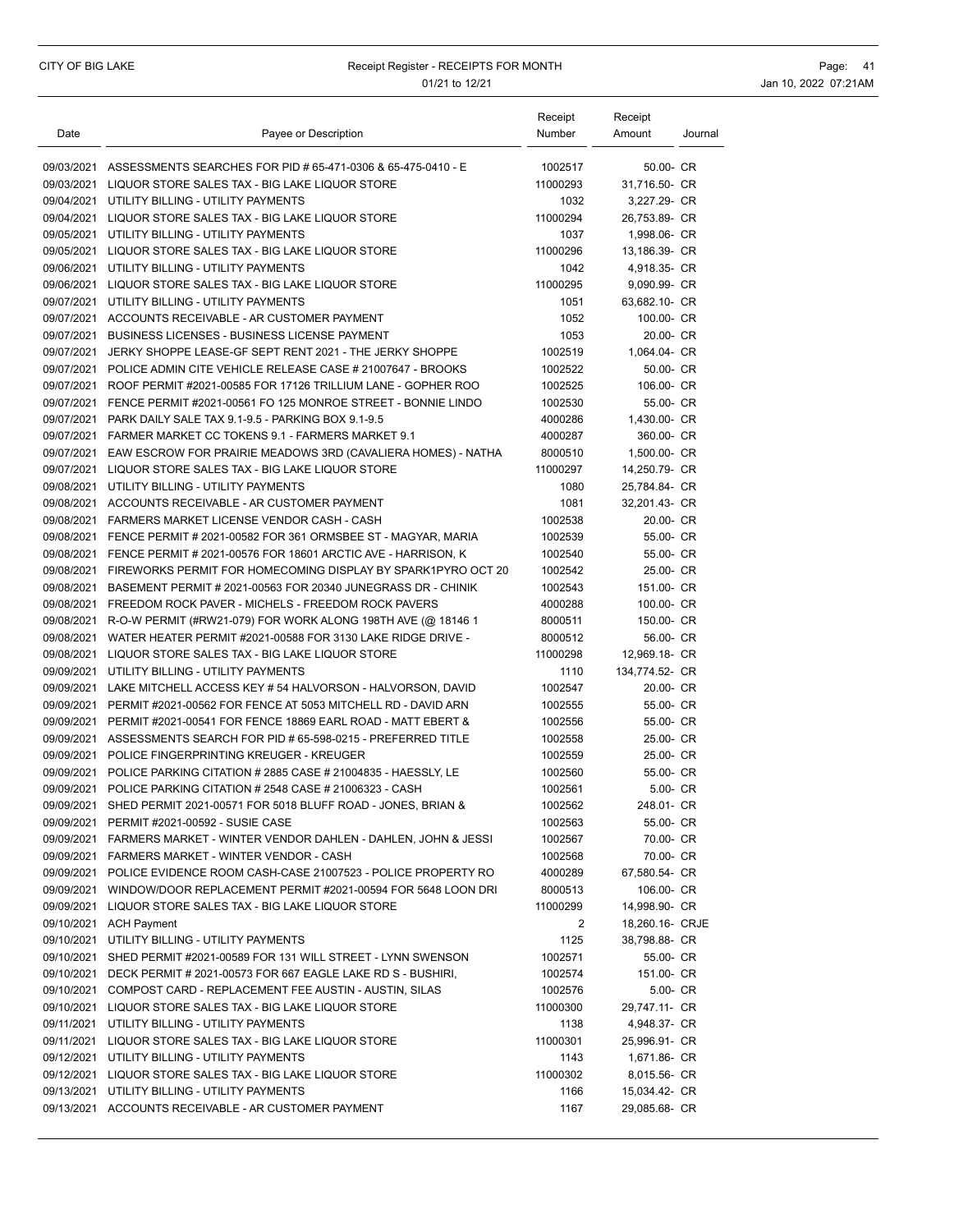### CITY OF BIG LAKE **Receipt Register - RECEIPTS FOR MONTH Page: 42** Page: 42 01/21 to 12/21 **Jan 10, 2022 07:21AM**

| Date | Payee or Description                                                                                                                 | Receipt<br>Number   | Receipt<br>Amount          | Journal |
|------|--------------------------------------------------------------------------------------------------------------------------------------|---------------------|----------------------------|---------|
|      | 09/13/2021 PERMIT #2021-00597 FOR DRIVEWAY AT 3320 LAKE RIDGE DRIVE - D                                                              | 1002578             | 55.00- CR                  |         |
|      | 09/13/2021 FARMER MARKET CC TOKENS 9.8.21 - FARMER MARKET CC                                                                         | 4000290             | 150.00- CR                 |         |
|      | 09/13/2021 PARK DAILY SALE TAX 9.6-9.12.21 - PARKING BOX CC                                                                          | 4000291             | 1,870.00- CR               |         |
|      | 09/13/2021 LIQ STORE 3 ANNUAL FUNDRAISER- FIRE DEPT (MINNCO CU) - BIG L                                                              | 4000292             | 5,490.00- CR               |         |
|      | 09/13/2021 REMODEL PERMIT #2021-00572 FOR 5717 EGRET AVENUE - DEREK BRO                                                              | 8000514             | 106.00- CR                 |         |
|      | 09/13/2021 LIQUOR STORE SALES TAX - BIG LAKE LIQUOR STORE                                                                            | 11000303            | 12,427.68- CR              |         |
|      | 09/13/2021 UTILITY NSF - 100002791000                                                                                                | 12000035            | 88.86 CR                   |         |
|      | 09/14/2021 UTILITY BILLING - UTILITY PAYMENTS                                                                                        | 1186                | 5,738.23- CR               |         |
|      | 09/14/2021 ACCOUNTS RECEIVABLE - AR CUSTOMER PAYMENT                                                                                 | 1187                | 2,591.66- CR               |         |
|      | 09/14/2021 FENCE PERMIT # 2021-00587 FOR 3105 LAKERIDGE DR - EASTMAN, R                                                              | 1002586             | 55.00- CR                  |         |
|      | 09/14/2021 LIQ STORE 3RD ANNUAL FUND RAISER - FIRE DEPT - BIG LAKE FIRE                                                              | 4000293             | 210.00- CR                 |         |
|      | 09/14/2021 REMODEL PERMIT #2021-00598 FOR 20035 JANUARY STREET - VONNIE                                                              | 8000515             | 1,087.85- CR               |         |
|      | 09/14/2021 LIQUOR STORE SALES TAX - BIG LAKE LIQUOR STORE                                                                            | 11000304            | 12,046.53- CR              |         |
|      | 09/15/2021 UTILITY BILLING - UTILITY PAYMENTS                                                                                        | 1206                | 6,297.67- CR               |         |
|      | 09/15/2021 ACCOUNTS RECEIVABLE - AR CUSTOMER PAYMENT                                                                                 | 1207                | 194.40- CR                 |         |
|      | 09/15/2021 PARK SHELTER RENTAL JENSEN - JENSEN, JODI                                                                                 | 1002588             | 30.00- CR                  |         |
|      | 09/15/2021 ROOF PERMIT #2021-00601 FOR 321 MONTANA AVENUE - PERFECT EXT                                                              | 1002589             | 106.00- CR                 |         |
|      | 09/15/2021 SIGN PERMIT #2021-00525 FOR 101 LAKESHORE DR - CITY OF BIG L                                                              | 8000516             | 100.00- CR                 |         |
|      | 09/15/2021 DECK PERMIT #2021-00580 FOR 3020 LAKE RIDGE DRIVE - HUNTER D                                                              | 8000517             | 151.00- CR                 |         |
|      | 09/15/2021 LIQUOR STORE SALES TAX - BIG LAKE LIQUOR STORE                                                                            | 11000305            | 13,941.55- CR              |         |
|      | 09/16/2021 UTILITY BILLING - UTILITY PAYMENTS                                                                                        | 1230                | 2,171.28- CR               |         |
|      | 09/16/2021 UTILITY BILLING - UTILITY PAYMENTS                                                                                        | 1239                | 2,624.22- CR               |         |
|      | 09/16/2021 DECK PERMIT #2021-00577 FOR 21465 LENA TRAIL - SANDRA NATHE                                                               | 1002591             | 151.00- CR                 |         |
|      | 09/16/2021 POLICE PARKING CITATION # 2544 CASE # 21006323 - GRINNELL, K                                                              | 1002592             | 55.00- CR                  |         |
|      | 09/16/2021 POLICE ADMIN CITE VEHICLE RELEASE CASE # 21008047 - CASH                                                                  | 1002593             | 50.00- CR                  |         |
|      | 09/16/2021 POLICE ADMIN CITE VEHICLE RELEASE CASE # 21008049 - FREEMAN,                                                              | 1002594             | 50.00- CR                  |         |
|      | 09/16/2021 POLICE FINGERPRINTING KRUGER - KRUGER                                                                                     | 1002595             | 25.00- CR                  |         |
|      | 09/16/2021 PERMIT #2021-005811 @ 126 OFFICE STREET - BIG LAKE MHC / SUE                                                              | 1002596             | 55.00- CR                  |         |
|      | 09/16/2021 DECK PERMIT #2021-00591 FOR 19088 GUNTER WAY - MIRNA RUIZ                                                                 | 1002599             | 151.00- CR                 |         |
|      | 09/16/2021 HVAC PERMIT #2021-00604 FOR 16795 198TH AVE - KENNETH WILSON                                                              | 8000518             | 1,476.00- CR               |         |
|      | 09/16/2021 LIQUOR STORE SALES TAX - BIG LAKE LIQUOR STORE                                                                            | 11000306            | 16,409.13- CR              |         |
|      | 09/17/2021 UTILITY BILLING - UTILITY PAYMENTS                                                                                        | 1244                | 6,471.23- CR               |         |
|      | 09/17/2021 ACCOUNTS RECEIVABLE - AR CUSTOMER PAYMENT                                                                                 | 1245                | 21.41- CR                  |         |
|      | 09/17/2021 PERMIT #2021-00596 FOR FENCE AT 5380 EDINBURGH WAY - MCLAUGH                                                              | 1002602             | 55.00- CR                  |         |
|      | 09/17/2021 ASSESSMENTS SEARCH FOR PID # 65-524-0120 - SHRADER, JONATHAN<br>09/17/2021 LIQUOR STORE SALES TAX - BIG LAKE LIQUOR STORE | 1002603<br>11000307 | 25.00- CR<br>27,778.89- CR |         |
|      | 09/18/2021 UTILITY BILLING - UTILITY PAYMENTS                                                                                        | 1256                | 1,278.47- CR               |         |
|      | 09/18/2021 LIQUOR STORE SALES TAX - BIG LAKE LIQUOR STORE                                                                            | 11000308            | 27,199.89- CR              |         |
|      | 09/19/2021 UTILITY BILLING - UTILITY PAYMENTS                                                                                        | 1261                | 1,497.84- CR               |         |
|      | 09/19/2021 LIQUOR STORE SALES TAX - BIG LAKE LIQUOR STORE                                                                            | 11000309            | 9,702.82- CR               |         |
|      | 09/20/2021 UTILITY BILLING - UTILITY PAYMENTS                                                                                        | 1282                | 5,593.37- CR               |         |
|      | 09/20/2021 ACCOUNTS RECEIVABLE - AR CUSTOMER PAYMENT                                                                                 | 1283                | 21.41- CR                  |         |
|      | 09/20/2021 POLICE PARKING CITATION # 2522 CASE # 21007457 - FESTLER, BR                                                              | 1002605             | 30.00- CR                  |         |
|      | 09/20/2021 ASSESSMENTS SEARCH FOR PID # 65-541-0302 - HOGAN, KELLY                                                                   | 1002607             | 25.00- CR                  |         |
|      | 09/20/2021 POLICE ADMIN CITE VEHICLE RELEASE CASE # 21008070 - CASH                                                                  | 1002608             | 50.00- CR                  |         |
|      | 09/20/2021 DECK PERMIT # 2021-00170 FOR 850 HARRISON DR - RUIZ, DARWIN                                                               | 1002609             | 151.00- CR                 |         |
|      | 09/20/2021    FARMERS MARKET - WINTER VENDOR PAGGEN - PAGGEN, JOSEPH                                                                 | 1002610             | 70.00- CR                  |         |
|      | 09/20/2021 POLICE K-9 UNIT DONATIONS BL LEGION - AMERICAN LEGION POST 1                                                              | 1002611             | 500.00- CR                 |         |
|      | 09/20/2021 ASSESSMENTS SEARCH FOR PID # 65-504-0245 - EPIC PROPERTY SER                                                              | 1002612             | 25.00- CR                  |         |
|      | 09/20/2021 Voids receipt - 1.002607 - HOGAN, KELLY                                                                                   | 1002614             | 25.00 CR                   |         |
|      | 09/20/2021 ASSESSMENTS SEARCH FOR PID # 65-541-0302 - HOGAN, KELLY                                                                   | 1002615             | 25.00- CR                  |         |
|      | 09/20/2021 FREEDOM ROCK PAVER - FULLER - FREEDOM ROCK DONATIONS                                                                      | 4000294             | 166.00- CR                 |         |
|      | 09/20/2021  FARMER MARKET CC TOKENS  9.15 - FARMERS MARKET CC  9.15                                                                  | 4000295             | 155.00- CR                 |         |
|      | 09/20/2021 PARK DAILY SALE TAX 9.13-9.19 - PARKING BOX CC 9.13-9.19                                                                  | 4000296             | 740.00- CR                 |         |
|      | 09/20/2021 FREEDOM ROCK PAVER - HILLUKKA - FREEDOM ROCK PAVERS                                                                       | 4000297             | 100.00- CR                 |         |
|      | 09/20/2021 WATER HEATER PERMIT #2021-00610 FOR 5568 INVERNESS WAY - DAV                                                              | 8000519             | 107.00- CR                 |         |
|      | 09/20/2021 WATER HEATER & WATER SOFTENER PERMIT #2021-00612 FOR 644 RED                                                              | 8000520             | 56.00- CR                  |         |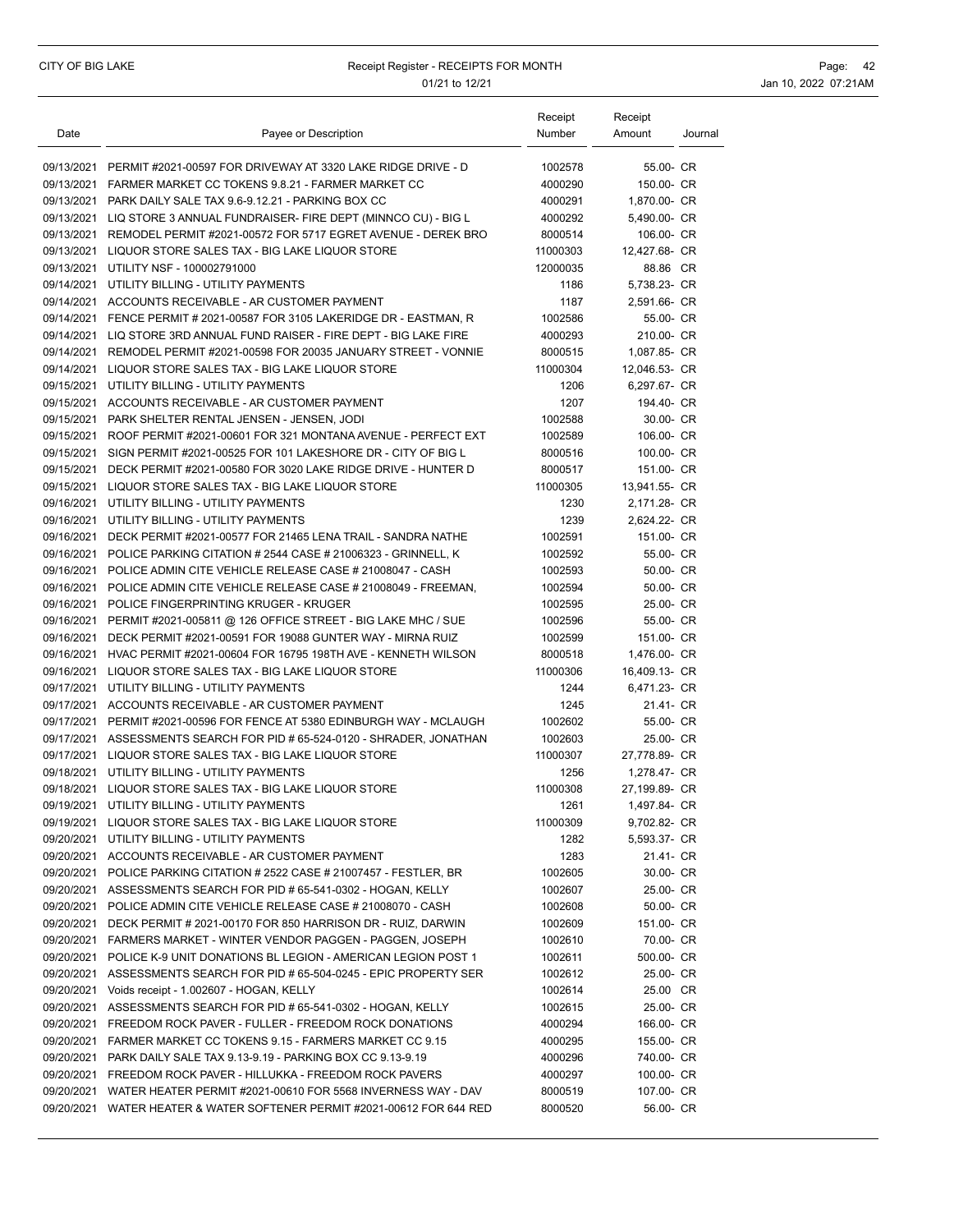### CITY OF BIG LAKE **Receipt Register - RECEIPTS FOR MONTH Page: 43** Page: 43 01/21 to 12/21 **Jan 10, 2022 07:21AM**

| Date       | Payee or Description                                                    | Receipt<br>Number | Receipt<br>Amount | Journal |
|------------|-------------------------------------------------------------------------|-------------------|-------------------|---------|
|            | 09/20/2021 WINDOW PERMIT #2021-00613 FOR 910 POWELL STREET NORTH - JONA | 8000521           | 106.00- CR        |         |
|            | 09/20/2021 EAW ESCROW FOR PARKWOOD KNOLLS DEVELOPMENT - OFF AND ON LL   | 8000522           | 1,500.00- CR      |         |
|            | 09/20/2021 FURNACE PERMIT #2021-00611 FOR 393 PHYLLIS STREET - TRISKO H | 8000523           | 51.00- CR         |         |
|            | 09/20/2021 LIQUOR STORE SALES TAX - BIG LAKE LIQUOR STORE               | 11000310          | 10,695.79- CR     |         |
|            | 09/21/2021 UTILITY BILLING - UTILITY PAYMENTS                           | 1300              | 5,150.97- CR      |         |
|            | 09/21/2021 ACCOUNTS RECEIVABLE - AR CUSTOMER PAYMENT                    | 1301              | 121.73- CR        |         |
|            | 09/21/2021 FENCE PERMIT #2021-00615 FOR 3185 LAKE RIDGE DR - AMY JOE FI | 1002619           | 55.00- CR         |         |
|            | 09/21/2021 LAKE MITCHELL ACCESS KEY (KEY #55 / STICKER #70) - BRIEANA B | 1002620           | 20.00- CR         |         |
| 09/21/2021 | COMPOST CARD - REPLACEMENT FEE STERN CARD 2 - STERN, ANGELA             | 1002622           | $5.00 - CR$       |         |
|            | 09/21/2021 PERMIT#2021-00616 FOR FENCE AT 4718 STERLING DR - DEUTSCH.   | 1002623           | 55.00- CR         |         |
|            | 09/21/2021 CONNEXUS CASH BACK 2021- STREETS - CONNEXUS ENERGY           | 4000298           | 24.94- CR         |         |
|            | 09/21/2021 CONNEXUS CASH BACK 2021-401 - CONNEXUS ENERGY                | 4000299           | 8.20- CR          |         |
|            | 09/21/2021 Voids receipt - 4.000299 - CONNEXUS ENERGY                   | 4000300           | 8.20 CR           |         |
| 09/21/2021 | CONNEXUS CASH BACK-2021 401 - CONNEXUS                                  | 4000301           | 8.20- CR          |         |
|            | 09/21/2021 LIQUOR STORE SALES TAX - BIG LAKE LIQUOR STORE               | 11000311          | 11,521.07- CR     |         |
|            | 09/22/2021 UTILITY BILLING - UTILITY PAYMENTS                           | 1314              | 5,335.99- CR      |         |
|            | 09/22/2021 ACCOUNTS RECEIVABLE - AR CUSTOMER PAYMENT                    | 1315              | 177.41- CR        |         |
|            | 09/22/2021 SHED PERMIT #2021-00614 FOR 5448 HIGHLAND TRAIL - MARTIN WIT | 1002624           | 55.00- CR         |         |
| 09/22/2021 | POLICE ADMIN CITE VEHICLE RELEASE CASE 21008135 FORD F150 -             | 1002625           | 50.00- CR         |         |
|            | 09/22/2021 FENCE PERMIT #2021-00607 FOR 106 LAKE ST N - ROBIN JEDRO     | 1002627           | 55.00- CR         |         |
|            | 09/22/2021 SEWER REPAIR FEE PERMIT 451 LAKESHORE DR - MARVEL SEWER AND  | 1002628           | 35.00- CR         |         |
|            | 09/22/2021 BASEMENT PERMIT # 2021-00605 FOR 19995 204TH AVE - ECKERMAN  | 1002630           | 151.00- CR        |         |
|            | 09/22/2021 POLICE DRUG FORFETIURE-CASE 20006042 - POLICE CASH           | 4000302           | 1.150.00- CR      |         |
|            | 09/22/2021 POLICE DWI FORFEITURE-POLICE21008041 - POLICE CHECK          | 4000303           | 1,975.00- CR      |         |
|            | 09/22/2021 ESCROWED FUNDS - PRAIRIE MEADOWS 3RD ADDITION - CAVALIERA HO | 8000524           | 17,500.00- CR     |         |
|            | 09/22/2021 NEW HOME PERMIT #2021-00590 FOR 20038 ESTHER PARKWAY - NOVAK | 8000525           | 15,348.66- CR     |         |
|            | 09/22/2021 ADDITION PERMIT #2021-00554 FOR 19139 EAGLE LAKE ROAD SOUTH  | 8000526           | 986.34- CR        |         |
|            | 09/22/2021 Voids receipt - 8.000524 - CAVALIERA HOMES LLC               | 8000527           | 17,500.00 CR      |         |
| 09/22/2021 | LIQUOR STORE SALES TAX - BIG LAKE LIQUOR STORE                          | 11000312          | 13,013.03- CR     |         |
|            | 09/23/2021 UTILITY BILLING - UTILITY PAYMENTS                           | 1332              | 2,169.70- CR      |         |
|            | 09/23/2021 ACCOUNTS RECEIVABLE - AR CUSTOMER PAYMENT                    | 1333              | 23,180.27- CR     |         |
|            | 09/23/2021 SHED PERMIT # 2021-00617 FOR 20335 JUNEGRASS DR - EGAN, KENN | 1002632           | 55.00- CR         |         |
|            | 09/23/2021 FARMERS MARKET LICENSE - CASH                                | 1002636           | 10.00- CR         |         |
|            | 09/23/2021 Voids receipt - 1.002636 - CASH                              | 1002637           | 10.00 CR          |         |
|            | 09/23/2021 FARMERS MARKET LICENSE - CASH                                | 1002638           | 10.00- CR         |         |
|            | 09/23/2021 FREEDOM ROCK PAVER - JUDY BRANDT - FREEDOM ROCK PAVERS       | 4000304           | 100.00- CR        |         |
|            | 09/23/2021 ROOF PERMIT #2021-00622 FOR 521 PARK AVE E - ASHCO EXTERIORS | 8000528           | 106.00- CR        |         |
|            | 09/23/2021 RPZ/IRRIGATION PERMIT #2021-00624 FOR 21529 HUGH LANE - BLUE | 8000529           | 112.00- CR        |         |
|            | 09/23/2021 WATER HEATER PERMIT #2021-00625 FOR 110 EUCLID COURT - ANGEL | 8000530           | 56.00- CR         |         |
|            | 09/23/2021 ESCROW FOR TEMPORARY SIGN PERMIT #2021-00626 FOR 330 JEFFERS | 8000531           | 150.00- CR        |         |
|            | 09/23/2021 ESCROWED FUNDS - PRAIRIE MEADOWS 3RD ADDITION - CAVALIERA HO | 8000532           | 17,500.00- CR     |         |
|            | 09/23/2021 LIQUOR STORE SALES TAX - BIG LAKE LIQUOR STORE               | 11000313          | 16,031.74- CR     |         |
|            | 09/24/2021 UTILITY BILLING - UTILITY PAYMENTS                           | 1344              | 16,303.89- CR     |         |
|            | 09/24/2021 ACCOUNTS RECEIVABLE - AR CUSTOMER PAYMENT                    | 1345              | 21.41- CR         |         |
|            | 09/24/2021 POLICE FINGERPRINTING JEDLICKA - JEDLICKA, DAWDY             | 1002639           | 25.00- CR         |         |
|            | 09/24/2021 WATER HEATER PERMIT #2021-00627 FOR 17080 LUPINE LANE - ALEK | 8000533           | 56.00- CR         |         |
|            | 09/24/2021 LIQUOR STORE SALES TAX - BIG LAKE LIQUOR STORE               | 11000314          | 26,620.88- CR     |         |
|            | 09/25/2021 UTILITY BILLING - UTILITY PAYMENTS                           | 1358              | 6,201.87- CR      |         |
|            | 09/25/2021 LIQUOR STORE SALES TAX - BIG LAKE LIQUOR STORE               | 11000315          | 23,719.18- CR     |         |
|            | 09/26/2021 UTILITY BILLING - UTILITY PAYMENTS                           | 1363              | 13,280.12- CR     |         |
|            | 09/26/2021 LIQUOR STORE SALES TAX - BIG LAKE LIQUOR STORE               | 11000316          | 8,743.35- CR      |         |
|            | 09/27/2021 UTILITY BILLING - UTILITY PAYMENTS                           | 1368              | 19,145.08- CR     |         |
|            | 09/27/2021 ACCOUNTS RECEIVABLE - AR CUSTOMER PAYMENT                    | 1369              | 124.26- CR        |         |
|            | 09/27/2021 TEMP SIGN SCROW - 461 JEFFERSON BLVD - BIG LAKE WOMEN OF TOD | 1002640           | 150.00- CR        |         |
|            | 09/27/2021 DECK PERMIT # 2021-00567 FOR 18772 RANGEPOLE PT - MOEN DECKS | 1002646           | 156.00- CR        |         |
|            | 09/27/2021 IUP FEE FOR 750 LAKESHORE DRIVE - NORDQUIST, TERRANCE        | 1002647           | 500.00- CR        |         |
|            | 09/27/2021 IUP ESCROW FEE FOR 750 LAKESHORE DRIVE - NORDQUIST, TERRANCE | 1002648           | 1,000.00- CR      |         |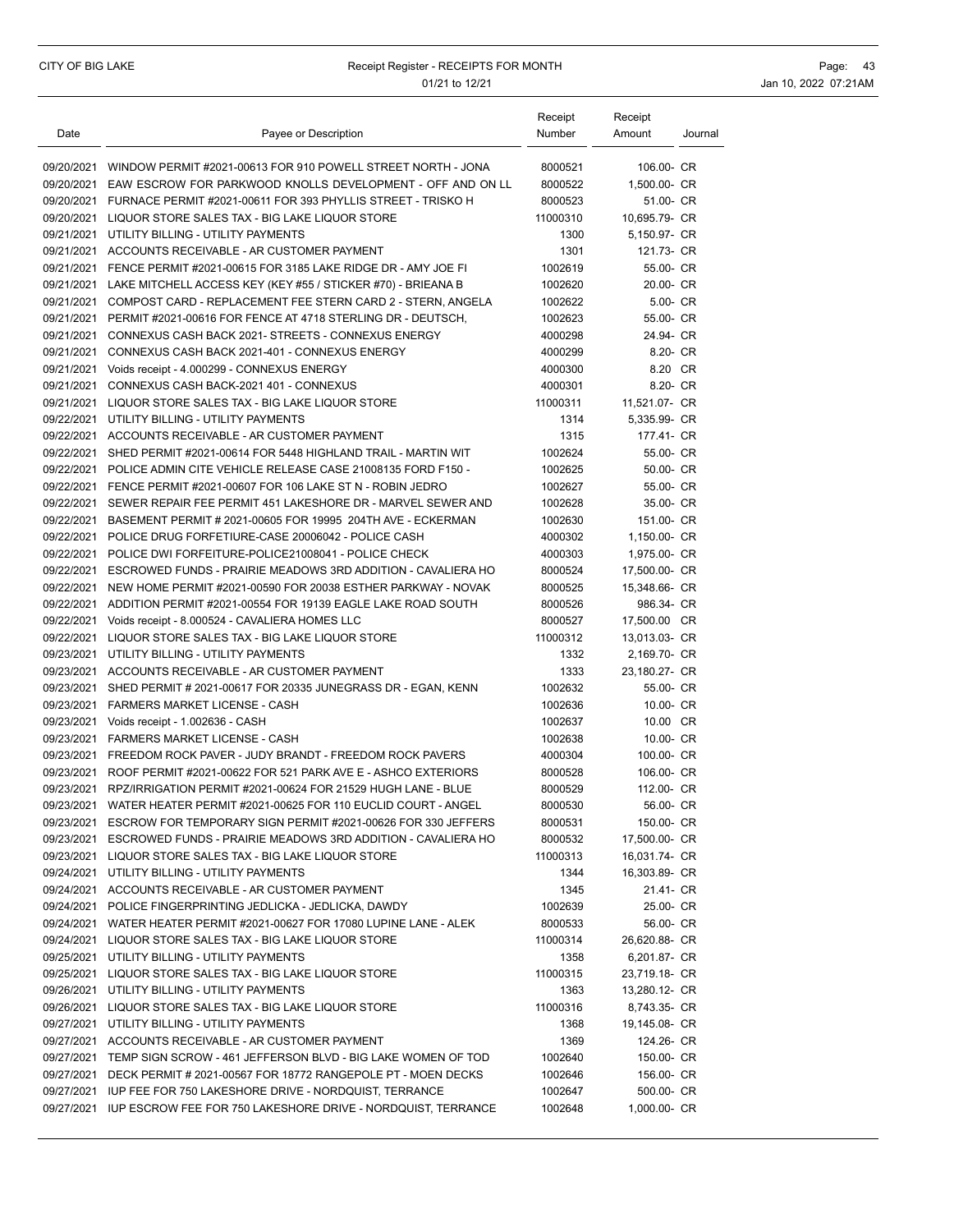### CITY OF BIG LAKE **Receipt Register - RECEIPTS FOR MONTH Page: 44** Page: 44 01/21 to 12/21 **Jan 10, 2022 07:21AM**

| 545.11- CR<br>09/27/2021 TOWER CO LEASE OCT RENT - TC ASSETS<br>1002651<br>09/27/2021 FARMER MARKET CC TOKENS 9.22 - FARMER MARKET 9.22<br>4000306<br>330.00- CR<br>09/27/2021 PARK DAILY SALE TAX 9.20-9.26 - PARKING BOXX 9.20-9.26<br>4000307<br>175.00- CR<br>09/27/2021 CONNEXUS CASH BACK 2021 - 601 - CONNEXUS ENERGY<br>7,701.74- CR<br>4000308<br>09/27/2021 NEW HOME PERMIT #2021-00568 FOR 18662 ARCTIC AVE - PRICE CUS<br>8000534<br>16,221.47- CR<br>09/27/2021 ROOF PERMIT #2021-00629 FOR 221 LAKE ST N - ENGLUND ROOF / J<br>8000536<br>581.16- CR<br>09/27/2021 NEW CONSTRUCTION PERMIT #2021-00575 FOR 16795 198TH AVE NW -<br>41,370.81- CR<br>8000537<br>09/27/2021 LIQUOR STORE SALES TAX - BIG LAKE LIQUOR STORE<br>11000317<br>12,232.62- CR<br>09/28/2021 UTILITY BILLING - UTILITY PAYMENTS<br>1433<br>16,028.75- CR<br>09/28/2021 ASSESSMENTS SEARCH FOR PID # 65-507-0145 - NELSON, GARY<br>1002655<br>25.00- CR<br>09/28/2021 WINDOW & DOOR PERMIT FOR 610 GLENWOOD DR - GREG ROEHL CONST<br>1002659<br>212.00- CR<br>09/28/2021 POLICE ADMIN CITE CASE # 21007974 - CASH<br>1002661<br>75.00- CR<br>09/28/2021 POLICE ADMIN CITE VEHICLE RELEASE CASE # 21008251 - CASH<br>1002662<br>50.00- CR<br>09/28/2021<br>REMODEL PERMIT # 2021-00618 FOR 213 CRESCENT ST - BRULEY, PE<br>1002663<br>171.58- CR<br>09/28/2021<br>63,537.00- CR<br>NSP-107 CORRINE HOME SOLD - CENTRAL MN HABITAT FOR HUMANITY<br>4000309<br>09/28/2021 LIQUOR STORE SALES TAX - BIG LAKE LIQUOR STORE<br>11,117.65- CR<br>6000060<br>09/28/2021 2ND EAW ESCROW PAYMENT FOR AVALON ESTATES - MICHAEL ANDERSON<br>8000538<br>21.280.00- CR<br>09/29/2021 UTILITY BILLING - UTILITY PAYMENTS<br>1422<br>10.787.79- CR<br>09/29/2021 UTILITY BILLING - UTILITY PAYMENTS<br>1450<br>1,274.38- CR<br>09/29/2021 ACCOUNTS RECEIVABLE - AR CUSTOMER PAYMENT<br>1451<br>21.41- CR<br>09/29/2021 BUSINESS LICENSES - BUSINESS LICENSE PAYMENT<br>1452<br>10.00- CR<br>09/29/2021 DECK PERMIT #2021-00620 FOR 19105 MEADOW LANE - HABARUGIRA,<br>1002666<br>151.00- CR<br>09/29/2021 PERMIT #2021-00635 FOR SHED AT 18616 PROVIDENCE DRIVE - ERDM<br>1002669<br>55.00- CR<br>14,768.43- CR<br>09/29/2021 NEW HOME PERMIT #2021-00599 FOR 20201 ESTHER PARKWAY - NOVAK<br>8000539<br>09/29/2021<br>3.00- CR<br>NON SOLICITING SIGNS - MM<br>8000541<br>09/29/2021 LIQUOR STORE SALES TAX - BIG LAKE LIQUOR STORE<br>11000318<br>13,060.77- CR<br>3<br>140.00- CRJE<br>09/30/2021 AUG PARKING BOX OVERCHARGES<br>5<br>09/30/2021 JEANNEOR BALTHAZOR - FIRE DEPT DONATIONS RETURN CK REDEPOSIT<br>174.16- CRJE<br>09/30/2021 ASTECH CORP PAY ESTIMATE 3 TRANSF FROM GO BOND<br>8<br>500,004.56- CRJE<br>09/30/2021 UTILITY BILLING - UTILITY PAYMENTS<br>1463<br>40,493.74- CR<br>1002672<br>09/30/2021 ASSESSMENTS SEARCH FOR PID # 65-421-0138 - EPIC PROPERTY SER<br>25.00- CR<br>09/30/2021 ASSESSMENTS SEARCH FOR PID # 65-464-0180 - PREFERRED TITLE<br>1002679<br>25.00- CR<br>09/30/2021 PARK DAILY SALE TAX 9.27-9.30 - PARKING BOX CC<br>4000310<br>170.00- CR<br>09/30/2021 FARMER MARKET CC TOKENS 9.29 - FARMER MARKET 9.29<br>4000311<br>115.00- CR<br>09/30/2021<br>NEW HOME PERMIT #2021-00608 FOR 361 KAREN LANE - JP BROOKS I<br>8000542<br>14,643.61- CR<br>09/30/2021 NEW HOME PERMIT #2021-00600 FOR 365 KAREN LANE - JP BROOKS I<br>8000543<br>14,491.81- CR<br>09/30/2021 CUP ESCROW FOR BIG LAKE BUSINESS PARK (18040 US HWY 10) - RJ<br>8000544<br>1,400.00- CR<br>09/30/2021 ROOF PERMIT #2021-00645 FOR 424 MINNESOTA AVENUE - JASON SLE<br>8000545<br>101.00- CR<br>09/30/2021 LIQUOR STORE SALES TAX - BIG LAKE LIQUOR STORE<br>11000319<br>15,362.99- CR<br>10/11/2021 SEPTEMBER INTEREST<br>10<br>58.03- CRJE<br>1001<br>10/01/2021 UTILITY BILLING - UTILITY PAYMENTS<br>20,399.19- CR<br>10/01/2021 COMPOST CARD - REPLACEMENT FEE GEROUX - GEROUX, MARSHA<br>1002681<br>5.00- CR<br>10/01/2021 POLICE ADMIN CITE VEHICLE RELEASE CASE # 21008440 - CASH<br>1002682<br>50.00- CR<br>10/01/2021 LAND ALTERATION PERMIT #2021-00643 FOR 25 CRESCENT STREET -<br>8000546<br>215.90- CR<br>10/01/2021 LIQUOR STORE SALES TAX - BIG LAKE LIQUOR STORE<br>11000320<br>26,694.22- CR<br>10/02/2021 UTILITY BILLING - UTILITY PAYMENTS<br>1002<br>6,535.97- CR<br>10/02/2021 LIQUOR STORE SALES TAX - BIG LAKE LIQUOR STORE<br>11000321<br>23,441.71- CR<br>10/03/2021 UTILITY BILLING - UTILITY PAYMENTS<br>1007<br>4,281.42- CR<br>10/03/2021 LIQUOR STORE SALES TAX - BIG LAKE LIQUOR STORE<br>11000322<br>8,717.21- CR<br>10/04/2021 UTILITY BILLING - UTILITY PAYMENTS<br>56,524.71- CR<br>1012<br>10/04/2021 ACCOUNTS RECEIVABLE - AR CUSTOMER PAYMENT<br>1013<br>2,705.10- CR<br>10/04/2021 STATE AID - FIRE - MN DEPT OF FINANCE<br>1002683<br>244,463.79- CR<br>10/04/2021 FREEDOM ROCK PAVERS - STANLEY BREY - FREEDOM ROCK DONATIONS<br>4000312<br>200.00- CR<br>10/04/2021 JERKY SHOPPE LEASE-GF OCT 2021 - JERKY SHOPPE<br>4000313<br>1,064.04- CR<br>10/04/2021 FURNACE PERMIT #2021-00647 FOR 111 LEE STREET - MASTER MOBIL<br>8000547<br>51.00- CR<br>10/04/2021 WATER HEATER PERMIT #2021-00649 FOR 120 MOUNT CURVE AVE - JO<br>56.00- CR<br>8000548<br>10/04/2021 REMODEL PERMIT #2021-00650 FOR 20389 JUNEGRASS DRIVE - JOSHU<br>89.50- CR<br>8000549 | Date | Payee or Description | Receipt<br>Number | Receipt<br>Amount | Journal |
|-----------------------------------------------------------------------------------------------------------------------------------------------------------------------------------------------------------------------------------------------------------------------------------------------------------------------------------------------------------------------------------------------------------------------------------------------------------------------------------------------------------------------------------------------------------------------------------------------------------------------------------------------------------------------------------------------------------------------------------------------------------------------------------------------------------------------------------------------------------------------------------------------------------------------------------------------------------------------------------------------------------------------------------------------------------------------------------------------------------------------------------------------------------------------------------------------------------------------------------------------------------------------------------------------------------------------------------------------------------------------------------------------------------------------------------------------------------------------------------------------------------------------------------------------------------------------------------------------------------------------------------------------------------------------------------------------------------------------------------------------------------------------------------------------------------------------------------------------------------------------------------------------------------------------------------------------------------------------------------------------------------------------------------------------------------------------------------------------------------------------------------------------------------------------------------------------------------------------------------------------------------------------------------------------------------------------------------------------------------------------------------------------------------------------------------------------------------------------------------------------------------------------------------------------------------------------------------------------------------------------------------------------------------------------------------------------------------------------------------------------------------------------------------------------------------------------------------------------------------------------------------------------------------------------------------------------------------------------------------------------------------------------------------------------------------------------------------------------------------------------------------------------------------------------------------------------------------------------------------------------------------------------------------------------------------------------------------------------------------------------------------------------------------------------------------------------------------------------------------------------------------------------------------------------------------------------------------------------------------------------------------------------------------------------------------------------------------------------------------------------------------------------------------------------------------------------------------------------------------------------------------------------------------------------------------------------------------------------------------------------------------------------------------------------------------------------------------------------------------------------------------------------------------------------------------------------------------------------------------------------------------------------------------------------------------------------------------------------------------------------------------------------------------------------------------------------------------------------------------------------------------------------------------------------------------------------------------------------------------------------------------------------------------------------------------------------------------------------------------------------------------------------------------------------------------------------------------------------------------------------------------------------------------------------------------------------------------------------------------------------------------------------------------------------------------------------------------------------------------------------------------------------------------------------------------------------------------------------------------------------------------------------------------------|------|----------------------|-------------------|-------------------|---------|
|                                                                                                                                                                                                                                                                                                                                                                                                                                                                                                                                                                                                                                                                                                                                                                                                                                                                                                                                                                                                                                                                                                                                                                                                                                                                                                                                                                                                                                                                                                                                                                                                                                                                                                                                                                                                                                                                                                                                                                                                                                                                                                                                                                                                                                                                                                                                                                                                                                                                                                                                                                                                                                                                                                                                                                                                                                                                                                                                                                                                                                                                                                                                                                                                                                                                                                                                                                                                                                                                                                                                                                                                                                                                                                                                                                                                                                                                                                                                                                                                                                                                                                                                                                                                                                                                                                                                                                                                                                                                                                                                                                                                                                                                                                                                                                                                                                                                                                                                                                                                                                                                                                                                                                                                                                                                                         |      |                      |                   |                   |         |
|                                                                                                                                                                                                                                                                                                                                                                                                                                                                                                                                                                                                                                                                                                                                                                                                                                                                                                                                                                                                                                                                                                                                                                                                                                                                                                                                                                                                                                                                                                                                                                                                                                                                                                                                                                                                                                                                                                                                                                                                                                                                                                                                                                                                                                                                                                                                                                                                                                                                                                                                                                                                                                                                                                                                                                                                                                                                                                                                                                                                                                                                                                                                                                                                                                                                                                                                                                                                                                                                                                                                                                                                                                                                                                                                                                                                                                                                                                                                                                                                                                                                                                                                                                                                                                                                                                                                                                                                                                                                                                                                                                                                                                                                                                                                                                                                                                                                                                                                                                                                                                                                                                                                                                                                                                                                                         |      |                      |                   |                   |         |
|                                                                                                                                                                                                                                                                                                                                                                                                                                                                                                                                                                                                                                                                                                                                                                                                                                                                                                                                                                                                                                                                                                                                                                                                                                                                                                                                                                                                                                                                                                                                                                                                                                                                                                                                                                                                                                                                                                                                                                                                                                                                                                                                                                                                                                                                                                                                                                                                                                                                                                                                                                                                                                                                                                                                                                                                                                                                                                                                                                                                                                                                                                                                                                                                                                                                                                                                                                                                                                                                                                                                                                                                                                                                                                                                                                                                                                                                                                                                                                                                                                                                                                                                                                                                                                                                                                                                                                                                                                                                                                                                                                                                                                                                                                                                                                                                                                                                                                                                                                                                                                                                                                                                                                                                                                                                                         |      |                      |                   |                   |         |
|                                                                                                                                                                                                                                                                                                                                                                                                                                                                                                                                                                                                                                                                                                                                                                                                                                                                                                                                                                                                                                                                                                                                                                                                                                                                                                                                                                                                                                                                                                                                                                                                                                                                                                                                                                                                                                                                                                                                                                                                                                                                                                                                                                                                                                                                                                                                                                                                                                                                                                                                                                                                                                                                                                                                                                                                                                                                                                                                                                                                                                                                                                                                                                                                                                                                                                                                                                                                                                                                                                                                                                                                                                                                                                                                                                                                                                                                                                                                                                                                                                                                                                                                                                                                                                                                                                                                                                                                                                                                                                                                                                                                                                                                                                                                                                                                                                                                                                                                                                                                                                                                                                                                                                                                                                                                                         |      |                      |                   |                   |         |
|                                                                                                                                                                                                                                                                                                                                                                                                                                                                                                                                                                                                                                                                                                                                                                                                                                                                                                                                                                                                                                                                                                                                                                                                                                                                                                                                                                                                                                                                                                                                                                                                                                                                                                                                                                                                                                                                                                                                                                                                                                                                                                                                                                                                                                                                                                                                                                                                                                                                                                                                                                                                                                                                                                                                                                                                                                                                                                                                                                                                                                                                                                                                                                                                                                                                                                                                                                                                                                                                                                                                                                                                                                                                                                                                                                                                                                                                                                                                                                                                                                                                                                                                                                                                                                                                                                                                                                                                                                                                                                                                                                                                                                                                                                                                                                                                                                                                                                                                                                                                                                                                                                                                                                                                                                                                                         |      |                      |                   |                   |         |
|                                                                                                                                                                                                                                                                                                                                                                                                                                                                                                                                                                                                                                                                                                                                                                                                                                                                                                                                                                                                                                                                                                                                                                                                                                                                                                                                                                                                                                                                                                                                                                                                                                                                                                                                                                                                                                                                                                                                                                                                                                                                                                                                                                                                                                                                                                                                                                                                                                                                                                                                                                                                                                                                                                                                                                                                                                                                                                                                                                                                                                                                                                                                                                                                                                                                                                                                                                                                                                                                                                                                                                                                                                                                                                                                                                                                                                                                                                                                                                                                                                                                                                                                                                                                                                                                                                                                                                                                                                                                                                                                                                                                                                                                                                                                                                                                                                                                                                                                                                                                                                                                                                                                                                                                                                                                                         |      |                      |                   |                   |         |
|                                                                                                                                                                                                                                                                                                                                                                                                                                                                                                                                                                                                                                                                                                                                                                                                                                                                                                                                                                                                                                                                                                                                                                                                                                                                                                                                                                                                                                                                                                                                                                                                                                                                                                                                                                                                                                                                                                                                                                                                                                                                                                                                                                                                                                                                                                                                                                                                                                                                                                                                                                                                                                                                                                                                                                                                                                                                                                                                                                                                                                                                                                                                                                                                                                                                                                                                                                                                                                                                                                                                                                                                                                                                                                                                                                                                                                                                                                                                                                                                                                                                                                                                                                                                                                                                                                                                                                                                                                                                                                                                                                                                                                                                                                                                                                                                                                                                                                                                                                                                                                                                                                                                                                                                                                                                                         |      |                      |                   |                   |         |
|                                                                                                                                                                                                                                                                                                                                                                                                                                                                                                                                                                                                                                                                                                                                                                                                                                                                                                                                                                                                                                                                                                                                                                                                                                                                                                                                                                                                                                                                                                                                                                                                                                                                                                                                                                                                                                                                                                                                                                                                                                                                                                                                                                                                                                                                                                                                                                                                                                                                                                                                                                                                                                                                                                                                                                                                                                                                                                                                                                                                                                                                                                                                                                                                                                                                                                                                                                                                                                                                                                                                                                                                                                                                                                                                                                                                                                                                                                                                                                                                                                                                                                                                                                                                                                                                                                                                                                                                                                                                                                                                                                                                                                                                                                                                                                                                                                                                                                                                                                                                                                                                                                                                                                                                                                                                                         |      |                      |                   |                   |         |
|                                                                                                                                                                                                                                                                                                                                                                                                                                                                                                                                                                                                                                                                                                                                                                                                                                                                                                                                                                                                                                                                                                                                                                                                                                                                                                                                                                                                                                                                                                                                                                                                                                                                                                                                                                                                                                                                                                                                                                                                                                                                                                                                                                                                                                                                                                                                                                                                                                                                                                                                                                                                                                                                                                                                                                                                                                                                                                                                                                                                                                                                                                                                                                                                                                                                                                                                                                                                                                                                                                                                                                                                                                                                                                                                                                                                                                                                                                                                                                                                                                                                                                                                                                                                                                                                                                                                                                                                                                                                                                                                                                                                                                                                                                                                                                                                                                                                                                                                                                                                                                                                                                                                                                                                                                                                                         |      |                      |                   |                   |         |
|                                                                                                                                                                                                                                                                                                                                                                                                                                                                                                                                                                                                                                                                                                                                                                                                                                                                                                                                                                                                                                                                                                                                                                                                                                                                                                                                                                                                                                                                                                                                                                                                                                                                                                                                                                                                                                                                                                                                                                                                                                                                                                                                                                                                                                                                                                                                                                                                                                                                                                                                                                                                                                                                                                                                                                                                                                                                                                                                                                                                                                                                                                                                                                                                                                                                                                                                                                                                                                                                                                                                                                                                                                                                                                                                                                                                                                                                                                                                                                                                                                                                                                                                                                                                                                                                                                                                                                                                                                                                                                                                                                                                                                                                                                                                                                                                                                                                                                                                                                                                                                                                                                                                                                                                                                                                                         |      |                      |                   |                   |         |
|                                                                                                                                                                                                                                                                                                                                                                                                                                                                                                                                                                                                                                                                                                                                                                                                                                                                                                                                                                                                                                                                                                                                                                                                                                                                                                                                                                                                                                                                                                                                                                                                                                                                                                                                                                                                                                                                                                                                                                                                                                                                                                                                                                                                                                                                                                                                                                                                                                                                                                                                                                                                                                                                                                                                                                                                                                                                                                                                                                                                                                                                                                                                                                                                                                                                                                                                                                                                                                                                                                                                                                                                                                                                                                                                                                                                                                                                                                                                                                                                                                                                                                                                                                                                                                                                                                                                                                                                                                                                                                                                                                                                                                                                                                                                                                                                                                                                                                                                                                                                                                                                                                                                                                                                                                                                                         |      |                      |                   |                   |         |
|                                                                                                                                                                                                                                                                                                                                                                                                                                                                                                                                                                                                                                                                                                                                                                                                                                                                                                                                                                                                                                                                                                                                                                                                                                                                                                                                                                                                                                                                                                                                                                                                                                                                                                                                                                                                                                                                                                                                                                                                                                                                                                                                                                                                                                                                                                                                                                                                                                                                                                                                                                                                                                                                                                                                                                                                                                                                                                                                                                                                                                                                                                                                                                                                                                                                                                                                                                                                                                                                                                                                                                                                                                                                                                                                                                                                                                                                                                                                                                                                                                                                                                                                                                                                                                                                                                                                                                                                                                                                                                                                                                                                                                                                                                                                                                                                                                                                                                                                                                                                                                                                                                                                                                                                                                                                                         |      |                      |                   |                   |         |
|                                                                                                                                                                                                                                                                                                                                                                                                                                                                                                                                                                                                                                                                                                                                                                                                                                                                                                                                                                                                                                                                                                                                                                                                                                                                                                                                                                                                                                                                                                                                                                                                                                                                                                                                                                                                                                                                                                                                                                                                                                                                                                                                                                                                                                                                                                                                                                                                                                                                                                                                                                                                                                                                                                                                                                                                                                                                                                                                                                                                                                                                                                                                                                                                                                                                                                                                                                                                                                                                                                                                                                                                                                                                                                                                                                                                                                                                                                                                                                                                                                                                                                                                                                                                                                                                                                                                                                                                                                                                                                                                                                                                                                                                                                                                                                                                                                                                                                                                                                                                                                                                                                                                                                                                                                                                                         |      |                      |                   |                   |         |
|                                                                                                                                                                                                                                                                                                                                                                                                                                                                                                                                                                                                                                                                                                                                                                                                                                                                                                                                                                                                                                                                                                                                                                                                                                                                                                                                                                                                                                                                                                                                                                                                                                                                                                                                                                                                                                                                                                                                                                                                                                                                                                                                                                                                                                                                                                                                                                                                                                                                                                                                                                                                                                                                                                                                                                                                                                                                                                                                                                                                                                                                                                                                                                                                                                                                                                                                                                                                                                                                                                                                                                                                                                                                                                                                                                                                                                                                                                                                                                                                                                                                                                                                                                                                                                                                                                                                                                                                                                                                                                                                                                                                                                                                                                                                                                                                                                                                                                                                                                                                                                                                                                                                                                                                                                                                                         |      |                      |                   |                   |         |
|                                                                                                                                                                                                                                                                                                                                                                                                                                                                                                                                                                                                                                                                                                                                                                                                                                                                                                                                                                                                                                                                                                                                                                                                                                                                                                                                                                                                                                                                                                                                                                                                                                                                                                                                                                                                                                                                                                                                                                                                                                                                                                                                                                                                                                                                                                                                                                                                                                                                                                                                                                                                                                                                                                                                                                                                                                                                                                                                                                                                                                                                                                                                                                                                                                                                                                                                                                                                                                                                                                                                                                                                                                                                                                                                                                                                                                                                                                                                                                                                                                                                                                                                                                                                                                                                                                                                                                                                                                                                                                                                                                                                                                                                                                                                                                                                                                                                                                                                                                                                                                                                                                                                                                                                                                                                                         |      |                      |                   |                   |         |
|                                                                                                                                                                                                                                                                                                                                                                                                                                                                                                                                                                                                                                                                                                                                                                                                                                                                                                                                                                                                                                                                                                                                                                                                                                                                                                                                                                                                                                                                                                                                                                                                                                                                                                                                                                                                                                                                                                                                                                                                                                                                                                                                                                                                                                                                                                                                                                                                                                                                                                                                                                                                                                                                                                                                                                                                                                                                                                                                                                                                                                                                                                                                                                                                                                                                                                                                                                                                                                                                                                                                                                                                                                                                                                                                                                                                                                                                                                                                                                                                                                                                                                                                                                                                                                                                                                                                                                                                                                                                                                                                                                                                                                                                                                                                                                                                                                                                                                                                                                                                                                                                                                                                                                                                                                                                                         |      |                      |                   |                   |         |
|                                                                                                                                                                                                                                                                                                                                                                                                                                                                                                                                                                                                                                                                                                                                                                                                                                                                                                                                                                                                                                                                                                                                                                                                                                                                                                                                                                                                                                                                                                                                                                                                                                                                                                                                                                                                                                                                                                                                                                                                                                                                                                                                                                                                                                                                                                                                                                                                                                                                                                                                                                                                                                                                                                                                                                                                                                                                                                                                                                                                                                                                                                                                                                                                                                                                                                                                                                                                                                                                                                                                                                                                                                                                                                                                                                                                                                                                                                                                                                                                                                                                                                                                                                                                                                                                                                                                                                                                                                                                                                                                                                                                                                                                                                                                                                                                                                                                                                                                                                                                                                                                                                                                                                                                                                                                                         |      |                      |                   |                   |         |
|                                                                                                                                                                                                                                                                                                                                                                                                                                                                                                                                                                                                                                                                                                                                                                                                                                                                                                                                                                                                                                                                                                                                                                                                                                                                                                                                                                                                                                                                                                                                                                                                                                                                                                                                                                                                                                                                                                                                                                                                                                                                                                                                                                                                                                                                                                                                                                                                                                                                                                                                                                                                                                                                                                                                                                                                                                                                                                                                                                                                                                                                                                                                                                                                                                                                                                                                                                                                                                                                                                                                                                                                                                                                                                                                                                                                                                                                                                                                                                                                                                                                                                                                                                                                                                                                                                                                                                                                                                                                                                                                                                                                                                                                                                                                                                                                                                                                                                                                                                                                                                                                                                                                                                                                                                                                                         |      |                      |                   |                   |         |
|                                                                                                                                                                                                                                                                                                                                                                                                                                                                                                                                                                                                                                                                                                                                                                                                                                                                                                                                                                                                                                                                                                                                                                                                                                                                                                                                                                                                                                                                                                                                                                                                                                                                                                                                                                                                                                                                                                                                                                                                                                                                                                                                                                                                                                                                                                                                                                                                                                                                                                                                                                                                                                                                                                                                                                                                                                                                                                                                                                                                                                                                                                                                                                                                                                                                                                                                                                                                                                                                                                                                                                                                                                                                                                                                                                                                                                                                                                                                                                                                                                                                                                                                                                                                                                                                                                                                                                                                                                                                                                                                                                                                                                                                                                                                                                                                                                                                                                                                                                                                                                                                                                                                                                                                                                                                                         |      |                      |                   |                   |         |
|                                                                                                                                                                                                                                                                                                                                                                                                                                                                                                                                                                                                                                                                                                                                                                                                                                                                                                                                                                                                                                                                                                                                                                                                                                                                                                                                                                                                                                                                                                                                                                                                                                                                                                                                                                                                                                                                                                                                                                                                                                                                                                                                                                                                                                                                                                                                                                                                                                                                                                                                                                                                                                                                                                                                                                                                                                                                                                                                                                                                                                                                                                                                                                                                                                                                                                                                                                                                                                                                                                                                                                                                                                                                                                                                                                                                                                                                                                                                                                                                                                                                                                                                                                                                                                                                                                                                                                                                                                                                                                                                                                                                                                                                                                                                                                                                                                                                                                                                                                                                                                                                                                                                                                                                                                                                                         |      |                      |                   |                   |         |
|                                                                                                                                                                                                                                                                                                                                                                                                                                                                                                                                                                                                                                                                                                                                                                                                                                                                                                                                                                                                                                                                                                                                                                                                                                                                                                                                                                                                                                                                                                                                                                                                                                                                                                                                                                                                                                                                                                                                                                                                                                                                                                                                                                                                                                                                                                                                                                                                                                                                                                                                                                                                                                                                                                                                                                                                                                                                                                                                                                                                                                                                                                                                                                                                                                                                                                                                                                                                                                                                                                                                                                                                                                                                                                                                                                                                                                                                                                                                                                                                                                                                                                                                                                                                                                                                                                                                                                                                                                                                                                                                                                                                                                                                                                                                                                                                                                                                                                                                                                                                                                                                                                                                                                                                                                                                                         |      |                      |                   |                   |         |
|                                                                                                                                                                                                                                                                                                                                                                                                                                                                                                                                                                                                                                                                                                                                                                                                                                                                                                                                                                                                                                                                                                                                                                                                                                                                                                                                                                                                                                                                                                                                                                                                                                                                                                                                                                                                                                                                                                                                                                                                                                                                                                                                                                                                                                                                                                                                                                                                                                                                                                                                                                                                                                                                                                                                                                                                                                                                                                                                                                                                                                                                                                                                                                                                                                                                                                                                                                                                                                                                                                                                                                                                                                                                                                                                                                                                                                                                                                                                                                                                                                                                                                                                                                                                                                                                                                                                                                                                                                                                                                                                                                                                                                                                                                                                                                                                                                                                                                                                                                                                                                                                                                                                                                                                                                                                                         |      |                      |                   |                   |         |
|                                                                                                                                                                                                                                                                                                                                                                                                                                                                                                                                                                                                                                                                                                                                                                                                                                                                                                                                                                                                                                                                                                                                                                                                                                                                                                                                                                                                                                                                                                                                                                                                                                                                                                                                                                                                                                                                                                                                                                                                                                                                                                                                                                                                                                                                                                                                                                                                                                                                                                                                                                                                                                                                                                                                                                                                                                                                                                                                                                                                                                                                                                                                                                                                                                                                                                                                                                                                                                                                                                                                                                                                                                                                                                                                                                                                                                                                                                                                                                                                                                                                                                                                                                                                                                                                                                                                                                                                                                                                                                                                                                                                                                                                                                                                                                                                                                                                                                                                                                                                                                                                                                                                                                                                                                                                                         |      |                      |                   |                   |         |
|                                                                                                                                                                                                                                                                                                                                                                                                                                                                                                                                                                                                                                                                                                                                                                                                                                                                                                                                                                                                                                                                                                                                                                                                                                                                                                                                                                                                                                                                                                                                                                                                                                                                                                                                                                                                                                                                                                                                                                                                                                                                                                                                                                                                                                                                                                                                                                                                                                                                                                                                                                                                                                                                                                                                                                                                                                                                                                                                                                                                                                                                                                                                                                                                                                                                                                                                                                                                                                                                                                                                                                                                                                                                                                                                                                                                                                                                                                                                                                                                                                                                                                                                                                                                                                                                                                                                                                                                                                                                                                                                                                                                                                                                                                                                                                                                                                                                                                                                                                                                                                                                                                                                                                                                                                                                                         |      |                      |                   |                   |         |
|                                                                                                                                                                                                                                                                                                                                                                                                                                                                                                                                                                                                                                                                                                                                                                                                                                                                                                                                                                                                                                                                                                                                                                                                                                                                                                                                                                                                                                                                                                                                                                                                                                                                                                                                                                                                                                                                                                                                                                                                                                                                                                                                                                                                                                                                                                                                                                                                                                                                                                                                                                                                                                                                                                                                                                                                                                                                                                                                                                                                                                                                                                                                                                                                                                                                                                                                                                                                                                                                                                                                                                                                                                                                                                                                                                                                                                                                                                                                                                                                                                                                                                                                                                                                                                                                                                                                                                                                                                                                                                                                                                                                                                                                                                                                                                                                                                                                                                                                                                                                                                                                                                                                                                                                                                                                                         |      |                      |                   |                   |         |
|                                                                                                                                                                                                                                                                                                                                                                                                                                                                                                                                                                                                                                                                                                                                                                                                                                                                                                                                                                                                                                                                                                                                                                                                                                                                                                                                                                                                                                                                                                                                                                                                                                                                                                                                                                                                                                                                                                                                                                                                                                                                                                                                                                                                                                                                                                                                                                                                                                                                                                                                                                                                                                                                                                                                                                                                                                                                                                                                                                                                                                                                                                                                                                                                                                                                                                                                                                                                                                                                                                                                                                                                                                                                                                                                                                                                                                                                                                                                                                                                                                                                                                                                                                                                                                                                                                                                                                                                                                                                                                                                                                                                                                                                                                                                                                                                                                                                                                                                                                                                                                                                                                                                                                                                                                                                                         |      |                      |                   |                   |         |
|                                                                                                                                                                                                                                                                                                                                                                                                                                                                                                                                                                                                                                                                                                                                                                                                                                                                                                                                                                                                                                                                                                                                                                                                                                                                                                                                                                                                                                                                                                                                                                                                                                                                                                                                                                                                                                                                                                                                                                                                                                                                                                                                                                                                                                                                                                                                                                                                                                                                                                                                                                                                                                                                                                                                                                                                                                                                                                                                                                                                                                                                                                                                                                                                                                                                                                                                                                                                                                                                                                                                                                                                                                                                                                                                                                                                                                                                                                                                                                                                                                                                                                                                                                                                                                                                                                                                                                                                                                                                                                                                                                                                                                                                                                                                                                                                                                                                                                                                                                                                                                                                                                                                                                                                                                                                                         |      |                      |                   |                   |         |
|                                                                                                                                                                                                                                                                                                                                                                                                                                                                                                                                                                                                                                                                                                                                                                                                                                                                                                                                                                                                                                                                                                                                                                                                                                                                                                                                                                                                                                                                                                                                                                                                                                                                                                                                                                                                                                                                                                                                                                                                                                                                                                                                                                                                                                                                                                                                                                                                                                                                                                                                                                                                                                                                                                                                                                                                                                                                                                                                                                                                                                                                                                                                                                                                                                                                                                                                                                                                                                                                                                                                                                                                                                                                                                                                                                                                                                                                                                                                                                                                                                                                                                                                                                                                                                                                                                                                                                                                                                                                                                                                                                                                                                                                                                                                                                                                                                                                                                                                                                                                                                                                                                                                                                                                                                                                                         |      |                      |                   |                   |         |
|                                                                                                                                                                                                                                                                                                                                                                                                                                                                                                                                                                                                                                                                                                                                                                                                                                                                                                                                                                                                                                                                                                                                                                                                                                                                                                                                                                                                                                                                                                                                                                                                                                                                                                                                                                                                                                                                                                                                                                                                                                                                                                                                                                                                                                                                                                                                                                                                                                                                                                                                                                                                                                                                                                                                                                                                                                                                                                                                                                                                                                                                                                                                                                                                                                                                                                                                                                                                                                                                                                                                                                                                                                                                                                                                                                                                                                                                                                                                                                                                                                                                                                                                                                                                                                                                                                                                                                                                                                                                                                                                                                                                                                                                                                                                                                                                                                                                                                                                                                                                                                                                                                                                                                                                                                                                                         |      |                      |                   |                   |         |
|                                                                                                                                                                                                                                                                                                                                                                                                                                                                                                                                                                                                                                                                                                                                                                                                                                                                                                                                                                                                                                                                                                                                                                                                                                                                                                                                                                                                                                                                                                                                                                                                                                                                                                                                                                                                                                                                                                                                                                                                                                                                                                                                                                                                                                                                                                                                                                                                                                                                                                                                                                                                                                                                                                                                                                                                                                                                                                                                                                                                                                                                                                                                                                                                                                                                                                                                                                                                                                                                                                                                                                                                                                                                                                                                                                                                                                                                                                                                                                                                                                                                                                                                                                                                                                                                                                                                                                                                                                                                                                                                                                                                                                                                                                                                                                                                                                                                                                                                                                                                                                                                                                                                                                                                                                                                                         |      |                      |                   |                   |         |
|                                                                                                                                                                                                                                                                                                                                                                                                                                                                                                                                                                                                                                                                                                                                                                                                                                                                                                                                                                                                                                                                                                                                                                                                                                                                                                                                                                                                                                                                                                                                                                                                                                                                                                                                                                                                                                                                                                                                                                                                                                                                                                                                                                                                                                                                                                                                                                                                                                                                                                                                                                                                                                                                                                                                                                                                                                                                                                                                                                                                                                                                                                                                                                                                                                                                                                                                                                                                                                                                                                                                                                                                                                                                                                                                                                                                                                                                                                                                                                                                                                                                                                                                                                                                                                                                                                                                                                                                                                                                                                                                                                                                                                                                                                                                                                                                                                                                                                                                                                                                                                                                                                                                                                                                                                                                                         |      |                      |                   |                   |         |
|                                                                                                                                                                                                                                                                                                                                                                                                                                                                                                                                                                                                                                                                                                                                                                                                                                                                                                                                                                                                                                                                                                                                                                                                                                                                                                                                                                                                                                                                                                                                                                                                                                                                                                                                                                                                                                                                                                                                                                                                                                                                                                                                                                                                                                                                                                                                                                                                                                                                                                                                                                                                                                                                                                                                                                                                                                                                                                                                                                                                                                                                                                                                                                                                                                                                                                                                                                                                                                                                                                                                                                                                                                                                                                                                                                                                                                                                                                                                                                                                                                                                                                                                                                                                                                                                                                                                                                                                                                                                                                                                                                                                                                                                                                                                                                                                                                                                                                                                                                                                                                                                                                                                                                                                                                                                                         |      |                      |                   |                   |         |
|                                                                                                                                                                                                                                                                                                                                                                                                                                                                                                                                                                                                                                                                                                                                                                                                                                                                                                                                                                                                                                                                                                                                                                                                                                                                                                                                                                                                                                                                                                                                                                                                                                                                                                                                                                                                                                                                                                                                                                                                                                                                                                                                                                                                                                                                                                                                                                                                                                                                                                                                                                                                                                                                                                                                                                                                                                                                                                                                                                                                                                                                                                                                                                                                                                                                                                                                                                                                                                                                                                                                                                                                                                                                                                                                                                                                                                                                                                                                                                                                                                                                                                                                                                                                                                                                                                                                                                                                                                                                                                                                                                                                                                                                                                                                                                                                                                                                                                                                                                                                                                                                                                                                                                                                                                                                                         |      |                      |                   |                   |         |
|                                                                                                                                                                                                                                                                                                                                                                                                                                                                                                                                                                                                                                                                                                                                                                                                                                                                                                                                                                                                                                                                                                                                                                                                                                                                                                                                                                                                                                                                                                                                                                                                                                                                                                                                                                                                                                                                                                                                                                                                                                                                                                                                                                                                                                                                                                                                                                                                                                                                                                                                                                                                                                                                                                                                                                                                                                                                                                                                                                                                                                                                                                                                                                                                                                                                                                                                                                                                                                                                                                                                                                                                                                                                                                                                                                                                                                                                                                                                                                                                                                                                                                                                                                                                                                                                                                                                                                                                                                                                                                                                                                                                                                                                                                                                                                                                                                                                                                                                                                                                                                                                                                                                                                                                                                                                                         |      |                      |                   |                   |         |
|                                                                                                                                                                                                                                                                                                                                                                                                                                                                                                                                                                                                                                                                                                                                                                                                                                                                                                                                                                                                                                                                                                                                                                                                                                                                                                                                                                                                                                                                                                                                                                                                                                                                                                                                                                                                                                                                                                                                                                                                                                                                                                                                                                                                                                                                                                                                                                                                                                                                                                                                                                                                                                                                                                                                                                                                                                                                                                                                                                                                                                                                                                                                                                                                                                                                                                                                                                                                                                                                                                                                                                                                                                                                                                                                                                                                                                                                                                                                                                                                                                                                                                                                                                                                                                                                                                                                                                                                                                                                                                                                                                                                                                                                                                                                                                                                                                                                                                                                                                                                                                                                                                                                                                                                                                                                                         |      |                      |                   |                   |         |
|                                                                                                                                                                                                                                                                                                                                                                                                                                                                                                                                                                                                                                                                                                                                                                                                                                                                                                                                                                                                                                                                                                                                                                                                                                                                                                                                                                                                                                                                                                                                                                                                                                                                                                                                                                                                                                                                                                                                                                                                                                                                                                                                                                                                                                                                                                                                                                                                                                                                                                                                                                                                                                                                                                                                                                                                                                                                                                                                                                                                                                                                                                                                                                                                                                                                                                                                                                                                                                                                                                                                                                                                                                                                                                                                                                                                                                                                                                                                                                                                                                                                                                                                                                                                                                                                                                                                                                                                                                                                                                                                                                                                                                                                                                                                                                                                                                                                                                                                                                                                                                                                                                                                                                                                                                                                                         |      |                      |                   |                   |         |
|                                                                                                                                                                                                                                                                                                                                                                                                                                                                                                                                                                                                                                                                                                                                                                                                                                                                                                                                                                                                                                                                                                                                                                                                                                                                                                                                                                                                                                                                                                                                                                                                                                                                                                                                                                                                                                                                                                                                                                                                                                                                                                                                                                                                                                                                                                                                                                                                                                                                                                                                                                                                                                                                                                                                                                                                                                                                                                                                                                                                                                                                                                                                                                                                                                                                                                                                                                                                                                                                                                                                                                                                                                                                                                                                                                                                                                                                                                                                                                                                                                                                                                                                                                                                                                                                                                                                                                                                                                                                                                                                                                                                                                                                                                                                                                                                                                                                                                                                                                                                                                                                                                                                                                                                                                                                                         |      |                      |                   |                   |         |
|                                                                                                                                                                                                                                                                                                                                                                                                                                                                                                                                                                                                                                                                                                                                                                                                                                                                                                                                                                                                                                                                                                                                                                                                                                                                                                                                                                                                                                                                                                                                                                                                                                                                                                                                                                                                                                                                                                                                                                                                                                                                                                                                                                                                                                                                                                                                                                                                                                                                                                                                                                                                                                                                                                                                                                                                                                                                                                                                                                                                                                                                                                                                                                                                                                                                                                                                                                                                                                                                                                                                                                                                                                                                                                                                                                                                                                                                                                                                                                                                                                                                                                                                                                                                                                                                                                                                                                                                                                                                                                                                                                                                                                                                                                                                                                                                                                                                                                                                                                                                                                                                                                                                                                                                                                                                                         |      |                      |                   |                   |         |
|                                                                                                                                                                                                                                                                                                                                                                                                                                                                                                                                                                                                                                                                                                                                                                                                                                                                                                                                                                                                                                                                                                                                                                                                                                                                                                                                                                                                                                                                                                                                                                                                                                                                                                                                                                                                                                                                                                                                                                                                                                                                                                                                                                                                                                                                                                                                                                                                                                                                                                                                                                                                                                                                                                                                                                                                                                                                                                                                                                                                                                                                                                                                                                                                                                                                                                                                                                                                                                                                                                                                                                                                                                                                                                                                                                                                                                                                                                                                                                                                                                                                                                                                                                                                                                                                                                                                                                                                                                                                                                                                                                                                                                                                                                                                                                                                                                                                                                                                                                                                                                                                                                                                                                                                                                                                                         |      |                      |                   |                   |         |
|                                                                                                                                                                                                                                                                                                                                                                                                                                                                                                                                                                                                                                                                                                                                                                                                                                                                                                                                                                                                                                                                                                                                                                                                                                                                                                                                                                                                                                                                                                                                                                                                                                                                                                                                                                                                                                                                                                                                                                                                                                                                                                                                                                                                                                                                                                                                                                                                                                                                                                                                                                                                                                                                                                                                                                                                                                                                                                                                                                                                                                                                                                                                                                                                                                                                                                                                                                                                                                                                                                                                                                                                                                                                                                                                                                                                                                                                                                                                                                                                                                                                                                                                                                                                                                                                                                                                                                                                                                                                                                                                                                                                                                                                                                                                                                                                                                                                                                                                                                                                                                                                                                                                                                                                                                                                                         |      |                      |                   |                   |         |
|                                                                                                                                                                                                                                                                                                                                                                                                                                                                                                                                                                                                                                                                                                                                                                                                                                                                                                                                                                                                                                                                                                                                                                                                                                                                                                                                                                                                                                                                                                                                                                                                                                                                                                                                                                                                                                                                                                                                                                                                                                                                                                                                                                                                                                                                                                                                                                                                                                                                                                                                                                                                                                                                                                                                                                                                                                                                                                                                                                                                                                                                                                                                                                                                                                                                                                                                                                                                                                                                                                                                                                                                                                                                                                                                                                                                                                                                                                                                                                                                                                                                                                                                                                                                                                                                                                                                                                                                                                                                                                                                                                                                                                                                                                                                                                                                                                                                                                                                                                                                                                                                                                                                                                                                                                                                                         |      |                      |                   |                   |         |
|                                                                                                                                                                                                                                                                                                                                                                                                                                                                                                                                                                                                                                                                                                                                                                                                                                                                                                                                                                                                                                                                                                                                                                                                                                                                                                                                                                                                                                                                                                                                                                                                                                                                                                                                                                                                                                                                                                                                                                                                                                                                                                                                                                                                                                                                                                                                                                                                                                                                                                                                                                                                                                                                                                                                                                                                                                                                                                                                                                                                                                                                                                                                                                                                                                                                                                                                                                                                                                                                                                                                                                                                                                                                                                                                                                                                                                                                                                                                                                                                                                                                                                                                                                                                                                                                                                                                                                                                                                                                                                                                                                                                                                                                                                                                                                                                                                                                                                                                                                                                                                                                                                                                                                                                                                                                                         |      |                      |                   |                   |         |
|                                                                                                                                                                                                                                                                                                                                                                                                                                                                                                                                                                                                                                                                                                                                                                                                                                                                                                                                                                                                                                                                                                                                                                                                                                                                                                                                                                                                                                                                                                                                                                                                                                                                                                                                                                                                                                                                                                                                                                                                                                                                                                                                                                                                                                                                                                                                                                                                                                                                                                                                                                                                                                                                                                                                                                                                                                                                                                                                                                                                                                                                                                                                                                                                                                                                                                                                                                                                                                                                                                                                                                                                                                                                                                                                                                                                                                                                                                                                                                                                                                                                                                                                                                                                                                                                                                                                                                                                                                                                                                                                                                                                                                                                                                                                                                                                                                                                                                                                                                                                                                                                                                                                                                                                                                                                                         |      |                      |                   |                   |         |
|                                                                                                                                                                                                                                                                                                                                                                                                                                                                                                                                                                                                                                                                                                                                                                                                                                                                                                                                                                                                                                                                                                                                                                                                                                                                                                                                                                                                                                                                                                                                                                                                                                                                                                                                                                                                                                                                                                                                                                                                                                                                                                                                                                                                                                                                                                                                                                                                                                                                                                                                                                                                                                                                                                                                                                                                                                                                                                                                                                                                                                                                                                                                                                                                                                                                                                                                                                                                                                                                                                                                                                                                                                                                                                                                                                                                                                                                                                                                                                                                                                                                                                                                                                                                                                                                                                                                                                                                                                                                                                                                                                                                                                                                                                                                                                                                                                                                                                                                                                                                                                                                                                                                                                                                                                                                                         |      |                      |                   |                   |         |
|                                                                                                                                                                                                                                                                                                                                                                                                                                                                                                                                                                                                                                                                                                                                                                                                                                                                                                                                                                                                                                                                                                                                                                                                                                                                                                                                                                                                                                                                                                                                                                                                                                                                                                                                                                                                                                                                                                                                                                                                                                                                                                                                                                                                                                                                                                                                                                                                                                                                                                                                                                                                                                                                                                                                                                                                                                                                                                                                                                                                                                                                                                                                                                                                                                                                                                                                                                                                                                                                                                                                                                                                                                                                                                                                                                                                                                                                                                                                                                                                                                                                                                                                                                                                                                                                                                                                                                                                                                                                                                                                                                                                                                                                                                                                                                                                                                                                                                                                                                                                                                                                                                                                                                                                                                                                                         |      |                      |                   |                   |         |
|                                                                                                                                                                                                                                                                                                                                                                                                                                                                                                                                                                                                                                                                                                                                                                                                                                                                                                                                                                                                                                                                                                                                                                                                                                                                                                                                                                                                                                                                                                                                                                                                                                                                                                                                                                                                                                                                                                                                                                                                                                                                                                                                                                                                                                                                                                                                                                                                                                                                                                                                                                                                                                                                                                                                                                                                                                                                                                                                                                                                                                                                                                                                                                                                                                                                                                                                                                                                                                                                                                                                                                                                                                                                                                                                                                                                                                                                                                                                                                                                                                                                                                                                                                                                                                                                                                                                                                                                                                                                                                                                                                                                                                                                                                                                                                                                                                                                                                                                                                                                                                                                                                                                                                                                                                                                                         |      |                      |                   |                   |         |
|                                                                                                                                                                                                                                                                                                                                                                                                                                                                                                                                                                                                                                                                                                                                                                                                                                                                                                                                                                                                                                                                                                                                                                                                                                                                                                                                                                                                                                                                                                                                                                                                                                                                                                                                                                                                                                                                                                                                                                                                                                                                                                                                                                                                                                                                                                                                                                                                                                                                                                                                                                                                                                                                                                                                                                                                                                                                                                                                                                                                                                                                                                                                                                                                                                                                                                                                                                                                                                                                                                                                                                                                                                                                                                                                                                                                                                                                                                                                                                                                                                                                                                                                                                                                                                                                                                                                                                                                                                                                                                                                                                                                                                                                                                                                                                                                                                                                                                                                                                                                                                                                                                                                                                                                                                                                                         |      |                      |                   |                   |         |
|                                                                                                                                                                                                                                                                                                                                                                                                                                                                                                                                                                                                                                                                                                                                                                                                                                                                                                                                                                                                                                                                                                                                                                                                                                                                                                                                                                                                                                                                                                                                                                                                                                                                                                                                                                                                                                                                                                                                                                                                                                                                                                                                                                                                                                                                                                                                                                                                                                                                                                                                                                                                                                                                                                                                                                                                                                                                                                                                                                                                                                                                                                                                                                                                                                                                                                                                                                                                                                                                                                                                                                                                                                                                                                                                                                                                                                                                                                                                                                                                                                                                                                                                                                                                                                                                                                                                                                                                                                                                                                                                                                                                                                                                                                                                                                                                                                                                                                                                                                                                                                                                                                                                                                                                                                                                                         |      |                      |                   |                   |         |
|                                                                                                                                                                                                                                                                                                                                                                                                                                                                                                                                                                                                                                                                                                                                                                                                                                                                                                                                                                                                                                                                                                                                                                                                                                                                                                                                                                                                                                                                                                                                                                                                                                                                                                                                                                                                                                                                                                                                                                                                                                                                                                                                                                                                                                                                                                                                                                                                                                                                                                                                                                                                                                                                                                                                                                                                                                                                                                                                                                                                                                                                                                                                                                                                                                                                                                                                                                                                                                                                                                                                                                                                                                                                                                                                                                                                                                                                                                                                                                                                                                                                                                                                                                                                                                                                                                                                                                                                                                                                                                                                                                                                                                                                                                                                                                                                                                                                                                                                                                                                                                                                                                                                                                                                                                                                                         |      |                      |                   |                   |         |
|                                                                                                                                                                                                                                                                                                                                                                                                                                                                                                                                                                                                                                                                                                                                                                                                                                                                                                                                                                                                                                                                                                                                                                                                                                                                                                                                                                                                                                                                                                                                                                                                                                                                                                                                                                                                                                                                                                                                                                                                                                                                                                                                                                                                                                                                                                                                                                                                                                                                                                                                                                                                                                                                                                                                                                                                                                                                                                                                                                                                                                                                                                                                                                                                                                                                                                                                                                                                                                                                                                                                                                                                                                                                                                                                                                                                                                                                                                                                                                                                                                                                                                                                                                                                                                                                                                                                                                                                                                                                                                                                                                                                                                                                                                                                                                                                                                                                                                                                                                                                                                                                                                                                                                                                                                                                                         |      |                      |                   |                   |         |
|                                                                                                                                                                                                                                                                                                                                                                                                                                                                                                                                                                                                                                                                                                                                                                                                                                                                                                                                                                                                                                                                                                                                                                                                                                                                                                                                                                                                                                                                                                                                                                                                                                                                                                                                                                                                                                                                                                                                                                                                                                                                                                                                                                                                                                                                                                                                                                                                                                                                                                                                                                                                                                                                                                                                                                                                                                                                                                                                                                                                                                                                                                                                                                                                                                                                                                                                                                                                                                                                                                                                                                                                                                                                                                                                                                                                                                                                                                                                                                                                                                                                                                                                                                                                                                                                                                                                                                                                                                                                                                                                                                                                                                                                                                                                                                                                                                                                                                                                                                                                                                                                                                                                                                                                                                                                                         |      |                      |                   |                   |         |
|                                                                                                                                                                                                                                                                                                                                                                                                                                                                                                                                                                                                                                                                                                                                                                                                                                                                                                                                                                                                                                                                                                                                                                                                                                                                                                                                                                                                                                                                                                                                                                                                                                                                                                                                                                                                                                                                                                                                                                                                                                                                                                                                                                                                                                                                                                                                                                                                                                                                                                                                                                                                                                                                                                                                                                                                                                                                                                                                                                                                                                                                                                                                                                                                                                                                                                                                                                                                                                                                                                                                                                                                                                                                                                                                                                                                                                                                                                                                                                                                                                                                                                                                                                                                                                                                                                                                                                                                                                                                                                                                                                                                                                                                                                                                                                                                                                                                                                                                                                                                                                                                                                                                                                                                                                                                                         |      |                      |                   |                   |         |
|                                                                                                                                                                                                                                                                                                                                                                                                                                                                                                                                                                                                                                                                                                                                                                                                                                                                                                                                                                                                                                                                                                                                                                                                                                                                                                                                                                                                                                                                                                                                                                                                                                                                                                                                                                                                                                                                                                                                                                                                                                                                                                                                                                                                                                                                                                                                                                                                                                                                                                                                                                                                                                                                                                                                                                                                                                                                                                                                                                                                                                                                                                                                                                                                                                                                                                                                                                                                                                                                                                                                                                                                                                                                                                                                                                                                                                                                                                                                                                                                                                                                                                                                                                                                                                                                                                                                                                                                                                                                                                                                                                                                                                                                                                                                                                                                                                                                                                                                                                                                                                                                                                                                                                                                                                                                                         |      |                      |                   |                   |         |
|                                                                                                                                                                                                                                                                                                                                                                                                                                                                                                                                                                                                                                                                                                                                                                                                                                                                                                                                                                                                                                                                                                                                                                                                                                                                                                                                                                                                                                                                                                                                                                                                                                                                                                                                                                                                                                                                                                                                                                                                                                                                                                                                                                                                                                                                                                                                                                                                                                                                                                                                                                                                                                                                                                                                                                                                                                                                                                                                                                                                                                                                                                                                                                                                                                                                                                                                                                                                                                                                                                                                                                                                                                                                                                                                                                                                                                                                                                                                                                                                                                                                                                                                                                                                                                                                                                                                                                                                                                                                                                                                                                                                                                                                                                                                                                                                                                                                                                                                                                                                                                                                                                                                                                                                                                                                                         |      |                      |                   |                   |         |
|                                                                                                                                                                                                                                                                                                                                                                                                                                                                                                                                                                                                                                                                                                                                                                                                                                                                                                                                                                                                                                                                                                                                                                                                                                                                                                                                                                                                                                                                                                                                                                                                                                                                                                                                                                                                                                                                                                                                                                                                                                                                                                                                                                                                                                                                                                                                                                                                                                                                                                                                                                                                                                                                                                                                                                                                                                                                                                                                                                                                                                                                                                                                                                                                                                                                                                                                                                                                                                                                                                                                                                                                                                                                                                                                                                                                                                                                                                                                                                                                                                                                                                                                                                                                                                                                                                                                                                                                                                                                                                                                                                                                                                                                                                                                                                                                                                                                                                                                                                                                                                                                                                                                                                                                                                                                                         |      |                      |                   |                   |         |
|                                                                                                                                                                                                                                                                                                                                                                                                                                                                                                                                                                                                                                                                                                                                                                                                                                                                                                                                                                                                                                                                                                                                                                                                                                                                                                                                                                                                                                                                                                                                                                                                                                                                                                                                                                                                                                                                                                                                                                                                                                                                                                                                                                                                                                                                                                                                                                                                                                                                                                                                                                                                                                                                                                                                                                                                                                                                                                                                                                                                                                                                                                                                                                                                                                                                                                                                                                                                                                                                                                                                                                                                                                                                                                                                                                                                                                                                                                                                                                                                                                                                                                                                                                                                                                                                                                                                                                                                                                                                                                                                                                                                                                                                                                                                                                                                                                                                                                                                                                                                                                                                                                                                                                                                                                                                                         |      |                      |                   |                   |         |
|                                                                                                                                                                                                                                                                                                                                                                                                                                                                                                                                                                                                                                                                                                                                                                                                                                                                                                                                                                                                                                                                                                                                                                                                                                                                                                                                                                                                                                                                                                                                                                                                                                                                                                                                                                                                                                                                                                                                                                                                                                                                                                                                                                                                                                                                                                                                                                                                                                                                                                                                                                                                                                                                                                                                                                                                                                                                                                                                                                                                                                                                                                                                                                                                                                                                                                                                                                                                                                                                                                                                                                                                                                                                                                                                                                                                                                                                                                                                                                                                                                                                                                                                                                                                                                                                                                                                                                                                                                                                                                                                                                                                                                                                                                                                                                                                                                                                                                                                                                                                                                                                                                                                                                                                                                                                                         |      |                      |                   |                   |         |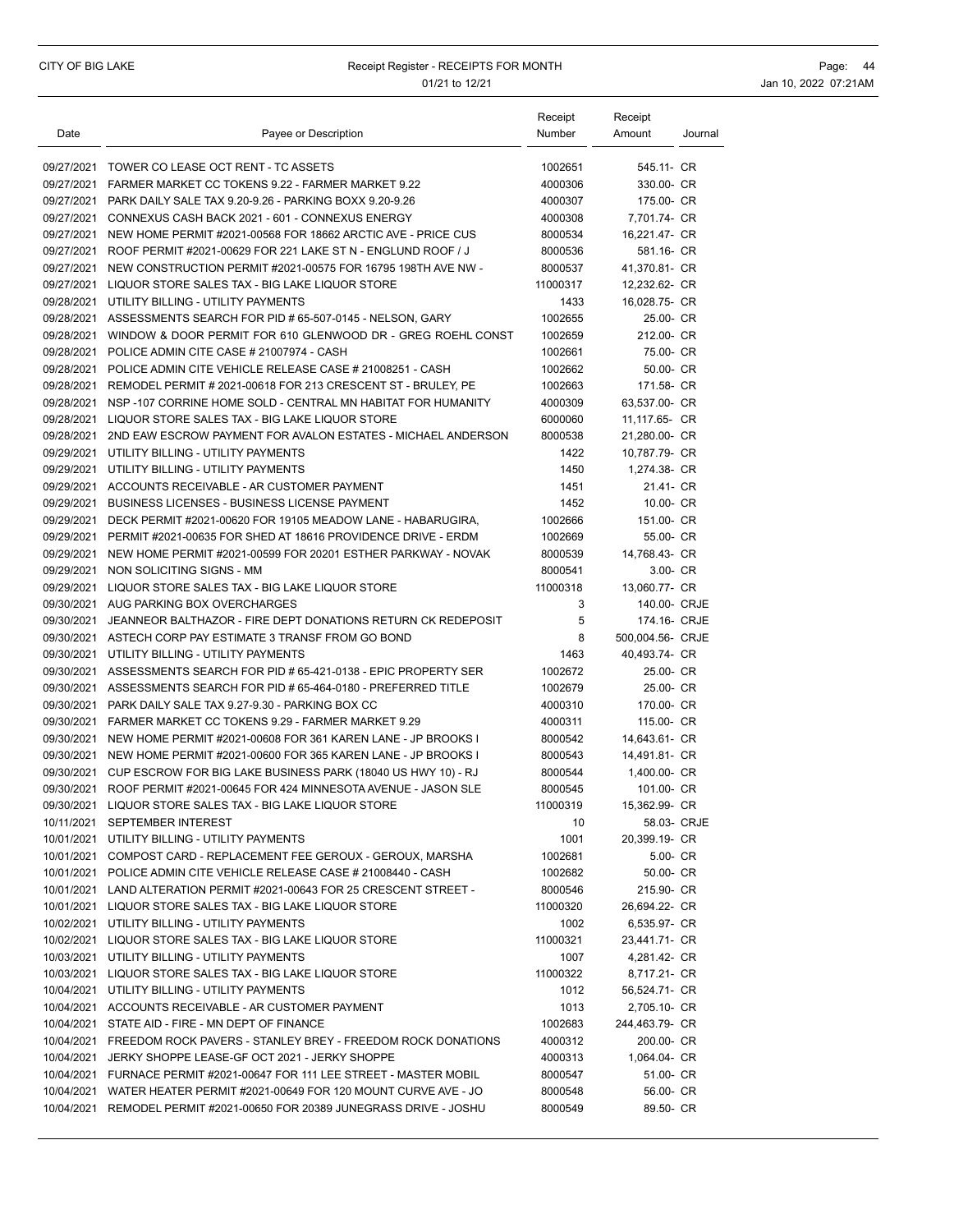### CITY OF BIG LAKE **Receipt Register - RECEIPTS FOR MONTH Page: 45** Page: 45 01/21 to 12/21 **Jan 10, 2022 07:21AM**

| Date       | Payee or Description                                                                                                                             | Receipt<br>Number  | Receipt<br>Amount              | Journal |
|------------|--------------------------------------------------------------------------------------------------------------------------------------------------|--------------------|--------------------------------|---------|
|            | 10/04/2021 WATER HEATER PERMIT #2021-00648 FOR 580 EAGLE LAKE ROAD SOUT                                                                          | 8000550            | 56.00- CR                      |         |
|            | 10/04/2021 CONCEPT PLAN ESCROW FOR BIG LAKE MARKETPLACE NORTH (OUTLOTS                                                                           | 8000551            | 1.100.00- CR                   |         |
|            | 10/04/2021 LIQUOR STORE SALES TAX - BIG LAKE LIQUOR STORE                                                                                        | 11000323           | 12,395.66- CR                  |         |
|            | 10/05/2021 UTILITY BILLING - UTILITY PAYMENTS                                                                                                    | 1036               | 12,319.46- CR                  |         |
|            | 10/05/2021 ACCOUNTS RECEIVABLE - AR CUSTOMER PAYMENT                                                                                             | 1037               | 95.40- CR                      |         |
|            | 10/05/2021 PERMIT #2021-00619 - LUECK, JOSEPH                                                                                                    | 1002693            | 55.00- CR                      |         |
|            | 10/05/2021 DRIVEWAY PERMIT FOR 494 KAREN LN - CLINT MANDAY                                                                                       | 1002694            | 55.00- CR                      |         |
|            | 10/05/2021 POLICE FINGERPRINTING STEWART - STEWART                                                                                               | 1002695            | 25.00- CR                      |         |
|            | 10/05/2021 PERMIT #2021-00639 FOR 175 NORWOOD DRIVE - R2 CRESS REMODELI                                                                          | 1002700            | 55.00- CR                      |         |
|            | 10/05/2021 SPRINT LEASE T MOBILE OCT - T MOBILE                                                                                                  | 1002701            | 1,777.83- CR                   |         |
|            | 10/05/2021 LIQUOR STORE SALES TAX - BIG LAKE LIQUOR STORE                                                                                        | 11000324           | 10,599.27- CR                  |         |
|            | 10/06/2021 UTILITY BILLING - UTILITY PAYMENTS                                                                                                    | 1054               | 15,241.22- CR                  |         |
|            | 10/06/2021 ACCOUNTS RECEIVABLE - AR CUSTOMER PAYMENT                                                                                             | 1055               | 6,425.00- CR                   |         |
|            | 10/06/2021 ASSESSMENTS SEARCH FOR PID # 65-515-0426 - SHRADER, JONATHAN                                                                          | 1002708            | 25.00- CR                      |         |
|            | 10/06/2021 5 ASSESSMENTS SEARCHES FOR EPIC PROP SERV - EPIC PROPERTY SE                                                                          | 1002709            | 125.00- CR                     |         |
|            | 10/06/2021 ASSESSMENTS SEARCH FOR PID # 65-547-0212 - NTC II LLC                                                                                 | 1002710            | 25.00- CR                      |         |
|            | 10/06/2021 SIGN PERMIT #2021-00641 FOR 651 ROSE DRIVE - ASHLEY JOHNSON,                                                                          | 1002711            | 100.00- CR                     |         |
|            | 10/06/2021 ASSESSMENTS SEARCH FOR PID # 65-451-0760 - HOGAN, KELLY                                                                               | 1002713            | 25.00- CR                      |         |
|            | 10/06/2021 LIQUOR STORE SALES TAX - BIG LAKE LIQUOR STORE                                                                                        | 11000325           | 12,233.20- CR                  |         |
|            | 10/07/2021 UTILITY BILLING - UTILITY PAYMENTS                                                                                                    | 1078               | 20.887.69- CR                  |         |
|            | 10/07/2021 BUSINESS LICENSES - BUSINESS LICENSE PAYMENT                                                                                          | 1079               | 150.00- CR                     |         |
|            | 10/07/2021 POLICE DWI FORFEITURE FUNDS=21006095 - POLICE CASH                                                                                    | 4000314            | 3,025.00- CR                   |         |
|            | 10/07/2021 R-O-W PERMIT FEE FOR WORK @ 730 HUMBOLDT DR BY CHARTER COMM                                                                           | 8000552            | 150.00- CR                     |         |
|            | 10/07/2021 FURNACE/A-C PERMIT #2021-00657 FOR 5455 HIGHLAND TRAIL - BLU                                                                          | 8000553            | 51.00- CR                      |         |
|            |                                                                                                                                                  |                    |                                |         |
|            | 10/07/2021 NEW HOME PERMIT #2021-00621 FOR 183 HENRY ROAD - JP BROOKS<br>10/07/2021 WATER HEATER PERMIT #2021-00658 FOR 4722 BLANDING COURT - ME | 8000554<br>8000555 | 15,476.43- CR<br>56.00- CR     |         |
|            | 10/07/2021 REMODEL PERMIT #2021-00628 FOR 651 ROSE DRIVE - B&D PLUMBING                                                                          | 8000556            | 691.75- CR                     |         |
|            | 10/07/2021 ROOF PERMIT #2021-00660 FOR 68 GLENWOOD AVENUE - ADREALL DRO                                                                          | 8000557            | 106.00- CR                     |         |
|            |                                                                                                                                                  | 11000326           |                                |         |
|            | 10/07/2021 LIQUOR STORE SALES TAX - BIG LAKE LIQUOR STORE<br>10/08/2021 UTILITY BILLING - UTILITY PAYMENTS                                       | 1094               | 14,663.35- CR<br>34,708.16- CR |         |
|            | 10/08/2021 FREEDOM ROCK PAVER - DEB THEIS - FREEDOM ROCK DONATIONS                                                                               | 4000315            | 100.00- CR                     |         |
|            | 10/08/2021 PCA COLLECTION FEE FOR SEPTEMBER - PROFESSIONAL CREDIT ANALY                                                                          | 4000316            | 180.00- CR                     |         |
|            | 10/08/2021 DOOR REPLACEMENT PERMIT #2021-00659 FOR 19120 MEADOW LANE -                                                                           | 8000558            | 106.00- CR                     |         |
|            | 10/08/2021 LIQUOR STORE SALES TAX - BIG LAKE LIQUOR STORE                                                                                        | 11000327           | 30,417.63- CR                  |         |
|            | 10/09/2021 UTILITY BILLING - UTILITY PAYMENTS                                                                                                    | 1109               | 112,311.94- CR                 |         |
|            | 10/09/2021 LIQUOR STORE SALES TAX - BIG LAKE LIQUOR STORE                                                                                        | 11000328           | 25,104.23- CR                  |         |
|            | 10/10/2021 ACH Payment                                                                                                                           | 4                  | 17,172.07- CRJE                |         |
|            | 10/10/2021 UTILITY BILLING - UTILITY PAYMENTS                                                                                                    | 1114               | 9,949.54- CR                   |         |
|            | 10/10/2021 LIQUOR STORE SALES TAX - BIG LAKE LIQUOR STORE                                                                                        | 11000329           |                                |         |
|            | 10/11/2021 UTILITY BILLING - UTILITY PAYMENTS                                                                                                    | 1127               | 7,931.14- CR<br>13,179.27- CR  |         |
|            | 10/11/2021 REMODEL PERMIT #2021-00593 FOR 330 JEFFERSON BLVD - TRADE LE                                                                          | 1002725            | 4,340.47- CR                   |         |
|            | 10/11/2021 COMPOST CARD - REPLACEMENT FEE OLMSCHEID - OLMSCHIED, DALE                                                                            | 1002726            | 5.00- CR                       |         |
|            | 10/11/2021 FENCE PERMIT #2021-00655 FOR 1741 WINNEBAGO STREET - PAIGE G                                                                          | 1002727            | 55.00- CR                      |         |
|            | 10/11/2021 ASSESSMENTS SEARCH FOR PID # 65-544-0470 - PREFERRED TITLE                                                                            | 1002730            | 25.00- CR                      |         |
|            | 10/11/2021 9 ASSESSMENTS SEARCHES - EPIC PROPERTY SERVICES INC                                                                                   | 1002731            | 225.00- CR                     |         |
|            | 10/11/2021 PARK DAILY SALE TAX 10.1-10.10 - PARKING BOX CC                                                                                       | 4000317            | 465.00- CR                     |         |
|            | 10/11/2021 WATER HEATER PERMIT #2021-00664 FOR 331 PARK AVENUE WEST - S                                                                          | 8000559            | 56.00- CR                      |         |
|            | 10/11/2021 WATER HEATER PERMIT #2021-00665 FOR 521 Westwood Drive - TRI                                                                          | 8000560            | 107.00- CR                     |         |
| 10/11/2021 | LIQUOR STORE SALES TAX - BIG LAKE LIQUOR STORE                                                                                                   | 11000330           | 10,947.65- CR                  |         |
|            | 10/12/2021 UTILITY BILLING - UTILITY PAYMENTS                                                                                                    | 1142               | 38,530.29- CR                  |         |
|            | 10/12/2021 ACCOUNTS RECEIVABLE - AR CUSTOMER PAYMENT                                                                                             | 1143               | 4,483.92- CR                   |         |
|            | 10/12/2021 BUSINESS LICENSES - BUSINESS LICENSE PAYMENT                                                                                          | 1144               | 100.00- CR                     |         |
|            | 10/12/2021 LAKE MITCHELL ACCESS KEY DOMYAHN - DOMYAHN, NATHAN                                                                                    | 1002738            | 20.00- CR                      |         |
|            | 10/12/2021 POLICE ADMIN CITE VEHICLE RELEASE CASE # 21008711 - CASH                                                                              | 1002739            | 50.00- CR                      |         |
|            | 10/12/2021 POLICE PARKING CITATION # 2302 & 2303 CASE # 21007724 - OLMS                                                                          | 1002740            | 10.00- CR                      |         |
|            | 10/12/2021 FREEDOM ROCK PAVERS - SANGIOVANNI - FREEDOM ROCK DONATIONS                                                                            | 1002743            | 800.00- CR                     |         |
|            | 10/12/2021 UNEMPLOYMENT COMP FUND - DFOG UNEMPLOY INS - STATE OF MNDEPT                                                                          | 1002744            | 4,675.47- CR                   |         |
|            |                                                                                                                                                  |                    |                                |         |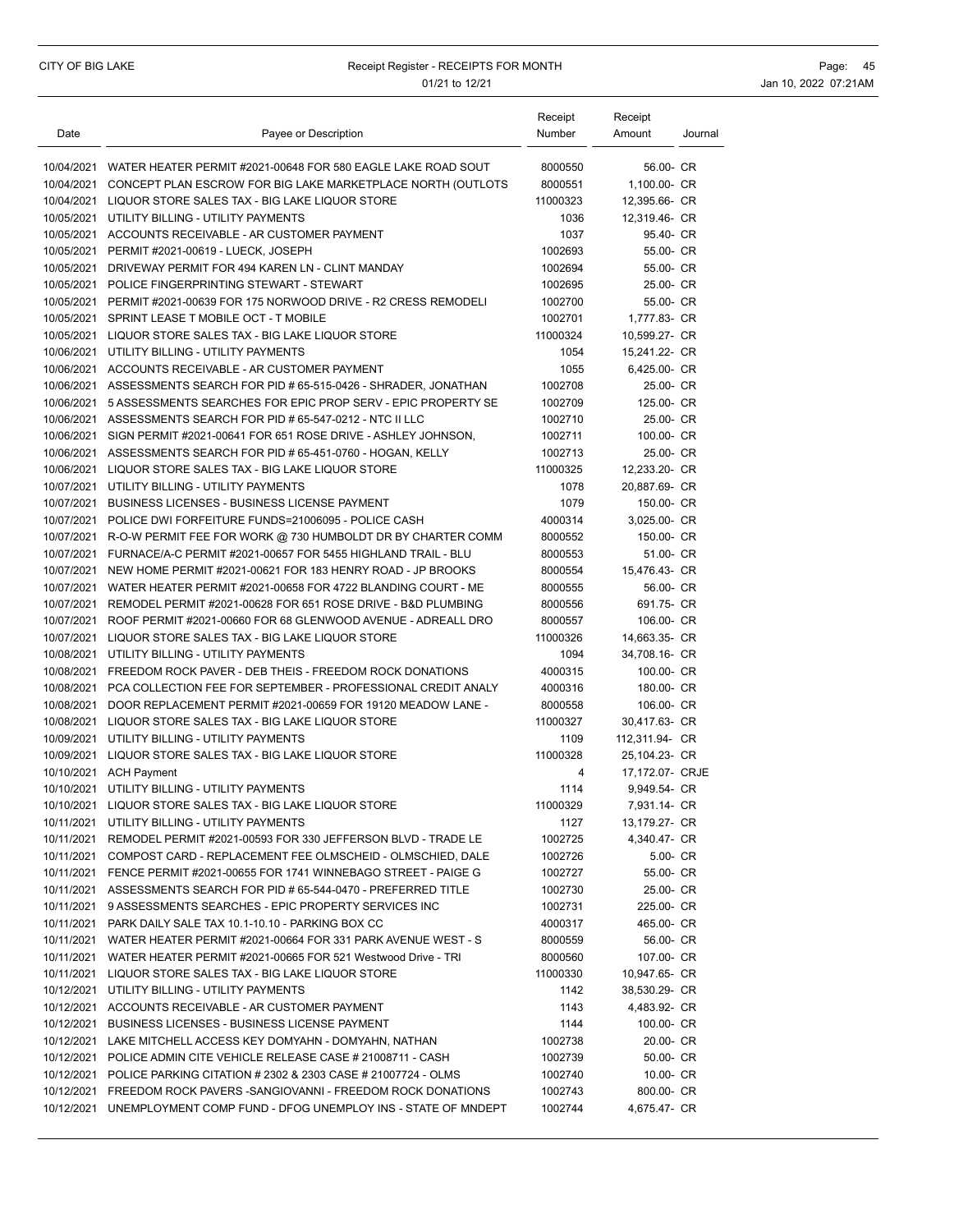### CITY OF BIG LAKE **Receipt Register - RECEIPTS FOR MONTH Page: 46** Page: 46 01/21 to 12/21 **Jan 10, 2022 07:21AM**

| Date | Payee or Description                                                    | Receipt<br>Number | Receipt<br>Amount | Journal |
|------|-------------------------------------------------------------------------|-------------------|-------------------|---------|
|      | 10/12/2021 FARMERS MARKET - WINTER VENDOR - LILLO, KATIE & KEVIN        | 1002745           | 70.00- CR         |         |
|      | 10/12/2021 CHICKEN COOP PERMT #2021-00652 FOR 5527 INVERNESS WAY - JOSE | 1002746           | 5.00- CR          |         |
|      | 10/12/2021 Voids receipt - 1.002746 - JOSE PUMA LEMA                    | 1002748           | 5.00 CR           |         |
|      | 10/12/2021 CHICKEN COOP PERMT #2021-00652 FOR 5527 INVERNESS WAY - JOSE | 1002749           | 55.00- CR         |         |
|      | 10/12/2021 FREEDOM ROCK PAVERS - LOU ANN OTTEN - FREEDOM ROCK DONATIONS | 4000318           | 100.00- CR        |         |
|      | 10/12/2021 NSP-HABITAT PROG INC 4984 MITCHELL - CENTRAL MN HABITAT FOR  | 4000319           | 461.81- CR        |         |
|      | 10/12/2021 DECK PERMIT #2021-00654 FOR 21529 LENA TRAIL - MICHAEL HOLST | 8000561           | 156.00- CR        |         |
|      | 10/12/2021 FIREPLACE PERMIT #2021-00668 FOR 18551 TRAVERSE LANE - DJ'S  | 8000562           | 101.00- CR        |         |
|      | 10/12/2021 LIQUOR STORE SALES TAX - BIG LAKE LIQUOR STORE               | 11000331          | 9,888.52- CR      |         |
|      | 10/13/2021 UTILITY BILLING - UTILITY PAYMENTS                           | 1179              | 7,273.54- CR      |         |
|      | 10/13/2021 ACCOUNTS RECEIVABLE - AR CUSTOMER PAYMENT                    | 1180              | 21.41- CR         |         |
|      | 10/13/2021 BUSINESS LICENSES - BUSINESS LICENSE PAYMENT                 | 1181              | 300.00- CR        |         |
|      | 10/13/2021 REMODEL PERMIT #2021-00640 FOR 651 ROSE DRIVE - ROCHON CORPO | 1002750           | 1,209.65- CR      |         |
|      | 10/13/2021 REMODEL PERMIT #2021-00663 FOR 100 JEFFERSON BLVD - BRIAN HE | 1002752           | 157.50- CR        |         |
|      | 10/13/2021 ROOF PERMIT #2021-00671 FOR 721 LAKESHORE DRIVE - ERICK GIRV | 8000563           | 106.00- CR        |         |
|      | 10/13/2021 ROOF REPLACEMENT PERMIT #2021-00672 FOR 201 PARK AVENUE WEST | 8000564           | 106.00- CR        |         |
|      | 10/13/2021 LIQUOR STORE SALES TAX - BIG LAKE LIQUOR STORE               | 11000332          | 12,426.31- CR     |         |
|      | 10/14/2021 UTILITY BILLING - UTILITY PAYMENTS                           | 1194              | 10,322.20- CR     |         |
|      | 10/14/2021 BUSINESS LICENSES - BUSINESS LICENSE PAYMENT                 | 1195              | 100.00- CR        |         |
|      | 10/14/2021 3 ASSESSMENTS SEARCHES - EPIC PROPERTY SERVICES INC          | 1002760           | 75.00- CR         |         |
|      | 10/14/2021 POLICE NARCOTIC FORFEITURES-CASE 21001068 - POLICE CASH-DRUG | 4000320           | 220.00- CR        |         |
|      | 10/14/2021 WATER HEATER PERMIT #2021-00675 FOR 412 DONNA COURT - SHANE  | 8000565           | 56.00- CR         |         |
|      | 10/14/2021   WINDOW PERMIT #2021-00676 FOR 140 OAK AVENUE - GREG RAMEL  | 8000566           | 106.00- CR        |         |
|      | 10/14/2021 Voids receipt - 8.000566 - GREG RAMEL                        | 8000567           | 106.00 CR         |         |
|      |                                                                         | 8000568           | 106.00- CR        |         |
|      | 10/14/2021 LIQUOR STORE SALES TAX - BIG LAKE LIQUOR STORE               | 11000333          | 14,552.15- CR     |         |
|      | 10/15/2021 UTILITY BILLING - UTILITY PAYMENTS                           | 1208              | 11,274.85- CR     |         |
|      | 10/15/2021 COMM ROOF PERMIT # 2021-00667 FOR 171 LAKE ST N - ALL ELEMEN | 1002761           | 884.46- CR        |         |
|      | 10/15/2021 DECK PERMIT #2021-00673 FOR 5116 RIDGE ROAD - JAMES BEAUDRY  | 1002762           | 156.00- CR        |         |
|      | 10/15/2021 R-O-W Permit Fees - AURORA ASPHALT & CONCRETE                | 1002764           | 205.00- CR        |         |
|      | 10/15/2021 LAND ALTERATION ESCROW-PERMIT2021-00677 - MEYER CONTRACTING  | 1002765           | 3,100.00- CR      |         |
|      | 10/15/2021 BASEMENT FINISH PERMIT #2021-00669 - JARED JUUSOLA           | 1002766           | 151.00- CR        |         |
|      | 10/15/2021 R-O-W Permit Fees-ARVIG RW18-020 - ARVIG                     | 4000321           | 150.00- CR        |         |
|      | 10/15/2021 LAND ALTERATION PERMIT #2021-00677 - STEVE BROWN             | 8000569           | 865.55- CR        |         |
|      | 10/15/2021 LIQUOR STORE SALES TAX - BIG LAKE LIQUOR STORE               | 11000334          | 26,514.08- CR     |         |
|      | 10/16/2021 UTILITY BILLING - UTILITY PAYMENTS                           | 1217              | 1,798.77- CR      |         |
|      | 10/16/2021 LIQUOR STORE SALES TAX - BIG LAKE LIQUOR STORE               | 11000335          | 7,518.27- CR      |         |
|      | 10/17/2021 UTILITY BILLING - UTILITY PAYMENTS                           | 1222              | 865.97- CR        |         |
|      | 10/17/2021 LIQUOR STORE SALES TAX - BIG LAKE LIQUOR STORE               | 11000336          | 22,889.59- CR     |         |
|      | 10/18/2021 UTILITY BILLING - UTILITY PAYMENTS                           | 1225              | 7,830.50- CR      |         |
|      | 10/18/2021 PERMIT #2021-00670 FENCE 600 GELNWOOD AVE - WALTZ, STEVEN    | 1002768           | 55.00- CR         |         |
|      | 10/18/2021 PERMIT #2021-00636 FENCE FOR 5501 CRANE DR - LEAVITT-TOFTE,  | 1002769           | 55.00- CR         |         |
|      | 10/18/2021 PERMIT #2021-00661 SHED/PATIO 20830 PACIFIC CIRCLE - ARONES, | 1002770           | 55.00- CR         |         |
|      | 10/18/2021 POLICE ADMIN CITE VEHICLE RELEASE CASE # 21008857 - CASH     | 1002771           | 50.00- CR         |         |
|      | 10/18/2021 POLICE ADMIN CITE IMPOUND RELEASE CASE # 21008914 - CASH     | 1002772           | 50.00- CR         |         |
|      | 10/18/2021 COMMERCIAL PLUMBING REMODEL PERMIT #2021-00678 - CHRISTOPHER | 1002774           | 373.50- CR        |         |
|      | 10/18/2021 POLICE K-9 UNIT DONATIONS BL AMER LEGION - AMERICAN LEGION P | 1002776           | 500.00- CR        |         |
|      | 10/18/2021 Voids receipt - 1.002774 - CHRISTOPHER CORICH LLC            | 1002777           | 373.50 CR         |         |
|      | 10/18/2021 COMM REMODEL PERMIT # 2021-00678 FOR 330 JEFFERSON BLVD - CH | 1002778           | 373.50- CR        |         |
|      | 10/18/2021 LIQUOR STORE SALES TAX - BIG LAKE LIQUOR STORE               | 11000337          | 11,841.13- CR     |         |
|      | 10/18/2021 UTILITY NSF - 10000186000                                    | 12000036          | 103.68 CR         |         |
|      | 10/18/2021 UTILITY NSF - 10000186000                                    | 12000037          | 103.68 CR         |         |
|      | 10/18/2021 Voids receipt - 12.000037 - 10000186000                      | 12000038          | 103.68- CR        |         |
|      | 10/18/2021 UTILITY NSF - 10003550000                                    | 12000039          | 66.97 CR          |         |
|      | 10/18/2021 UTILITY NSF - 10000388100                                    | 12000040          | 134.44 CR         |         |
|      | 10/19/2021 UTILITY BILLING - UTILITY PAYMENTS                           | 1268              | 4,786.29- CR      |         |
|      | 10/19/2021 ACCOUNTS RECEIVABLE - AR CUSTOMER PAYMENT                    | 1269              | 22,732.00- CR     |         |
|      |                                                                         |                   |                   |         |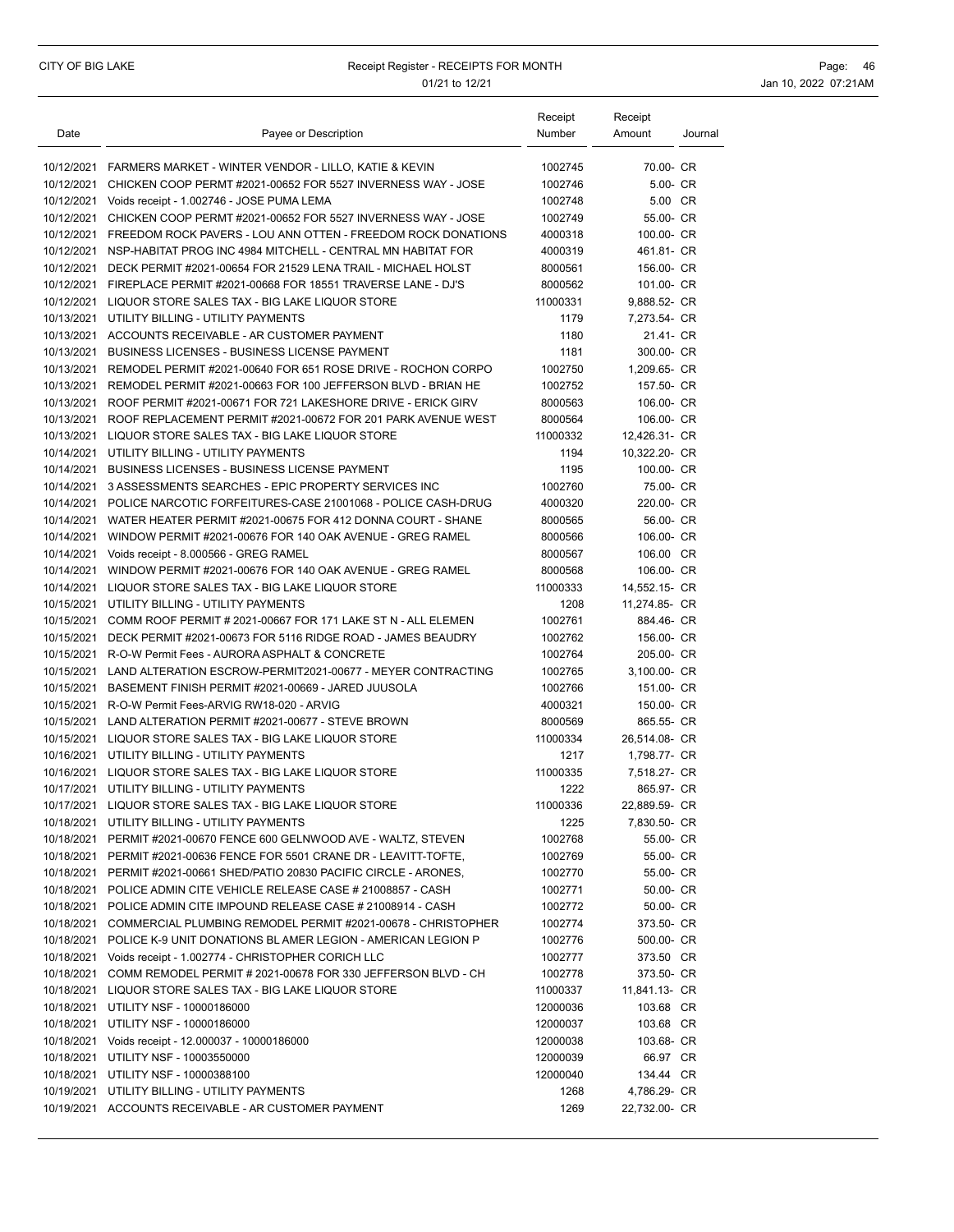### CITY OF BIG LAKE **Receipt Register - RECEIPTS FOR MONTH Page: 47** Page: 47 01/21 to 12/21 **Jan 10, 2022 07:21AM**

| Date       | Payee or Description                                                                                                        | Receipt<br>Number | Receipt<br>Amount       | Journal |
|------------|-----------------------------------------------------------------------------------------------------------------------------|-------------------|-------------------------|---------|
|            |                                                                                                                             |                   |                         |         |
|            | 10/19/2021 BUSINESS LICENSES - BUSINESS LICENSE PAYMENT<br>10/19/2021 ASSESSMENTS SEARCH FOR PID # 65-484-0615 - NTC II LLC | 1270<br>1002779   | 100.00- CR<br>25.00- CR |         |
| 10/19/2021 | POLICE NARCOTIC FORFEITURES - ICR21001187 - POLICE CASH                                                                     | 4000322           | 130.00- CR              |         |
|            | 10/19/2021 POLICE NARCOTIC FORFEITURES-ICR 20006042 - MID STATE AUTO AU                                                     | 4000323           | 521.75- CR              |         |
|            | 10/19/2021 NEW HOME PERMIT #2021-00646 FOR 187 HENRY ROAD - JP BROOKS I                                                     | 8000570           | 14,634.57- CR           |         |
|            | 10/19/2021 PLUMBING REMODEL PERMIT #2021-00681 FOR 125 PARK AVENUE - SU                                                     | 8000571           | 106.00- CR              |         |
|            | 10/19/2021 FURNACE/A-C REPLACEMENT PERMIT #2021-00682 FOR 1150 WALL STR                                                     | 8000572           | 51.00- CR               |         |
| 10/19/2021 | WATER HEATER PERMIT #2021-00717 FOR 217 ADAMS STREET - TRISK                                                                | 8000573           | 107.00- CR              |         |
|            | 10/19/2021 Voids receipt - 8.000573 - TRISKO HEATING & PLUMBING                                                             | 8000574           | 107.00 CR               |         |
|            | 10/19/2021 WATER HEATER PERMIT #2021-00717 FOR 217 ADAMS STREET - TRISK                                                     | 8000575           | 107.00- CR              |         |
|            | 10/19/2021 LIQUOR STORE SALES TAX 10.19 - LIQUOR STORE SALES 10.19                                                          | 11000338          | 11,550.97- CR           |         |
| 10/20/2021 | 2021 STREET PROJECTS - ENGINEERING COSTS                                                                                    | $\overline{7}$    | 61,850.03- CRJE         |         |
| 10/20/2021 | UTILITY BILLING - UTILITY PAYMENTS                                                                                          | 1287              | 9,821.39- CR            |         |
|            | 10/20/2021  FARMERS MARKET - WINTER VENDOR ROELIKE - ROELIKE, PATRICIA                                                      | 1002785           | 40.00- CR               |         |
|            | 10/20/2021 4 ASSESSMENTS SEARCHES FOR EPIC PROP SERV - EPIC PROPERTY SE                                                     | 1002788           | 100.00- CR              |         |
|            | 10/20/2021 WATER HEATER PERMIT #2021-00720 FOR 4213 LOON LOOP - JASON M                                                     | 8000576           | 56.00- CR               |         |
| 10/20/2021 | SOLAR PANEL PERMIT #2021-00644 FOR 1740 WINNEBAGO STREET - A                                                                | 8000577           | 500.02- CR              |         |
| 10/20/2021 | LIQUOR STORE SALES TAX 10.20 - LIQUOR STORE SALES 10.20                                                                     | 11000339          | 11.196.97- CR           |         |
|            | 10/21/2021 UTILITY BILLING - UTILITY PAYMENTS                                                                               | 1304              | 2.415.62- CR            |         |
|            | 10/21/2021 BASEMENT FINISH PERMIT #2021-00680 FOR 19036 ENGLE WOOD DRIV                                                     | 1002790           | 151.00- CR              |         |
|            | 10/21/2021 PARKING PAD PERMIT # 2021-00662 FOR 20021 ESTHER PKWY - GODE                                                     | 1002794           | 55.00- CR               |         |
|            | 10/21/2021 PARK DAILY SALE TAX 10.11-20 - PARKING BOX 10.11-20                                                              | 4000324           | 275.00- CR              |         |
| 10/21/2021 | LIQUOR STORE SALES TAX - BIG LAKE LIQUOR STORE                                                                              | 11000340          | 15,275.64- CR           |         |
|            | 10/22/2021 UTILITY BILLING - UTILITY PAYMENTS                                                                               | 1317              | 2,970.69- CR            |         |
|            | 10/22/2021 PARK DAILY SALE TAX-SEPT OVERAGES - PARKING BOX - SEPT REC                                                       | 4000325           | 75.00- CR               |         |
|            | 10/22/2021 LIQUOR STORE SALES TAX - BIG LAKE LIQUOR STORE                                                                   | 11000341          | 26,119.01- CR           |         |
| 10/23/2021 | UTILITY BILLING - UTILITY PAYMENTS                                                                                          | 1322              | 1,317.10- CR            |         |
| 10/23/2021 | LIQUOR STORE SALES TAX - BIG LAKE LIQUOR STORE                                                                              | 11000342          | 23,218.21- CR           |         |
|            | 10/24/2021 UTILITY BILLING - UTILITY PAYMENTS                                                                               | 1325              | 12,354.36- CR           |         |
|            | 10/24/2021 LIQUOR STORE SALES TAX - BIG LAKE LIQUOR STORE                                                                   | 11000343          | 6,933.25- CR            |         |
|            | 10/25/2021 UTILITY BILLING - UTILITY PAYMENTS                                                                               | 1330              | 7,830.06- CR            |         |
| 10/25/2021 | COMPOST CARD - REPLACEMENT FEE TRACY - TRACY                                                                                | 1002796           | 5.00- CR                |         |
| 10/25/2021 | SHED PERMIT #2021-00718 FOR 5139 RIDGE ROAD - LARRY TSCHRITT                                                                | 1002800           | 55.00- CR               |         |
|            | 10/25/2021 PERMIT #2021-00721 DRIVEWAY 17181 TRILLIUM - ALEXANDER BARTL                                                     | 1002801           | 55.00- CR               |         |
|            | 10/25/2021 POLICE DONATIONS FOR UNBUDGETED ITEMS - MONEY ORDER                                                              | 4000326           | 100.00- CR              |         |
|            | 10/25/2021 POLICE NARCOTIC FORFEITURES-ICR21004719 JERDE - POLICE CHECK                                                     | 4000327           | 935.00- CR              |         |
| 10/25/2021 | DECK PERMIT #2021-00674 FOR 159 TURNBERRY TRAIL - DAVID JOHN                                                                | 8000578           | 156.00- CR              |         |
|            | 10/25/2021 DECK PERMIT #2021-00584 FOR 110 JEFFERSON BLVD - SIG, LLC /                                                      | 8000579           | 361.24- CR              |         |
|            | 10/25/2021 ROOF REPLACEMENT PERMIT #2021-00723 FOR 3365 LAKE VIEW LANE                                                      | 8000580           | 212.00- CR              |         |
|            | 10/25/2021 LIQUOR STORE SALES TAX - BIG LAKE LIQUOR STORE                                                                   | 11000344          | 12,035.98- CR           |         |
|            | 10/26/2021 UTILITY BILLING - UTILITY PAYMENTS                                                                               | 1343              | 10,150.94- CR           |         |
|            | 10/26/2021 ACCOUNTS RECEIVABLE - AR CUSTOMER PAYMENT                                                                        | 1344              | 2,055.00- CR            |         |
|            | 10/26/2021 BUSINESS LICENSES - BUSINESS LICENSE PAYMENT                                                                     | 1345              | 150.00- CR              |         |
|            | 10/26/2021 FREEDOM ROCK DONATIONS-JAY WALLEN ENTERPRISES - FREEDOM ROC                                                      | 4000328           | 400.00- CR              |         |
|            | 10/26/2021 Pre Paid Special - 228 1110 POWELL ST N 65-442-0370 - SHERBU                                                     | 4000329           | 7,663.20- CR            |         |
|            | 10/26/2021 FRANCHISE FEES - CONNEXUS QTR 3 2021 - CONNEXUS ENERGY                                                           | 4000330           | 35,429.14- CR           |         |
|            | 10/26/2021 TOWER CO LEASE-NOV 2021 - TC ASSETS LLC                                                                          | 4000331           | 545.11- CR              |         |
|            | 10/26/2021 LIQUOR STORE SALES TAX - BIG LAKE LIQUOR STORE                                                                   | 11000345          | 12,385.39- CR           |         |
|            | 10/27/2021 UTILITY BILLING - UTILITY PAYMENTS                                                                               | 1384              | 12,075.01- CR           |         |
|            | 10/27/2021 ACCOUNTS RECEIVABLE - AR CUSTOMER PAYMENT                                                                        | 1385              | 51.40- CR               |         |
|            | 10/27/2021 COMPOST CARD - REPLACEMENT FEE YONAK - YONAK, JOSH                                                               | 1002818           | 5.00- CR                |         |
|            | 10/27/2021 FENCE PERMIT #2021-00726 FOR 3040 LAKE RIDGE DR - C PAVLIC                                                       | 1002819           | 55.00- CR               |         |
|            | 10/27/2021 POLICE DWI FORFEITURE-ICR 21009025 (BARAGAR) - POLICE CASH                                                       | 4000332           | 50.00- CR               |         |
|            | 10/27/2021 ROOF REPLACEMENT PERMIT #2021-00729 FOR 20380 JUNEGRASS DRIV                                                     | 8000582           | 106.00- CR              |         |
|            | 10/27/2021 FURNACE/A-C PERMIT #2021-00731 FOR 1609 GRACE DRIVE - ALEX S                                                     | 8000583           | 51.00- CR               |         |
|            | 10/27/2021 ROOF REPLACEMENT PERMIT #2021-00730 FOR 3195 LAKE RIDGE DRIV                                                     | 8000584           | 106.00- CR              |         |
|            | 10/27/2021 WINDOW-DOOR REPLACEMENT PERMIT #2021-00732 FOR 5430 MITCHELL                                                     | 8000585           | 106.00- CR              |         |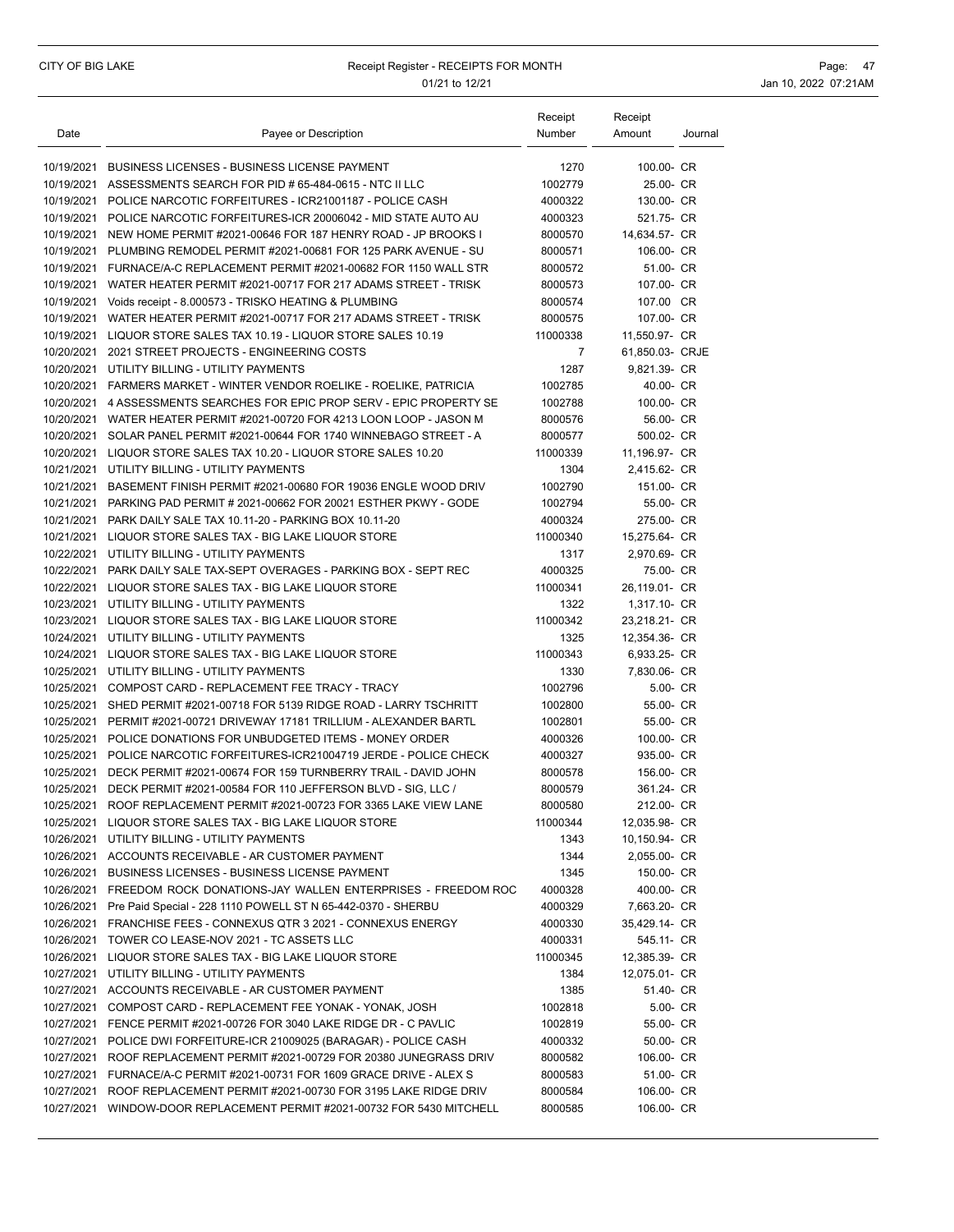# CITY OF BIG LAKE **Receipt Register - RECEIPTS FOR MONTH Page: 48** Page: 48 01/21 to 12/21 **Jan 10, 2022 07:21AM**

|            |                                                                         | Receipt      | Receipt         |             |
|------------|-------------------------------------------------------------------------|--------------|-----------------|-------------|
| Date       | Payee or Description                                                    | Number       | Amount          | Journal     |
|            | 10/27/2021 LIQUOR STORE SALES TAX - BIG LAKE LIQUOR STORE               | 11000346     | 10,976.55- CR   |             |
|            | 10/27/2021 UTILITY NSF - 10000388100                                    | 12000041     | 164.44 CR       |             |
|            | 10/28/2021 UTILITY BILLING - UTILITY PAYMENTS                           | 1402         | 17,324.64- CR   |             |
|            | 10/28/2021 ACCOUNTS RECEIVABLE - AR CUSTOMER PAYMENT                    | 1403         | 188.48- CR      |             |
|            | 10/28/2021 BUSINESS LICENSES - BUSINESS LICENSE PAYMENT                 | 1404         | 150.00- CR      |             |
|            | 10/28/2021 COMPOST CARD - REPLACEMENT FEE BARRETT - BARRETT, KATHERINE  | 1002821      | 5.00- CR        |             |
|            | 10/28/2021 SHED PERMIT #2031-00724 FOR 4180 LAKE RIDGE DRIVE - TROY BUC | 1002823      | 55.00- CR       |             |
|            | 10/28/2021 FENCE PERMIT # 2021-00656 FOR 4895 DRAKE CIR - BARNES, JOSHU | 1002826      | 55.00- CR       |             |
|            | 10/28/2021 MV HOMESTEAD-AGRICULTURAL - MN DEPT OF FINANCE               | 5000222      | 55.99- CR       |             |
|            | 10/28/2021 LIQUOR STORE SALES TAX - BIG LAKE LIQUOR STORE               | 11000347     | 14,135.12- CR   |             |
|            | 10/28/2021 UTILITY NSF - CHARGE BACK - 100004731000                     | 12000042     | 81.57 CR        |             |
|            | 10/28/2021 UTILITY NSF - LOCATE - 10007712000                           | 12000043     | 66.47 CR        |             |
|            | 10/29/2021 UTILITY BILLING - UTILITY PAYMENTS                           | 1425         | 14,383.87- CR   |             |
|            | 10/29/2021 LIQUOR STORE SALES TAX - BIG LAKE LIQUOR STORE               | 11000348     | 28,799.47- CR   |             |
|            | 10/30/2021 UTILITY BILLING - UTILITY PAYMENTS                           | 1438         | 5,002.38- CR    |             |
|            | 10/30/2021 LIQUOR STORE SALES TAX - BIG LAKE LIQUOR STORE               | 11000349     | 27,662.59- CR   |             |
|            | 10/31/2021 SOLAR GARDENT INTERST TRANSFER                               | $\mathbf{1}$ |                 | 1.86- CRJE  |
|            | 10/31/2021 TRANSFER FOR STREET LIGHTS ON PROJECT-CONNEXUS               | 5            | 25.479.25- CRJE |             |
|            | 10/31/2021 SEPT BK REC - LIQUOR STORE CC FEE GL OVER TO BANK            | 9            |                 | 30.60- CRJE |
|            | 10/31/2021 UTILITY BILLING - UTILITY PAYMENTS                           | 1443         | 2,639.53- CR    |             |
|            | 10/31/2021 PARK DAILY SALE TAX 10.21-10.31 - PARKING BOX CC             | 4000334      | 70.00- CR       |             |
|            | 10/31/2021 FRANCHISE FEES - XCEL 2021 Q3 FRANCHISE FEES - XCEL ENERGY   | 4000335      | 40.451.07- CR   |             |
|            | 10/31/2021 Voids receipt - 4.000335 - XCEL ENERGY                       | 4000336      | 40,451.07 CR    |             |
|            | 10/31/2021 LIQUOR STORE SALES TAX - BIG LAKE LIQUOR STORE               | 11000350     | 10,523.87- CR   |             |
|            | 11/18/2021 OCTOBER INTEREST                                             | 11           |                 | 63.80- CRJE |
|            | 11/01/2021 UTILITY BILLING - UTILITY PAYMENTS                           | 1001         | 33,828.34- CR   |             |
|            | 11/01/2021 ACCOUNTS RECEIVABLE - AR CUSTOMER PAYMENT                    | 1002         | 18,578.76- CR   |             |
|            | 11/01/2021 BUSINESS LICENSES - BUSINESS LICENSE PAYMENT                 | 1003         | 150.00- CR      |             |
|            | 11/01/2021 JERKY SHOPPE LEASE-GF NOV - THE JERKY SHOPPE                 | 1002831      | 1,064.04- CR    |             |
|            | 11/01/2021 SPRINT / T-MOBILE LEASE NOV - SPRINT                         | 1002832      | 1,777.83- CR    |             |
|            | 11/01/2021 2 ASSESSMENTS SEARCHES PID # 65-412-0125 & 65-404-0230 - EPI | 1002833      | 50.00- CR       |             |
|            | 11/01/2021 Pre Paid Special - 228-PID 65-449-0205 2021 STREET PROJECT - | 1002838      | 2,988.00- CR    |             |
| 11/01/2021 | FARMERS MARKET - WINTER VENDOR SHEKINAH WELLNESS - SHEKINAH             | 1002839      | 20.00- CR       |             |
|            | 11/01/2021 POLICE ADMIN CITE VEHICLE RELEASE CASE # 21009218 - CASH     | 1002840      | 50.00- CR       |             |
|            | 11/01/2021 POLICE ADMIN CITE VEHICLE RELEASE CASE # 21009248 - CASH     | 1002841      | 50.00- CR       |             |
|            | 11/01/2021 LAKE MITCHELL ACCESS KEY ANDERSON, D - ANDERSON, DANIEL A    | 1002842      | 20.00- CR       |             |
|            | 11/01/2021 PRE PAID SPECIALS - 227-65-544-0150 (20006 JANUARY ST) - EXE | 4000333      | 806.31- CR      |             |
|            | 11/01/2021 FRANCHISE FEES - XCEL 2021 QTR 3 - XCEL ENERGY               | 4000337      | 40,451.07- CR   |             |
|            | 11/01/2021 FARMLAND RENTAL/LEASE- EWING 2021 RENT - EWING FARMS INC     | 4000338      | 4,275.00- CR    |             |
|            | 11/01/2021 LAND ALTERATION PERMIT #2021-00733 FOR 200 SHOREVIEW ESTATES | 8000586      | 133.15- CR      |             |
| 11/01/2021 | FURNACE PERMIT #2021-00734 FOR 141 LEE STREET - MASTER MOBIL            | 8000587      | 51.00- CR       |             |
|            | 11/01/2021 LIQUOR STORE SALES TAX - BIG LAKE LIQUOR STORE               | 11000351     | 9,793.43- CR    |             |
|            | 11/02/2021 UTILITY BILLING - UTILITY PAYMENTS                           | 1004         | 12,416.39- CR   |             |
|            | 11/02/2021 ACCOUNTS RECEIVABLE - AR CUSTOMER PAYMENT                    | 1211         | 978.00- CR      |             |
|            | 11/02/2021 COMPOST CARD - REPLACEMENT FEE - CHASE URISTA                | 1002856      | 5.00- CR        |             |
| 11/02/2021 | POLICE NARCOTIC FORFEITURES-21000934 - POLICE CASH                      | 4000340      | 235.00- CR      |             |
| 11/02/2021 | POLICE NARCOTIC FORFEITURES-2001237 - POLICE CASH                       | 4000341      | 817.00- CR      |             |
| 11/02/2021 | REVERSE #8.000589 MULTIFAMILY RENTAL INSPECTION - MARTIN SQU            | 5000229      | 978.00 CR       |             |
| 11/02/2021 | MF REGISTRATION FOR 1041 EAGLE LAKE RD N (INVOICE 2021-0341)            | 8000588      | 385.00- CR      |             |
| 11/02/2021 | MF REGISTRATION FOR 315 FERN ST (INVOICE 2021-0317) - MARTIN            | 8000589      | 593.00- CR      |             |
| 11/02/2021 | ROOF REPLACEMENT PERMIT #2021-00735 FOR 4742 BLANDING COURT             | 8000590      | 51.00- CR       |             |
| 11/02/2021 | Voids receipt - 8.000590 - TROY POWERS                                  | 8000591      | 51.00 CR        |             |
| 11/02/2021 | FURNACE-A/C PERMIT #2021-00735 FOR 4742 BLANDING COURT - TRO            | 8000592      | 51.00- CR       |             |
|            | 11/02/2021 Voids receipt - 8.000592 - TROY POWERS                       | 8000593      | 51.00 CR        |             |
|            | 11/02/2021 FURNACE-A/C PERMIT #2021-00735 FOR 4742 BLANDING COURT - TRO | 8000594      | 51.00- CR       |             |
| 11/02/2021 | LIQUOR STORE SALES TAX - BIG LAKE LIQUOR STORE                          | 11000352     | 12,302.99- CR   |             |
|            | 11/02/2021 UTILITY NSF - INVALID ACCT - 10005361000                     | 12000044     | 265.83 CR       |             |
|            |                                                                         |              |                 |             |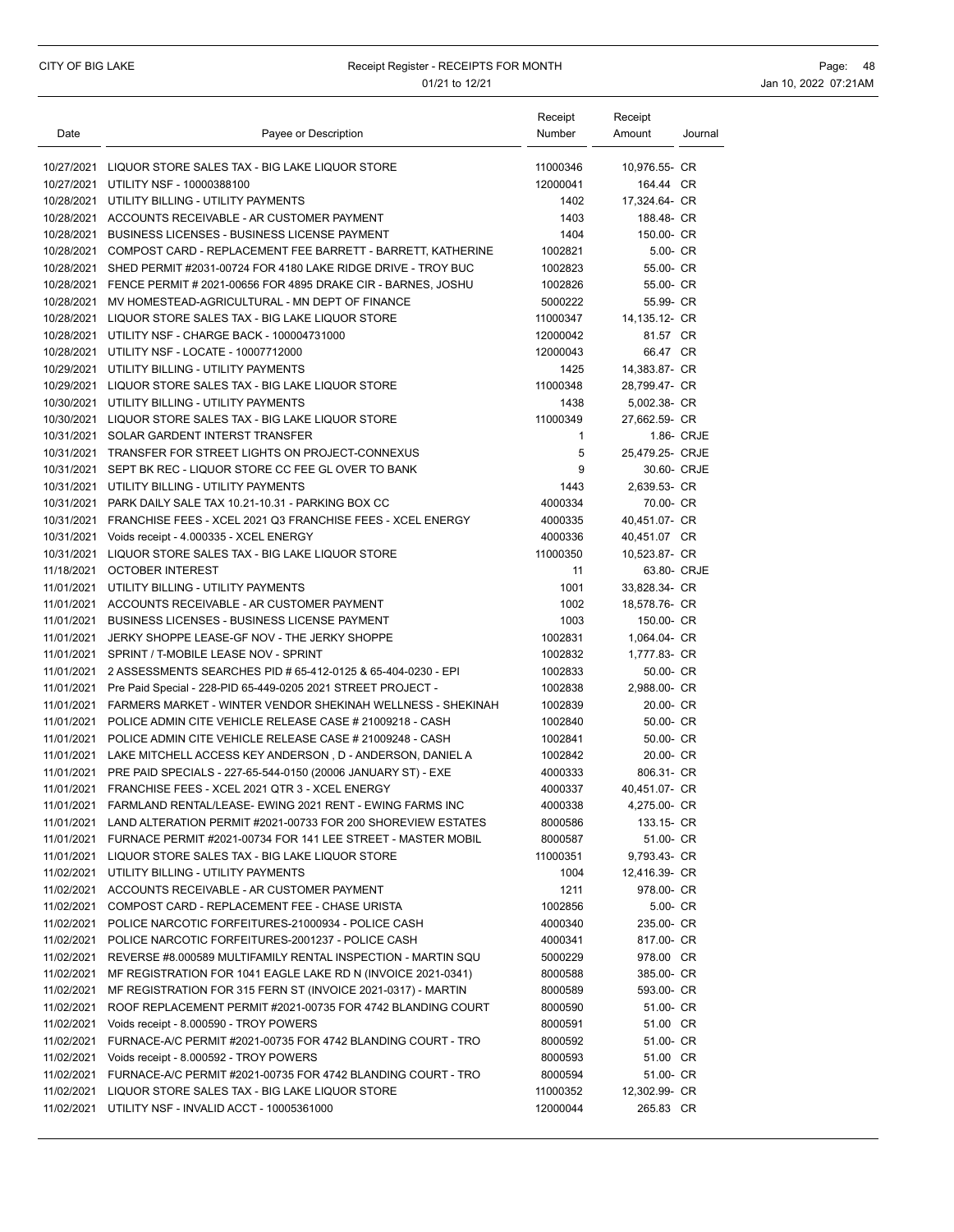### CITY OF BIG LAKE **Receipt Register - RECEIPTS FOR MONTH Page: 49** Page: 49 01/21 to 12/21 **Jan 10, 2022 07:21AM**

| Date       | Payee or Description                                                    | Receipt<br>Number | Receipt<br>Amount | Journal |
|------------|-------------------------------------------------------------------------|-------------------|-------------------|---------|
|            | 11/03/2021 UTILITY BILLING - UTILITY PAYMENTS                           | 1025              | 23,185.28- CR     |         |
|            | 11/03/2021 ACCOUNTS RECEIVABLE - AR CUSTOMER PAYMENT                    | 1216              | 1,550.00- CR      |         |
|            | 11/03/2021 ACCOUNTS RECEIVABLE - AR CUSTOMER PAYMENT                    | 1460              | 1,550.00 CR       |         |
|            | 11/03/2021 ACCOUNTS RECEIVABLE - AR CUSTOMER PAYMENT                    | 1465              | 1,550.00- CR      |         |
| 11/03/2021 | METES & BOUNDS - 19591 & 19595 STATION ST - METES & BOUNDS P            | 4000376           | 1,550.00- CR      |         |
| 11/03/2021 | Voids receipt - 4.000376 - METES & BOUNDS PERMITS                       | 4000377           | 1,550.00 CR       |         |
| 11/03/2021 | MULTIFAMILY RENTAL INSPECTION- STATION ST CORRECTION - METES            | 4000378           | 1,550.00- CR      |         |
| 11/03/2021 | Voids receipt - 4.000378 - METES & BOUNDS                               | 4000379           | 1,550.00 CR       |         |
| 11/03/2021 | MULTIFAMILY RENTAL INSPECTION-POSTED WRONG 8000603 - METES &            | 4000380           | 1,550.00 CR       |         |
| 11/03/2021 | REVERSE METES & BOUNDS MF REGISTRATION 19595 STATION ST - ME            | 5000232           | 1,550.00 CR       |         |
| 11/03/2021 | Voids receipt - 5.000232 - METES & BOUNDS MANAGEMENT CO                 | 5000234           | 1,550.00- CR      |         |
| 11/03/2021 | REVERSE METES & BOUNDS 2022 MF REGISTRATION 19595 STATION ST            | 5000235           | 1,550.00 CR       |         |
|            | 11/03/2021 Voids receipt - 5.000235 - METES & BOUNDS MANAGEMENT CO      | 5000264           | 1,550.00- CR      |         |
| 11/03/2021 | BOILER REPLACEMENT PERMIT #2021-00745 FOR 311 LAKE STREET N             | 8000595           | 51.00- CR         |         |
| 11/03/2021 | SIDING PERMIT #2021-00746 FOR 201 PARK AVENUE W - CORINNA HA            | 8000596           | 106.00- CR        |         |
| 11/03/2021 | WINDOW REPLACEMENT PERMIT #2021-00747 FOR 201 PARK AVENUE W             | 8000597           | 101.00- CR        |         |
| 11/03/2021 | ROOF PERMIT #2021-00741 FOR 3200 LAKE RIDGE DRIVE - JAY SOLE            | 8000598           | 106.00- CR        |         |
| 11/03/2021 | ROOF PERMIT #2021-00743 FOR 5452 HIGHLAND TRAIL - JAY SOLEM             | 8000599           | 106.00- CR        |         |
| 11/03/2021 | ROOF PERMIT #2021-00744 FOR 5448 HIGHLAND TRAIL - JAY SOLEM             | 8000600           | 106.00- CR        |         |
| 11/03/2021 | WINDOW REPLACEMENT PERMIT #2021-00748 FOR 490 SULLIVAN WAY -            | 8000601           | 106.00- CR        |         |
| 11/03/2021 | MF REGISTRATIONI FOR 19591 STATION STREET (INVOICE 20210335)            | 8000602           | 775.00- CR        |         |
| 11/03/2021 | MF REGISTRATION FOR 19595 STATION STREET (INVOICE 20210336)             | 8000603           | 775.00- CR        |         |
|            | 11/03/2021 LIQUOR STORE SALES TAX - BIG LAKE LIQUOR STORE               | 11000353          | 12,682.03- CR     |         |
| 11/04/2021 | UTILITY BILLING - UTILITY PAYMENTS                                      | 1038              | 15,821.85- CR     |         |
|            | 11/04/2021 PERMIT #2021-00750 RESIDENTIAL WATER HEATER - MEGAN KUEHL (M | 1002864           | 56.00- CR         |         |
|            | 11/04/2021 PERMIT #2021-00749 - TRACY DALEIDEN (BD PLUMBING)            | 1002865           | 51.00- CR         |         |
|            | 11/04/2021 FREEDOM ROCK PAVER - D WIEBOLD - FREEDOM ROCK PAVERS         | 1002867           | 100.00- CR        |         |
|            | 11/04/2021 FREEDOM ROCK PAVERS-KARI BACHLER - FREEDOM ROCK PAVERS       | 1002868           | 100.00- CR        |         |
| 11/04/2021 | PERMIT #2021-00742 - ANDERSON, DANIEL                                   | 1002869           | 55.00- CR         |         |
| 11/04/2021 | 3 ASSESSMENTS SEARCHES FOR EPIC PROP SERV - EPIC PROPERTY SE            | 1002876           | 75.00- CR         |         |
|            | 11/04/2021 ASSESSMENTS SEARCH FOR PID # 65-604-0135 - PREFERRED TITLE   | 1002878           | 25.00- CR         |         |
|            | 11/04/2021 POLICE TZD GRANT-2021 QTR 3 - CITY OF ELK RIVER              | 4000342           | 2,979.56- CR      |         |
|            | 11/04/2021 LIQUOR STORE SALES TAX - BIG LAKE LIQUOR STORE               | 11000354          | 16,919.53- CR     |         |
| 11/05/2021 | UTILITY BILLING - UTILITY PAYMENTS                                      | 1051              | 40,104.67- CR     |         |
|            | 11/05/2021 LIQUOR STORE SALES TAX - BIG LAKE LIQUOR STORE               | 11000355          | 25,744.63- CR     |         |
|            | 11/06/2021 UTILITY BILLING - UTILITY PAYMENTS                           | 1064              | 5,162.06- CR      |         |
|            | 11/06/2021 LIQUOR STORE SALES TAX - BIG LAKE LIQUOR                     | 11000356          | 20,903.21- CR     |         |
|            | 11/07/2021 UTILITY BILLING - UTILITY PAYMENTS                           | 1069              | 3.368.64- CR      |         |
| 11/07/2021 | LIQUOR STORE SALES TAX - BIG LAKE LIQUOR                                | 11000357          | 7,452.55- CR      |         |
| 11/08/2021 | UTILITY BILLING - UTILITY PAYMENTS                                      | 1078              | 20,834.16- CR     |         |
| 11/08/2021 | BUSINESS LICENSES - BUSINESS LICENSE PAYMENT                            | 1079              | 200.00- CR        |         |
|            | 11/08/2021 ASSESSMENTS SEARCHES FOR PID # 65-503-0206 & 65-446-0265 - E | 1002887           | 50.00- CR         |         |
|            | 11/08/2021 ROOF PERMIT #2021-00751 FOR 4360 PINTAIL STREET - JAY SOLEM  | 8000604           | 106.00- CR        |         |
| 11/08/2021 | FURNACE/A-C PERMIT #2021-00754 FOR 170 HIAWATHA AVENUE - BRA            | 8000605           | 51.00- CR         |         |
|            | 11/08/2021 LIQUOR STORE SALES TAX - BIG LAKE LIQUOR                     | 11000358          | 11,136.92- CR     |         |
| 11/09/2021 | UTILITY BILLING - UTILITY PAYMENTS                                      | 1092              | 108,007.95- CR    |         |
|            | 11/09/2021 ACCOUNTS RECEIVABLE - AR CUSTOMER PAYMENT                    | 1239              | 5,210.00- CR      |         |
| 11/09/2021 | ROOF PERMIT #2021-00755 FOR 7 CRESCENT STREET - RICKY HELGES            | 1002898           | 106.00- CR        |         |
| 11/09/2021 | STATE AID-FED GRANT - CRRSSA POWELL STREET - MMB                        | 4000343           | 17,563.00- CR     |         |
| 11/09/2021 | FREEDOM ROCK PAVER - SWANSON, DAVID - FREEDOM ROCK PAVERS               | 4000344           | 100.00- CR        |         |
| 11/09/2021 | FRANCHISE FEES - CENTERPOINT 2021 QTR 3 - CENTERPOINT ENERGY            | 4000345           | 34,868.80- CR     |         |
| 11/09/2021 | REVERSE LEIGHTONS 2022 MF REGISTRATION 230 MAPLE LN - LEIGHT            | 5000236           | 5,210.00 CR       |         |
| 11/09/2021 | MF REGISTRATION FOR 651 EAGLE LAKE ROAD NORTH (INVOICE #2021            | 8000606           | 385.00- CR        |         |
| 11/09/2021 | MF REGISTRATION FOR 121 EUCLID AVENUE (INVOICE #20210308) -             | 8000607           | 606.00- CR        |         |
| 11/09/2021 | MF REGISTRATION FOR 101-121 HENRY ROAD (INVOICE #20210306) -            | 8000608           | 710.00- CR        |         |
| 11/09/2021 | MF REGISTRATION FOR 129 HENRY ROAD (INVOICE #20210309) - THE            | 8000609           | 528.00- CR        |         |
| 11/09/2021 | MF REGISTRATION FOR 145 HENRY ROAD (INVOICE #20210310) - THE            | 8000610           | 528.00- CR        |         |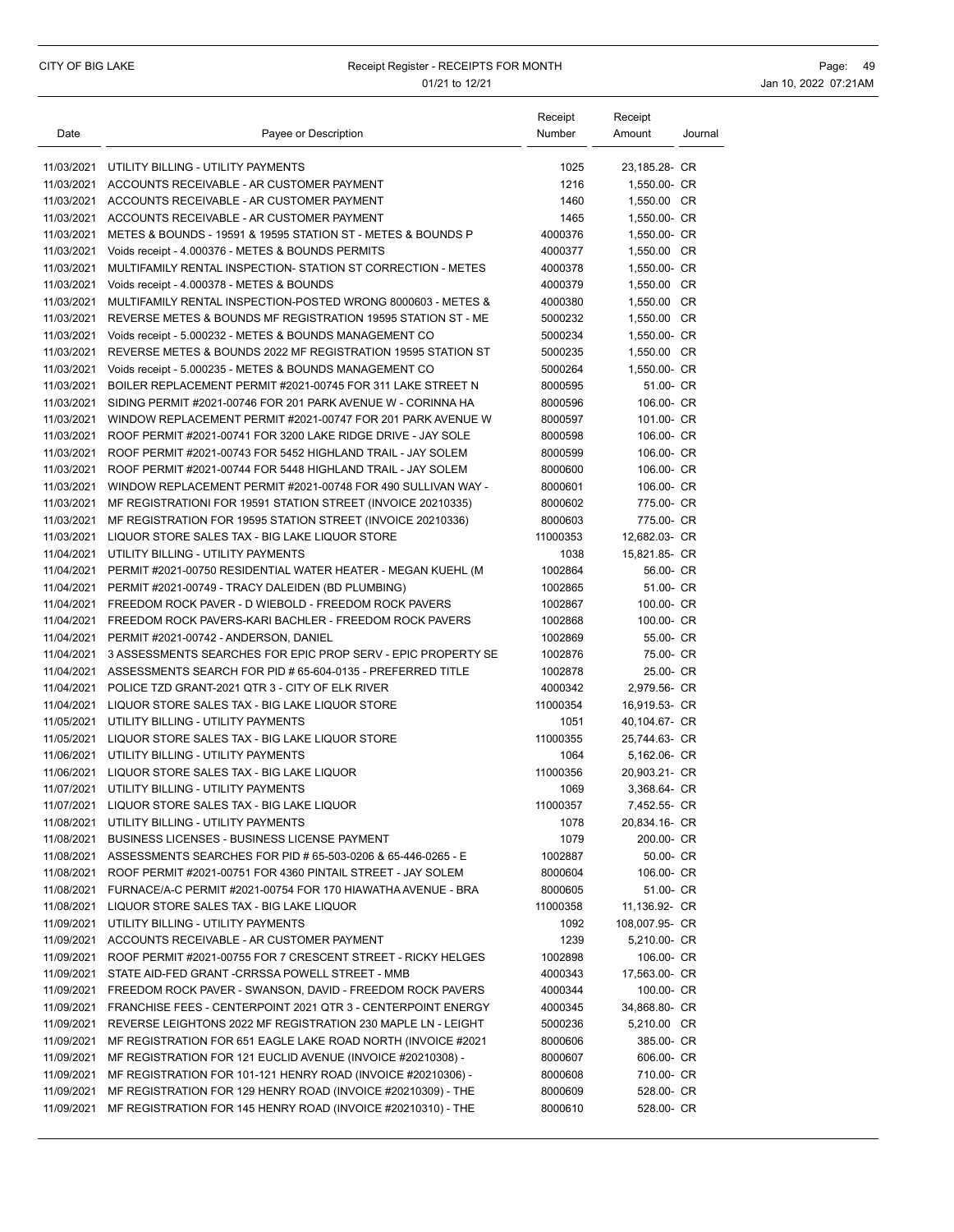| Payee or Description<br>Number<br>Amount<br>Date<br>R-O-W PERMIT FOR WORK @ 471 PLEASANT AVENUE EAST - MP NEXLEV<br>8000611<br>150.00- CR<br>11/09/2021<br>107.00- CR<br>11/09/2021<br>WATER HEATER PERMIT #2021-00757 FOR 1025 LAKE STREET NORTH -<br>8000612<br>11/09/2021 FURNACE PERMIT #2021-00758 FOR 691 LAKE STREET NORTH - BONFE<br>8000613<br>51.00- CR<br>11/09/2021 WINDOW PERMIT #2021-00759 FOR 585 FOREST ROAD - BUILDING PER<br>8000614<br>106.00- CR<br>11/09/2021<br>346.00- CR<br>MF REGISTRATION FOR 35 LAKE STREET SOUTH (INVOICE #20210305)<br>8000615<br>11/09/2021<br>MF REGISTRATION FOR 550 MINNESOTA AVENUE (INVOICE #20210321)<br>8000616<br>848.00- CR<br>11/09/2021 MF REGISTRATION FOR 230 MAPLE LANE (INVOICE #20210316) - LEI<br>1,259.00- CR<br>8000617<br>11/09/2021<br>151.00- CR<br>BASEMENT FINISH PERMIT #2021-00739 FOR 20009 ESTHER PARKWAY<br>8000618<br>11000359<br>11/09/2021 LIQUOR STORE SALES TAX - BIG LAKE LIQUOR<br>11.008.94- CR<br>11/10/2021 ACH Payment<br>2<br>13,071.17- CRJE<br>1107<br>11/10/2021<br>UTILITY BILLING - UTILITY PAYMENTS<br>28,784.52- CR<br>1002914<br>11/10/2021 POLICE ADMIN CITE VEHICLE RELEASE CASE # 21009443 - OYS<br>50.00- CR<br>11/10/2021 COMPOST CARD - REPLACEMENT FEE - PHILIP FOATY<br>1002923<br>5.00- CR<br>8000619<br>51.00- CR<br>11/10/2021 FIRE SUPPRESSION PERMIT #2021-00760 FOR 651 ROSE DRIVE - ASH<br>11/10/2021 HVAC PERMIT #2021-00761 FOR 651 ROSE DRIVE - RYAN EHRESMANN<br>8000620<br>335.93- CR<br>10,993.90- CR<br>11/10/2021 LIQUOR STORE SALES TAX - BIG LAKE LIQUOR<br>11000360<br>11/11/2021 UTILITY BILLING - UTILITY PAYMENTS<br>1120<br>2,423.87- CR<br>11000361<br>11/11/2021 LIQUOR STORE SALES TAX - BIG LAKE LIQUOR<br>14.411.07- CR<br>11/12/2021 UTILITY BILLING - UTILITY PAYMENTS<br>1155<br>6,185.95- CR<br>11/12/2021 R-O-W Permit Fees - proposed MN Ave & 177th St NW - ROBERT S<br>1002926<br>150.00- CR<br>11/12/2021 ZONNING LETTER - DIANE MONTGONERY - DIANA MONTGONERY<br>4000346<br>55.00- CR<br>11/12/2021 ASSESSMENTS SEARCHES-EPIC PROPERTY - EPIC PROPERTY<br>4000347<br>25.00- CR<br>14,420.30- CR<br>11/12/2021 NEW HOME PERMIT #2021-00679 FOR 20165 ESTHER PARKWAY - NOVAK<br>8000621<br>11/12/2021 FINAL PLAT ESCROW -- PREMIER MARINE PROJECT - RJ RYAN CONSTR<br>8000622<br>3,300.00- CR<br>11/12/2021 CUP ESCROW FOR ROOF TOP SCREENING -- PREMIER MARINE PROJECT<br>8000623<br>1,400.00- CR<br>11/12/2021 LIQUOR STORE SALES TAX - BIG LAKE LIQUOR<br>11000362<br>24,643.01- CR<br>11/13/2021 UTILITY BILLING - UTILITY PAYMENTS<br>1166<br>2,461.41- CR<br>11/13/2021 LIQUOR STORE SALES TAX - BIG LAKE LIQUOR<br>11000363<br>19,917.30- CR<br>11/14/2021 UTILITY BILLING - UTILITY PAYMENTS<br>1171<br>1,938.37- CR<br>11/14/2021 LIQUOR STORE SALES TAX - BIG LAKE LIQUOR<br>11000364<br>9,060.56- CR<br>11/15/2021 UTILITY BILLING - UTILITY PAYMENTS<br>1180<br>24,633.29- CR<br>11/15/2021 ACCOUNTS RECEIVABLE - AR CUSTOMER PAYMENT<br>1181<br>1,674.53- CR<br>11/15/2021 ACCOUNTS RECEIVABLE - AR CUSTOMER PAYMENT<br>1266<br>3,425.00- CR<br>11/15/2021 POLICE PARKING CITATION FOR ABBY HOLLENBECK - HOLLENBECK, AB<br>1002931<br>50.00- CR<br>11/15/2021 POLICE ADMIN CITATIONS MUEHLBAUER - MUEHLBAUER, JOSEPH<br>1002932<br>50.00- CR<br>11/15/2021 CARLSON DEVELOPMENT - EARLY SITE GRADING ESCROW - CARLSON DE<br>40,000.00- CR<br>4000350<br>11/15/2021 REVERSE KELLER LAKE 655 NORWOOD LN MF REGISTRATION - KELLER<br>3,425.00 CR<br>5000247<br>11/15/2021 OVER/SHORT - TILL .05 - TILL OVER 11.15<br>7000132<br>.05- CR<br>11/15/2021 ZONNING LETTER - 20055 177TH ST NW - MORRISON SUND PLLC<br>8000624<br>55.00- CR<br>11/15/2021 NEW HOME PERMIT #2021-00737 FOR 20134 ESTHER PARKWAY - PROGR<br>8000625<br>14,652.56- CR<br>11/15/2021 PERMIT #2021-00753 FOR 18999 COUNTY ROAD 14 NW - SBA NETWORK<br>8000626<br>639.31- CR<br>11/15/2021 MF REGIVTRATION FOR 19568 STATION STREET - STATION STREET AP<br>1,498.00- CR<br>8000627<br>11/15/2021 MF REGISTRATION FOR 171 & 177 HENRY ROAD - CHERRYWOOD ADVANC<br>8000628<br>541.00- CR<br>11/15/2021 MF REGISTRATION FOR 655 NORWOOD LANE - KELLER LAKE SENIOR HO<br>8000629<br>1,386.00- CR<br>11/15/2021 LIQUOR STORE SALES TAX - BIG LAKE LIQUOR<br>11000365<br>10,992.34- CR<br>11/16/2021 UTILITY BILLING - UTILITY PAYMENTS<br>1196<br>3,488.62- CR<br>11/16/2021 ACCOUNTS RECEIVABLE - AR CUSTOMER PAYMENT<br>1197<br>5,344.13- CR<br>BUSINESS LICENSES - BUSINESS LICENSE PAYMENT<br>1198<br>200.00- CR<br>11/16/2021<br>11/16/2021 POLICE ADMIN CITE VEHICLE RELEASE CASE # 21009551 - CASH<br>1002933<br>50.00- CR<br>11/16/2021 POLICE FINGERPRINTING MEYER - MEYER, JAN F<br>1002934<br>25.00- CR<br>11/16/2021 POLICE FINGERPRINTING BLANCHARD - BLANCHARD, JILL<br>25.00- CR<br>1002935<br>11/16/2021 FREEDOM ROCK PAVER - MOSER - FREEDOM ROCK PAVERS<br>700.00- CR<br>4000351<br>11/16/2021 PCA COLLECTION FEE FOR OCT - PROFESSIONAL CREDIT ANALYSTS<br>216.00- CR<br>4000352<br>11/16/2021 LIQUOR STORE SALES TAX - BIG LAKE LIQUOR<br>11000366<br>10,779.77- CR<br>11/16/2021 UTILITY NSF - ACCT CLOSED - 10003593000<br>12000045<br>40.39 CR<br>11/16/2021 UTILITY NSF - unable to locate - 10004107000<br>118.66 CR<br>12000046 |  | Receipt | Receipt |         |
|------------------------------------------------------------------------------------------------------------------------------------------------------------------------------------------------------------------------------------------------------------------------------------------------------------------------------------------------------------------------------------------------------------------------------------------------------------------------------------------------------------------------------------------------------------------------------------------------------------------------------------------------------------------------------------------------------------------------------------------------------------------------------------------------------------------------------------------------------------------------------------------------------------------------------------------------------------------------------------------------------------------------------------------------------------------------------------------------------------------------------------------------------------------------------------------------------------------------------------------------------------------------------------------------------------------------------------------------------------------------------------------------------------------------------------------------------------------------------------------------------------------------------------------------------------------------------------------------------------------------------------------------------------------------------------------------------------------------------------------------------------------------------------------------------------------------------------------------------------------------------------------------------------------------------------------------------------------------------------------------------------------------------------------------------------------------------------------------------------------------------------------------------------------------------------------------------------------------------------------------------------------------------------------------------------------------------------------------------------------------------------------------------------------------------------------------------------------------------------------------------------------------------------------------------------------------------------------------------------------------------------------------------------------------------------------------------------------------------------------------------------------------------------------------------------------------------------------------------------------------------------------------------------------------------------------------------------------------------------------------------------------------------------------------------------------------------------------------------------------------------------------------------------------------------------------------------------------------------------------------------------------------------------------------------------------------------------------------------------------------------------------------------------------------------------------------------------------------------------------------------------------------------------------------------------------------------------------------------------------------------------------------------------------------------------------------------------------------------------------------------------------------------------------------------------------------------------------------------------------------------------------------------------------------------------------------------------------------------------------------------------------------------------------------------------------------------------------------------------------------------------------------------------------------------------------------------------------------------------------------------------------------------------------------------------------------------------------------------------------------------------------------------------------------------------------------------------------------------------------------------------------------------------------------------------------------------------------------------------------------------------------------------------------------------------------------------------------------------------------------------------------------------------------------------------------------------------------------------------------------------------------------------------------------------------------------------------------------------------------------------------------------------------------------------------------------------------------------------------------------------------------------------------------------------------------------------------------------------------------------------------------------------|--|---------|---------|---------|
|                                                                                                                                                                                                                                                                                                                                                                                                                                                                                                                                                                                                                                                                                                                                                                                                                                                                                                                                                                                                                                                                                                                                                                                                                                                                                                                                                                                                                                                                                                                                                                                                                                                                                                                                                                                                                                                                                                                                                                                                                                                                                                                                                                                                                                                                                                                                                                                                                                                                                                                                                                                                                                                                                                                                                                                                                                                                                                                                                                                                                                                                                                                                                                                                                                                                                                                                                                                                                                                                                                                                                                                                                                                                                                                                                                                                                                                                                                                                                                                                                                                                                                                                                                                                                                                                                                                                                                                                                                                                                                                                                                                                                                                                                                                                                                                                                                                                                                                                                                                                                                                                                                                                                                                                                                                                              |  |         |         | Journal |
|                                                                                                                                                                                                                                                                                                                                                                                                                                                                                                                                                                                                                                                                                                                                                                                                                                                                                                                                                                                                                                                                                                                                                                                                                                                                                                                                                                                                                                                                                                                                                                                                                                                                                                                                                                                                                                                                                                                                                                                                                                                                                                                                                                                                                                                                                                                                                                                                                                                                                                                                                                                                                                                                                                                                                                                                                                                                                                                                                                                                                                                                                                                                                                                                                                                                                                                                                                                                                                                                                                                                                                                                                                                                                                                                                                                                                                                                                                                                                                                                                                                                                                                                                                                                                                                                                                                                                                                                                                                                                                                                                                                                                                                                                                                                                                                                                                                                                                                                                                                                                                                                                                                                                                                                                                                                              |  |         |         |         |
|                                                                                                                                                                                                                                                                                                                                                                                                                                                                                                                                                                                                                                                                                                                                                                                                                                                                                                                                                                                                                                                                                                                                                                                                                                                                                                                                                                                                                                                                                                                                                                                                                                                                                                                                                                                                                                                                                                                                                                                                                                                                                                                                                                                                                                                                                                                                                                                                                                                                                                                                                                                                                                                                                                                                                                                                                                                                                                                                                                                                                                                                                                                                                                                                                                                                                                                                                                                                                                                                                                                                                                                                                                                                                                                                                                                                                                                                                                                                                                                                                                                                                                                                                                                                                                                                                                                                                                                                                                                                                                                                                                                                                                                                                                                                                                                                                                                                                                                                                                                                                                                                                                                                                                                                                                                                              |  |         |         |         |
|                                                                                                                                                                                                                                                                                                                                                                                                                                                                                                                                                                                                                                                                                                                                                                                                                                                                                                                                                                                                                                                                                                                                                                                                                                                                                                                                                                                                                                                                                                                                                                                                                                                                                                                                                                                                                                                                                                                                                                                                                                                                                                                                                                                                                                                                                                                                                                                                                                                                                                                                                                                                                                                                                                                                                                                                                                                                                                                                                                                                                                                                                                                                                                                                                                                                                                                                                                                                                                                                                                                                                                                                                                                                                                                                                                                                                                                                                                                                                                                                                                                                                                                                                                                                                                                                                                                                                                                                                                                                                                                                                                                                                                                                                                                                                                                                                                                                                                                                                                                                                                                                                                                                                                                                                                                                              |  |         |         |         |
|                                                                                                                                                                                                                                                                                                                                                                                                                                                                                                                                                                                                                                                                                                                                                                                                                                                                                                                                                                                                                                                                                                                                                                                                                                                                                                                                                                                                                                                                                                                                                                                                                                                                                                                                                                                                                                                                                                                                                                                                                                                                                                                                                                                                                                                                                                                                                                                                                                                                                                                                                                                                                                                                                                                                                                                                                                                                                                                                                                                                                                                                                                                                                                                                                                                                                                                                                                                                                                                                                                                                                                                                                                                                                                                                                                                                                                                                                                                                                                                                                                                                                                                                                                                                                                                                                                                                                                                                                                                                                                                                                                                                                                                                                                                                                                                                                                                                                                                                                                                                                                                                                                                                                                                                                                                                              |  |         |         |         |
|                                                                                                                                                                                                                                                                                                                                                                                                                                                                                                                                                                                                                                                                                                                                                                                                                                                                                                                                                                                                                                                                                                                                                                                                                                                                                                                                                                                                                                                                                                                                                                                                                                                                                                                                                                                                                                                                                                                                                                                                                                                                                                                                                                                                                                                                                                                                                                                                                                                                                                                                                                                                                                                                                                                                                                                                                                                                                                                                                                                                                                                                                                                                                                                                                                                                                                                                                                                                                                                                                                                                                                                                                                                                                                                                                                                                                                                                                                                                                                                                                                                                                                                                                                                                                                                                                                                                                                                                                                                                                                                                                                                                                                                                                                                                                                                                                                                                                                                                                                                                                                                                                                                                                                                                                                                                              |  |         |         |         |
|                                                                                                                                                                                                                                                                                                                                                                                                                                                                                                                                                                                                                                                                                                                                                                                                                                                                                                                                                                                                                                                                                                                                                                                                                                                                                                                                                                                                                                                                                                                                                                                                                                                                                                                                                                                                                                                                                                                                                                                                                                                                                                                                                                                                                                                                                                                                                                                                                                                                                                                                                                                                                                                                                                                                                                                                                                                                                                                                                                                                                                                                                                                                                                                                                                                                                                                                                                                                                                                                                                                                                                                                                                                                                                                                                                                                                                                                                                                                                                                                                                                                                                                                                                                                                                                                                                                                                                                                                                                                                                                                                                                                                                                                                                                                                                                                                                                                                                                                                                                                                                                                                                                                                                                                                                                                              |  |         |         |         |
|                                                                                                                                                                                                                                                                                                                                                                                                                                                                                                                                                                                                                                                                                                                                                                                                                                                                                                                                                                                                                                                                                                                                                                                                                                                                                                                                                                                                                                                                                                                                                                                                                                                                                                                                                                                                                                                                                                                                                                                                                                                                                                                                                                                                                                                                                                                                                                                                                                                                                                                                                                                                                                                                                                                                                                                                                                                                                                                                                                                                                                                                                                                                                                                                                                                                                                                                                                                                                                                                                                                                                                                                                                                                                                                                                                                                                                                                                                                                                                                                                                                                                                                                                                                                                                                                                                                                                                                                                                                                                                                                                                                                                                                                                                                                                                                                                                                                                                                                                                                                                                                                                                                                                                                                                                                                              |  |         |         |         |
|                                                                                                                                                                                                                                                                                                                                                                                                                                                                                                                                                                                                                                                                                                                                                                                                                                                                                                                                                                                                                                                                                                                                                                                                                                                                                                                                                                                                                                                                                                                                                                                                                                                                                                                                                                                                                                                                                                                                                                                                                                                                                                                                                                                                                                                                                                                                                                                                                                                                                                                                                                                                                                                                                                                                                                                                                                                                                                                                                                                                                                                                                                                                                                                                                                                                                                                                                                                                                                                                                                                                                                                                                                                                                                                                                                                                                                                                                                                                                                                                                                                                                                                                                                                                                                                                                                                                                                                                                                                                                                                                                                                                                                                                                                                                                                                                                                                                                                                                                                                                                                                                                                                                                                                                                                                                              |  |         |         |         |
|                                                                                                                                                                                                                                                                                                                                                                                                                                                                                                                                                                                                                                                                                                                                                                                                                                                                                                                                                                                                                                                                                                                                                                                                                                                                                                                                                                                                                                                                                                                                                                                                                                                                                                                                                                                                                                                                                                                                                                                                                                                                                                                                                                                                                                                                                                                                                                                                                                                                                                                                                                                                                                                                                                                                                                                                                                                                                                                                                                                                                                                                                                                                                                                                                                                                                                                                                                                                                                                                                                                                                                                                                                                                                                                                                                                                                                                                                                                                                                                                                                                                                                                                                                                                                                                                                                                                                                                                                                                                                                                                                                                                                                                                                                                                                                                                                                                                                                                                                                                                                                                                                                                                                                                                                                                                              |  |         |         |         |
|                                                                                                                                                                                                                                                                                                                                                                                                                                                                                                                                                                                                                                                                                                                                                                                                                                                                                                                                                                                                                                                                                                                                                                                                                                                                                                                                                                                                                                                                                                                                                                                                                                                                                                                                                                                                                                                                                                                                                                                                                                                                                                                                                                                                                                                                                                                                                                                                                                                                                                                                                                                                                                                                                                                                                                                                                                                                                                                                                                                                                                                                                                                                                                                                                                                                                                                                                                                                                                                                                                                                                                                                                                                                                                                                                                                                                                                                                                                                                                                                                                                                                                                                                                                                                                                                                                                                                                                                                                                                                                                                                                                                                                                                                                                                                                                                                                                                                                                                                                                                                                                                                                                                                                                                                                                                              |  |         |         |         |
|                                                                                                                                                                                                                                                                                                                                                                                                                                                                                                                                                                                                                                                                                                                                                                                                                                                                                                                                                                                                                                                                                                                                                                                                                                                                                                                                                                                                                                                                                                                                                                                                                                                                                                                                                                                                                                                                                                                                                                                                                                                                                                                                                                                                                                                                                                                                                                                                                                                                                                                                                                                                                                                                                                                                                                                                                                                                                                                                                                                                                                                                                                                                                                                                                                                                                                                                                                                                                                                                                                                                                                                                                                                                                                                                                                                                                                                                                                                                                                                                                                                                                                                                                                                                                                                                                                                                                                                                                                                                                                                                                                                                                                                                                                                                                                                                                                                                                                                                                                                                                                                                                                                                                                                                                                                                              |  |         |         |         |
|                                                                                                                                                                                                                                                                                                                                                                                                                                                                                                                                                                                                                                                                                                                                                                                                                                                                                                                                                                                                                                                                                                                                                                                                                                                                                                                                                                                                                                                                                                                                                                                                                                                                                                                                                                                                                                                                                                                                                                                                                                                                                                                                                                                                                                                                                                                                                                                                                                                                                                                                                                                                                                                                                                                                                                                                                                                                                                                                                                                                                                                                                                                                                                                                                                                                                                                                                                                                                                                                                                                                                                                                                                                                                                                                                                                                                                                                                                                                                                                                                                                                                                                                                                                                                                                                                                                                                                                                                                                                                                                                                                                                                                                                                                                                                                                                                                                                                                                                                                                                                                                                                                                                                                                                                                                                              |  |         |         |         |
|                                                                                                                                                                                                                                                                                                                                                                                                                                                                                                                                                                                                                                                                                                                                                                                                                                                                                                                                                                                                                                                                                                                                                                                                                                                                                                                                                                                                                                                                                                                                                                                                                                                                                                                                                                                                                                                                                                                                                                                                                                                                                                                                                                                                                                                                                                                                                                                                                                                                                                                                                                                                                                                                                                                                                                                                                                                                                                                                                                                                                                                                                                                                                                                                                                                                                                                                                                                                                                                                                                                                                                                                                                                                                                                                                                                                                                                                                                                                                                                                                                                                                                                                                                                                                                                                                                                                                                                                                                                                                                                                                                                                                                                                                                                                                                                                                                                                                                                                                                                                                                                                                                                                                                                                                                                                              |  |         |         |         |
|                                                                                                                                                                                                                                                                                                                                                                                                                                                                                                                                                                                                                                                                                                                                                                                                                                                                                                                                                                                                                                                                                                                                                                                                                                                                                                                                                                                                                                                                                                                                                                                                                                                                                                                                                                                                                                                                                                                                                                                                                                                                                                                                                                                                                                                                                                                                                                                                                                                                                                                                                                                                                                                                                                                                                                                                                                                                                                                                                                                                                                                                                                                                                                                                                                                                                                                                                                                                                                                                                                                                                                                                                                                                                                                                                                                                                                                                                                                                                                                                                                                                                                                                                                                                                                                                                                                                                                                                                                                                                                                                                                                                                                                                                                                                                                                                                                                                                                                                                                                                                                                                                                                                                                                                                                                                              |  |         |         |         |
|                                                                                                                                                                                                                                                                                                                                                                                                                                                                                                                                                                                                                                                                                                                                                                                                                                                                                                                                                                                                                                                                                                                                                                                                                                                                                                                                                                                                                                                                                                                                                                                                                                                                                                                                                                                                                                                                                                                                                                                                                                                                                                                                                                                                                                                                                                                                                                                                                                                                                                                                                                                                                                                                                                                                                                                                                                                                                                                                                                                                                                                                                                                                                                                                                                                                                                                                                                                                                                                                                                                                                                                                                                                                                                                                                                                                                                                                                                                                                                                                                                                                                                                                                                                                                                                                                                                                                                                                                                                                                                                                                                                                                                                                                                                                                                                                                                                                                                                                                                                                                                                                                                                                                                                                                                                                              |  |         |         |         |
|                                                                                                                                                                                                                                                                                                                                                                                                                                                                                                                                                                                                                                                                                                                                                                                                                                                                                                                                                                                                                                                                                                                                                                                                                                                                                                                                                                                                                                                                                                                                                                                                                                                                                                                                                                                                                                                                                                                                                                                                                                                                                                                                                                                                                                                                                                                                                                                                                                                                                                                                                                                                                                                                                                                                                                                                                                                                                                                                                                                                                                                                                                                                                                                                                                                                                                                                                                                                                                                                                                                                                                                                                                                                                                                                                                                                                                                                                                                                                                                                                                                                                                                                                                                                                                                                                                                                                                                                                                                                                                                                                                                                                                                                                                                                                                                                                                                                                                                                                                                                                                                                                                                                                                                                                                                                              |  |         |         |         |
|                                                                                                                                                                                                                                                                                                                                                                                                                                                                                                                                                                                                                                                                                                                                                                                                                                                                                                                                                                                                                                                                                                                                                                                                                                                                                                                                                                                                                                                                                                                                                                                                                                                                                                                                                                                                                                                                                                                                                                                                                                                                                                                                                                                                                                                                                                                                                                                                                                                                                                                                                                                                                                                                                                                                                                                                                                                                                                                                                                                                                                                                                                                                                                                                                                                                                                                                                                                                                                                                                                                                                                                                                                                                                                                                                                                                                                                                                                                                                                                                                                                                                                                                                                                                                                                                                                                                                                                                                                                                                                                                                                                                                                                                                                                                                                                                                                                                                                                                                                                                                                                                                                                                                                                                                                                                              |  |         |         |         |
|                                                                                                                                                                                                                                                                                                                                                                                                                                                                                                                                                                                                                                                                                                                                                                                                                                                                                                                                                                                                                                                                                                                                                                                                                                                                                                                                                                                                                                                                                                                                                                                                                                                                                                                                                                                                                                                                                                                                                                                                                                                                                                                                                                                                                                                                                                                                                                                                                                                                                                                                                                                                                                                                                                                                                                                                                                                                                                                                                                                                                                                                                                                                                                                                                                                                                                                                                                                                                                                                                                                                                                                                                                                                                                                                                                                                                                                                                                                                                                                                                                                                                                                                                                                                                                                                                                                                                                                                                                                                                                                                                                                                                                                                                                                                                                                                                                                                                                                                                                                                                                                                                                                                                                                                                                                                              |  |         |         |         |
|                                                                                                                                                                                                                                                                                                                                                                                                                                                                                                                                                                                                                                                                                                                                                                                                                                                                                                                                                                                                                                                                                                                                                                                                                                                                                                                                                                                                                                                                                                                                                                                                                                                                                                                                                                                                                                                                                                                                                                                                                                                                                                                                                                                                                                                                                                                                                                                                                                                                                                                                                                                                                                                                                                                                                                                                                                                                                                                                                                                                                                                                                                                                                                                                                                                                                                                                                                                                                                                                                                                                                                                                                                                                                                                                                                                                                                                                                                                                                                                                                                                                                                                                                                                                                                                                                                                                                                                                                                                                                                                                                                                                                                                                                                                                                                                                                                                                                                                                                                                                                                                                                                                                                                                                                                                                              |  |         |         |         |
|                                                                                                                                                                                                                                                                                                                                                                                                                                                                                                                                                                                                                                                                                                                                                                                                                                                                                                                                                                                                                                                                                                                                                                                                                                                                                                                                                                                                                                                                                                                                                                                                                                                                                                                                                                                                                                                                                                                                                                                                                                                                                                                                                                                                                                                                                                                                                                                                                                                                                                                                                                                                                                                                                                                                                                                                                                                                                                                                                                                                                                                                                                                                                                                                                                                                                                                                                                                                                                                                                                                                                                                                                                                                                                                                                                                                                                                                                                                                                                                                                                                                                                                                                                                                                                                                                                                                                                                                                                                                                                                                                                                                                                                                                                                                                                                                                                                                                                                                                                                                                                                                                                                                                                                                                                                                              |  |         |         |         |
|                                                                                                                                                                                                                                                                                                                                                                                                                                                                                                                                                                                                                                                                                                                                                                                                                                                                                                                                                                                                                                                                                                                                                                                                                                                                                                                                                                                                                                                                                                                                                                                                                                                                                                                                                                                                                                                                                                                                                                                                                                                                                                                                                                                                                                                                                                                                                                                                                                                                                                                                                                                                                                                                                                                                                                                                                                                                                                                                                                                                                                                                                                                                                                                                                                                                                                                                                                                                                                                                                                                                                                                                                                                                                                                                                                                                                                                                                                                                                                                                                                                                                                                                                                                                                                                                                                                                                                                                                                                                                                                                                                                                                                                                                                                                                                                                                                                                                                                                                                                                                                                                                                                                                                                                                                                                              |  |         |         |         |
|                                                                                                                                                                                                                                                                                                                                                                                                                                                                                                                                                                                                                                                                                                                                                                                                                                                                                                                                                                                                                                                                                                                                                                                                                                                                                                                                                                                                                                                                                                                                                                                                                                                                                                                                                                                                                                                                                                                                                                                                                                                                                                                                                                                                                                                                                                                                                                                                                                                                                                                                                                                                                                                                                                                                                                                                                                                                                                                                                                                                                                                                                                                                                                                                                                                                                                                                                                                                                                                                                                                                                                                                                                                                                                                                                                                                                                                                                                                                                                                                                                                                                                                                                                                                                                                                                                                                                                                                                                                                                                                                                                                                                                                                                                                                                                                                                                                                                                                                                                                                                                                                                                                                                                                                                                                                              |  |         |         |         |
|                                                                                                                                                                                                                                                                                                                                                                                                                                                                                                                                                                                                                                                                                                                                                                                                                                                                                                                                                                                                                                                                                                                                                                                                                                                                                                                                                                                                                                                                                                                                                                                                                                                                                                                                                                                                                                                                                                                                                                                                                                                                                                                                                                                                                                                                                                                                                                                                                                                                                                                                                                                                                                                                                                                                                                                                                                                                                                                                                                                                                                                                                                                                                                                                                                                                                                                                                                                                                                                                                                                                                                                                                                                                                                                                                                                                                                                                                                                                                                                                                                                                                                                                                                                                                                                                                                                                                                                                                                                                                                                                                                                                                                                                                                                                                                                                                                                                                                                                                                                                                                                                                                                                                                                                                                                                              |  |         |         |         |
|                                                                                                                                                                                                                                                                                                                                                                                                                                                                                                                                                                                                                                                                                                                                                                                                                                                                                                                                                                                                                                                                                                                                                                                                                                                                                                                                                                                                                                                                                                                                                                                                                                                                                                                                                                                                                                                                                                                                                                                                                                                                                                                                                                                                                                                                                                                                                                                                                                                                                                                                                                                                                                                                                                                                                                                                                                                                                                                                                                                                                                                                                                                                                                                                                                                                                                                                                                                                                                                                                                                                                                                                                                                                                                                                                                                                                                                                                                                                                                                                                                                                                                                                                                                                                                                                                                                                                                                                                                                                                                                                                                                                                                                                                                                                                                                                                                                                                                                                                                                                                                                                                                                                                                                                                                                                              |  |         |         |         |
|                                                                                                                                                                                                                                                                                                                                                                                                                                                                                                                                                                                                                                                                                                                                                                                                                                                                                                                                                                                                                                                                                                                                                                                                                                                                                                                                                                                                                                                                                                                                                                                                                                                                                                                                                                                                                                                                                                                                                                                                                                                                                                                                                                                                                                                                                                                                                                                                                                                                                                                                                                                                                                                                                                                                                                                                                                                                                                                                                                                                                                                                                                                                                                                                                                                                                                                                                                                                                                                                                                                                                                                                                                                                                                                                                                                                                                                                                                                                                                                                                                                                                                                                                                                                                                                                                                                                                                                                                                                                                                                                                                                                                                                                                                                                                                                                                                                                                                                                                                                                                                                                                                                                                                                                                                                                              |  |         |         |         |
|                                                                                                                                                                                                                                                                                                                                                                                                                                                                                                                                                                                                                                                                                                                                                                                                                                                                                                                                                                                                                                                                                                                                                                                                                                                                                                                                                                                                                                                                                                                                                                                                                                                                                                                                                                                                                                                                                                                                                                                                                                                                                                                                                                                                                                                                                                                                                                                                                                                                                                                                                                                                                                                                                                                                                                                                                                                                                                                                                                                                                                                                                                                                                                                                                                                                                                                                                                                                                                                                                                                                                                                                                                                                                                                                                                                                                                                                                                                                                                                                                                                                                                                                                                                                                                                                                                                                                                                                                                                                                                                                                                                                                                                                                                                                                                                                                                                                                                                                                                                                                                                                                                                                                                                                                                                                              |  |         |         |         |
|                                                                                                                                                                                                                                                                                                                                                                                                                                                                                                                                                                                                                                                                                                                                                                                                                                                                                                                                                                                                                                                                                                                                                                                                                                                                                                                                                                                                                                                                                                                                                                                                                                                                                                                                                                                                                                                                                                                                                                                                                                                                                                                                                                                                                                                                                                                                                                                                                                                                                                                                                                                                                                                                                                                                                                                                                                                                                                                                                                                                                                                                                                                                                                                                                                                                                                                                                                                                                                                                                                                                                                                                                                                                                                                                                                                                                                                                                                                                                                                                                                                                                                                                                                                                                                                                                                                                                                                                                                                                                                                                                                                                                                                                                                                                                                                                                                                                                                                                                                                                                                                                                                                                                                                                                                                                              |  |         |         |         |
|                                                                                                                                                                                                                                                                                                                                                                                                                                                                                                                                                                                                                                                                                                                                                                                                                                                                                                                                                                                                                                                                                                                                                                                                                                                                                                                                                                                                                                                                                                                                                                                                                                                                                                                                                                                                                                                                                                                                                                                                                                                                                                                                                                                                                                                                                                                                                                                                                                                                                                                                                                                                                                                                                                                                                                                                                                                                                                                                                                                                                                                                                                                                                                                                                                                                                                                                                                                                                                                                                                                                                                                                                                                                                                                                                                                                                                                                                                                                                                                                                                                                                                                                                                                                                                                                                                                                                                                                                                                                                                                                                                                                                                                                                                                                                                                                                                                                                                                                                                                                                                                                                                                                                                                                                                                                              |  |         |         |         |
|                                                                                                                                                                                                                                                                                                                                                                                                                                                                                                                                                                                                                                                                                                                                                                                                                                                                                                                                                                                                                                                                                                                                                                                                                                                                                                                                                                                                                                                                                                                                                                                                                                                                                                                                                                                                                                                                                                                                                                                                                                                                                                                                                                                                                                                                                                                                                                                                                                                                                                                                                                                                                                                                                                                                                                                                                                                                                                                                                                                                                                                                                                                                                                                                                                                                                                                                                                                                                                                                                                                                                                                                                                                                                                                                                                                                                                                                                                                                                                                                                                                                                                                                                                                                                                                                                                                                                                                                                                                                                                                                                                                                                                                                                                                                                                                                                                                                                                                                                                                                                                                                                                                                                                                                                                                                              |  |         |         |         |
|                                                                                                                                                                                                                                                                                                                                                                                                                                                                                                                                                                                                                                                                                                                                                                                                                                                                                                                                                                                                                                                                                                                                                                                                                                                                                                                                                                                                                                                                                                                                                                                                                                                                                                                                                                                                                                                                                                                                                                                                                                                                                                                                                                                                                                                                                                                                                                                                                                                                                                                                                                                                                                                                                                                                                                                                                                                                                                                                                                                                                                                                                                                                                                                                                                                                                                                                                                                                                                                                                                                                                                                                                                                                                                                                                                                                                                                                                                                                                                                                                                                                                                                                                                                                                                                                                                                                                                                                                                                                                                                                                                                                                                                                                                                                                                                                                                                                                                                                                                                                                                                                                                                                                                                                                                                                              |  |         |         |         |
|                                                                                                                                                                                                                                                                                                                                                                                                                                                                                                                                                                                                                                                                                                                                                                                                                                                                                                                                                                                                                                                                                                                                                                                                                                                                                                                                                                                                                                                                                                                                                                                                                                                                                                                                                                                                                                                                                                                                                                                                                                                                                                                                                                                                                                                                                                                                                                                                                                                                                                                                                                                                                                                                                                                                                                                                                                                                                                                                                                                                                                                                                                                                                                                                                                                                                                                                                                                                                                                                                                                                                                                                                                                                                                                                                                                                                                                                                                                                                                                                                                                                                                                                                                                                                                                                                                                                                                                                                                                                                                                                                                                                                                                                                                                                                                                                                                                                                                                                                                                                                                                                                                                                                                                                                                                                              |  |         |         |         |
|                                                                                                                                                                                                                                                                                                                                                                                                                                                                                                                                                                                                                                                                                                                                                                                                                                                                                                                                                                                                                                                                                                                                                                                                                                                                                                                                                                                                                                                                                                                                                                                                                                                                                                                                                                                                                                                                                                                                                                                                                                                                                                                                                                                                                                                                                                                                                                                                                                                                                                                                                                                                                                                                                                                                                                                                                                                                                                                                                                                                                                                                                                                                                                                                                                                                                                                                                                                                                                                                                                                                                                                                                                                                                                                                                                                                                                                                                                                                                                                                                                                                                                                                                                                                                                                                                                                                                                                                                                                                                                                                                                                                                                                                                                                                                                                                                                                                                                                                                                                                                                                                                                                                                                                                                                                                              |  |         |         |         |
|                                                                                                                                                                                                                                                                                                                                                                                                                                                                                                                                                                                                                                                                                                                                                                                                                                                                                                                                                                                                                                                                                                                                                                                                                                                                                                                                                                                                                                                                                                                                                                                                                                                                                                                                                                                                                                                                                                                                                                                                                                                                                                                                                                                                                                                                                                                                                                                                                                                                                                                                                                                                                                                                                                                                                                                                                                                                                                                                                                                                                                                                                                                                                                                                                                                                                                                                                                                                                                                                                                                                                                                                                                                                                                                                                                                                                                                                                                                                                                                                                                                                                                                                                                                                                                                                                                                                                                                                                                                                                                                                                                                                                                                                                                                                                                                                                                                                                                                                                                                                                                                                                                                                                                                                                                                                              |  |         |         |         |
|                                                                                                                                                                                                                                                                                                                                                                                                                                                                                                                                                                                                                                                                                                                                                                                                                                                                                                                                                                                                                                                                                                                                                                                                                                                                                                                                                                                                                                                                                                                                                                                                                                                                                                                                                                                                                                                                                                                                                                                                                                                                                                                                                                                                                                                                                                                                                                                                                                                                                                                                                                                                                                                                                                                                                                                                                                                                                                                                                                                                                                                                                                                                                                                                                                                                                                                                                                                                                                                                                                                                                                                                                                                                                                                                                                                                                                                                                                                                                                                                                                                                                                                                                                                                                                                                                                                                                                                                                                                                                                                                                                                                                                                                                                                                                                                                                                                                                                                                                                                                                                                                                                                                                                                                                                                                              |  |         |         |         |
|                                                                                                                                                                                                                                                                                                                                                                                                                                                                                                                                                                                                                                                                                                                                                                                                                                                                                                                                                                                                                                                                                                                                                                                                                                                                                                                                                                                                                                                                                                                                                                                                                                                                                                                                                                                                                                                                                                                                                                                                                                                                                                                                                                                                                                                                                                                                                                                                                                                                                                                                                                                                                                                                                                                                                                                                                                                                                                                                                                                                                                                                                                                                                                                                                                                                                                                                                                                                                                                                                                                                                                                                                                                                                                                                                                                                                                                                                                                                                                                                                                                                                                                                                                                                                                                                                                                                                                                                                                                                                                                                                                                                                                                                                                                                                                                                                                                                                                                                                                                                                                                                                                                                                                                                                                                                              |  |         |         |         |
|                                                                                                                                                                                                                                                                                                                                                                                                                                                                                                                                                                                                                                                                                                                                                                                                                                                                                                                                                                                                                                                                                                                                                                                                                                                                                                                                                                                                                                                                                                                                                                                                                                                                                                                                                                                                                                                                                                                                                                                                                                                                                                                                                                                                                                                                                                                                                                                                                                                                                                                                                                                                                                                                                                                                                                                                                                                                                                                                                                                                                                                                                                                                                                                                                                                                                                                                                                                                                                                                                                                                                                                                                                                                                                                                                                                                                                                                                                                                                                                                                                                                                                                                                                                                                                                                                                                                                                                                                                                                                                                                                                                                                                                                                                                                                                                                                                                                                                                                                                                                                                                                                                                                                                                                                                                                              |  |         |         |         |
|                                                                                                                                                                                                                                                                                                                                                                                                                                                                                                                                                                                                                                                                                                                                                                                                                                                                                                                                                                                                                                                                                                                                                                                                                                                                                                                                                                                                                                                                                                                                                                                                                                                                                                                                                                                                                                                                                                                                                                                                                                                                                                                                                                                                                                                                                                                                                                                                                                                                                                                                                                                                                                                                                                                                                                                                                                                                                                                                                                                                                                                                                                                                                                                                                                                                                                                                                                                                                                                                                                                                                                                                                                                                                                                                                                                                                                                                                                                                                                                                                                                                                                                                                                                                                                                                                                                                                                                                                                                                                                                                                                                                                                                                                                                                                                                                                                                                                                                                                                                                                                                                                                                                                                                                                                                                              |  |         |         |         |
|                                                                                                                                                                                                                                                                                                                                                                                                                                                                                                                                                                                                                                                                                                                                                                                                                                                                                                                                                                                                                                                                                                                                                                                                                                                                                                                                                                                                                                                                                                                                                                                                                                                                                                                                                                                                                                                                                                                                                                                                                                                                                                                                                                                                                                                                                                                                                                                                                                                                                                                                                                                                                                                                                                                                                                                                                                                                                                                                                                                                                                                                                                                                                                                                                                                                                                                                                                                                                                                                                                                                                                                                                                                                                                                                                                                                                                                                                                                                                                                                                                                                                                                                                                                                                                                                                                                                                                                                                                                                                                                                                                                                                                                                                                                                                                                                                                                                                                                                                                                                                                                                                                                                                                                                                                                                              |  |         |         |         |
|                                                                                                                                                                                                                                                                                                                                                                                                                                                                                                                                                                                                                                                                                                                                                                                                                                                                                                                                                                                                                                                                                                                                                                                                                                                                                                                                                                                                                                                                                                                                                                                                                                                                                                                                                                                                                                                                                                                                                                                                                                                                                                                                                                                                                                                                                                                                                                                                                                                                                                                                                                                                                                                                                                                                                                                                                                                                                                                                                                                                                                                                                                                                                                                                                                                                                                                                                                                                                                                                                                                                                                                                                                                                                                                                                                                                                                                                                                                                                                                                                                                                                                                                                                                                                                                                                                                                                                                                                                                                                                                                                                                                                                                                                                                                                                                                                                                                                                                                                                                                                                                                                                                                                                                                                                                                              |  |         |         |         |
|                                                                                                                                                                                                                                                                                                                                                                                                                                                                                                                                                                                                                                                                                                                                                                                                                                                                                                                                                                                                                                                                                                                                                                                                                                                                                                                                                                                                                                                                                                                                                                                                                                                                                                                                                                                                                                                                                                                                                                                                                                                                                                                                                                                                                                                                                                                                                                                                                                                                                                                                                                                                                                                                                                                                                                                                                                                                                                                                                                                                                                                                                                                                                                                                                                                                                                                                                                                                                                                                                                                                                                                                                                                                                                                                                                                                                                                                                                                                                                                                                                                                                                                                                                                                                                                                                                                                                                                                                                                                                                                                                                                                                                                                                                                                                                                                                                                                                                                                                                                                                                                                                                                                                                                                                                                                              |  |         |         |         |
|                                                                                                                                                                                                                                                                                                                                                                                                                                                                                                                                                                                                                                                                                                                                                                                                                                                                                                                                                                                                                                                                                                                                                                                                                                                                                                                                                                                                                                                                                                                                                                                                                                                                                                                                                                                                                                                                                                                                                                                                                                                                                                                                                                                                                                                                                                                                                                                                                                                                                                                                                                                                                                                                                                                                                                                                                                                                                                                                                                                                                                                                                                                                                                                                                                                                                                                                                                                                                                                                                                                                                                                                                                                                                                                                                                                                                                                                                                                                                                                                                                                                                                                                                                                                                                                                                                                                                                                                                                                                                                                                                                                                                                                                                                                                                                                                                                                                                                                                                                                                                                                                                                                                                                                                                                                                              |  |         |         |         |
|                                                                                                                                                                                                                                                                                                                                                                                                                                                                                                                                                                                                                                                                                                                                                                                                                                                                                                                                                                                                                                                                                                                                                                                                                                                                                                                                                                                                                                                                                                                                                                                                                                                                                                                                                                                                                                                                                                                                                                                                                                                                                                                                                                                                                                                                                                                                                                                                                                                                                                                                                                                                                                                                                                                                                                                                                                                                                                                                                                                                                                                                                                                                                                                                                                                                                                                                                                                                                                                                                                                                                                                                                                                                                                                                                                                                                                                                                                                                                                                                                                                                                                                                                                                                                                                                                                                                                                                                                                                                                                                                                                                                                                                                                                                                                                                                                                                                                                                                                                                                                                                                                                                                                                                                                                                                              |  |         |         |         |
|                                                                                                                                                                                                                                                                                                                                                                                                                                                                                                                                                                                                                                                                                                                                                                                                                                                                                                                                                                                                                                                                                                                                                                                                                                                                                                                                                                                                                                                                                                                                                                                                                                                                                                                                                                                                                                                                                                                                                                                                                                                                                                                                                                                                                                                                                                                                                                                                                                                                                                                                                                                                                                                                                                                                                                                                                                                                                                                                                                                                                                                                                                                                                                                                                                                                                                                                                                                                                                                                                                                                                                                                                                                                                                                                                                                                                                                                                                                                                                                                                                                                                                                                                                                                                                                                                                                                                                                                                                                                                                                                                                                                                                                                                                                                                                                                                                                                                                                                                                                                                                                                                                                                                                                                                                                                              |  |         |         |         |
|                                                                                                                                                                                                                                                                                                                                                                                                                                                                                                                                                                                                                                                                                                                                                                                                                                                                                                                                                                                                                                                                                                                                                                                                                                                                                                                                                                                                                                                                                                                                                                                                                                                                                                                                                                                                                                                                                                                                                                                                                                                                                                                                                                                                                                                                                                                                                                                                                                                                                                                                                                                                                                                                                                                                                                                                                                                                                                                                                                                                                                                                                                                                                                                                                                                                                                                                                                                                                                                                                                                                                                                                                                                                                                                                                                                                                                                                                                                                                                                                                                                                                                                                                                                                                                                                                                                                                                                                                                                                                                                                                                                                                                                                                                                                                                                                                                                                                                                                                                                                                                                                                                                                                                                                                                                                              |  |         |         |         |
|                                                                                                                                                                                                                                                                                                                                                                                                                                                                                                                                                                                                                                                                                                                                                                                                                                                                                                                                                                                                                                                                                                                                                                                                                                                                                                                                                                                                                                                                                                                                                                                                                                                                                                                                                                                                                                                                                                                                                                                                                                                                                                                                                                                                                                                                                                                                                                                                                                                                                                                                                                                                                                                                                                                                                                                                                                                                                                                                                                                                                                                                                                                                                                                                                                                                                                                                                                                                                                                                                                                                                                                                                                                                                                                                                                                                                                                                                                                                                                                                                                                                                                                                                                                                                                                                                                                                                                                                                                                                                                                                                                                                                                                                                                                                                                                                                                                                                                                                                                                                                                                                                                                                                                                                                                                                              |  |         |         |         |
|                                                                                                                                                                                                                                                                                                                                                                                                                                                                                                                                                                                                                                                                                                                                                                                                                                                                                                                                                                                                                                                                                                                                                                                                                                                                                                                                                                                                                                                                                                                                                                                                                                                                                                                                                                                                                                                                                                                                                                                                                                                                                                                                                                                                                                                                                                                                                                                                                                                                                                                                                                                                                                                                                                                                                                                                                                                                                                                                                                                                                                                                                                                                                                                                                                                                                                                                                                                                                                                                                                                                                                                                                                                                                                                                                                                                                                                                                                                                                                                                                                                                                                                                                                                                                                                                                                                                                                                                                                                                                                                                                                                                                                                                                                                                                                                                                                                                                                                                                                                                                                                                                                                                                                                                                                                                              |  |         |         |         |
|                                                                                                                                                                                                                                                                                                                                                                                                                                                                                                                                                                                                                                                                                                                                                                                                                                                                                                                                                                                                                                                                                                                                                                                                                                                                                                                                                                                                                                                                                                                                                                                                                                                                                                                                                                                                                                                                                                                                                                                                                                                                                                                                                                                                                                                                                                                                                                                                                                                                                                                                                                                                                                                                                                                                                                                                                                                                                                                                                                                                                                                                                                                                                                                                                                                                                                                                                                                                                                                                                                                                                                                                                                                                                                                                                                                                                                                                                                                                                                                                                                                                                                                                                                                                                                                                                                                                                                                                                                                                                                                                                                                                                                                                                                                                                                                                                                                                                                                                                                                                                                                                                                                                                                                                                                                                              |  |         |         |         |
|                                                                                                                                                                                                                                                                                                                                                                                                                                                                                                                                                                                                                                                                                                                                                                                                                                                                                                                                                                                                                                                                                                                                                                                                                                                                                                                                                                                                                                                                                                                                                                                                                                                                                                                                                                                                                                                                                                                                                                                                                                                                                                                                                                                                                                                                                                                                                                                                                                                                                                                                                                                                                                                                                                                                                                                                                                                                                                                                                                                                                                                                                                                                                                                                                                                                                                                                                                                                                                                                                                                                                                                                                                                                                                                                                                                                                                                                                                                                                                                                                                                                                                                                                                                                                                                                                                                                                                                                                                                                                                                                                                                                                                                                                                                                                                                                                                                                                                                                                                                                                                                                                                                                                                                                                                                                              |  |         |         |         |
|                                                                                                                                                                                                                                                                                                                                                                                                                                                                                                                                                                                                                                                                                                                                                                                                                                                                                                                                                                                                                                                                                                                                                                                                                                                                                                                                                                                                                                                                                                                                                                                                                                                                                                                                                                                                                                                                                                                                                                                                                                                                                                                                                                                                                                                                                                                                                                                                                                                                                                                                                                                                                                                                                                                                                                                                                                                                                                                                                                                                                                                                                                                                                                                                                                                                                                                                                                                                                                                                                                                                                                                                                                                                                                                                                                                                                                                                                                                                                                                                                                                                                                                                                                                                                                                                                                                                                                                                                                                                                                                                                                                                                                                                                                                                                                                                                                                                                                                                                                                                                                                                                                                                                                                                                                                                              |  |         |         |         |
|                                                                                                                                                                                                                                                                                                                                                                                                                                                                                                                                                                                                                                                                                                                                                                                                                                                                                                                                                                                                                                                                                                                                                                                                                                                                                                                                                                                                                                                                                                                                                                                                                                                                                                                                                                                                                                                                                                                                                                                                                                                                                                                                                                                                                                                                                                                                                                                                                                                                                                                                                                                                                                                                                                                                                                                                                                                                                                                                                                                                                                                                                                                                                                                                                                                                                                                                                                                                                                                                                                                                                                                                                                                                                                                                                                                                                                                                                                                                                                                                                                                                                                                                                                                                                                                                                                                                                                                                                                                                                                                                                                                                                                                                                                                                                                                                                                                                                                                                                                                                                                                                                                                                                                                                                                                                              |  |         |         |         |
|                                                                                                                                                                                                                                                                                                                                                                                                                                                                                                                                                                                                                                                                                                                                                                                                                                                                                                                                                                                                                                                                                                                                                                                                                                                                                                                                                                                                                                                                                                                                                                                                                                                                                                                                                                                                                                                                                                                                                                                                                                                                                                                                                                                                                                                                                                                                                                                                                                                                                                                                                                                                                                                                                                                                                                                                                                                                                                                                                                                                                                                                                                                                                                                                                                                                                                                                                                                                                                                                                                                                                                                                                                                                                                                                                                                                                                                                                                                                                                                                                                                                                                                                                                                                                                                                                                                                                                                                                                                                                                                                                                                                                                                                                                                                                                                                                                                                                                                                                                                                                                                                                                                                                                                                                                                                              |  |         |         |         |
|                                                                                                                                                                                                                                                                                                                                                                                                                                                                                                                                                                                                                                                                                                                                                                                                                                                                                                                                                                                                                                                                                                                                                                                                                                                                                                                                                                                                                                                                                                                                                                                                                                                                                                                                                                                                                                                                                                                                                                                                                                                                                                                                                                                                                                                                                                                                                                                                                                                                                                                                                                                                                                                                                                                                                                                                                                                                                                                                                                                                                                                                                                                                                                                                                                                                                                                                                                                                                                                                                                                                                                                                                                                                                                                                                                                                                                                                                                                                                                                                                                                                                                                                                                                                                                                                                                                                                                                                                                                                                                                                                                                                                                                                                                                                                                                                                                                                                                                                                                                                                                                                                                                                                                                                                                                                              |  |         |         |         |
|                                                                                                                                                                                                                                                                                                                                                                                                                                                                                                                                                                                                                                                                                                                                                                                                                                                                                                                                                                                                                                                                                                                                                                                                                                                                                                                                                                                                                                                                                                                                                                                                                                                                                                                                                                                                                                                                                                                                                                                                                                                                                                                                                                                                                                                                                                                                                                                                                                                                                                                                                                                                                                                                                                                                                                                                                                                                                                                                                                                                                                                                                                                                                                                                                                                                                                                                                                                                                                                                                                                                                                                                                                                                                                                                                                                                                                                                                                                                                                                                                                                                                                                                                                                                                                                                                                                                                                                                                                                                                                                                                                                                                                                                                                                                                                                                                                                                                                                                                                                                                                                                                                                                                                                                                                                                              |  |         |         |         |
|                                                                                                                                                                                                                                                                                                                                                                                                                                                                                                                                                                                                                                                                                                                                                                                                                                                                                                                                                                                                                                                                                                                                                                                                                                                                                                                                                                                                                                                                                                                                                                                                                                                                                                                                                                                                                                                                                                                                                                                                                                                                                                                                                                                                                                                                                                                                                                                                                                                                                                                                                                                                                                                                                                                                                                                                                                                                                                                                                                                                                                                                                                                                                                                                                                                                                                                                                                                                                                                                                                                                                                                                                                                                                                                                                                                                                                                                                                                                                                                                                                                                                                                                                                                                                                                                                                                                                                                                                                                                                                                                                                                                                                                                                                                                                                                                                                                                                                                                                                                                                                                                                                                                                                                                                                                                              |  |         |         |         |
|                                                                                                                                                                                                                                                                                                                                                                                                                                                                                                                                                                                                                                                                                                                                                                                                                                                                                                                                                                                                                                                                                                                                                                                                                                                                                                                                                                                                                                                                                                                                                                                                                                                                                                                                                                                                                                                                                                                                                                                                                                                                                                                                                                                                                                                                                                                                                                                                                                                                                                                                                                                                                                                                                                                                                                                                                                                                                                                                                                                                                                                                                                                                                                                                                                                                                                                                                                                                                                                                                                                                                                                                                                                                                                                                                                                                                                                                                                                                                                                                                                                                                                                                                                                                                                                                                                                                                                                                                                                                                                                                                                                                                                                                                                                                                                                                                                                                                                                                                                                                                                                                                                                                                                                                                                                                              |  |         |         |         |
| 11/17/2021 UTILITY BILLING - UTILITY PAYMENTS<br>1252<br>1,991.41- CR                                                                                                                                                                                                                                                                                                                                                                                                                                                                                                                                                                                                                                                                                                                                                                                                                                                                                                                                                                                                                                                                                                                                                                                                                                                                                                                                                                                                                                                                                                                                                                                                                                                                                                                                                                                                                                                                                                                                                                                                                                                                                                                                                                                                                                                                                                                                                                                                                                                                                                                                                                                                                                                                                                                                                                                                                                                                                                                                                                                                                                                                                                                                                                                                                                                                                                                                                                                                                                                                                                                                                                                                                                                                                                                                                                                                                                                                                                                                                                                                                                                                                                                                                                                                                                                                                                                                                                                                                                                                                                                                                                                                                                                                                                                                                                                                                                                                                                                                                                                                                                                                                                                                                                                                        |  |         |         |         |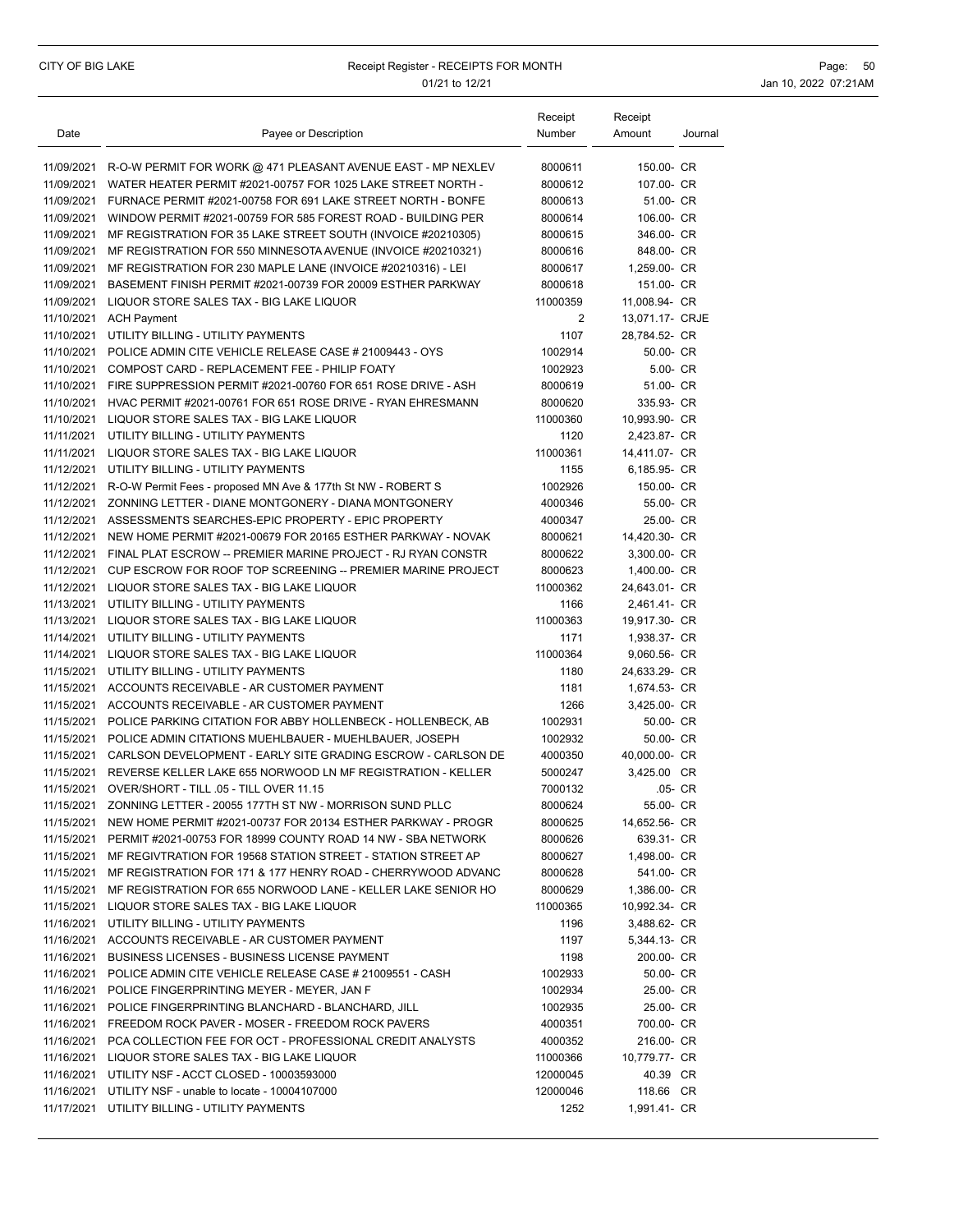### CITY OF BIG LAKE **Receipt Register - RECEIPTS FOR MONTH Page: 51** Page: 51 01/21 to 12/21 **Jan 10, 2022 07:21AM**

|            |                                                                                                       | Receipt            | Receipt                      |         |
|------------|-------------------------------------------------------------------------------------------------------|--------------------|------------------------------|---------|
| Date       | Payee or Description                                                                                  | Number             | Amount                       | Journal |
|            | 11/17/2021 ACCOUNTS RECEIVABLE - AR CUSTOMER PAYMENT                                                  | 1253               | 5.00- CR                     |         |
|            | 11/17/2021 ASSESSMENTS SEARCH FOR PID # 65-524-0426 - PREFERRED TITLE                                 | 1002939            | 25.00- CR                    |         |
|            | 11/17/2021 UB CERTS PRE PAID - 601 100060270-00 - MIKE SMITH                                          | 4000353            | 259.11- CR                   |         |
|            | 11/17/2021 ROOF PERMIT #2021-00767 FOR 881 LAKESHORE DRIVE - LISA KOSCH                               | 8000630            | 106.00- CR                   |         |
| 11/17/2021 | LIQUOR STORE SALES TAX - BIG LAKE LIQUOR                                                              | 11000368           | 11,760.64- CR                |         |
|            | 11/18/2021 UTILITY BILLING - UTILITY PAYMENTS                                                         | 1271               | 6,192.47- CR                 |         |
|            | 11/18/2021 ACCOUNTS RECEIVABLE - AR CUSTOMER PAYMENT                                                  | 1272               | 394,224.91- CR               |         |
|            | 11/18/2021 BUSINESS LICENSES - BUSINESS LICENSE PAYMENT                                               | 1273               | 100.00- CR                   |         |
|            | 11/18/2021 ASSESSMENTS SEARCHES FOR PID # 65-502-0318 & 65-496-0108 - E                               | 1002941            | 50.00- CR                    |         |
|            | 11/18/2021 COMPOST CARD - REPLACEMENT FEE WOART - WOART, MOSES                                        | 1002944            | 5.00- CR                     |         |
|            | 11/18/2021 POLICE K-9 UNIT DONATIONS BL LEGION - AMERICAN LEGION POST 1                               | 1002946            | 500.00- CR                   |         |
|            | 11/18/2021 SOLAR PANEL INSTALLATION PERMIT #2021-00752 FOR 171 HENRY RO                               | 1002948            | 1,204.56- CR                 |         |
|            | 11/18/2021 Pre Paid Special - 198 65-471-0410 3135 LAKE RIDGE DR - TITL                               | 4000354            | 3,287.25- CR                 |         |
|            | 11/18/2021 PLUMBING REMODEL PERMIT #2021-00740 FOR 3210 LAKE VIEW LANE                                | 8000631            | 106.00- CR                   |         |
|            | 11/18/2021 FURNACE REPLACEMENT PERMIT #2021-00769 FOR 19119 MEADOW LANE                               | 8000632            | 51.00- CR                    |         |
| 11/18/2021 | ROOF REPLACEMENT PERMIT#2021-00770 FOR 3160 LAKE RIDGE DRIV                                           | 8000633            | 106.00- CR                   |         |
| 11/18/2021 | SOLAR PANEL INSTALLATION PERMIT #2021-00765 FOR 20389 JUNEGR                                          | 8000634            | 818.59- CR                   |         |
|            | 11/18/2021 Voids receipt - 8.000631 - STEVEN LITTLE                                                   | 8000635            | 106.00 CR                    |         |
|            | 11/18/2021 PLUMBING REMODEL PERMIT #2021-00740 FOR 3210 LAKE VIEW LANE                                | 8000636            | 106.00- CR                   |         |
|            | 11/18/2021 LIQUOR STORE SALES TAX - BIG LAKE LIQUOR                                                   | 11000367           | 16,472.26- CR                |         |
|            | 11/19/2021 UTILITY BILLING - UTILITY PAYMENTS                                                         | 1288               | 2,532.20- CR                 |         |
|            | 11/19/2021 BUSINESS LICENSES - BUSINESS LICENSE PAYMENT                                               | 1289               | 50.00- CR                    |         |
|            | 11/19/2021 POLICE PARKING CITATION # 2955 CASE # 21009606 - SAENGER, MA                               | 1002949            | 50.00- CR                    |         |
|            | 11/19/2021 POLICE PARKING CITATION # 2957 CASE # 21009609 - CASH                                      | 1002950            | 50.00- CR                    |         |
| 11/19/2021 | POLICE PARKING CITATION # 2962 CASE # 21009645 - CASH                                                 | 1002951            | 50.00- CR                    |         |
|            | 11/19/2021 ASSESSMENTS SEARCH FOR 520 JEFFERSON BLVD - KNIGHT BARRY TIT                               | 1002952            | 25.00- CR                    |         |
|            | 11/19/2021 OVER/SHORT - TILL 11.18.21 OVER - TILL OVER 11.18.21                                       | 4000355            | .05- CR                      |         |
|            | 11/19/2021 2020-2021 INS POLICE BENEFIT REIMBURSEMENT - MN DEPT OF FINA                               | 5000253            | 3,742.32- CR                 |         |
|            | 11/19/2021 LIQUOR STORE SALES TAX - BIG LAKE LIQUOR                                                   | 11000369           | 23,896.06- CR                |         |
|            | 11/20/2021 UTILITY BILLING - UTILITY PAYMENTS                                                         | 1302               | 327.78- CR                   |         |
|            | 11/20/2021 LIQUOR STORE SALES TAX - BIG LAKE LIQUOR STORE                                             | 11000370           | 24,132.71- CR                |         |
|            | 11/21/2021 UTILITY BILLING - UTILITY PAYMENTS                                                         | 1307               | 1,030.94- CR                 |         |
|            | 11/21/2021 LIQUOR STORE SALES TAX - BIG LAKE LIQUOR STORE                                             | 11000371           | 8,597.65- CR<br>3,836.33- CR |         |
|            | 11/22/2021 UTILITY BILLING - UTILITY PAYMENTS<br>11/22/2021 ACCOUNTS RECEIVABLE - AR CUSTOMER PAYMENT | 1338<br>1339       |                              |         |
|            | 11/22/2021 ZONNING LETTER - MINNETONKA TITLE                                                          |                    | 2,483.00- CR<br>55.00- CR    |         |
|            | 11/22/2021 POLICE PARKING CITATION # 2871 CASE # 21009640 - CASH                                      | 1002953<br>1002956 | 50.00- CR                    |         |
|            | 11/22/2021 POLICE PARKING CITATION # 2961 CASE # 21009643 - BEINIEK, LI                               | 1002957            | 50.00- CR                    |         |
|            | 11/22/2021 POLICE PARKING CITATION # 2954 CASE # 21009604 - MUELLER, JO                               | 1002958            | 50.00- CR                    |         |
|            | 11/22/2021 POLICE PARKING CITATION # 2764 CASE # 21009617 - HELRIEGEL.                                | 1002959            | 50.00- CR                    |         |
|            | 11/22/2021 POLICE PARKING CITATION # 2763 CASE # 21009616 - CASH                                      | 1002960            | 50.00- CR                    |         |
|            | 11/22/2021 ROOF PERMIT #2021-00774 FOR 910 LAKE STREET NORTH - DALE PET                               | 1002961            | 101.00- CR                   |         |
|            | 11/22/2021 FARMERS MARKET - WINTER VENDORS - CASH                                                     | 1002962            | 150.00- CR                   |         |
|            | 11/22/2021 FARMER MARKET BAGES - INCLUDES - CASH                                                      | 1002963            | 2.00- CR                     |         |
|            | 11/22/2021 POLICE PARKING FINES - COOPER - COOPER, ISHMAEL                                            | 1002964            | 50.00- CR                    |         |
|            | 11/22/2021 3 ASSESSMENTS SEARCHES FOR EPIC PROP SERV - EPIC PROPERTY SE                               | 1002965            | 75.00- CR                    |         |
|            | 11/22/2021 FEDERAL GRANT - ARPA _ COVID 1 - MN DEPT OF FINANCE                                        | 4000356            | 19,450.26- CR                |         |
|            | 11/22/2021 FARMER MARKET CC TOKENS 11.20 - FARMER MARKET CC                                           | 4000357            | 75.00- CR                    |         |
|            | 11/22/2021 LIQUOR STORE SALES TAX - BIG LAKE LIQUOR                                                   | 11000372           | 14,015.65- CR                |         |
|            | 11/22/2021 UTILITY NSF - CLOSED ACCT - 10006580000                                                    | 12000047           | 1,373.79 CR                  |         |
|            | 11/23/2021 UTILITY BILLING - UTILITY PAYMENTS                                                         | 1362               | 1,671.86- CR                 |         |
|            | 11/23/2021 ACCOUNTS RECEIVABLE - AR CUSTOMER PAYMENT                                                  | 1363               | 25,576.46- CR                |         |
|            | 11/23/2021 SSWCD - GRANT-LAKE MITCHEL STARRY STONEWRT - SSWC                                          | 4000358            | 281.25- CR                   |         |
|            | 11/23/2021 SHED PERMIT F#2021-00728 FOR 5625 LOON DRIVE - ANNE FOLMER                                 | 8000641            | 55.00- CR                    |         |
|            | 11/23/2021 HVAC REMODEL PERMIT #2021-00775 FOR 100 JEFFERSON BLVD - MCC                               | 8000642            | 106.00- CR                   |         |
|            | 11/23/2021 ROOF REPLACEMENT PERMIT #2021-00776 - PLATINUM RESTORATION &                               | 8000643            | 106.00- CR                   |         |
|            | 11/23/2021 LIQUOR STORE SALES TAX - BIG LAKE LIQUOR                                                   | 11000373           | 19,544.90- CR                |         |
|            |                                                                                                       |                    |                              |         |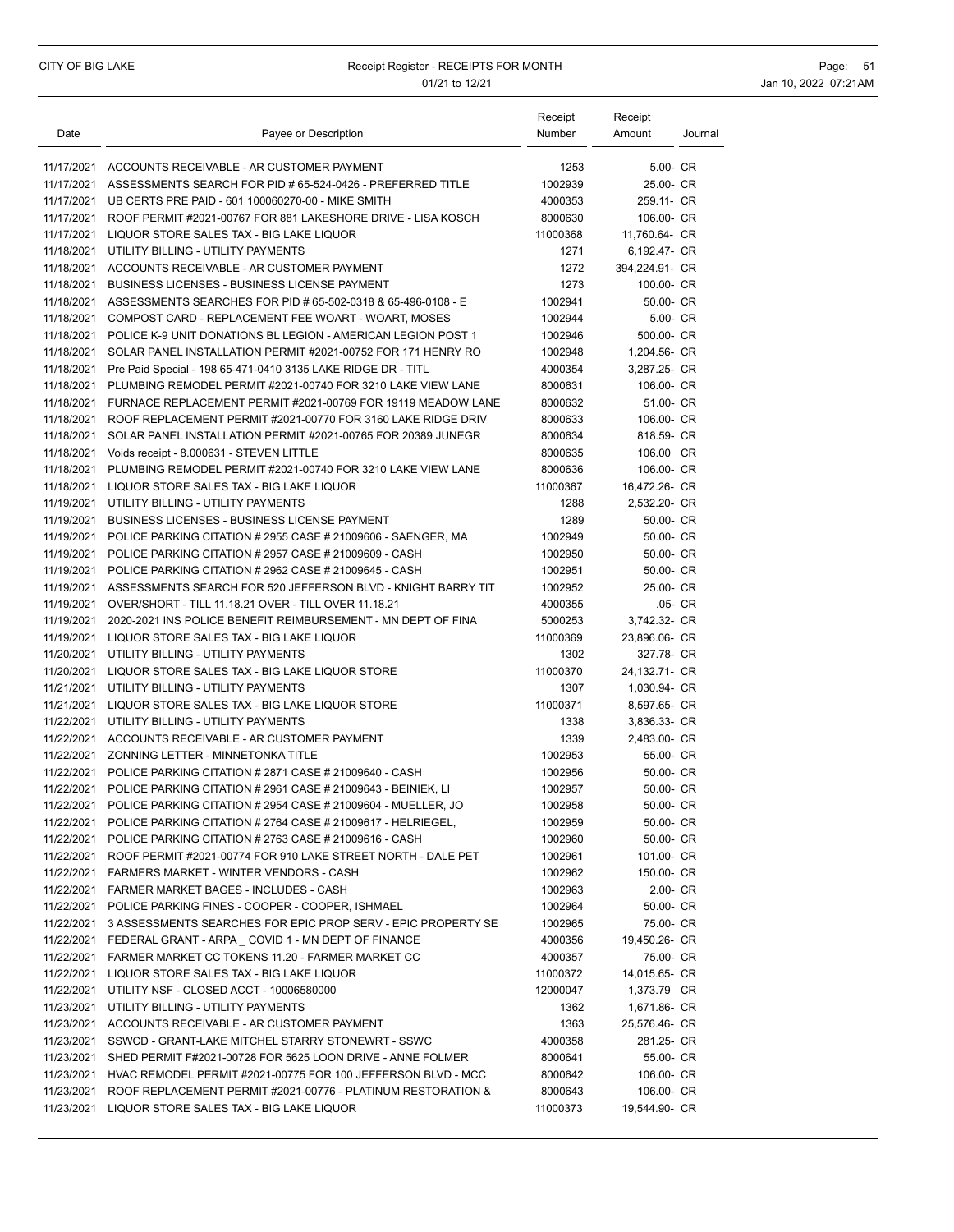### CITY OF BIG LAKE **Receipt Register - RECEIPTS FOR MONTH Page: 52** Page: 52 01/21 to 12/21 **Jan 10, 2022 07:21AM**

| Date       | Payee or Description                                                                                                                   | Receipt<br>Number  | Receipt<br>Amount          | Journal |
|------------|----------------------------------------------------------------------------------------------------------------------------------------|--------------------|----------------------------|---------|
|            |                                                                                                                                        |                    |                            |         |
|            | 11/24/2021 UTILITY BILLING - UTILITY PAYMENTS                                                                                          | 1376               | 4,082.52- CR               |         |
| 11/24/2021 | BUSINESS LICENSES - BUSINESS LICENSE PAYMENT                                                                                           | 1377               | 75.00- CR                  |         |
|            | 11/24/2021 POLICE PARKING FINES-2906 (SULLIVAN) - SHAWNA SULLIVAN                                                                      | 4000359            | 50.00- CR                  |         |
|            | 11/24/2021 POLICE PARKING FINES-TICKET 2911 - CODY STOCK                                                                               | 4000360            | 50.00- CR                  |         |
| 11/24/2021 | POLICE PARKING FINES-TICKET 2581 - CASH                                                                                                | 4000361            | 50.00- CR                  |         |
|            | 11/24/2021 POLICE PARKING FINES-TICKET 2760 - CASH                                                                                     | 4000362            | 100.00- CR                 |         |
|            | 11/24/2021 POLICE PARKING FINES-TICKET 2758 - CASH                                                                                     | 4000363            | 50.00- CR                  |         |
|            | 11/24/2021 POLICE PARKING FINES-2956 (21009608) - MCKENZIE - ONLINE PYM<br>11/24/2021 Voids receipt - 4.000362 - CASH                  | 4000364<br>4000365 | 50.00- CR<br>100.00 CR     |         |
|            | 11/24/2021 POLICE PARKING FINES-TICKET 2760 - CASH                                                                                     | 4000366            | 100.00- CR                 |         |
|            | 11/24/2021 FOOTING/FOUNDATION PERMIT #2021-00772 FOR 18040 US HIGHWAY 1                                                                | 8000644            | 6,667.97- CR               |         |
|            | 11/24/2021 LIQUOR STORE SALES TAX - BIG LAKE LIQUOR                                                                                    | 11000374           | 56,118.18- CR              |         |
|            | 11/25/2021 UTILITY BILLING - UTILITY PAYMENTS                                                                                          | 1390               | 15,754.59- CR              |         |
|            | 11/25/2021 LIQUOR STORE SALES TAX - BIG LAKE LIQUOR                                                                                    | 11000375           | 24,118.49- CR              |         |
|            | 11/26/2021 UTILITY BILLING - UTILITY PAYMENTS                                                                                          | 1395               | 5,423.91- CR               |         |
|            | 11/27/2021 UTILITY BILLING - UTILITY PAYMENTS                                                                                          | 1400               | 3,013.41- CR               |         |
|            | 11/27/2021 LIQUOR STORE SALES TAX - BIG LAKE LIQUOR                                                                                    | 11000376           | 20,917.28- CR              |         |
|            | 11/28/2021 UTILITY BILLING - UTILITY PAYMENTS                                                                                          | 1405               | 2,574.27- CR               |         |
|            | 11/28/2021 LIQUOR STORE SALES TAX - BIG LAKE LIQUOR                                                                                    | 11000377           | 7,528.11- CR               |         |
|            | 11/29/2021 UTILITY BILLING - UTILITY PAYMENTS                                                                                          | 1426               | 31,424.79- CR              |         |
|            | 11/29/2021 ACCOUNTS RECEIVABLE - AR CUSTOMER PAYMENT                                                                                   | 1427               | 21.31- CR                  |         |
|            | 11/29/2021 BUSINESS LICENSES - BUSINESS LICENSE PAYMENT                                                                                | 1428               | 4,550.13- CR               |         |
|            | 11/29/2021 ASSESSMENTS SEARCH FOR PID # 65-520-0208 - ROCHESTER TITLE &                                                                | 1002984            | 25.00- CR                  |         |
|            | 11/29/2021 ASSESSMENTS SEARCHES FOR PID # 65-481-0404 & 65-436-0135 - E                                                                | 1002985            | 50.00- CR                  |         |
|            | 11/29/2021 UB CERTS PRE PAID - 601 100006450-00 - BURNET TITLE                                                                         | 4000367            | 100.68- CR                 |         |
|            | 11/29/2021 POLICE DWI FORFEITURE FUNDS-ICR 21009741 - PATRICIA THOMAS<br>11/29/2021 POLICE NARCOTIC FORFEITURES-21005226 - POLICE CASH | 4000368            | 1,945.00- CR               |         |
|            | 11/29/2021 FARMERS MARKET SPONSORSHIP-WINTER MARKET - KNIGHTS OF COLUM                                                                 | 4000369<br>4000370 | 280.00- CR<br>2,000.00- CR |         |
|            | 11/29/2021 WILLY MCCOYS LIQUOR LIC INVESTIGATION - WILLY MCCOYS OF BIG                                                                 | 5000260            | 1,000.00- CR               |         |
|            | 11/29/2021 WATER HEATER PERMIT #2021-00778 FOR 460 LEXINGTON AVENUE - J                                                                | 8000645            | 56.00- CR                  |         |
|            | 11/29/2021 Voids receipt - 8.000645 - JUSTIN STEVENS                                                                                   | 8000646            | 56.00 CR                   |         |
|            | 11/29/2021 LIQUOR STORE SALES TAX - BIG LAKE LIQUOR                                                                                    | 11000378           | 11,140.56- CR              |         |
|            | 11/30/2021 TRANSFER FOR ASTECH PAY ESTIMATE 4                                                                                          | 3                  | 759,469.61- CRJE           |         |
|            | 11/30/2021 LATINO COMMUNITY CU CD MATURED                                                                                              | 5                  | 237,900.00- CRJE           |         |
|            | 11/30/2021 UB PAYMENT NOT RAN THROUGH FROM 11/8 (KOLLODGE) UB PYMT                                                                     | $\overline{7}$     | 40.39 CRJE                 |         |
|            | 11/30/2021 PROCESS UB PAYMENT KOLLODGE FROM 11/8                                                                                       | 9                  | 40.39- CRJE                |         |
|            | 11/30/2021 2021 STREET PROJECT ENGINEERING COST OCT                                                                                    | 11                 | 23.641.60- CRJE            |         |
|            | 11/30/2021 CHASE OCT CHARGE - CODED WRG AMOUNT                                                                                         | 13                 | 88.86- CRJE                |         |
|            | 11/30/2021 PARKING BOX OVERAGE FROM OCT                                                                                                | 15                 | 25.00- CRJE                |         |
|            | 11/30/2021 UTILITY BILLING - UTILITY PAYMENTS                                                                                          | 1441               | 11,700.83- CR              |         |
|            | 11/30/2021 ACCOUNTS RECEIVABLE - AR CUSTOMER PAYMENT                                                                                   | 1442               | 5,922.54- CR               |         |
|            | 11/30/2021 BUSINESS LICENSES - BUSINESS LICENSE PAYMENT                                                                                | 1443               | 300.00- CR                 |         |
|            | 11/30/2021 ASSESSMENTS SEARCH FOR PID # 65-511-0204 - PREFERRED TITLE                                                                  | 1002989            | 25.00- CR                  |         |
|            | 11/30/2021 POLICE PARKING CITATION # 2967 CASE # 21009650 - MISKOWIC, B                                                                | 1002992            | 50.00- CR                  |         |
|            | 11/30/2021 POLICE PARKING CITATION # 2970 CASE # 21009724 - KAUTZMAN, D                                                                | 1002993            | 50.00- CR                  |         |
|            | 11/30/2021 POLICE PARKING CITATION # 2966 CASE # 21009649 - STREMPKE. T                                                                | 1002994            | 50.00- CR                  |         |
|            | 11/30/2021 POLICE PARKING CITATION # 2965 CASE # 21009648 - STREMPKE, T                                                                | 1002995            | 50.00- CR                  |         |
|            | 11/30/2021 POLICE PARKING CITATION # 2757 CASE # 21009607 - CASH<br>11/30/2021 POLICE PARKING CITATION # 2974 CASE # 21009749 - CASH   | 1002996            | 50.00- CR                  |         |
|            | 11/30/2021 BASEMENT FINISH PERMIT # 2021-00773 FOR 490 SULLIVAN WAY - S                                                                | 1002997<br>1003000 | 50.00- CR<br>151.00- CR    |         |
|            | 11/30/2021 2022 T-MOBILE LEASE - TMOBILE                                                                                               | 4000371            | 25,151.69- CR              |         |
|            | 11/30/2021 JERKY SHOPPE LEASE-DEC 2021 - JERKY SHOPPE                                                                                  | 4000372            | 1,064.04- CR               |         |
|            | 11/30/2021 TOWER CO LEASE-DEC 2021 - TC ASSETS                                                                                         | 4000373            | 545.11- CR                 |         |
|            | 11/30/2021 PARK DAILY SALE TAX-NOV 2021 - PARKING BOX CC                                                                               | 4000375            | 60.00- CR                  |         |
|            | 11/30/2021 FURNACE PERMIT #2021-00779 FOR 5411 HIGHLAND TRAIL - LINDA D                                                                | 8000647            | 51.00- CR                  |         |
|            | 11/30/2021 LIQUOR STORE SALES TAX - BIG LAKE LIQUOR                                                                                    | 11000379           | 11,198.54- CR              |         |
|            | 11/30/2021 UTILITY NSF - unable to locate - 10003408000                                                                                | 12000048           | 66.47 CR                   |         |
|            |                                                                                                                                        |                    |                            |         |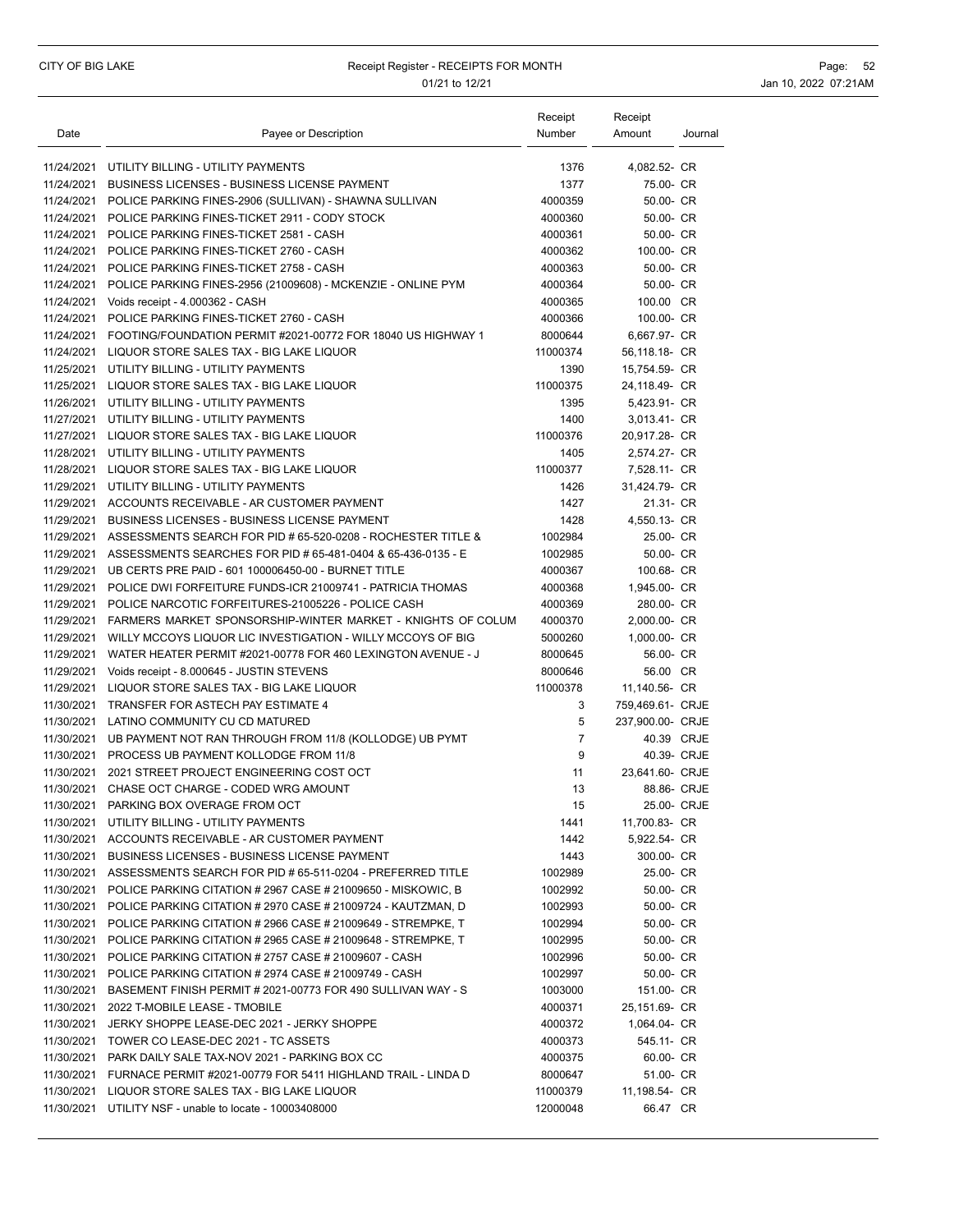### CITY OF BIG LAKE **Receipt Register - RECEIPTS FOR MONTH Page: 53** 01/21 to 12/21 **Jan 10, 2022 07:21AM**

| Date | Payee or Description                                                                                                                              | Receipt<br>Number   | Receipt<br>Amount       | Journal |
|------|---------------------------------------------------------------------------------------------------------------------------------------------------|---------------------|-------------------------|---------|
|      | 12/07/2021 NOVEMBER INTEREST                                                                                                                      | 17                  | 11,561.31- CRJE         |         |
|      | 12/01/2021 UTILITY BILLING - UTILITY PAYMENTS                                                                                                     | 1001                | 14,078.05- CR           |         |
|      | 12/01/2021 ASSESSMENTS SEARCH FOR PID # 65-443-0660 - EPIC PROPERTY SER                                                                           | 1003008             | 25.00- CR               |         |
|      | 12/01/2021 FENCE PERMIT # 2021-00777 FOR 20476 JUNEGRASS DR - CONTERATO                                                                           | 1003014             | 55.00- CR               |         |
|      | 12/01/2021 LIQUOR STORE SALES TAX - BIG LAKE LIQUOR                                                                                               | 11000380            | 11,452.13- CR           |         |
|      | 12/02/2021 UTILITY BILLING - UTILITY PAYMENTS                                                                                                     | 1002                | 10,165.96- CR           |         |
|      | 12/02/2021 ACCOUNTS RECEIVABLE - AR CUSTOMER PAYMENT                                                                                              | 1003                | 1,700.00- CR            |         |
|      | 12/02/2021 COMPOST CARD - REPLACEMENT FEE - LORI JENSEN                                                                                           | 1003017             | 5.00- CR                |         |
|      | 12/02/2021 POLICE PARKING CITATION # 2653 CASE # 21010090 - CASH                                                                                  | 1003018             | 50.00- CR               |         |
|      | 12/02/2021 POLICE ADMIN CITE VEHICLE RELEASE CASE # 21009779 - SUMNE, B                                                                           | 1003019             | 50.00- CR               |         |
|      | 12/02/2021 POLICE ADMIN CITE VEHICLE RELEASE CASE # 21009729 - BERRY, C                                                                           | 1003020             | 50.00- CR               |         |
|      | 12/02/2021 POLICE PARKING CITATION # 2773 CASE # 21009748 - CASH                                                                                  | 1003021             | 50.00- CR               |         |
|      | 12/02/2021 POLICE PARKING CITATION # 2606 CASE # 21010117 - FARRIER, AM                                                                           | 1003024             | 50.00- CR               |         |
|      | 12/02/2021 LIQUOR STORE SALES TAX - BIG LAKE LIQUOR                                                                                               | 11000381            | 14,518.32- CR           |         |
|      | 12/03/2021 UTILITY BILLING - UTILITY PAYMENTS                                                                                                     | 1022                | 15,099.44- CR           |         |
|      | 12/03/2021 ASSESSMENTS SEARCHES FOR PID # 65-550-0105 & 65-555-0105 - E                                                                           | 1003026             | 50.00- CR               |         |
|      | 12/03/2021 POLICE PARKING CITATION # 2603 CASE # 21009752 - SABEL, MATT                                                                           | 1003027             | 50.00- CR               |         |
|      | 12/03/2021 2021 TAX SETTLEMENT 2ND HALF - SHERBURNE CTY                                                                                           | 4000381             | 2,468,205.35- CR        |         |
|      | 12/03/2021 STATE AID - 211 BOND INTEREST - MN DEPT OF FINANCE                                                                                     | 5000266             | 9,769.16- CR            |         |
|      | 12/03/2021 ROOF REPLACEMENT PERMIT #2021-00792 FOR 3170 LAKE RIDGE DRIV                                                                           | 8000648             | 106.00- CR              |         |
|      | 12/03/2021 SIDING PERMIT #2021-00789 FOR 207 JEFFERSON BLVD - PERFECT E                                                                           | 8000649             | 1,437.14- CR            |         |
|      | 12/03/2021 LIQUOR STORE SALES TAX - BIG LAKE LIQUOR                                                                                               | 11000382            | 23,234.01- CR           |         |
|      | 12/04/2021 UTILITY BILLING - UTILITY PAYMENTS                                                                                                     | 1035                | 2,968.63- CR            |         |
|      | 12/04/2021 LIQUOR STORE SALES TAX - BIG LAKE LIQUOR                                                                                               | 11000383            | 20,157.58- CR           |         |
|      | 12/05/2021 UTILITY BILLING - UTILITY PAYMENTS                                                                                                     | 1040                | 3,958.22- CR            |         |
|      | 12/05/2021 LIQUOR STORE SALES TAX - BIG LAKE LIQUOR                                                                                               | 11000384            | 7,115.55- CR            |         |
|      | 12/06/2021 UTILITY BILLING - UTILITY PAYMENTS                                                                                                     | 1063                | 40,456.40- CR           |         |
|      | 12/06/2021 BUSINESS LICENSES - BUSINESS LICENSE PAYMENT                                                                                           | 1064                | 100.00- CR              |         |
|      | 12/06/2021 INSURANCE CLAIM 112514 WELL 2 DAMAGES - LMCIT                                                                                          | 4000382             | 7,859.50- CR            |         |
|      | 12/06/2021 LIQUOR STORE SALES TAX 12.6 - LIQUOR SALES 12.6 CORRECTION                                                                             | 4000384             | 175.39- CR              |         |
|      | 12/06/2021 LIQUOR STORE SALES TAX - BIG LAKE LIQUOR                                                                                               | 11000385            | 10,346.09- CR           |         |
|      | 12/07/2021 UTILITY BILLING - UTILITY PAYMENTS                                                                                                     | 1077                | 9,730.43- CR            |         |
|      | 12/07/2021 ACCOUNTS RECEIVABLE - AR CUSTOMER PAYMENT                                                                                              | 1078                | 760.95- CR              |         |
|      | 12/07/2021 POLICE PARKING CITATION # 2668 CASE #21010210 - CASH                                                                                   | 1003045             | 50.00- CR               |         |
|      | 12/07/2021 POLICE PARKING CITATION # 2651 CASE # 21010087 - THOM, STANL                                                                           | 1003046             | 50.00- CR               |         |
|      | 12/07/2021 POLICE PARKING CITATION # 2910 CASE # 21009823 - CASH                                                                                  | 1003047             | 50.00- CR               |         |
|      | 12/07/2021 POLICE PARKING CITATION # 2973 CASE # 21009747 - MOUDRY, ERI                                                                           | 1003048             | 50.00- CR               |         |
|      | 12/07/2021 POLICE PARKING CITATION # 2874 CASE # 21009726 - MAGNITSOP.                                                                            | 1003049             | 50.00- CR               |         |
|      | 12/07/2021 ASSESSMENTS SEARCHES FOR PID # 65-524-0110 & 65-605-0415 - E                                                                           | 1003050             | 50.00- CR               |         |
|      | 12/07/2021 PCA COLLECTION FEE NOVEMBER COLLECTION - PROFESSINAL CREDIT<br>12/07/2021 WATER HEATER PERMIT #2021-00778 FOR 460 LEXINGTON AVENUE - O | 4000383             | 36.00- CR               |         |
|      | 12/07/2021 SOLAR PANEL PERMIT #2021-00366 FOR 18890 EARL ROAD - STEVE G                                                                           | 8000650             | 56.00- CR<br>333.34- CR |         |
|      | 12/07/2021 LIQUOR STORE SALES TAX - BIG LAKE LIQUOR                                                                                               | 8000651<br>11000386 | 12,671.77- CR           |         |
|      | 12/08/2021 UTILITY BILLING - UTILITY PAYMENTS                                                                                                     | 1101                | 14,823.81- CR           |         |
|      | 12/08/2021 POLICE PARKING CITATION # 2607 CASE # 21010137 - BUTLER, RIC                                                                           | 1003060             | 25.00- CR               |         |
|      | 12/08/2021 WINDOW REPLACEMENT PERMIT #2021-00795 FOR 170 EDGEWATER PLAC                                                                           | 8000652             | 106.00- CR              |         |
|      | 12/08/2021 WINDOW REPLACEMENT PERMIT #2021-00796 FOR 21 OAK LANE - WS&D                                                                           | 8000653             | 106.00- CR              |         |
|      | 12/08/2021 WATER HEATER PERMIT #2021-00793 FOR 4475 STERLING DRIVE - JO                                                                           | 8000654             | 56.00- CR               |         |
|      | 12/08/2021 COMMERCIAL HVAC PERMIT #2021-00797 FOR 17701 - 198TH AVENUE                                                                            | 8000655             | 799.50- CR              |         |
|      | 12/08/2021 LIQUOR STORE SALES TAX - BIG LAKE LIQUOR                                                                                               | 11000387            | 12,534.29- CR           |         |
|      | 12/09/2021 UTILITY BILLING - UTILITY PAYMENTS                                                                                                     | 1116                | 86,675.41- CR           |         |
|      | 12/09/2021 ACCOUNTS RECEIVABLE - AR CUSTOMER PAYMENT                                                                                              | 1117                | 2,040.28- CR            |         |
|      | 12/09/2021 POLICE PARKING CITATION # 2959 CASE # 21009641 - CASH                                                                                  | 1003062             | 50.00- CR               |         |
|      | 12/09/2021 POLICE PARKING CITATION # 2609 CASE # 21010139 - CASH                                                                                  | 1003063             | 50.00- CR               |         |
|      | 12/09/2021 POLICE PARKING CITATION #2912 CASE # 21009849 - CASH                                                                                   | 1003064             | 50.00- CR               |         |
|      | 12/09/2021 FREEDOM ROCK PAVER-CHRISTA VOGEL - FREEDOM ROCK PAVERS                                                                                 | 1003070             | 500.00- CR              |         |
|      | 12/09/2021 LIQUOR STORE SALES TAX - BIG LAKE LIQUOR STORE                                                                                         | 5000274             | 16,895.00- CR           |         |
|      |                                                                                                                                                   |                     |                         |         |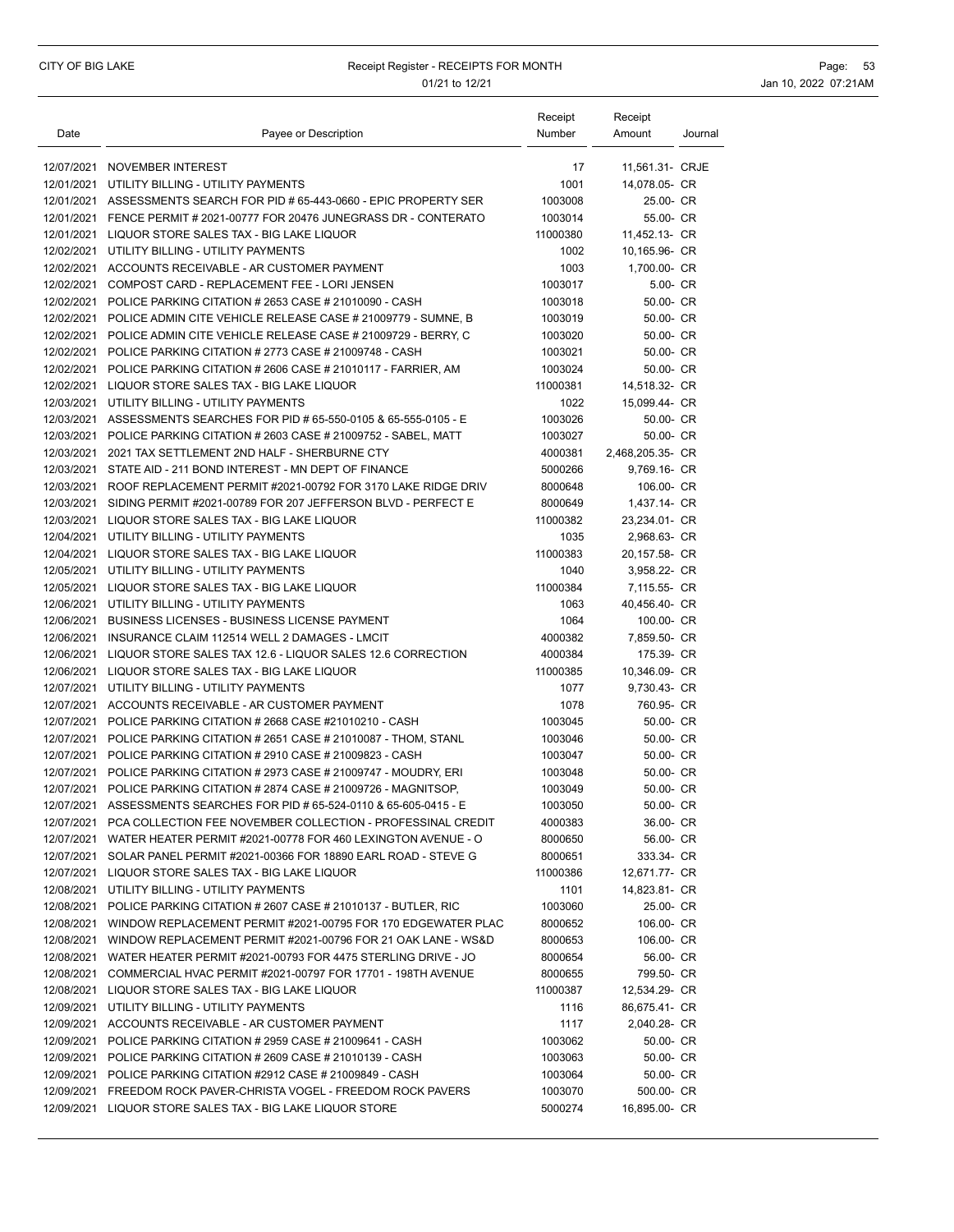### CITY OF BIG LAKE **Receipt Register - RECEIPTS FOR MONTH Page: 54** Page: 54 01/21 to 12/21 **Jan 10, 2022 07:21AM**

| Date | Payee or Description                                                    | Receipt<br>Number | Receipt<br>Amount | Journal |
|------|-------------------------------------------------------------------------|-------------------|-------------------|---------|
|      |                                                                         |                   |                   |         |
|      | 12/09/2021 Voids receipt - 5.000274 - BIG LAKE LIQUOR STORE             | 5000275           | 16,895.00 CR      |         |
|      | 12/09/2021 DOOR REPLACEMENT PERMIT #2021-00800 FOR 4205 LAKE RIDGE DRIV | 8000656           | 106.00- CR        |         |
|      | 12/09/2021 WATER HEATER PERMIT #2021-00798 FOR 5047 MITCHELL ROAD - MEG | 8000657           | 56.00- CR         |         |
|      | 12/09/2021 FURNACE/A-C PERMIT #2021-00794 FOR 5047 MITCHELL ROAD - TROY | 8000658           | 51.00- CR         |         |
|      | 12/09/2021 LIQUOR STORE SALES TAX - BIG LAKE LIQUOR                     | 11000388          | 16,865.00- CR     |         |
|      | 12/09/2021 Voids receipt - 11.000388 - BIG LAKE LIQUOR                  | 11000392          | 16,865.00 CR      |         |
|      | 12/09/2021 LIQUOR STORE SALES TAX - BIG LAKE LIQUOR STORE               | 11000393          | 16,895.00- CR     |         |
|      | 12/09/2021 UTILITY NSF - 10001584000                                    | 12000049          | 250.00 CR         |         |
|      | 12/10/2021 ACH Payment                                                  | 4                 | 11.440.26- CRJE   |         |
|      | 12/10/2021 UTILITY BILLING - UTILITY PAYMENTS                           | 1134              | 22,618.71- CR     |         |
|      | 12/10/2021 BUSINESS LICENSES - BUSINESS LICENSE PAYMENT                 | 1135              | 150.00- CR        |         |
|      | 12/10/2021 POLICE ADMIN CITE VEHICLE RELEASE CASE # 21010233 - CASH     | 1003074           | 50.00- CR         |         |
|      | 12/10/2021 SEWER CONNECTION FEE FOR 18040 U.S. HWY 10 (PREMIER MARINE P | 8000659           | 150.00- CR        |         |
|      | 12/10/2021 SIDING PERMIT #2021-00802 FOR 620 PARK AVENUE EAST - MIKE SC | 8000660           | 207.00- CR        |         |
|      | 12/10/2021 LIQUOR STORE SALES TAX - BIG LAKE LIQUOR                     | 11000389          | 26,989.26- CR     |         |
|      | 12/11/2021 UTILITY BILLING - UTILITY PAYMENTS                           | 1148              | 3,610.19- CR      |         |
|      | 12/11/2021 LIQUOR STORE SALES TAX - BIG LAKE LIQUOR                     | 11000390          | 23,524.54- CR     |         |
|      | 12/12/2021 UTILITY BILLING - UTILITY PAYMENTS                           | 1153              | 2,008.00- CR      |         |
|      | 12/12/2021 LIQUOR STORE SALES TAX - BIG LAKE LIQUOR                     | 11000391          | 7,044.57- CR      |         |
|      | 12/13/2021 UTILITY BILLING - UTILITY PAYMENTS                           | 1162              | 19,470.53- CR     |         |
|      | 12/13/2021 CLEAN UP DEPOSIT GRANITE MAN - ACTIVE CENTRAL MN             | 1003083           | 135.00- CR        |         |
|      | 12/13/2021 POLICE PARKING CITATION # 2701 CASE # 21010185 - RAY, KENSIE | 1003084           | 50.00- CR         |         |
|      | 12/13/2021 POLICE PARKING CITATION # 2705 CASE # 21010192 - OLSON, KYLE | 1003085           | 50.00- CR         |         |
|      | 12/13/2021 POLICE PARKING CITATION # 2608 CASE # 21010138 - HELGESON, R | 1003089           | 50.00- CR         |         |
|      | 12/13/2021 POLICE PARKING CITATION # 2652 CASE #21010089 - CASH         | 1003090           | 50.00- CR         |         |
|      | 12/13/2021 POLICE ADMIN CITE VEHICLE RELEASE CASE # 21010347 - MUHLOLLA | 1003091           | 50.00- CR         |         |
|      | 12/13/2021 POLICE PARKING CITATION # 2656 CASE # 21010094 - CASH        | 1003092           | 50.00- CR         |         |
|      | 12/13/2021 ASSESSMENTS SEARCHES FOR PID # 65-484-0405 & 65-524-0120 - E | 1003093           | 50.00- CR         |         |
|      | 12/13/2021 REINSPECTION FEE FOR NEW HOME @19224 EAGLE LAKE RD S - LGI H | 8000661           | 40.00- CR         |         |
|      | 12/13/2021 ESCROW FOR EASEMENT VACATION (PREMIER MARINE PROJECT) - RJ R | 8000662           | 1,500.00- CR      |         |
|      | 12/13/2021 NEW HOME PERMIT #2021-00763 FOR 17263 204TH AVE NW - AMERICA | 8000663           | 14,759.94- CR     |         |
|      | 12/13/2021 NEW HOME PERMIT #2021-00762 FOR 17258 204TH AVE NW - AMERICA | 8000664           | 14,759.94- CR     |         |
|      | 12/13/2021 NEW HOME PERMIT #2021-00764 FOR 17290 204TH AVE NW - AMERICA | 8000665           | 14,759.94- CR     |         |
|      | 12/13/2021 Voids receipt - 8.000662 - RJ RYAN CONSTRUCTION              | 8000666           | 1,500.00 CR       |         |
|      | 12/13/2021 ESCROW FOR EASEMENT VACATION (PREMIER MARINE PROJECT) - RJ R | 8000667           | 1,000.00- CR      |         |
|      | 12/13/2021 LIQUOR STORE SALES TAX - BIG LAKE LIQUOR                     | 11000394          | 12,083.43- CR     |         |
|      | 12/14/2021 UTILITY BILLING - UTILITY PAYMENTS                           | 1207              | 10,775.99- CR     |         |
|      | 12/14/2021 ACCOUNTS RECEIVABLE - AR CUSTOMER PAYMENT                    | 1208              | 5,092.59- CR      |         |
|      | 12/14/2021 BUSINESS LICENSES - BUSINESS LICENSE PAYMENT                 | 1209              | 600.00- CR        |         |
|      | 12/14/2021 ASSESSMENTS SEARCH FOR PID # 65-408-0310 - EPIC PROPERTY SER | 1003094           | 25.00- CR         |         |
|      | 12/14/2021 POLICE PARKING CITATION # 2578 CASE # 21009804 - HILL, AUSTI | 1003095           | 50.00- CR         |         |
|      | 12/14/2021 FREEDOM ROCK PAVER - KEN ANDREEN - KENNETH ANDREEN           | 1003096           | 100.00- CR        |         |
|      | 12/14/2021 SIGN - TEMPORARY PERMIT ESCROW 450 JEFFERSON BLVD - JDI SIGN | 1003097           | 350.00- CR        |         |
|      | 12/14/2021 POLICE K-9 UNIT DONATIONS AMERICAN LEGION POST 147 - AMERICA | 1003098           | 500.00- CR        |         |
|      | 12/14/2021 FRANCHISE FEE - CABLE COMMISSI-QTR2 & QTR3 2021 - SWC-CABLE  | 4000385           | 42,532.37- CR     |         |
|      | 12/14/2021 SSWCD - GRANTS MILLFOIL TREATMENT - SSWCD                    | 4000386           | 262.50- CR        |         |
|      | 12/14/2021 LMC DIVIDEND (601) 2020-2021 INS DIVIDEND - LMCIT            | 4000387           | 31,507.00- CR     |         |
|      | 12/14/2021 Voids receipt - 4.000387 - LMCIT                             | 4000388           | 31,507.00 CR      |         |
|      | 12/14/2021 LMC DIVIDEND (601) 2020-2021 INS DIVIDEND - LMCIT            | 4000389           | 33,507.00- CR     |         |
|      | 12/14/2021 Voids receipt - 4.000389 - LMCIT                             | 4000391           | 33,507.00 CR      |         |
|      | 12/14/2021 LMC DIVIDEND (601) 2020-2021 INS DIVIDEND - LMCIT            | 4000392           | 33,507.00- CR     |         |
|      | 12/14/2021 FURNACE/A-C REPLACEMENT PERMIT #2021-00805 FOR 3195 LAKE RID | 8000668           | 51.00- CR         |         |
|      | 12/14/2021 REMODEL PERMIT #2021-00738 FOR 726 MARTIN AVE, #106 - D&D PI | 8000669           | 1,535.27- CR      |         |
|      | 12/14/2021 LIQUOR STORE SALES TAX - BIG LAKE LIQUOR                     | 11000395          | 12,442.29- CR     |         |
|      | 12/15/2021 UTILITY BILLING - UTILITY PAYMENTS                           | 1234              | 3,175.82- CR      |         |
|      | 12/15/2021 ACCOUNTS RECEIVABLE - AR CUSTOMER PAYMENT                    | 1235              | 154.99- CR        |         |
|      | 12/15/2021 POLICE PARKING CITATION # 2654 CASE # 21010091 - LARSON, GRA | 1003099           | 50.00- CR         |         |
|      |                                                                         |                   |                   |         |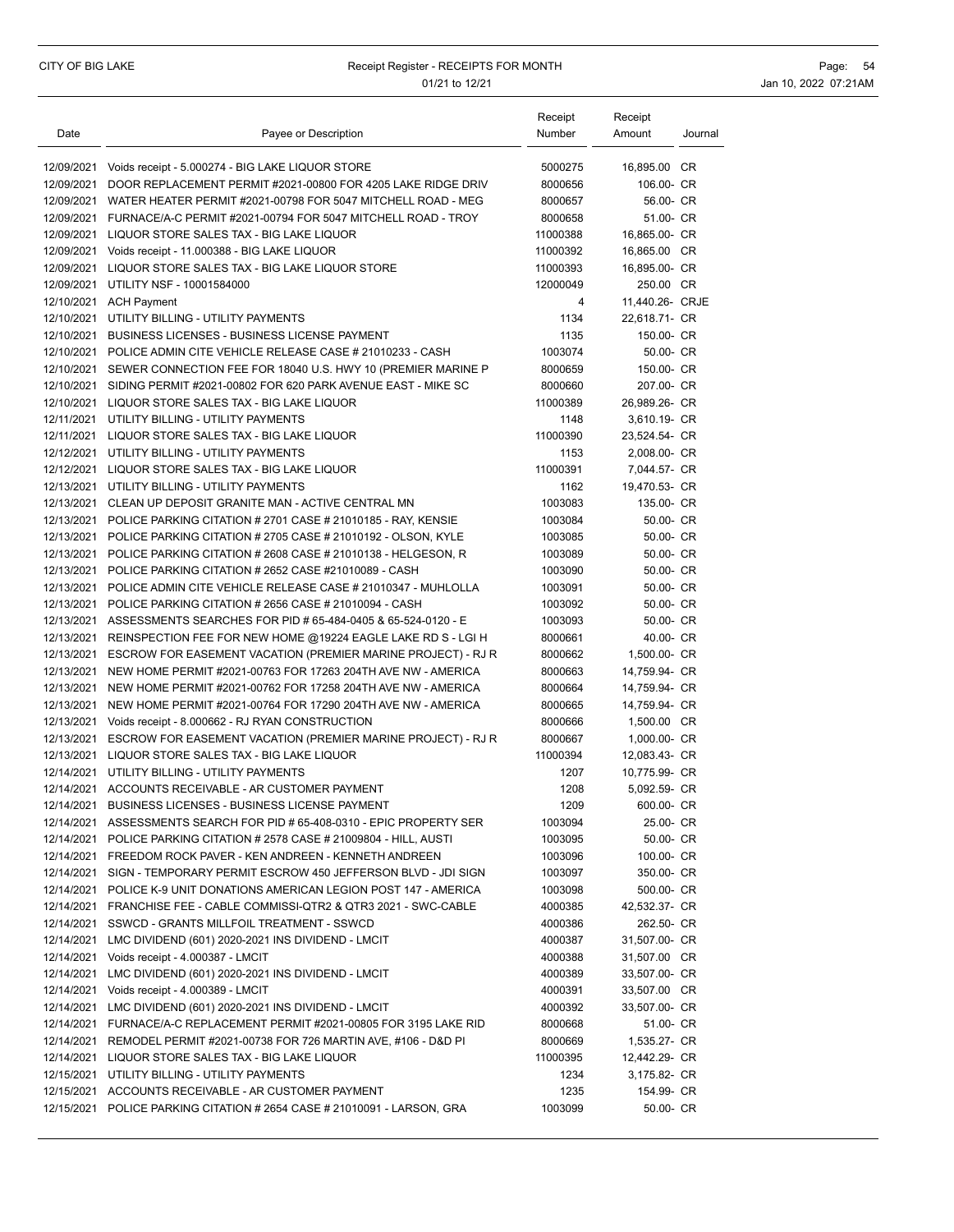| Date | Payee or Description                                                                                                                        | Receipt<br>Number  | Receipt<br>Amount           | Journal |
|------|---------------------------------------------------------------------------------------------------------------------------------------------|--------------------|-----------------------------|---------|
|      |                                                                                                                                             |                    |                             |         |
|      | 12/15/2021 BASEMENT FINISH PERMIT #2021-00804 FOR 332 KAREN LANE - TERE                                                                     | 8000670            | 151.00- CR                  |         |
|      | 12/15/2021 FURNACE/A-C REPLACEMENT PERMIT#2021-00806 FOR 21480 LENA TR                                                                      | 8000671            | 51.00- CR                   |         |
|      | 12/15/2021 FEE FOR VARIANCE APPLICATION FOR 450 JEFFERSON BLVD - MATTHE                                                                     | 8000672            | 1,350.00- CR                |         |
|      | 12/15/2021 Voids receipt - 8.000672 - MATTHEW BERRY                                                                                         | 8000673            | 1,350.00 CR                 |         |
|      | 12/15/2021 ESCROW FOR VARIANCE APPLICATION FOR 450 JEFFERSON BLVD - MAT                                                                     | 8000674            | 1,350.00- CR                |         |
|      | 12/15/2021 FEE FOR EASEMENT VACATION APPLICATION (PREMIER MARINE PROJEC                                                                     | 8000675            | 500.00- CR                  |         |
|      | 12/15/2021 LIQUOR STORE SALES TAX - BIG LAKE LIQUOR                                                                                         | 11000396           | 14,420.91- CR               |         |
|      | 12/15/2021 UTILITY NSF - UNABLE TO LOCATE - 10002167000                                                                                     | 12000050           | 79.76 CR                    |         |
|      | 12/15/2021 UTILITY NSF - 10003631000<br>12/16/2021 UTILITY BILLING - UTILITY PAYMENTS                                                       | 12000051           | 120.16 CR                   |         |
|      | 12/16/2021 ACCOUNTS RECEIVABLE - AR CUSTOMER PAYMENT                                                                                        | 1258<br>1259       | 16,217.79- CR               |         |
|      |                                                                                                                                             | 1003101            | 1,364.50- CR                |         |
|      | 12/16/2021 POLICE PARKING CITATIONS #2702 & 2703 CASE #'S 210101860 & 2<br>12/16/2021 POLICE PARKING CITATION # 2611 CASE # 21010298 - CASH | 1003102            | 100.00- CR<br>50.00- CR     |         |
|      | 12/16/2021 POLICE PARKING CITATION # 2583 CASE # 21010246 - CASH                                                                            | 1003103            | 50.00- CR                   |         |
|      | 12/16/2021 POLICE ADMIN CITE VEHICLE RELEASE CASE # 21010349 - CASH                                                                         | 1003104            | 50.00- CR                   |         |
|      | 12/16/2021 POLICE FINGERPRINTING - CASH                                                                                                     |                    | 25.00- CR                   |         |
|      | 12/16/2021 MECHANICAL PERMIT GARAGE HEATER # 2021-00809 FOR 20074 TRUMA                                                                     | 1003105<br>1003106 | 51.00- CR                   |         |
|      |                                                                                                                                             | 8000676            | 50.00- CR                   |         |
|      | 12/16/2021 FEE FOR TEMPORARY SIGN @ 160 LAKE STREET NORTH - BIG LAKE CH                                                                     | 8000677            |                             |         |
|      | 12/16/2021 WATER HEATER PERMIT #2021-00810 FOR 5517 STERLING DRIVE - TH                                                                     |                    | 51.00- CR                   |         |
|      | 12/16/2021 LIQUOR STORE SALES TAX - BIG LAKE LIQUOR                                                                                         | 11000397           | 13.621.23- CR               |         |
|      | 12/17/2021 UTILITY BILLING - UTILITY PAYMENTS                                                                                               | 1274               | 2,267.35- CR                |         |
|      | 12/17/2021 LIQUOR STORE SALES TAX - BIG LAKE LIQUOR                                                                                         | 11000398           | 26,050.92- CR               |         |
|      | 12/18/2021 UTILITY BILLING - UTILITY PAYMENTS                                                                                               | 1281               | 1,098.43- CR                |         |
|      | 12/18/2021 LIQUOR STORE SALES TAX - BIG LAKE LIQUOR                                                                                         | 11000399           | 25,216.52- CR               |         |
|      | 12/19/2021 UTILITY BILLING - UTILITY PAYMENTS                                                                                               | 1286               | 1,282.24- CR                |         |
|      | 12/19/2021 LIQUOR STORE SALES TAX - BIG LAKE LIQUOR                                                                                         | 11000400           | 8,392.48- CR                |         |
|      | 12/19/2021 Voids receipt - 11.000400 - BIG LAKE LIQUOR                                                                                      | 11000402           | 8,392.48 CR                 |         |
|      | 12/19/2021 LIQUOR STORE SALES TAX - BIG LAKE LIQUOR STORE                                                                                   | 11000403           | 8,392.48- CR                |         |
|      | 12/20/2021 UTILITY BILLING - UTILITY PAYMENTS                                                                                               | 1307               | 3,551.61- CR                |         |
|      | 12/20/2021  FARMERS MARKET - SEVERAL WINTER VENDORS - CASH                                                                                  | 1003108            | 150.00- CR                  |         |
|      | 12/20/2021 FARMER MARKET BAGES - INCLUDES - CASH                                                                                            | 1003109            | 2.00- CR                    |         |
|      | 12/20/2021 ASSESSMENTS SEARCH FOR PID # 65-604-0130 - PREFERRED TITLE                                                                       | 1003110            | 25.00- CR<br>129.00- CR     |         |
|      | 12/20/2021 FARMER MARKET CC TOKENS 12.18.21 - FARMERS MARKET CC 12/18                                                                       | 4000393            |                             |         |
|      | 12/20/2021 SHED PERMIT #2021-00801 FOR 19580 STATION STREET - ANDREW HA                                                                     | 8000678            | 108.00- CR                  |         |
|      | 12/20/2021 VARIANCE ESCROW - PRAIRIE MEADOWS 3RD ADDITION - NATHAN D GU                                                                     | 8000679            | 11,800.00- CR               |         |
|      | 12/20/2021 HVAC PERMIT #2021-00808 FOR 16765 198TH AVE NW - WILSON HVAC                                                                     | 8000680            | 1,558.00- CR                |         |
|      | 12/20/2021 DEMO PERMIT #2021-00812 FOR 111 JEFFERSON BLVD - BIG LAKE IN<br>12/20/2021 LIQUOR STORE SALES TAX - BIG LAKE LIQUOR              | 8000681            | 106.00- CR<br>18,069.96- CR |         |
|      |                                                                                                                                             | 11000401           |                             |         |
|      | 12/20/2021 UTILITY NSF ACCT FROZEN - 10000534000<br>12/21/2021 UTILITY BILLING - UTILITY PAYMENTS                                           | 12000052           | 120.66 CR<br>3,917.54- CR   |         |
|      | 12/21/2021 ACCOUNTS RECEIVABLE - AR CUSTOMER PAYMENT                                                                                        | 1332               |                             |         |
|      | 12/21/2021 POLICE PARKING CITATION # 2613 CASE # 21010426 - KALEY, JOSE                                                                     | 1333<br>1003111    | 79,825.21- CR<br>50.00- CR  |         |
|      | 12/21/2021 POLICE PARKING CITATION # 2706 CASE # 21010198 - METZGER, TE                                                                     | 1003112            | 50.00- CR                   |         |
|      | 12/21/2021 POLICE PARKING CITATION # 2704 CASE # 21010191 - ARMSTRONG,                                                                      | 1003113            | 50.00- CR                   |         |
|      | 12/21/2021 POLICE PARKING CITATION # 2664 CASE # 21010196 - CASH                                                                            | 1003114            | 50.00- CR                   |         |
|      | 12/21/2021 POLICE PARKING CITATION # 2612 CASE # 21010425 - CASH                                                                            | 1003115            | 50.00- CR                   |         |
|      | 12/21/2021 POLICE FINGERPRINTING SLACK - SLACK, MICHAEL                                                                                     | 1003116            | 25.00- CR                   |         |
|      | 12/21/2021 POLICE PARKING CITATION # 2659 CASE # 21010188 - CASH                                                                            | 1003117            | 50.00- CR                   |         |
|      | 12/21/2021 POLICE PARKING CITATION # 2666 CASE # 21010199 - CASH                                                                            | 1003118            | 50.00- CR                   |         |
|      | 12/21/2021 POLICE PARKING CITATION # 2964 CASE # 21009647 - CASH                                                                            | 1003119            | 50.00- CR                   |         |
|      | 12/21/2021 POLICE PARKING CITATION # 2657 CASE # 21010183 - CASH                                                                            | 1003120            | 50.00- CR                   |         |
|      | 12/21/2021 POLICE DONATIONS-PURCHASE GIFT CARD APPROVED 12.8.21 - BL WO                                                                     | 4000394            | 900.00- CR                  |         |
|      | 12/21/2021 PRE SPECIALS - 229 PID 65-491-0245 2022 STREET PROJECTS - AN                                                                     | 4000395            | 2,018.36- CR                |         |
|      | 12/21/2021 Pre Paid Special - 228 65-423-0260 2021 STREET PROJECT - ALL                                                                     | 4000396            | 2,282.00- CR                |         |
|      | 12/21/2021 ARROW COMPONENTS/STRUCTURAL BLDG - 2021-00342 - STRUCTURAL B                                                                     | 4000398            | .00 CR                      |         |
|      | 12/21/2021 LIQUOR STORE SALES TAX - BIG LAKE LIQUOR                                                                                         | 6000067            | 15,801.66- CR               |         |
|      | 12/21/2021 FIRE SUPPRESSION PERMIT #2021-00814 FOR 701 MINNESOTA AVENUE                                                                     | 8000682            | 50.00- CR                   |         |
|      |                                                                                                                                             |                    |                             |         |